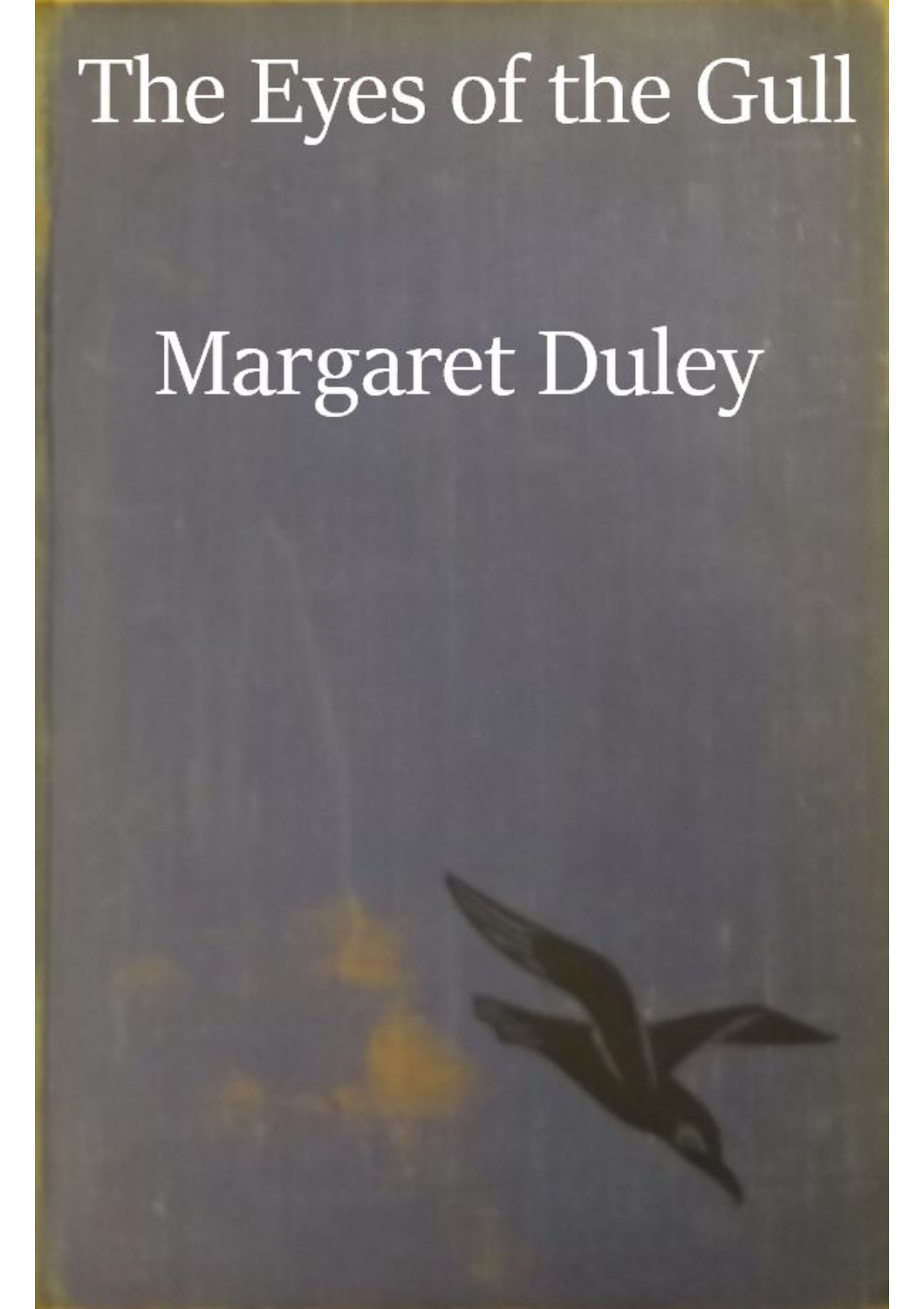#### **\* A Distributed Proofreaders Canada eBook \***

This eBook is made available at no cost and with very few restrictions. These restrictions apply only if (1) you make a change in the eBook (other than alteration for different display devices), or (2) you are making commercial use of the eBook. If either of these conditions applies, please contact a https://www.fadedpage.com administrator before proceeding. Thousands more FREE eBooks are available at https://www.fadedpage.com.

This work is in the Canadian public domain, but may be under copyright in some countries. If you live outside Canada, check your country's copyright laws. IF THE BOOK IS UNDER COPYRIGHT IN YOUR COUNTRY, DO NOT DOWNLOAD OR REDISTRIBUTE THIS FILE.

*Title:* The Eyes of the Gull

*Date of first publication:* 1936

*Author:* Margaret Duley (1894-1968)

*Date first posted:* Apr. 14, 2021

*Date last updated:* Apr. 14, 2021

Faded Page eBook #20210438

This eBook was produced by: Alex White & the online Distributed Proofreaders Canada team at https://www.pgdpcanada.net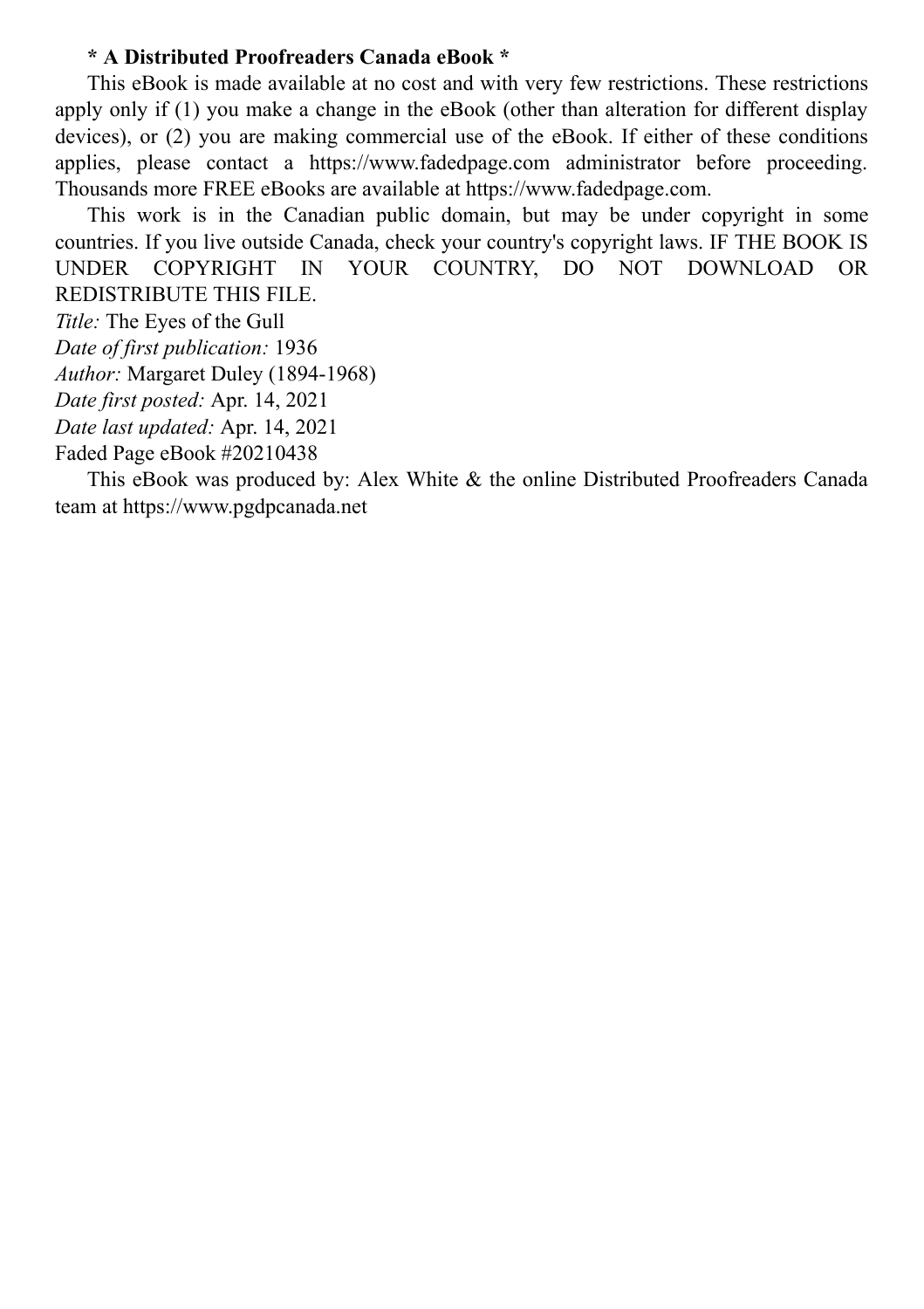### THE EYES OF THE GULL

By MARGARET DULEY

With Wood Engravings by GWENDA MORGAN Wood engravings are still under copyright, and are omitted.

First Published 1936 by *Arthur Barker, Ltd.*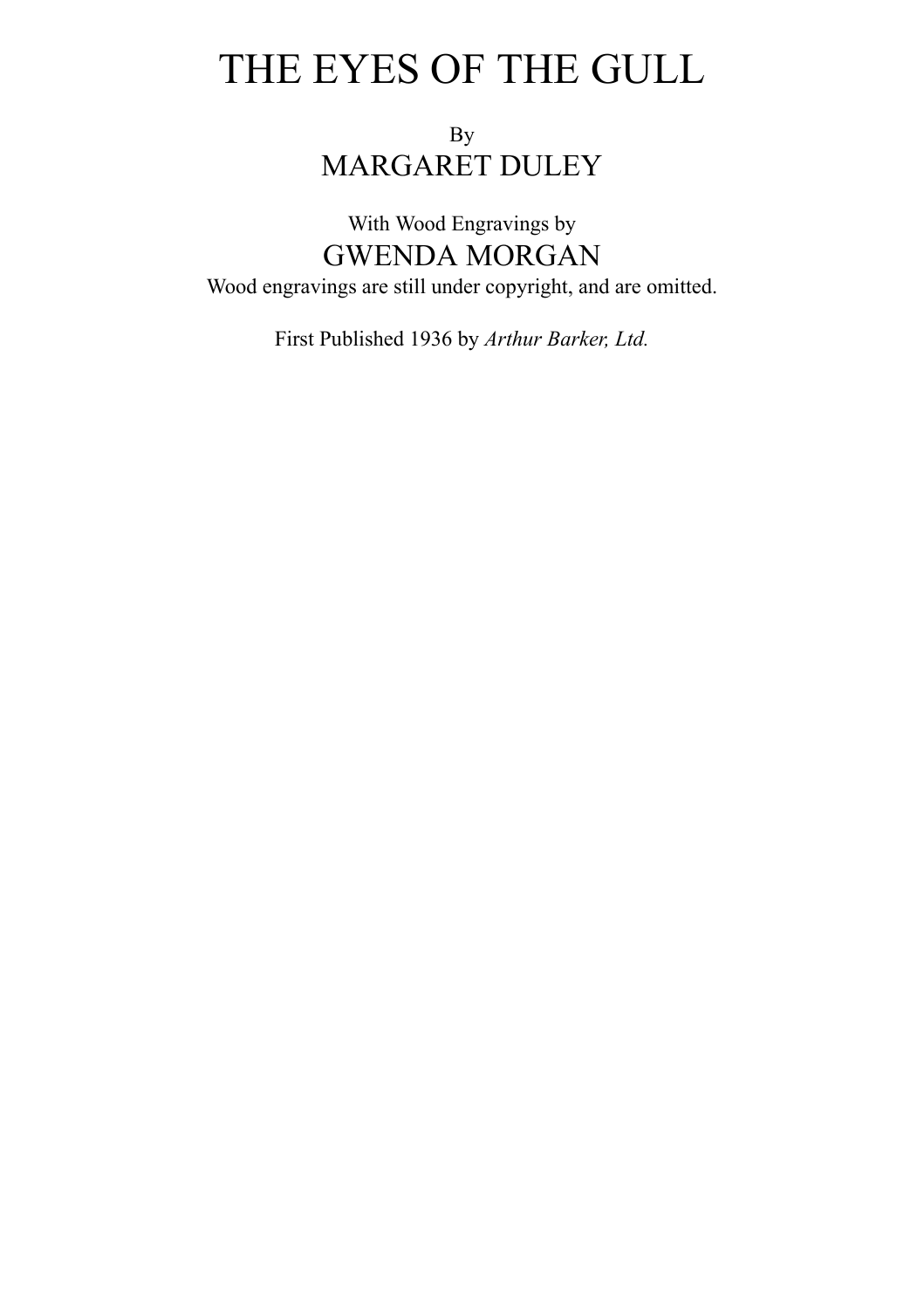To Paolo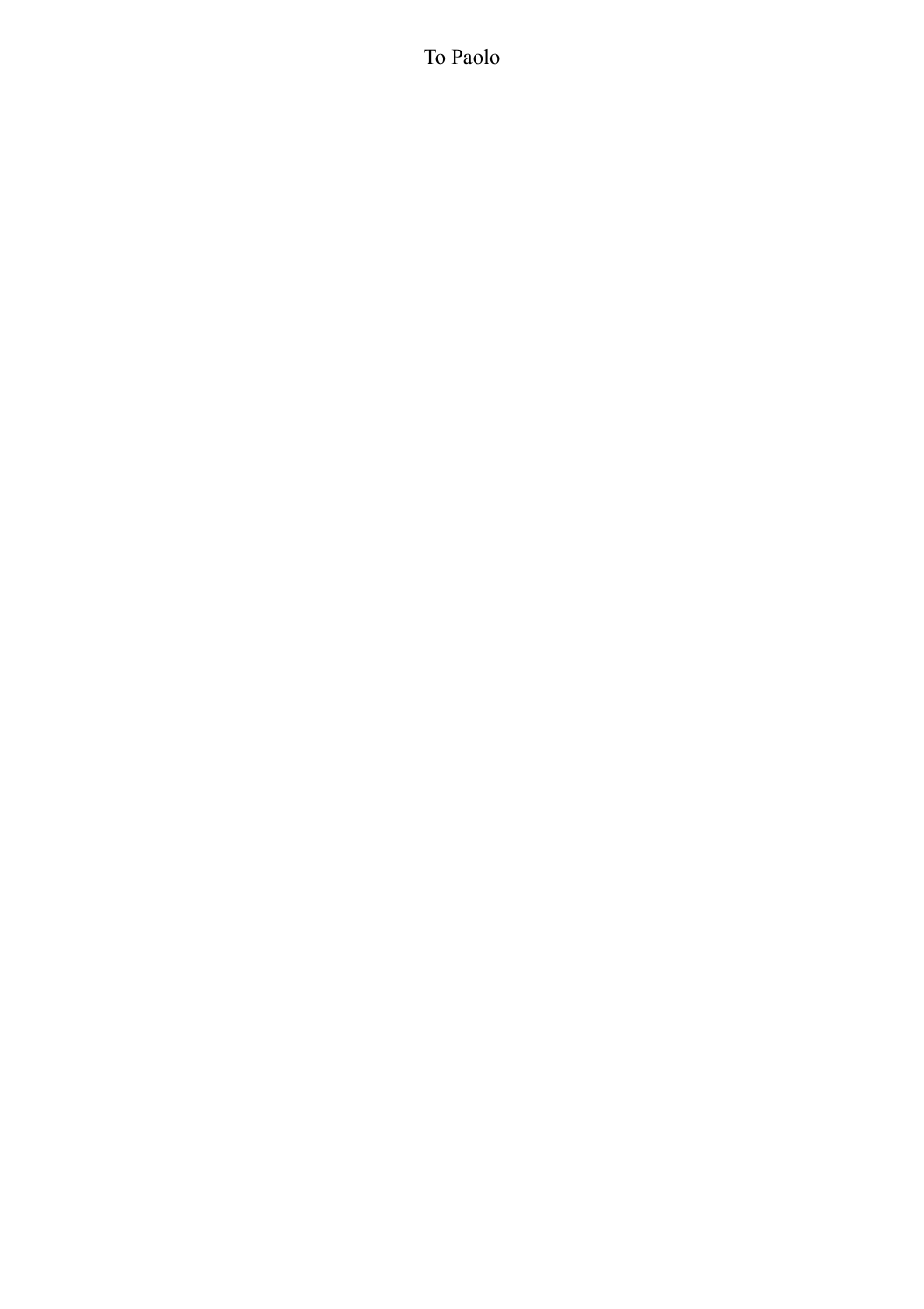#### Chapter One

Isabel Pyke sat on a rock and looked towards the narrow bay. But for brief intervals and recurring days of incredible weather she had seen the same stretch of sea and sky for twenty years. At the age of ten she had begun to grope her way towards her individual dream, and to make the rock on the bare headland her lonely sanctuary: the one place where she could be alone in the stark outport of painted houses, straggling at haphazard spots and angles, on a zigzag road and many lanes.

A solitary house, on a foundation of granite stones, stood on the edge of the bleak promontory. It was a shunned object to the fisherfolk and a dread tale to decades of children. But Isabel Pyke had never heard the pick and hammer associated with it by ghoulish legend, and the only sounds that ever fell on her ears were the mutations of the wind and the guttural notes of the gulls. The only things she ever dreaded in her sanctuary were the ferocious eyes of the gulls! When they hovered low to the Head, she looked towards the horizon for fear of meeting their cold glittering gaze. Should she find herself staring into a pair of yellow eyes, her dream was dispelled for the day. They held the spirit of Helluland: savage, bitter, and chill.

Isabel Pyke had been in spiritual rebellion to Newfoundland all her life. She called it by the name she had learned at school: 'Helluland, or the Land of Naked Rocks.' Ever since she could look at picture books she had wanted to go to Spain: to Southern Spain: Cordova, Seville, and Granada. Andalusia! The word syllabicated on her lips with the smooth sensuousness of Uncle Seth's port wine on Christmas Day. (He had a row of dusty bottles on a shelf, along with red sealed crocks of Guava Jelly, and fresher looking bottles of Bay Rum.) When the old wine had slipped over her palate and eased into her blood, she could voicelessly whisper, 'Andalusia, Andalusia,' while her outward consciousness repelled the grating dominance of her mother's voice laying down the law to Aunt Dorcas and Uncle Seth. But she could mouth it sensuously to herself when sitting on her special rock, and inwardly change the granite garb of her own headlands to a soft bloom of olive, orange, palm, and pomegranate.

Isabel Pyke's hour of isolation was over. She knew by the position of the sun that it was time to put on the kettle for tea. Her Mother was daily sustained by three large meals and three large snacks; the one snack she prepared for herself being the four-thirty one, when Isabel took her walk on the promontory. She had seen her Mother's square body reel on its feet once or twice with 'a dizzy spell', and Isabel had murmured something about sending up the shore for the doctor. The strong figure had straightened and the dominant voice had grated, 'nonsense girl, make me a cup of tea,' thus adding another snack, between a snack and a meal.

Isabel Pyke rose to her feet and the wind lashed her blue cotton dress strongly behind her body, leaving it stark in outline. Her hair blew back tautly from the hair-line, and she stood like a figure-head over a ship's cutwater. Her hair was light brown and badly cut, her cheek bones Slavic in shape under wide eyes, the colour of clear water: the lashes were black against golden skin. She turned away from the sea, and the wind dishevelled her hair and dress to savage disarray. For a moment she faced the house with its dusty windows and stopped abruptly in shocked amazement. A sombrely dressed man was walking up the steps to the faded front door! Who could be entering the Head House? Her feet stayed rooted by the unexpected sight. Many times since her childhood she had run up the crumbling steps to look in the filmy windows, but old furniture stood changeless in increasing dust. Only the yellow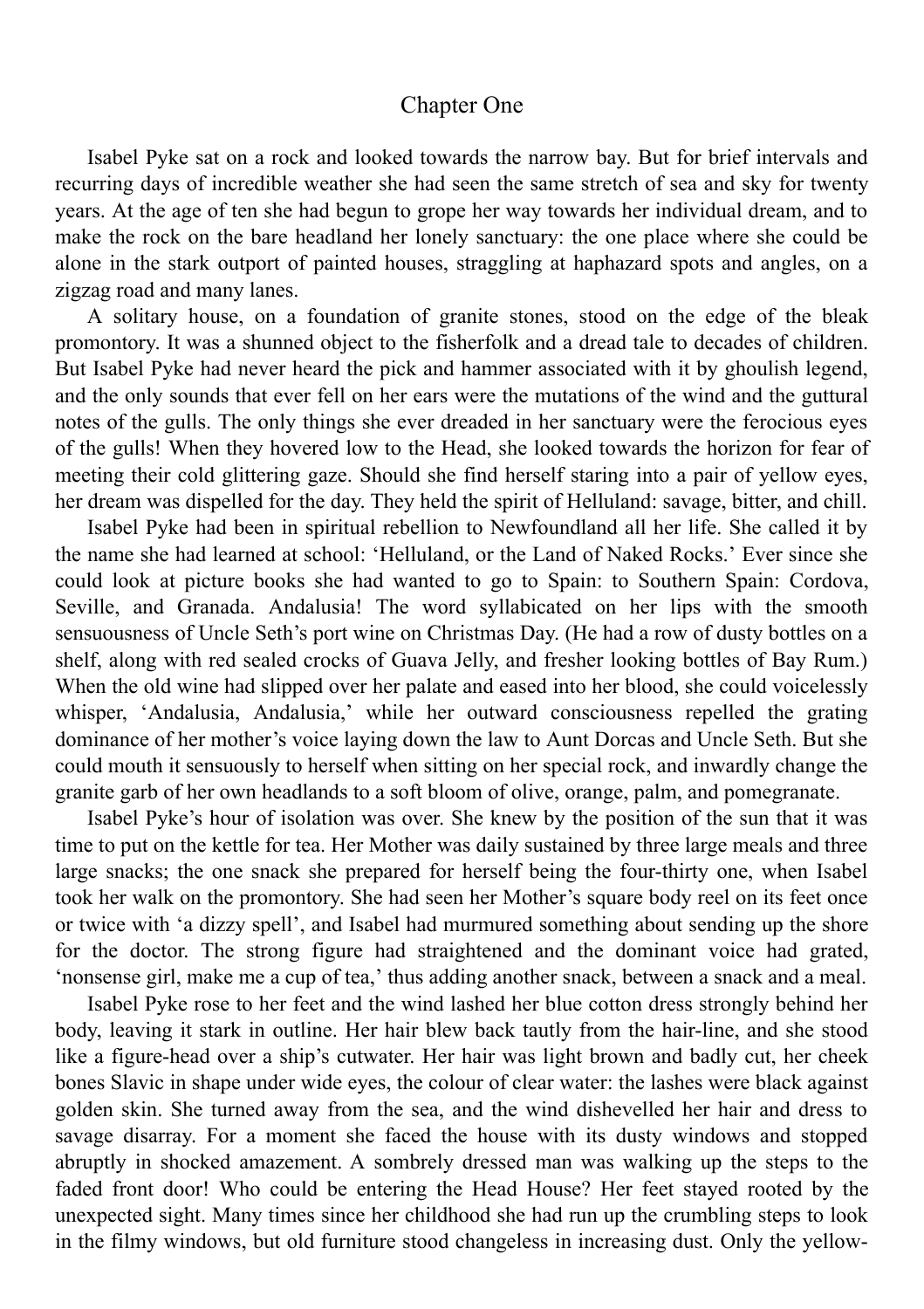eyed gulls and herself knew it, and no human footfall but her own had ever ventured so far. When the partridge-berry pickers swarmed over the Head they always stopped short of the house and the berries around it ripened and withered.

The sun told Isabel there was no time to linger in speculation, and movement returned to her feet. Her Mother was a martinet of routine. Time to her was stomach time, and more accurately registered than their Grandfather's clock.

Isabel trod the trackless scrub of the Head until she came to a rutted grass grown road, and walked a long mile to the small outport with its one road and many lanes. She made her way between a curving beach and a narrow railroad track, towards a crooked lane holding five houses at different oblique angles. The fifth was her Mother's lying behind thick lilac and syringa, which obscured the lower windows and tapped against the clap-board. The buzz of flies accompanied her up the pebbled walk, and myriad blue-bottles shone darkly azure on the white front of the wooden house. The July light was warm and golden. As she stepped from it to the dimness of the narrow hall she heard voices coming from the dining-room. Fresh from the wind on the Head, its snug stuffiness invaded her nostrils, and she longed to let the air blow round the plush covered table, the armchairs, and the Grandfather's clock that had ticked its way through many years. Her Mother's strong brown eyes looked from it to her.

'You're late Bella trapesing over that Head.'

Her Mother's voice was like the granite rocks of Helluland: hard, sharp, and jagged.

Her Aunt Dorcas's voice flowed benignly over her. It held the roundness of Andalusia.

'Let her be, Emily. There's no hurry my maid.'

'No hurry indeed! Just like you Dork not to eat regular! Bella, here's your Aunt Mary Ann from Lunenburg: your Aunt Dorcas's sister-in-law. She came in on the train a week back.'

As Isabel's dazzled eyes cleared to observation she saw the third black figure. She had often heard of Aunt Mary Ann in Nova Scotia. She was the wife of Aunt Dorcas's elder brother Joe, who had gone to sea in a Lunenburg schooner. As Isabel went forward to greet her she was drawn to a kiss from thin lips, lost to fullness from early false teeth. The nearness of the black figure came to her nostrils like the stuffiness of the room. She heard a flat voice raised on a query.

'Well now, Emily, is this your girl? She don't favour your family.'

'No, she's not a Wilkes,' grated Mrs. Pyke accusingly.

'She's like her own good Father,' smoothed her Aunt Dorcas, with a smile from deep brown eyes.

'Well, I've heard about you all from Joe. 'Tis real nice to see you.'

'He couldn't stay in his own country to know his own folks,' Mrs. Pyke informed her.

Aunt Dorcas's serene remark toned down the grating challenge. 'He did well for himself Emily, did Joe. He was always a good boy.'

'Maybe, Dorcas Penney, and maybe not. Bella girl, look spry now. Your Aunts are staying to tea. Open a crock of number one preserve, and cut the black fruit cake—the one with ten eggs.'

Isabel obeyed automatically. Her Mother's personality had never gone past her ear. She went into the kitchen and put the kettle on the stove standing on sail canvas painted Chinese red. A sleeping cat made a dusky lump on its crimson surface. Mrs. Pyke's dirty teacup lay on a white scrubbed table, beside a small plate, brown with rich crumbs.

Boiled ham, leaves of lettuce, red radishes, scalded cream, number one preserve, bread and butter, lay on the table together.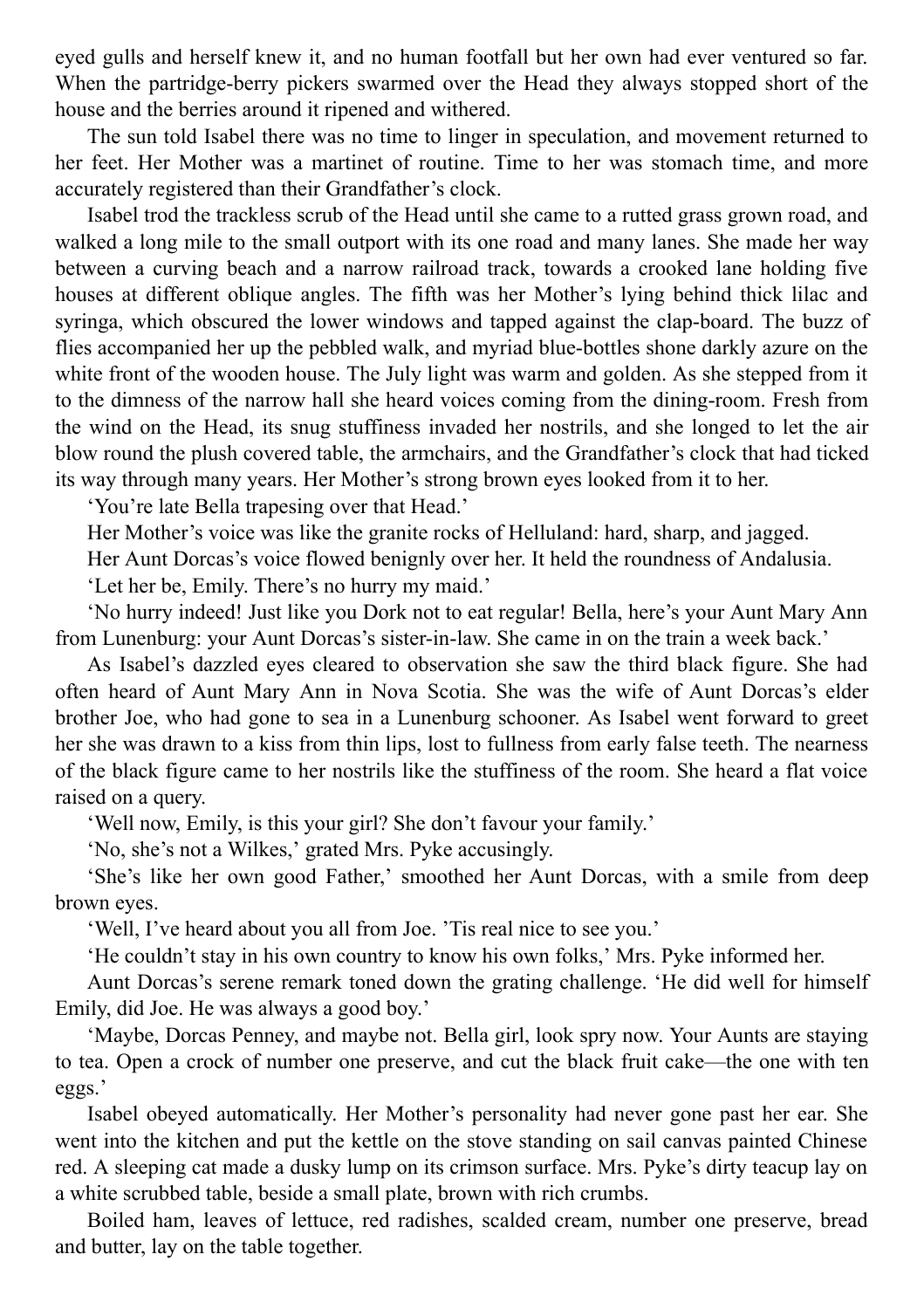Mrs. Pyke ate rapidly, filling up her mouth until her lips were pursed out over her teeth. Then she bolted, washing down the remains of a mouthful with a draught of dark brown tea.

Aunt Dorcas's movements evinced a heavy fluidity. She was large, bovine, and benign, and her hands moved over her food with slow deliberation. She suggested a great cow, dragging home a bursting udder.

Aunt Mary Ann took brief sips of tea with her little finger stuck out from the cup. She wore a black dress of shiny satin with a string of glass beads. The dress had a deep V-shaped neck which showed an expanse of wrinkled skin. Beside the high concealing bodices of Mrs. Pyke and Mrs. Penney she seemed revealed in ugly nakedness. Isabel turned her eyes away, and tried to shut her ears to the bolting and sucking noises of her Mother's eating and drinking. She ate moderately with her wide eyes unseeing.

'You're not eating much my maid,' came the voice of her Aunt Dorcas. It had always been the same: unalterable and unchangeable: like infinity.

Isabel's Mother answered for her. 'She was always a pale pilgarlick like her Father. He had to leave the sea for his stomach, and lay down sudden to illness. The day he died I cooked my first onion in ten year.' (Isabel remembered the smell of the onion and white lilac mixed together.)

Aunt Dorcas never heeded personalities. They flowed from her mind like drops from a pane. Her cousin Emily had thrown herself against her profound serenity all her life. The slow bovine eyes turned towards her, 'Emily, I hear the Head House is let.'

The fact was so incredible that Mrs. Pyke stopped eating. She withdrew a piece of fruit cake from her mouth and the black wedge showed the print of strong teeth.

'Nonsense, Dork, 'tis not fit for a pigsty.'

' 'Twas strongly built, Emily, and has stood to the wind. 'Tis so that it's let. Simeon Pyke told me as I crossed the beach.'

'All the fools are not dead yet,' grated Mrs. Pyke returning the wedge of fruit cake to her mouth.

Isabel's mind had leaped to attention. They did not know her familiarity with the Head House! They thought she took a daily walk on the promontory and inevitably stopped short of it. The black figure she had seen on the decaying steps! Was her sanctuary to be invaded? For so many years only the wind had known it, and the yellow-eyed gulls. She strained to hasten the slow detail of her aunt's voice.

'There's a foreign fellow staying at Lydia Rumsden's. He got the key from Simeon and asked him to find women to clean the house.'

Mrs. Pyke's laugh was a bark. 'And did he get them?' she asked.

Mrs. Penney shook her head slowly. 'They wouldn't go Emily, they wouldn't go, though there's nothing to fear to them that love the Lord.'

'The love of the Lord hasn't taken away the fear of that house, Dork.'

'They don't love enough, Emily, they don't love enough.'

'Maybe not, Dorcas Penney, but there's those that say the sound of the pick and the hammer will rise above the love of the Lord.'

Mary Ann Wilkes, from Lunenburg, looked from one to the other. The serene comfort of her sister-in-law was moderated by the square presence of her cousin Emily, whose piercing eyes seemed to fasten on her neck and accuse it of immodesty; and now this strange conversation! Mary Ann fingered her glass beads with the desire to turn them into a scarf. In spite of the stuffiness of the room there were draughts on the back of her neck. Her own voice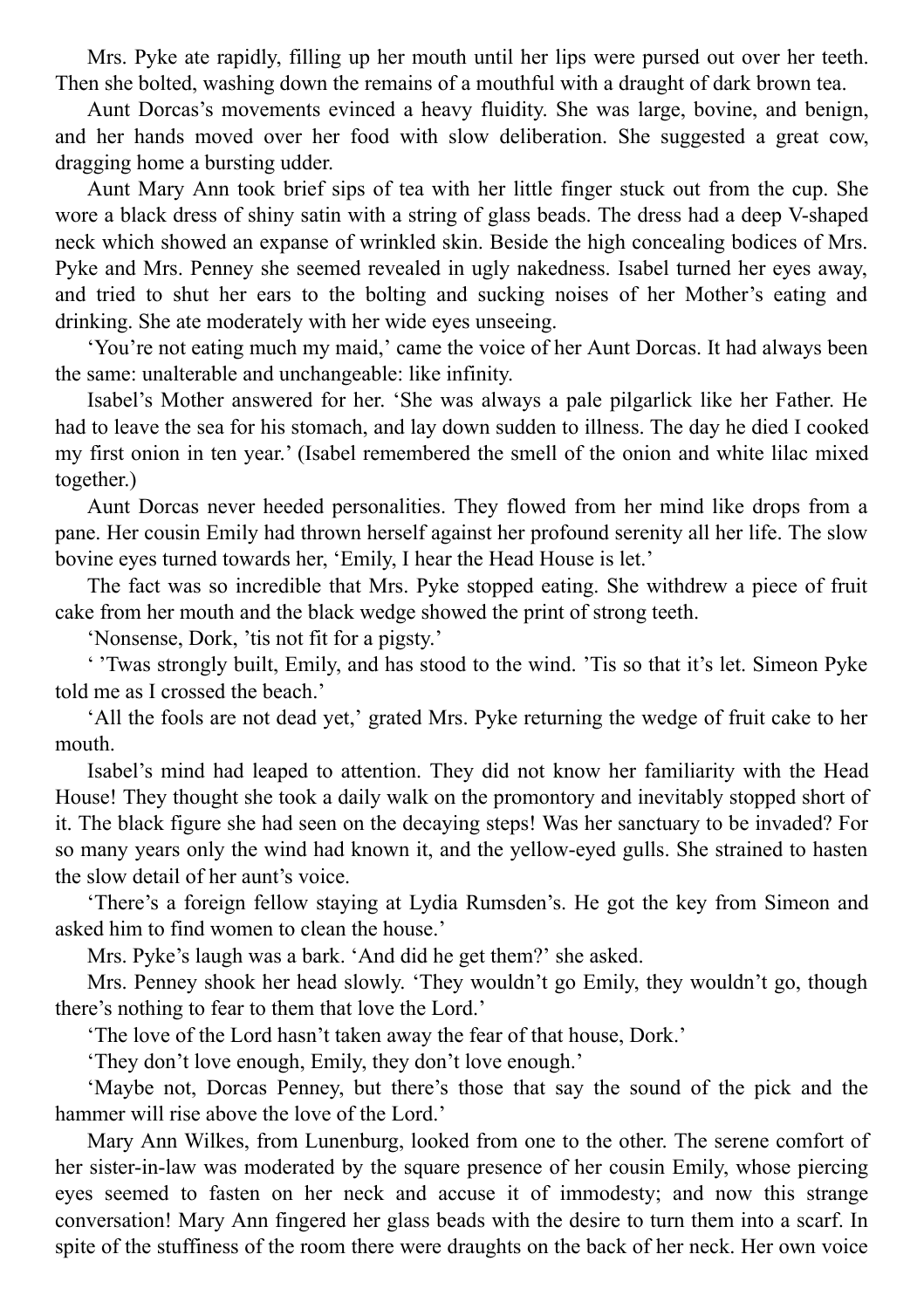came thinly to her ears. 'And why wouldn't they clean the house, Emily? Think a body would be glad to earn a few cents these days.'

Mrs. Pyke's grating scorn reduced her, and now she felt silly as well as immodest.

'Money for scraping dirt from Head House, Mary Ann! 'Tis money too dearly earned.'

'Has it a bad name?' she asked timidly.

Mrs. Pyke sucked up a last draught of tea, sweet from the moist remains of three teaspoons of sugar. She put her cup in its saucer with a final click, and wiped her mouth with the back of her hand.

' 'Tis well known you don't live in these parts, Mary Ann. The house is known the length of the shore. Sixty year ago——'

Isabel pushed back her chair with a sudden scrape. She knew it all by heart! Her Mother glared, but her Aunt Dorcas asked kindly, 'can I help you clear my maid?'

Her Mother answered for her. 'That you won't, Dorcas Penney! We had our day. Let the young wait on the old.'

Aunt Mary Ann left the table and sat nervously upright on a stiff sofa by the Nottingham lace curtains. Mrs. Pyke stayed in her place, distorting her mouth and letting her tongue cleanse the area between her lips and her teeth. Aunt Dorcas rose ponderously to her feet and her slow hands piled dishes for Isabel's tray.

Mrs. Pyke left the table and placed herself in a faded armchair facing her cousin-in-law from Lunenburg. Her brown eyes with their hairy brows discovered every wrinkle on the naked neck. The draughts became increasingly evident.

'Ain't you cold, Mary Ann, with your low dress?'

'No, no, Emily,' she said hastily, grasping the glass beads. ' 'Tis warmish of a summer in Lunenburg. Tell me about the queer house.'

Mrs. Pyke's eyes left the neck and she settled herself for a long recital.

Isabel left the room erect with the weight of the heavy tray.

'Sixty year ago——'

'Come Michaelmas, Emily,' prompted her cousin fumbling with her large hands for the creases on the white cloth.

'Sixty year ago come Michaelmas, Dorcas Penney, and the year after you were born, Captain Pyke, Josiah Pyke, came back from a long foreign voyage. I mind the time my Mother first told me the story. He was going to be married to a poor pilgarlick like my Isabel ——'

'My own Mother told me she was a pretty thing, Emily, and she wrote a bit of poetry.' Mrs. Penney's slow moving figure came to rest in another armchair with her large hands folded serenely in her lap.

Mrs. Pyke snorted. 'Poetry indeed! Pure trash! If she'd been my daughter I'd have knocked the poetry out of her.'

Mrs. Penny continued with profound detachment. 'They were going to be married on Twelfth Night.' But her cousin's grating voice demanded the narrative.

'The girl was a Tucker: Elfrieda Tucker, and a poor sawney crowd the lot of them! This one was keeping company with Josiah a two year, but for ten month he'd been away in China and other heathen parts——'

'The Chinese are coming to the way of the Lord, Emily. The foreign missions——'

'Maybe so, Dorcas Penney, not that I hold with going out to the heathen when the heathen are at our own front door, but a lot could have been converted since then. This was sixty year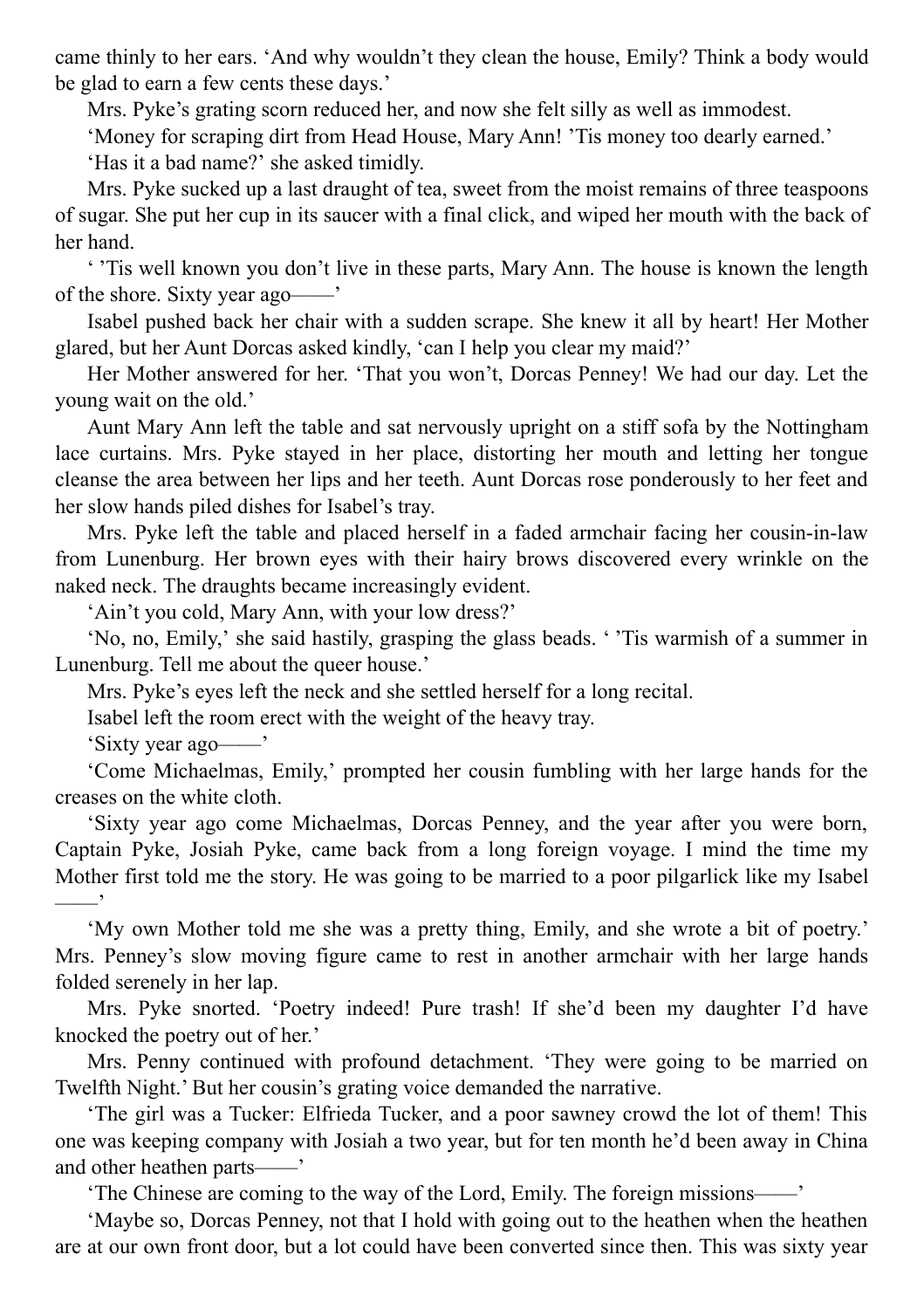ago.' Her brown eyes pierced her cousin-in-law from Lunenburg, who sat up stiffer in her chair. 'Josiah came up the Bay, Mary Ann, one winter morning, and what did he find?' Mary Ann fingered her glass beads again, but no answer was required. 'And what did he find? He found, Mary Ann——' (the grating voice paused for a second). 'He found his worthless brideto-be dead in a new grave, of a still-born child.'

'Ain't that sad, Emily,' said her cousin-in-law from Lunenburg in a flat voice. 'Josiah's child?'

'Have sense, woman! Didn't I just tell you Josiah had been away a ten month? No, Mary Ann, not a soul knows to this day who the fellow was. She was a poor thin thing, not built for child bearing, and no one knew she was that way until she was on her time.'

'The poor girl held on to the name of the father.'

'That she did, Dorcas Penney, and he never got his deserts. She died with the secret locked up inside her.'

'What did Josiah do, Emily?' questioned Mary Ann Wilkes still with her hands on her glass beads.

'Do, Mary Ann, and what did he do? He went rearin' about like a wild thing: running through the lanes and asking everyone for the name of the man.'

'And taking the name of the Lord in vain.' Mrs. Penney's head shook with slow regret.

'And what if he did, Dorcas Penney? He had good reason, but before the day was done, Mary Ann, the people were fair sick of his voice, and they went in and bolted their doors against him. But what did he do? He waited until every lamp was blown out and crept into the graveyard with a pick and dug her up.'

Mrs. Wilkes, from Lunenburg, said with triumphant intelligence. ' 'Tis a crime, Emily, to desecrate a grave.'

'And don't you think we know that, Mary Ann? We may not live in a great country like Canada, but I hope we know the difference between right and wrong?'

Dorcas Penney said with slow forbearance, 'perhaps he didn't know what he was doing, the poor fellow.'

'Didn't he indeed? He dug her up to see if there was any token in her coffin: and when he didn't find one he shook the dead thing until her head cracked against the ice. 'Twas a white moonlight night, and a couple that was living close by, saw him clear as day. They were afraid to go out; he sounded that wild, but they waited until he was gone and then went across the graves and found the dead creature with her face turned up to the sky and her shoulders froze to the ground.'

'I hope he was arrested, Emily. 'Tis horrible.'

'Haven't I told you we know the law as well as you do? Yes, he was arrested BUT he got off. They thought he was cracked, and so he was with what he did after. He gave up his ship and took with him the ship's carpenter, a dreadful ugly fellow with one eye. He was a Covey duck from down the Shore. The pair of them went out to the Head and built a house: built it with their own hands, digging and hauling, cutting and sawing, beating and hammering, and the folks said they could hear it all across the Bay. Josiah was never seen in the village again until he went across the beach to be buried not far from Elfrieda. I can remember the day, and how we always hid whenever Coveyduck went to the Store. Every child ran as fast as its legs could carry it.'

'What happened to him when Josiah died?'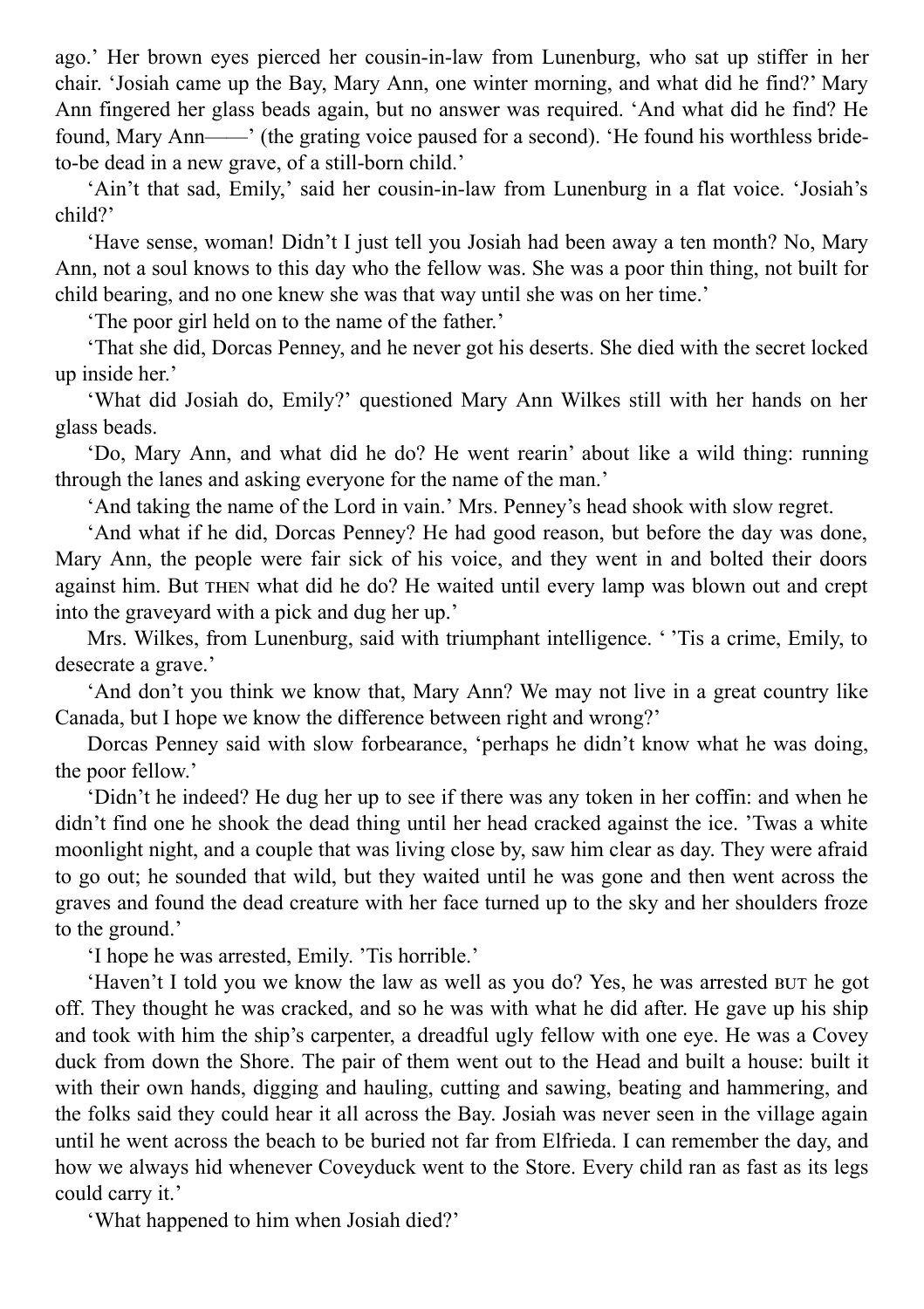'Now you're asking. No one ever knew. He came to the store once after Josiah's funeral, and then a long time went by. They thought he must be starved so Simeon Pyke's father (who was the nearest kin to Josiah) walked out to see what ailed him. He found the house neat and tidy, but shockin' bare, and never a sign of Coveyduck. From that day to this, his disappearance is just as great a mystery as the name of the fellow who got Elfrieda into trouble. Some say Josiah called Coveyduck away, others think he wandered down the Shore, and there's them that say he fell over the Head and drowned natural like, but the tide never washed up his body.'

'But that doesn't explain the sound of the pick and hammer.'

' 'Tis said the haunt on the house comes from the rage that Josiah hammered into the walls, and when the wind is low, the echo of it still comes across the Bay, and the sound of the pick digging on hard ground begins in the graveyard.'

Mary Ann Wilkes gave a flat Nova Scotian laugh. 'You're too cut off from the world, Emily. That's why you cling to stories like that.'

Mrs. Pyke's eyes found the wrinkled neck again. 'And I suppose Lunenburg is London, New York, and Paris?'

Dorcas Penney flowed on like smooth oil. 'Emily, I think like Mary Ann. 'Tis an unnatural tale we've built up ourselves, and its wrong to pass it on to every lot of children. If we walked out to the house like we walk across the beach the story would soon die away. But,' she sighed profoundly, 'it's a long walk and the wind is strong.'

Mrs. Pyke snorted. 'Wind or no wind, Dorcas Penney, there's no one stoppin' you if you want to take that walk. 'Tis like you indeed to wait till you can only get the length of the beach.'

Mary Ann Wilkes from Lunenburg released her hold on her glass beads and said with nervous decision, 'don't you think we'd better be going, Dorcas?'

'You're right, Mary Ann. Seth will be wondering what's keeping us, and you'll be busy the week visitin' the folks.'

'Nonsense, Dork. Sit right down, Mary Ann, and stop a bit longer. I want to hear which of the folks is doing things for you. You must come to tea proper when I'm more prepared.'

'Thank you,' she murmured nasally, looking towards her sister-in-law. But her heavy figure still rested serenely, and her brown eyes gazed back kindly at the expanse of wrinkled neck. Mary Ann sat down again.

'That's right now. You couldn't go anyway without a cup of tea. Bella!' Mrs. Pyke's voice was raised on a loud note, 'Bella!'

'Yes, Mother,' came quietly through the thin partition.

'Bella, make a pot of tea th' once. Your Aunts are goin' early. I must say you're mighty slow with your dishes. Think you had to wash up for a regiment.'

Isabel had lingered in the crimson-floored kitchen. When her dishes were washed and the place tidied away she had gone to the back door and watched the sea dim to grey, and the old house on the Head become blurred in outline. She wondered what she would find to-morrow. Her Mother's voice reached her easily in the back yard and she took quick long steps to the crimson-floored kitchen.

When Isabel had steeped the sixth and final brew of tea she was free to go to her room under the slanting roof. She closed the door and her body relaxed with a soft sigh. The wind blew in from the Bay and brought a smell of drying fish. The honeycomb spread and white lace curtains were blue-white like the ice which came down from the North.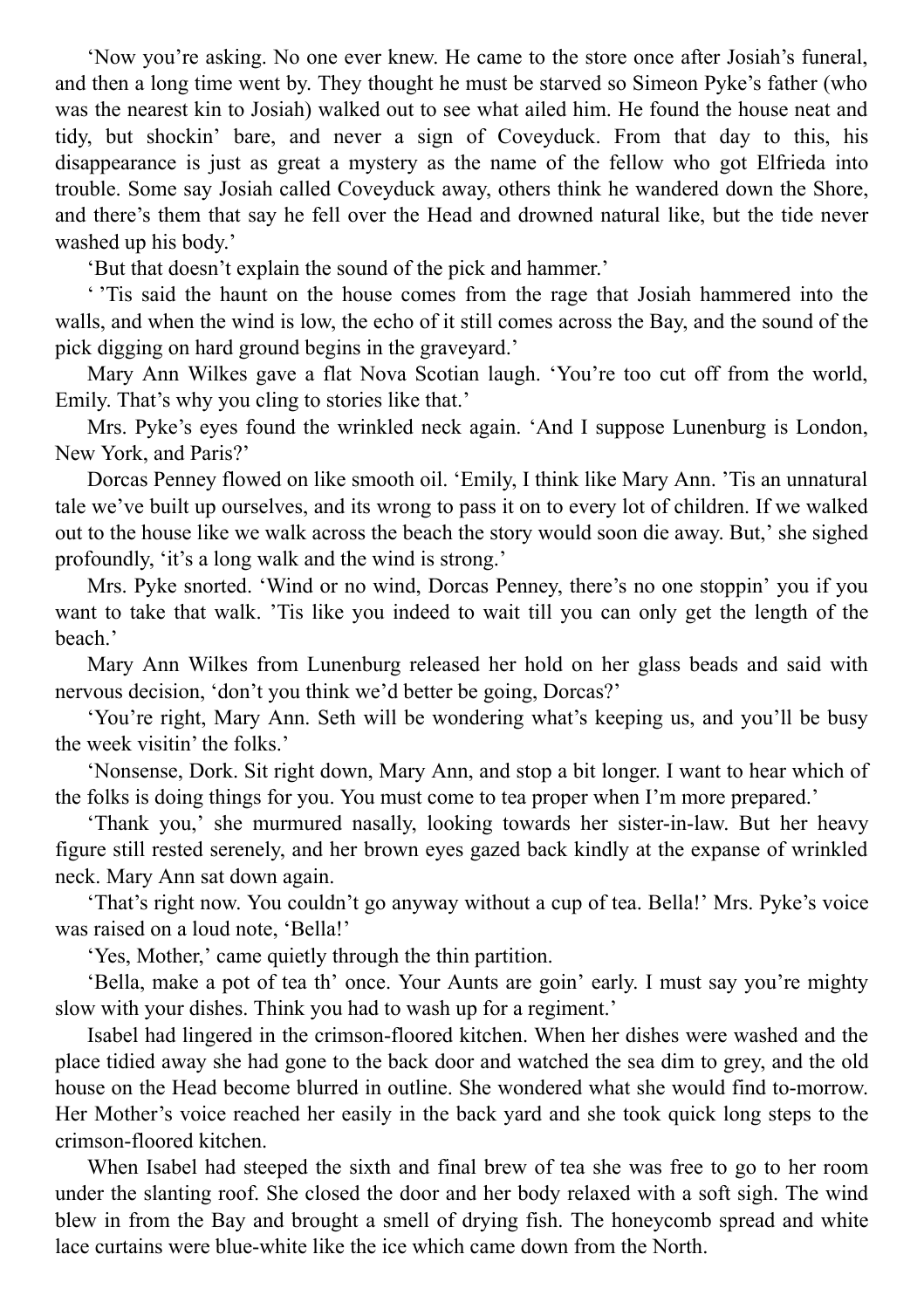With a jug of boiling water, diluted with icy well water, Isabel carefully washed her golden-coloured body in a white china basin. In the light of the crescent flame from the kerosene lamp her slim figure made elongated shadows on the papered walls. She put on a plain nainsook night-dress and extracted a bottle of olive oil from a drawer of scant contents. Slowly she rubbed the smooth fluid all over her face and neck, lingering with slow strokes around the eyes. (Some day she would go to Andalusia, and she couldn't take the leather skin of outport Helluland. The dark-eyed Andalusians were full of soft-skinned loveliness, and she always thought of them dancing in fiestas under hot yellow sun.)

Before slipping into bed Isabel counted a roll of notes concealed in the folds of a Chinese dressing-gown, brought her by Uncle Seth. Eighty-five dollars! It was growing! Andalusia! She closed her eyes and imagined the sun on her body, and the orange trees in bud. With a sigh she replaced the notes and extracted a book, and slipped under the blue-white spread. With the kerosene lamp beside her she began to read. 'Seville is the Paris of Andalusia, the gayest city of all Spain. Glittering like a jewel on the banks of the Guadalquivir, environed by orange-groves and palms, and glowing like a sun——'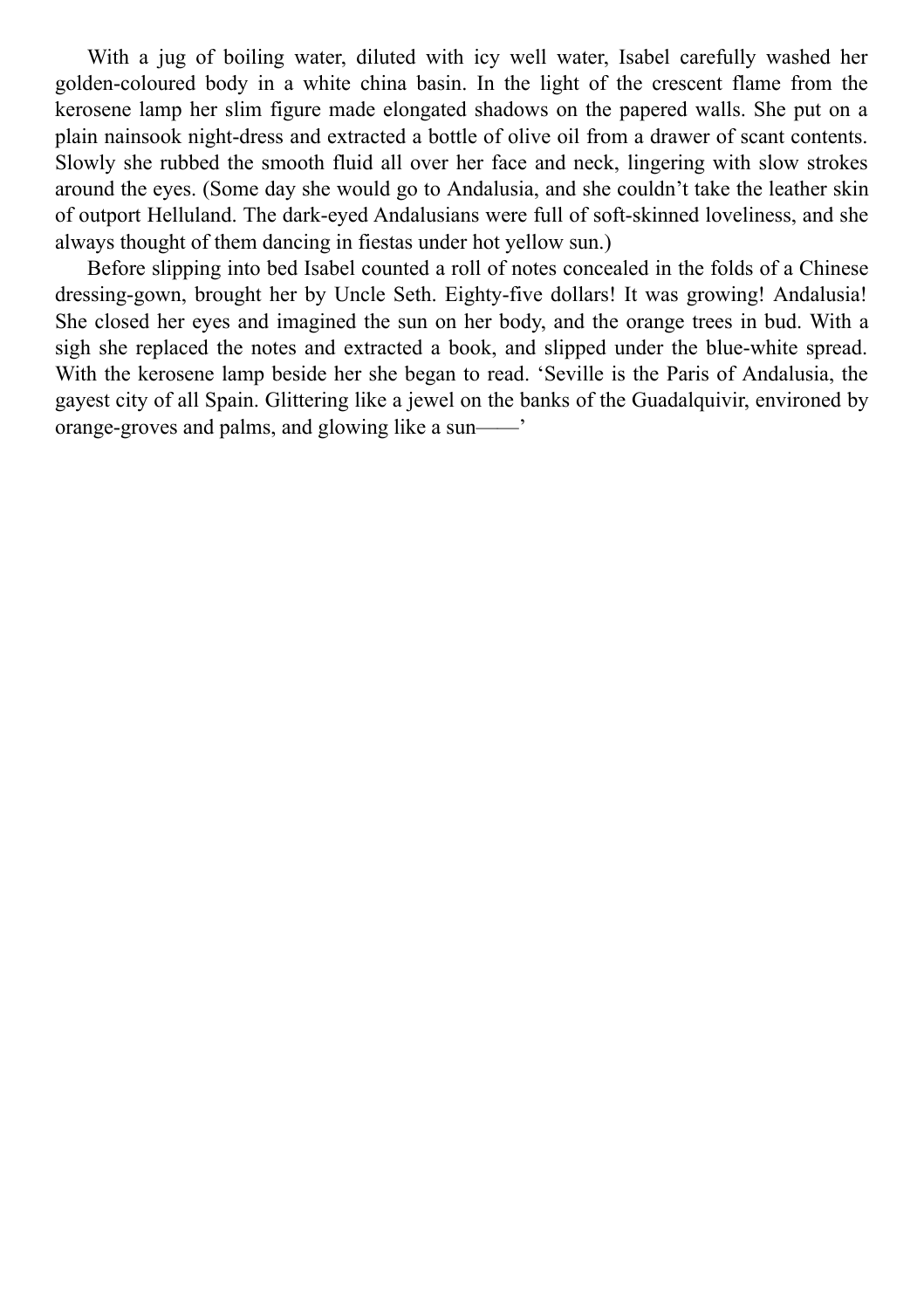#### Chapter Two

The next day the doors of the Head House were open and the wind blew through from front to back: the day after the windows were clean, and Isabel met the eyes of a gull and couldn't think of Spain.

Aunt Dorcas walked across the beach and brought the village news. 'The foreign fellow was cleaning the house himself, and he'd hired Joe Perry's square-bodied wagon to meet the train.' (It chugged inertly across the curving beach once a week from the capital city of St. John's.)

'Haven't we a taxi?' asked her cousin belligerently.

'And how could a taxi get out to Head House Emily? Whoever's chosen to live there must use the horse like our Father's before us.'

'And who's the fool that's going to live there? Bella girl make haste with the tea.'

But Isabel waited to hear her Aunt's voice come slowly over the click of her needles. Her knitting was the antithesis of her movements. With an economy of gesture she consumed large balls of wool: a skein by morning became a sock by night. Click, click, click until the calm voice was ready.

'I don't know Emily. Lydia says he don't answer to questions, but he's bought up most of the supplies in the store, and leased the house for four months.'

Mrs. Pyke's laugh was a bark. 'Leased indeed, and would the devil himself want to take it from him?'

'I tell you Emily, there's no fear to them that read the Word and trust in God. "There can no evil happen to the just." '

The voice was like a well of peace. It overflowed to Isabel's taut muscles and liberated her feet to the kitchen. Aunt Dorcas's mind might be chained to the limits of the small outport, but her spirit lay in profundity.

The night after the train had crawled across the curving beach Isabel had a strange dream. All space was full of snowy-breasted gulls, hovering, soaring, swooping to the level of her eyes: everywhere she looked she met a yellow implacable gaze. She searched wildly for the horizon but it was full of eyes: she tried to cover her face with her hands, but they lay powerless in her lap. Andalusia left her and she spun in the grip of Helluland: desolate, savage, and chill. As she sat in icy paralysis a gull swooped down and hovered in front of her face. Fascinated she saw that it had blue eyes like a human, warm, vital, and compelling. Freedom came back to her hands, but she no longer wanted to cover her face. Her body was released to life and she awoke to the warmth of a July day.

With a foreshadowed feeling she followed the curving beach and walked with long steps over the promontory. In sight of her rock she stopped abruptly in her cheap canvas shoes. In front of an easel sat a long figure, with the sun turning the back of an auburn head to the burnish of a copper kettle. Whatever atavistic blood had mixed in the making of Isabel Pyke it seethed with rebellion at the sight of the intruder. The easel was within a foot of her rock! She slanted into the wind and spoke to the gleam on a copper head.

'This is my rock. I've had it all my life. You've got to go.'

'Good God,' said a startled voice, and the figure and the chair turned round together.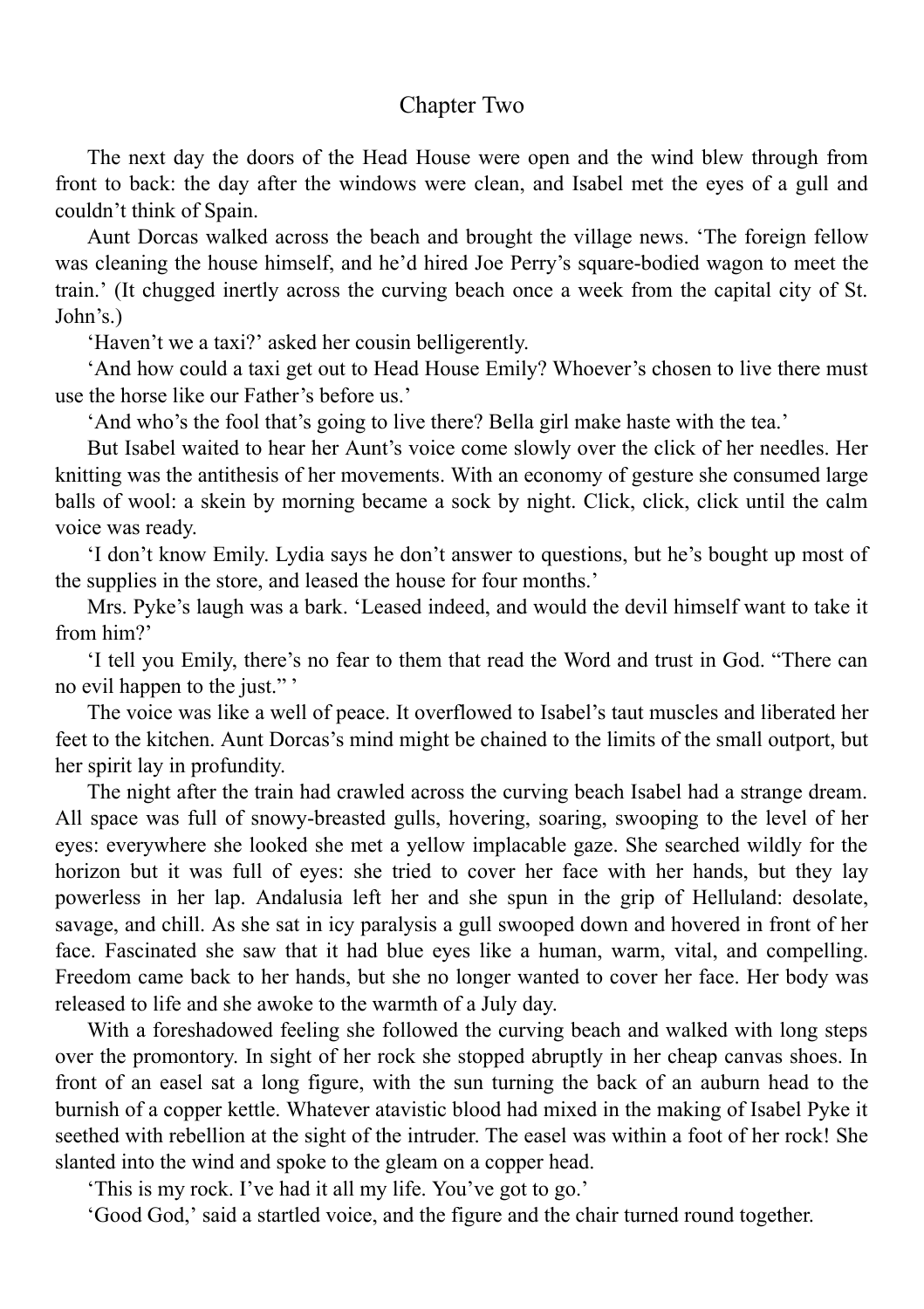Peter Keen saw the body of a strange looking girl starkly outlined by the wind from the sea. She narrowed to the waist, to the knees, to the ankles, and the cotton dress tautened over pointed untouched breasts. Spots of angry colour heightened Slavic cheek bones, and dilated pupils made grey eyes black. The elemental quality of the figure wakened all his artistic sense. 'Don't move,' he rapped. 'You look like Boreas, North Wind, any wind! My easel is dug into the ground. Don't move for God's sake.'

'I will,' she said, sitting down on the rock with her face turned towards the horizon. 'You can go away. This is my rock!'

Exasperated he regarded the disturber of his new found solitude.

'Indeed,' he drawled, 'I understood I had leased a house and paid the rent. Inconsiderable I will admit, but paid nevertheless.'

'You may have the house but you haven't got the Head,' she said, speaking to the horizon. 'This is my rock.'

'So you've said before. Is that all your vocabulary? Shall we sing "Rock of Ages?" '

Tears burnt in her eyes at the unknown quality of his ridicule, and at the violation of her sanctuary. She was defenceless against the smooth irony of such a voice. She looked like a figure of woe with her hair streaming back from her head. Where had she got that face? Looking at it he saw the tears. He said more gently, 'let's talk about it. What's your name?'

'Isabel Pyke.'

'And why is this your rock Isabel?'

'Because I've come here every day for twenty years and stayed until the light told me it was time to put on the kettle for tea.'

'Are you twenty Isabel? Your body looks so virginal.'

She wouldn't talk about her body. 'I'm thirty next January,' she said sulkily with her face still to the horizon.

'You don't look it and yet you do,' he said reflectively. 'Your face is angry and secret. What are you secret about Isabel?'

'This is my rock.'

'Yes, yes,' he agreed soothingly, 'we've conceded that. I'm sorry to gate crash, but I've taken the house to be completely alone. One day I didn't know where to go. I couldn't paint. I thought I'd never paint again: I was so full of soft living. Then I looked at a map of the world and shut my eyes and jabbed. When I opened them my finger was lying on Newfoundland.'

'Helluland,' she muttered.

'What did you say Isabel?'

She said out loud with granite in her voice, 'Helluland or the Land of Naked Rocks.'

'It has a Norwegian sound Isabel.'

'Eric the Red. He named it right.'

'By your voice you don't like your native land. It looks very fair to me.'

'You only came yesterday.'

'True I only came yesterday, but I'm very pleased with what I see. I wanted space above me, beneath me, and around me, and this seems to give me what I need.'

'You won't stay,' she said with conviction.

'Don't bank on that Isabel. I'm afraid I will.'

'You won't stay.'

'There's an element of repetition in your conversation Isabel. Do you think you could turn your face away from the sea and look at me? There's nothing out there but the gulls.'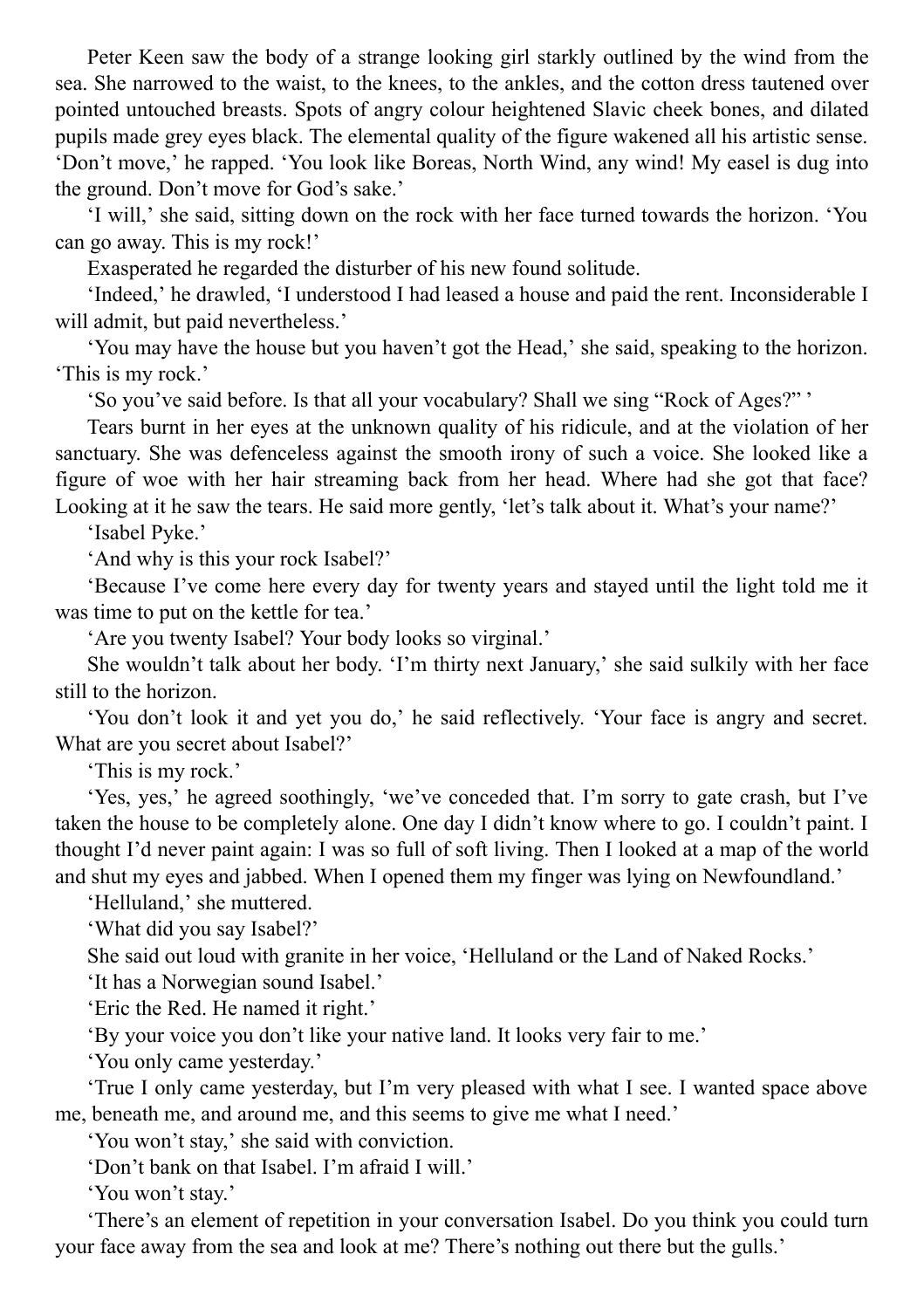Startled her eyes came straight to his. They were blue like the sky, and blue like the eyes in her dream! She stared and stared and her look so reluctantly given stayed on him in fascinated regard. He was momentarily speechless with the quality of her own eyes. Big pools of grey light with unexpected black lashes. They should have been brown like her blowing hair. He wished now she would turn them back to the sea. He said lightly with the even charm of a cultured voice, 'tell me Isabel why you're so sure I won't stay on the Head.'

'Hasn't your man told you: the man who was at the widow Rumsden's?'

'My man Isabel is the perfect servant. I can take him from Paris to the Pole and he's equally unaffected. We came to St. John's and I told him to find the loneliest place in Newfoundland where I could camp out. He hasn't confided in me the difficulties of his quest, but I'd thought he'd done very well until you came.'

'Hasn't he told you about Josiah, Coveyduck, and Elfrieda Tucker?'

'Good God no, he never gossips.'

'This,' she said flatly, 'is sixty year old gossip. Did you hear anything last night?' Her voice grew sibylline. 'The sound of a pick digging open a grave, and a hammer, beating, beating.'

He looked startled. Was she a natural? Not with those eyes. 'No, I heard nothing Isabel. What should I have heard?'

'What I told you.'

He laughed with a gleam of teeth, and said with illumination, 'the house is haunted is that it? That's why they practically gave it to me.'

'Yes it's haunted. You won't stay.'

He laughed again, and she watched the sun on the perfect teeth. 'Will I not Isabel? Wait and see. Tell me what haunts the house. I confess I'm very interested.'

With her eyes on the horizon she told him the tale, and he thought her stark sentences were like the brevity of line on a canvas. He sat forward with his arms resting on grey flannel trousers, and his red brows contracted over his blue eyes. 'Poor Elfrieda,' he murmured, and his voice was like a caress to the dead girl. 'She probably met a lovely moment in her life and couldn't resist it. If it had been a local man everybody would have known. Some bold sailor blew in from the sea and swept her off her feet. I wonder if she thought it was worth while. What do you think Isabel?'

His eyes saw her with comprehension. She answered him slowly. 'I don't know. She sinned and spoiled Josiah's life.'

'Josiah sinned, Isabel. He let bitterness eat him up. If he'd gone back to his ship he would have been very busy and in a very little while he would have met another girl. There are many girls in the world Isabel.'

'Perhaps he could only love one. If you want one thing you want only one.'

'You seem to know Isabel. There's knowledge in your voice. What is it you want? And if you've come to your rock every day for many years why haven't you heard the sound of the pick and the hammer?'

'Perhaps there's no sound to hear. Nobody will come and find out. When I came first and didn't hear anything I thought it was because I was like Josiah.'

He laughed and looked at her with amused blue eyes. 'Like Josiah, Isabel,  $ISN^T$  that impossible? How could an undeveloped girl understand a story like that?'

'I didn't,' she muttered, 'I only meant I was like Josiah because I didn't have what I wanted<sup>'</sup>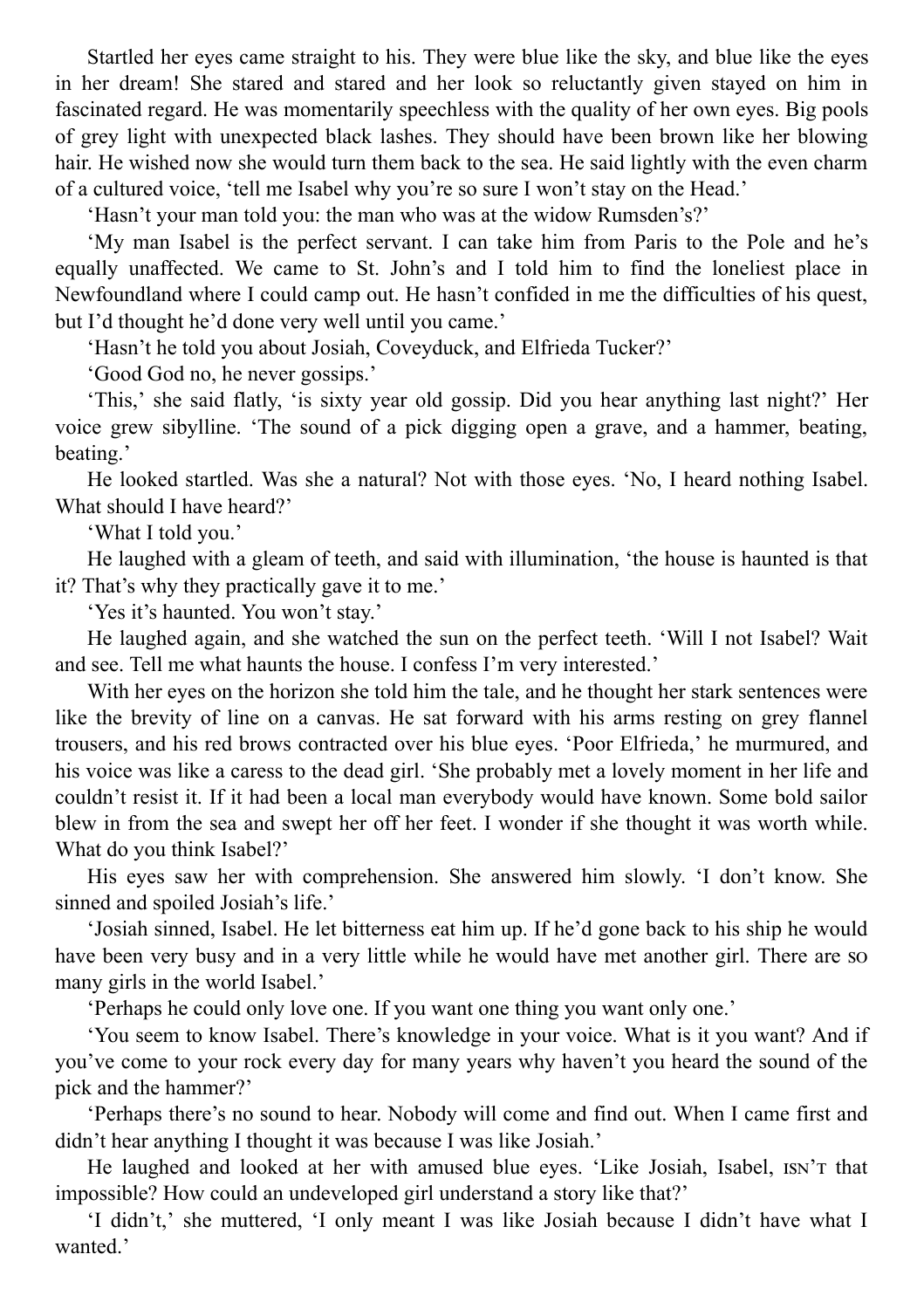'I see Isabel, and you think that makes the place safe for frustrated people?'

She made no answer and he turned and looked at the house. Faded and square it looked to his eyes, and harmless in the yellow sun. The front door stood open above the mouldering steps, and the windows were propped up with bits of stick. These were his orders. He had thought the house smelt damp and musty. He turned back towards the strange-looking girl and gazed straight into her eyes before she could turn, them away to the sea.

'Do you think the house will be safe for me Isabel?'

'Have you got what you want?' she asked slowly, and his laugh was an ironical denial.

He have what he wanted, she thought. He was so different to anyone she had seen or talked to before, and his voice was so beautiful. It fell on her ears like the roundness of finished things: like Andalusia! Startled, her eyes went to him as he sat forward on the wooden chair, with the sun burnishing his hair and the minute stubble of a copper beard. She hadn't thought of Andalusia once! His eyes held her in silent appraisement, and he weighed her face against her body. It looked as if a hand had never touched it: it was so long and free and virginal: and her eyes—great luminous pools, like clear light that held no yellow. He had wanted to paint with enormous energy, undisturbed by outside sources: to sit free and untrammelled with the wind in his hair, and to portray space, infinite space: and above all to paint light: light receding towards the misty horizon. Now he itched to paint this strange girl, with the long flowing body and mutinous face. The wind had made her as naked to his eyes as she would be without her faded cotton dress. His eyes left her for the sea, and silently Isabel watched him. Suddenly she saw the sun and her leap to her feet brought him back to reality. 'Where are you going?' he demanded.

'Home,' she said briefly as she turned her back to the sea.

'Are you coming back Isabel?'

'To-morrow,' she muttered irrevocably. 'This is my rock.'

Peter Keen threw back his head and laughed on a deep joyous note. With a backward glance she saw the sun on his hair and the sky in his eyes. He sprang to his feet and put his palette on the seat of the wooden chair. With a long step he came close to her and put his hands on her shoulders, turning her round to his face. She quivered under his grip like a wild untamed thing and he could feel the fine bones of her body.

'Let me go,' she stormed, with the red spots standing out on her cheek bones and the black pupils swamping her eyes.

'Hush, hush,' he said soothingly, and the lovely voice made her want to crumple up in a heap. 'I only wanted to suggest Isabel that this place is big enough for us both. Can't you be generous and let me stay here? I'll go on painting and you can sit on your rock. Will you Isabel? You can't take away from me what I want as much as you do. A big wide open space where I can be alone.'

Like a terrified drowning person she looked into his blue eyes—the eyes of the gull in her dream. She had never been so close to a man before, and a man so unlike the men in the village. She wanted to get away, and yet she wanted to stay. Peter Keen sensed it all under his hands, and his fingers pressed her shoulders softly. His eyes like bits of the blue sky burnt down at her and his voice spoke to her upturned face. 'Isabel, Isabel, poor little frightened Isabel. If I dared put my hand on your heart, I expect it would come out in my hand. May I stay on the Head, Isabel? May I? If you tell me to go, I'll have to pack up and leave and I want to stay so badly.'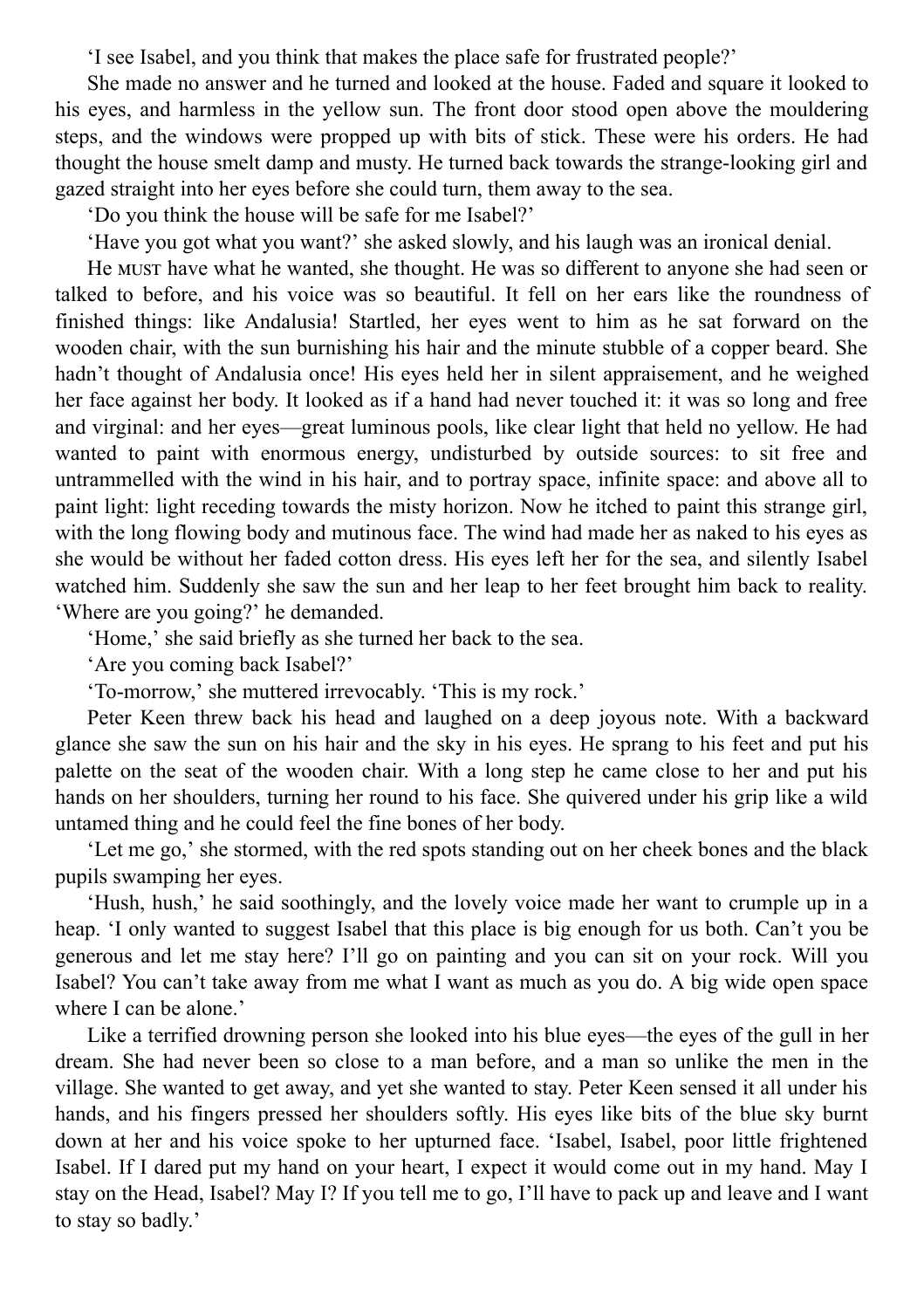In the simplicity of her knowledge she believed him. It would mean the loss of her dream! She could never think of Andalusia, if he spoke in the beautiful voice and sat with the sun on his hair. She had a strange weakness in her knees, and her eyes closed. Her face looked wrung and he stood staring down at the silky black eyelashes resting on the flat cheeks. He said gently, 'Isabel, Isabel don't look like that. Why are you so unhappy and strange? Why have you got such a different face? It's like the East, except for the eyes, and your bones, the fine bones under my hands. Tell me Isabel—tell me?'

He shook her a little and she opened her eyes widely over flat cheek bones. The red spots were gone now. 'Let me go, let me go. You're worse than the eyes of the gull. I can't see Andalusia.'

She tore herself from under his hands, and her feet and the wind impelled her over the scrub.

Peter Keen stared after her. What a strange girl! Andalusia! What did she mean? What a face and what a body to paint if she could ever become unconscious of it without her clothes. For the moment he shrugged her away. He was damn glad about the haunted house. Josiah and Coveyduck would be too much competition for the village curiosity. He would be all alone except for Isabel Pyke! He stretched his long body in the sun, and the wind stirred his auburn hair. He turned and studied the battered old house. What a strange tale, and he hadn't felt a thing. It only smelt old and damp, and last night he had dragged his camp-bed to the open window and let the wind blow all around him. He had waked with its strong breath in his face, and seen a white gull pass his window. He looked towards the rear of the house, with all the windows propped up on bits of stick. His man worked away and didn't seem to be troubled by any ghosts or apparitions. Peter Keen's lips curled away from his teeth in a wide smile. A ghost to Stevens would be just something different in another foreign country!

Peter Keen didn't return to his canvas. He started to explore the Head. The plumbing was very primitive and he was determined to find a descent to the sea. There must be many little coves, somewhere in all this granite cliff. He would find one and bathe in it, and perhaps take Isabel Pyke to see it! They might swim together and maybe meet the ghost of Coveyduck on the jagged rocks. Isabel Pyke! Brief, economical, and descriptive! Primitive, Puritan and exotic. She seemed so. He would see. She would be back to-morrow. 'This is my rock.'

He smiled to himself and with the sun on his back he looked for indentations in the perpendicular cliffs.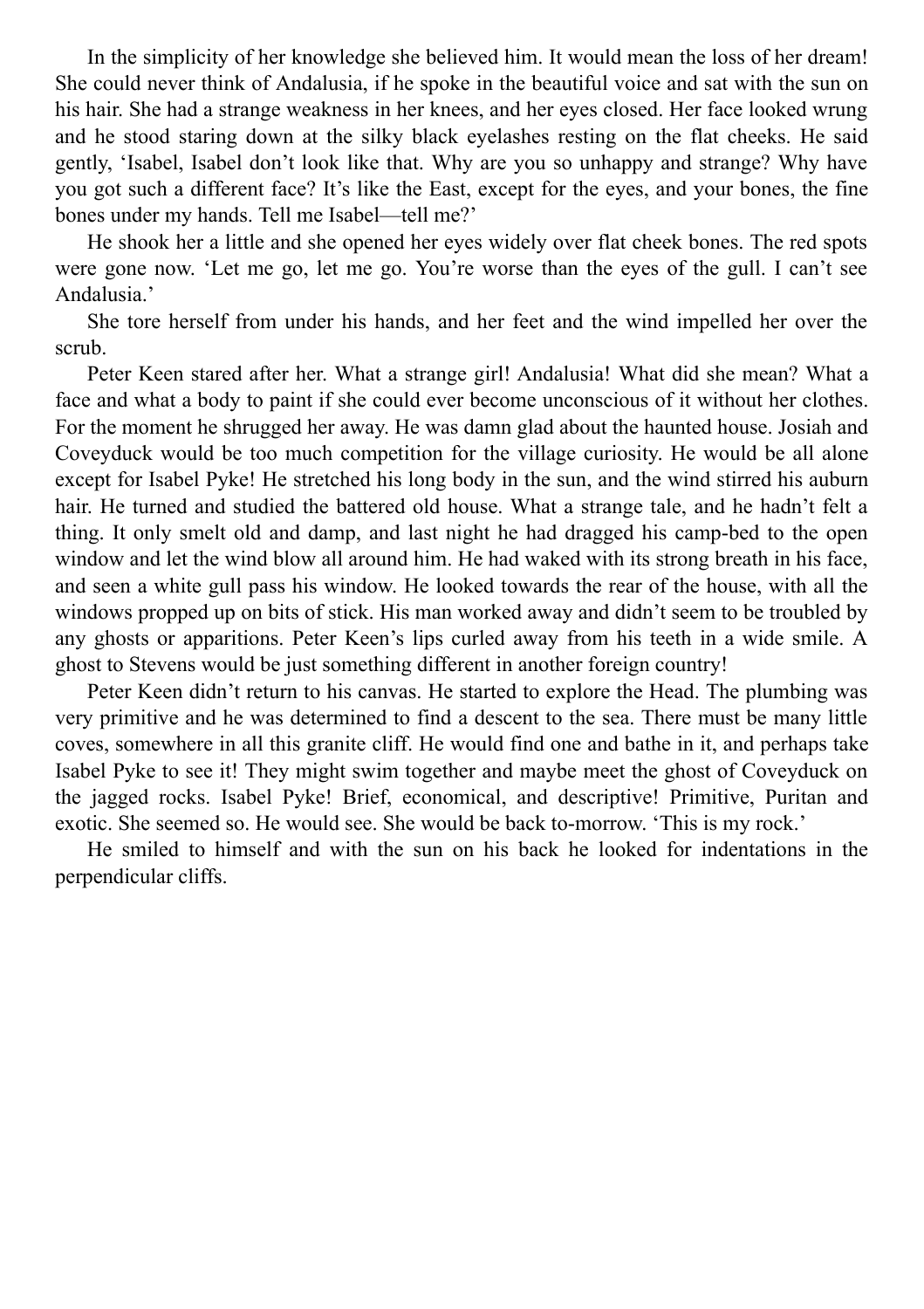#### Chapter Three

Isabel Pyke was pale under her golden tan as she poured boiling water into the earthenware teapot. She was afraid of her Mother's eyes after her great experience. Anything as big as that must surely show on the outside! She put the tea on the stove to steep, and tiptoed to a square of mirror on the kitchen wall. Fearfully she gazed at her own face, but to her eyes she looked just the same. In the crimson-floored kitchen she had become again the creature of food and drink. She put her long hand up to her face and stared again. 'Why have you got such a different face?' What did different mean? She dropped her hand and started to lay a tray. There was only work in the house on the lane.

Isabel Pyke had a hundred and twenty dollars a year of her own. It came in ten dollar cheques once a month from some Trust Company in the City, and she cashed them at the store. She gave the storekeeper a slip of blue paper and he gave her back a ten dollar bill. Isabel Pyke bought all her own clothes and saved money to go to Andalusia! In spite of her dream, once a week she paid out the sum of fifty cents to a woman in the village to do the washing and scrubbing. She did all the rest herself, but she was lost to everything on her knees wringing out a scrub-cloth. Her Mother made her pay for her laziness, telling her that in her young day she had worked from daylight to dark without any hired help.

Emily Pyke owned her house and bit of ground, and two more houses in the village, and her tall, frail husband had left her a sum of money. Isabel didn't know how much, but there was always enough for citron, raisins, cherries, and currants, and if Mrs. Pyke couldn't buy a supply at the store, she wrote to a shop in the City, and the parcel came in on the train.

Mrs. Pyke's baffled resentment was that her soft spoken husband had left his house and his bit of money in Trust for his daughter. It had to go to that pale pilgarlick after her death! But Isabel would die first! The Wilkes' didn't lie down to illness! Grandfather Wilkes had reached ninety-four without an ache or a pain, and the week he had died some seals had drifted in on a pan of ice, and he had enjoyed a large meal of flippers.

Isabel knew all that her Mother felt. There was no silence about it as she talked 'at' her through her Aunt Dorcas. When Mrs. Pyke scornfully dismissed the ways of her husband, Isabel became doubly grateful to his memory. He had always been so gentle with her and when he was home from the sea, it was his figure that came to her bed when she called in the night. Her Mother never heard. When she slept she died to sound, and when her Father went back to the sea Isabel learned not to call.

The next afternoon as she walked over the promontory her heart beat fast under her second cotton frock: but it was bluer than the other and she had washed her hair to high lights of gold. As she neared her rock she saw him painting in absorbed concentration with his back to the land. The wind was low on the Head, the sea rolled lazily in, and with the light on the copper hair Isabel couldn't say Helluland! She had been on the rock for sometime before he saw her. He rested his elbows on his knees and sat looking at her with his thumb stuck through his palette. Her hair was a soft mass and only lightly stirred by the breeze.

'Isabel, you're here! You should come with the wind! This is surely not your Helluland today? It's an Italian sky and a Mediterranean sea. Come and look at my picture.'

She came and stood shyly by his side while he studied her regretfully. 'Your dress falls straight to-day Isabel. I can't see you so well.'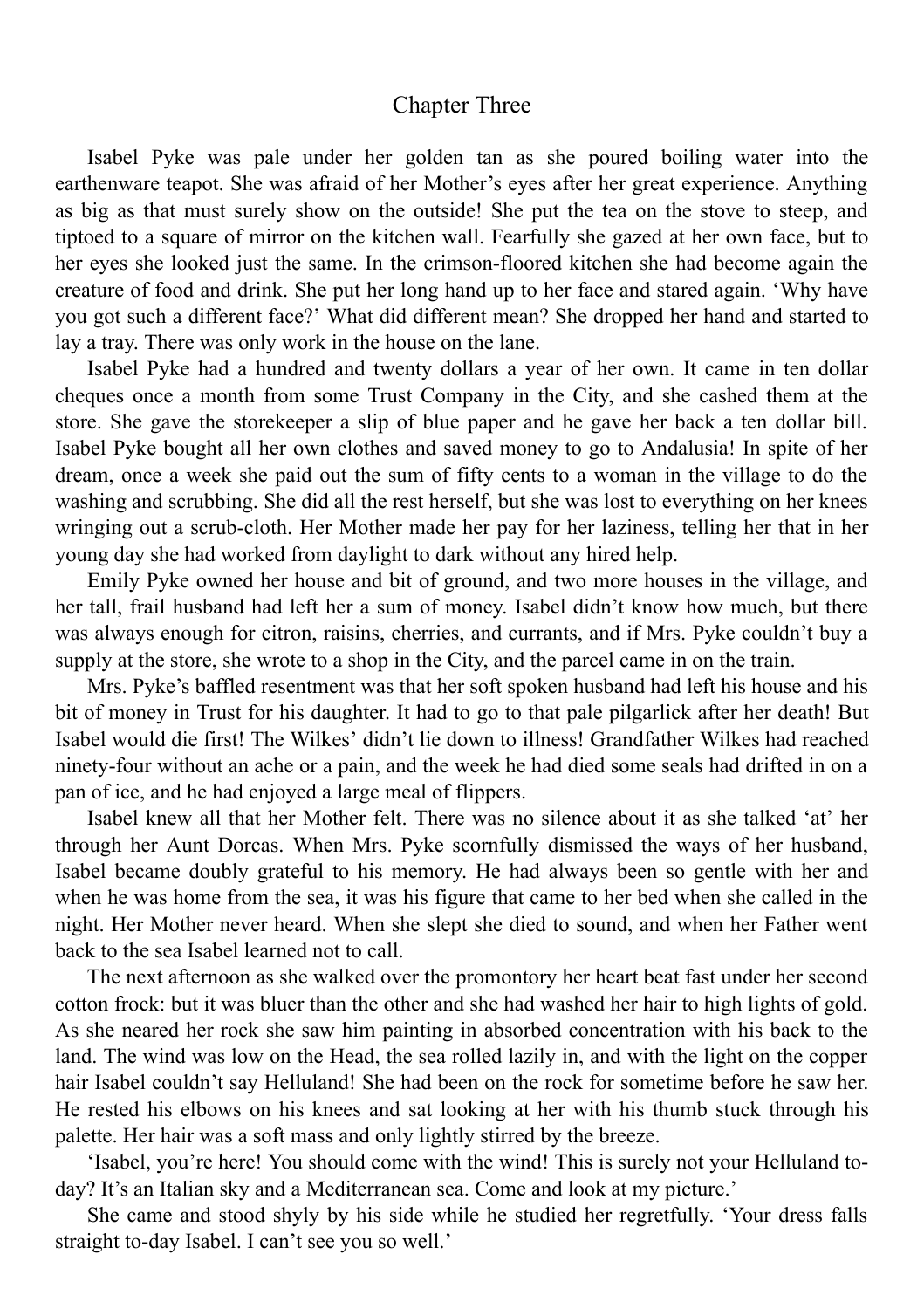'What are you painting?' she asked hurriedly.

'Can't you see Isabel—the beautiful golden day—and all that lovely light.'

He watched her expression and her contracted brows. She looked puzzled, and turned her eyes towards the surrounding view, and back to his picture.

'Don't you like it Isabel? I'm supposed to be a very good painter.'

'It's very yellow,' she said doubtfully.

'But it's a yellow day, and your own golden skin has captured all the light, and your hair is full of it. I must paint you Isabel.'

'Will you paint me yellow?'

'Yes if I see you that way—full of sun. I suppose you'd like me to look across the Bay and paint six little houses and six little fish-flakes with a man in a blue shirt sitting in a boat.'

She felt he was laughing at her but she said steadily, 'that's what's there.'

'But if you were painting Newfoundland Isabel, wouldn't you paint Helluland, and by the sound of your voice it would be a pretty grim picture.'

Isabel contracted her black brows in deep thought. 'I see,' she said slowly. 'I look at it one way and you look at it another.'

His smile bathed her. 'More or less Isabel, in relation to the light.'

'Did Murillo paint like that?'

'And what do you know of Murillo, Isabel?'

'Nothing,' she muttered, 'except that his pictures are in Spain.'

'Isabel,' he commanded, 'I've got to hear all about Spain. You're going to tell me what you meant when you said you couldn't see Andalusia.'

He laid his palette carefully on a chair, and with a friendly gesture took Isabel Pyke by the hand and drew her down beside him on the dry scrub. They sat with their faces looking towards the sea.

Isabel Pyke was silent. She didn't know how to begin, but he smiled into her eyes. 'Go on Isabel I'm waiting.'

'I don't know what to say.'

He leaned back on his elbow and looked up. From where he lay her lashes seemed to stretch to enormous length to end in light brown tips. He saw her clenched hands and said soothingly. 'I'll ask you questions Isabel, and *do* answer. I'm so interested.'

His voice claimed her confidence before her words gave it. 'What will I tell you first?' she asked shyly.

'Tell me about the eyes of the gulls and Andalusia.'

His voice made it as smooth as Uncle Seth's port wine, but he said it differently with a sound like a 'th'.

She said wonderingly. 'You don't say it like I do.'

'That's the way they say it in Spain Isabel. Andalusia! Lovely word isn't it? Lovely place too, and such exquisite architecture. It's a challenge to an artist, but the Alhambra is too delicate and beautiful to have been made by human hands. Angels must have come down to fashion it.'

Isabel's eyes of grey light were swamped in black, and she said breathlessly. 'My book says the Virgin Mary often comes down to visit the cathedrals in Spain.'

Peter Keen said gravely, 'I haven't seen Her Isabel. Perhaps I didn't go to the right places. What else does your book say?'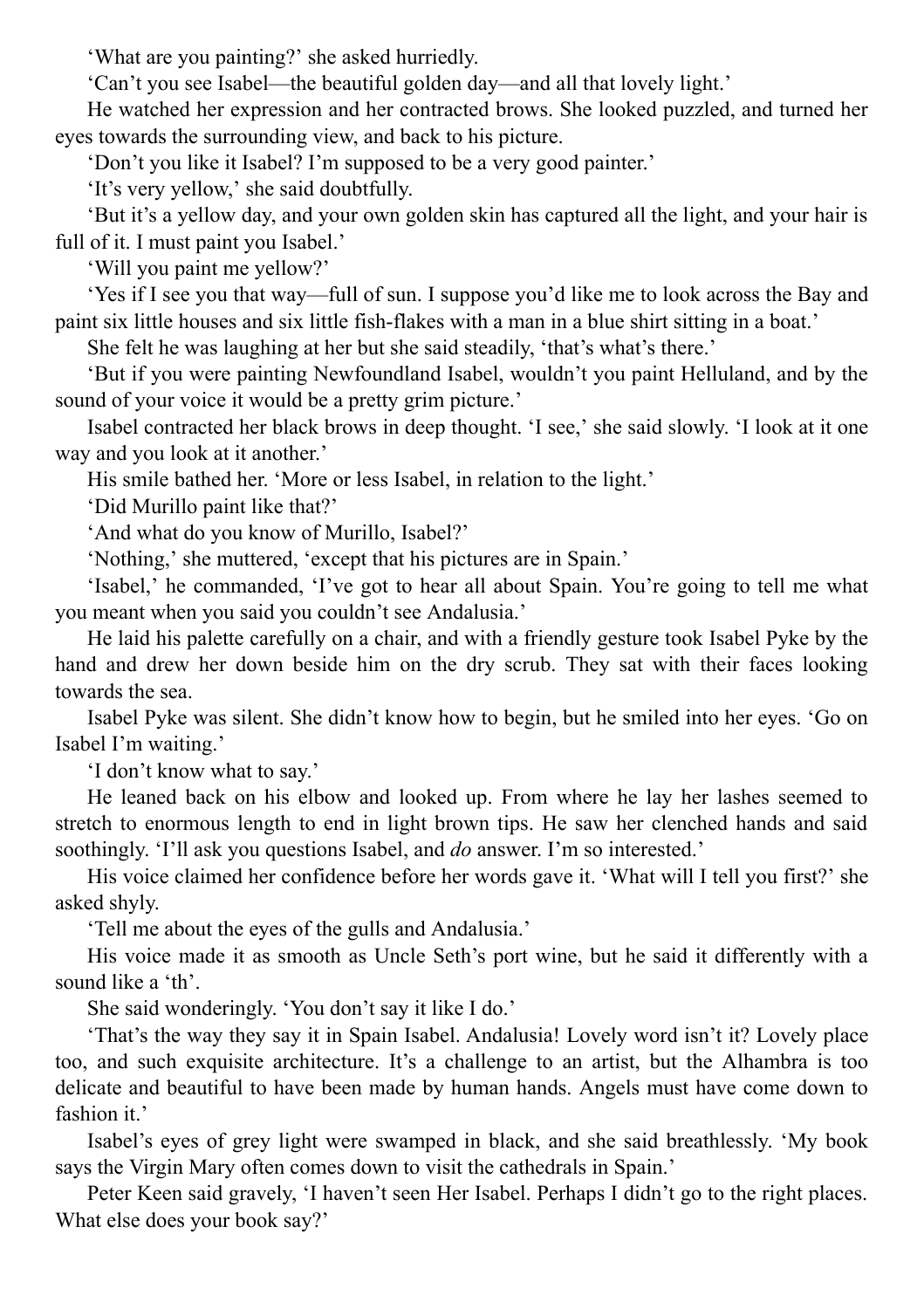'It says,' she gushed out, 'that when the devil took the Lord up to a high mountain, that it was well the Pyrenees were in the way or He would have fallen down and worshipped Spain.'

Peter Keen smiled into her excited eyes. 'It's a beautiful country Isabel. Perhaps beautiful enough even for Him.'

'You've been there,' she breathed.

'Of course Isabel and I shall go again, and sit in the sun under snow-capped mountains. It restores my faith in the achievements of man, when I go to Spain.'

'But where do you live every day?'

'I don't Isabel. I just momentarily reside, here, there, and everywhere.'

'You must be very rich,' she said in an awed voice.

Now he lay on his back with his eyes closed to the strong rays of the sun, and his lips curled in a smile. The sun made his teeth like shining pearls, and his lashes curled and golden like his gleaming hair. Isabel stared down at him as if he were magic from another world while she watched the words come out of his mouth. 'Too rich for my own good, Isabel, but that's the fault of my Father and Grandfather. I'm trying to live it down in a temporary period of asceticism.'

'My Father left me money,' she whispered, 'and I'm saving to go to Spain. Sometimes I think it will take all my life.'

'But why Spain Isabel? It might be any other place.'

'I don't know. I've always liked the sound of it. Orange, olive, palm, and pomegranate.'

His blue eyes opened quickly, momentarily dazzled by the strong rays of the sun, but Isabel was looking out to sea and her face was closed and secret. He sat up and turned slantways towards her.

'Isabel I told you to tell me about Spain. Now begin.'

'I can't put it into words,' she muttered.

He laughed and took her by the shoulders. 'Oh yes you can Isabel Pyke from Helluland! Tell me why you've come to this haunted Head for twenty years and when you began to think of Spain.'

Isabel looked into his eyes and felt as if she were facing bits of the burning sky. He put his arm around her, and strangely her head went into the hollow of his shoulder. His nose received the fragrance of Uncle Seth's Bay Rum, while she began to talk. She fumbled with her words at first but Isabel Pyke had found a companion, and she savoured the novelty of conversation. He liberated her tongue, he aired her mind, he listened to everything she had to say, and when her speech faltered, and her eyes questioned, he pressed her hand and bade her go on. For the first time in her life her dream found verbal expression. She told it to a blue shirt underneath a square chin with a minute stubble of auburn beard. She found words for Andalusia, the roll of bills, the red book, the olive oil, and how the eyes of the gull always destroyed her picture. In describing the yellow eyes her head pressed into his shoulder.

'The eyes of the gull Isabel? How fanciful! I must look.'

'No, no, they're yellow and cold and take away from you what you want.'

'But I don't know what I want Isabel, so I think I'll have a look. It sounds interesting.'

She was silent and content for a long time, until he put his hand under her chin and turned her face up to him and the sun. 'You said I was worse than the eyes of the gull Isabel.'

'Yes,' she said gravely, 'but Andalusia will come back when you go. Will I go?' she asked fearfully.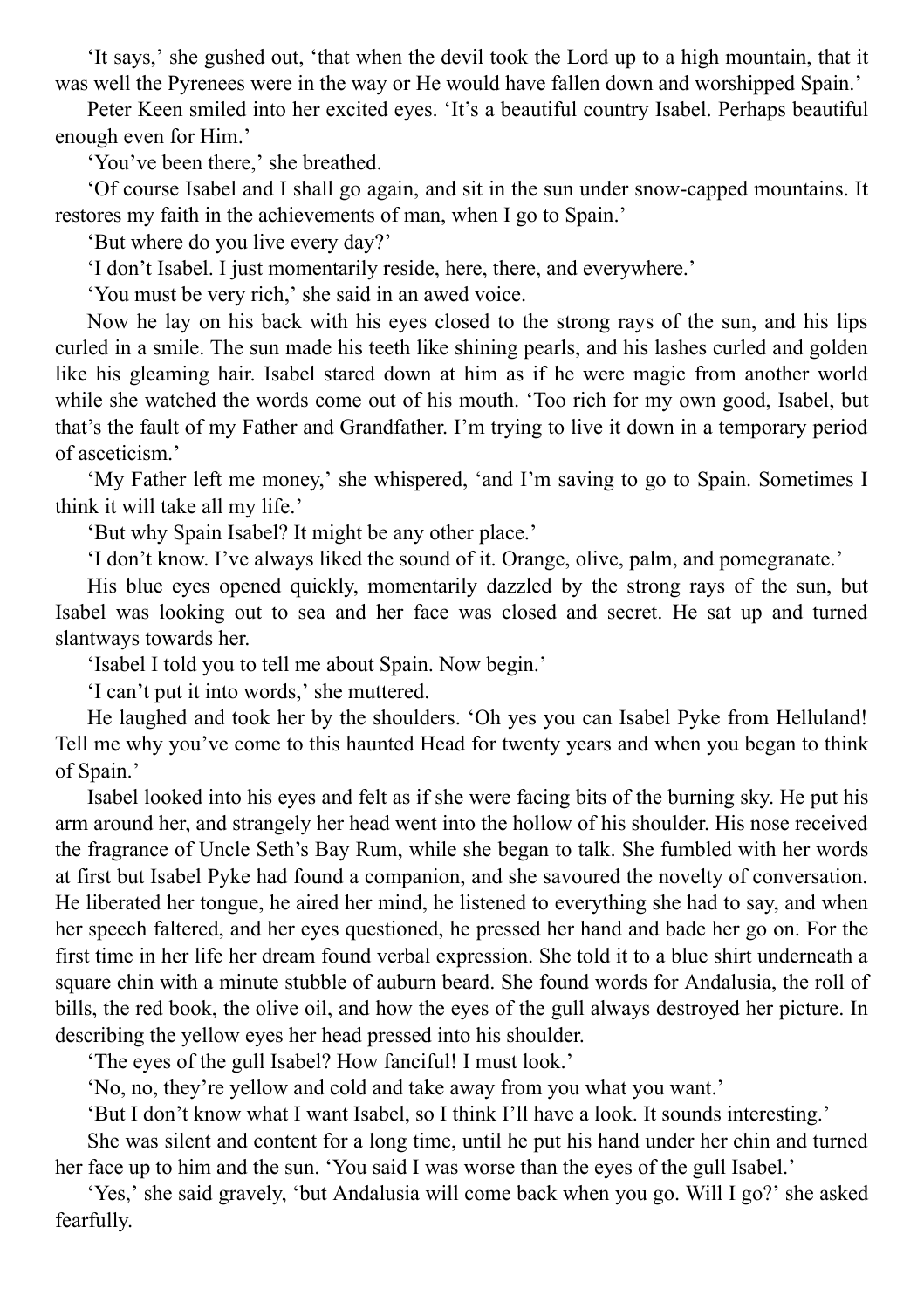'I don't know,' he said looking at her strange face, but he held her sustainingly, and she felt reassured. She whispered shyly under his chin. 'Tell ME about Spain. You know all about it.'

'No Isabel, not to-day. I want to hear all about you, and I don't see it as you do. I might spoil it for you. Tell me what it's like down there? What the boats do when they go out in the morning, and what you do all day shut up in this little Bay?'

Isabel was very comfortable. She found herself telling him about Aunt Dorcas, her voice, and her peace. She told him about Uncle Seth, his foreign travel, his Port Wine, his Guava Jelly, and his Bay Rum, but she was chary of words about her Mother. He said directly, 'Isabel you and your Mother are antagonistic?'

She jerked her head from his shoulder, 'no, no,' she said in denial. She could hear Aunt Dorcas's profound voice. 'My maid, honour thy Father and thy Mother.' But he had no Aunt Dorcas, and he insisted, 'yes, you are Isabel. Face facts my dear. You've stored up a lot of psychic poison behind those great eyes. Tell me how she feels about you.'

She didn't understand all that he said but she whispered in reply, 'her eyes despise me.'

'Why,' he asked gently with his blue eyes on her face. (Isabel had accepted the fact that he was very close to her.)

She threw it out wildly. 'Because I'm a pale pilgarlick, and because I don't like onions, and pea-soup, and fatback pork.'

If she hadn't been trembling on the verge of liberated hysteria, he would have laughed out loud. Red spots burnt in her cheeks and her eyes looked black. 'Hush, hush Isabel, I understand.'

It was too much. The kindness of the beautiful voice burst the founts of her repression. She had walked along so long! Great sobs shook her and tears flowed through her body like a river. He held her closely in the arms that had gone around so many women, and his nose received again the fragrance of Uncle Seth's Bay Rum. She cried against a blue shirt and found a strange peace. She felt like Aunt Dorcas's voice. His eyes went out over the distant horizon and because her hair was fresh and sweet he kissed it with the ease of long practice. But when her tears were wept out of her she drew primly away in sudden consciousness. She saw the slant of the sun, and in a second was on her feet like a hunted thing and streaking over the Head. His copper head gleamed as he looked after her. 'Her exits are rather sudden,' he reflected. 'Damn it all, where's my palette?'

When she appeared again she came with the wind. With a terse command he turned his easel towards the land and dug the legs into the ground. He drew her in long sweeping lines while she stood in the scrub, lashed by an inshore wind, and the pose was too familiar to her body to give her any consciousness of it. She had a way of lifting it out of her waist and pointing her breasts to the wind that maddened him with its beauty of line. He worked with contracted brows and did not throw her a word. But when her time came to go she left him in equal silence.

The next day she walked up behind him and demanded, 'am I like that? Have I got such big cheek bones, and do I look as if I had on no clothes?'

He smiled at the outraged face. 'The wind was your lover Isabel. He took them away. His name was Boreas.'

She turned away and hunched on the rock. She was worried about the look of her dress. It must be too small for her. She had a thin white one for Sundays. She would wear that to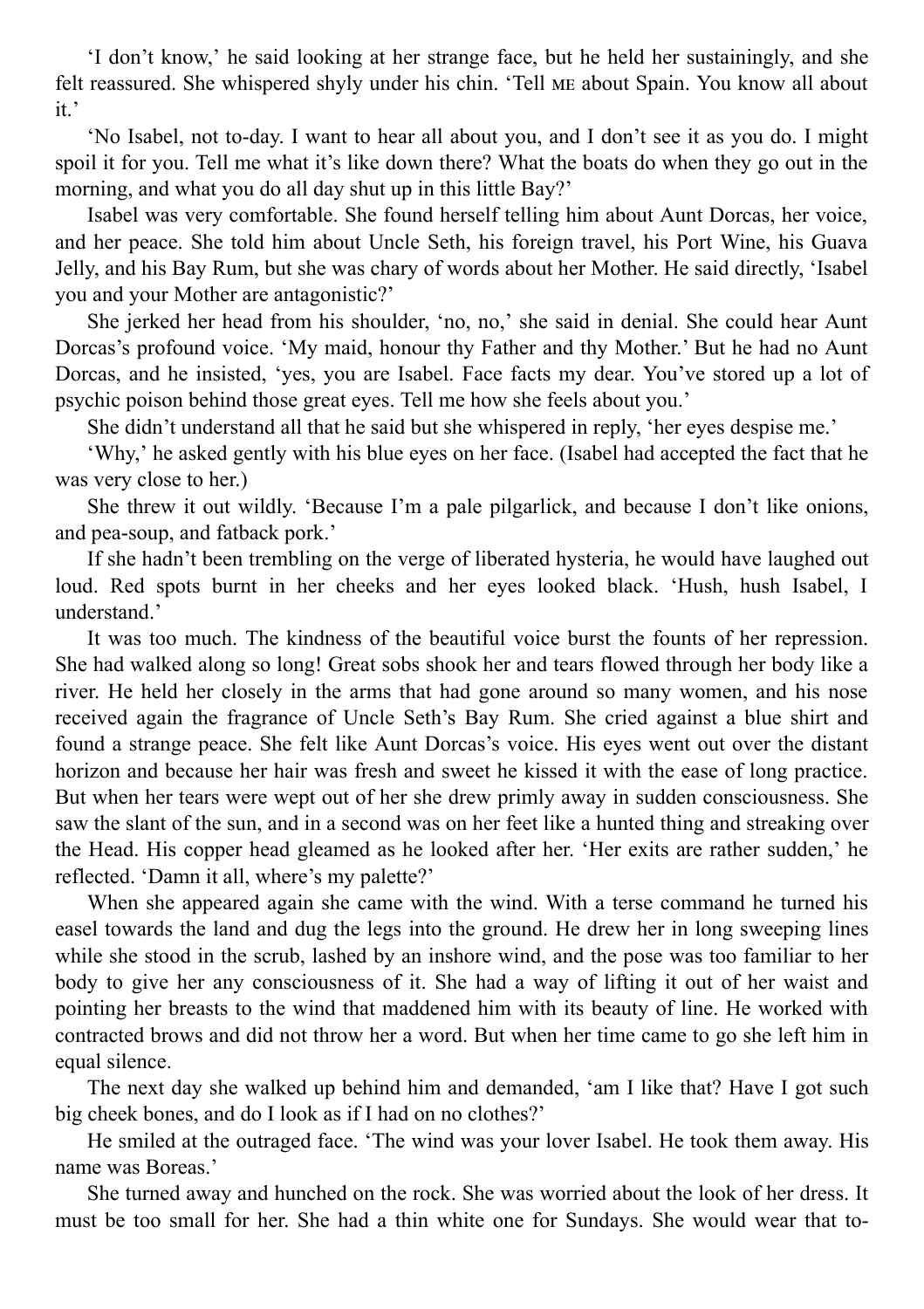morrow. But her Mother would ask why. Isabel sighed and looked out to sea with her eyes brooding.

Peter Keen laid down his palette and followed her. He was very satisfied with his work. It grew free and clean and vital and seemed to be blown by the wind. It was better than space and light, and it appealed to him to put Isabel's strange face above her long virginal body. She was very paintable and lent herself to light and shadow. He lay down in the sun and stretched luxuriously. His white teeth gleamed as he murmured to the brooding face. 'Have you ever had a lover Isabel?'

'No.'

'What a very uncompromising no, Isabel. Why haven't you had a lover? You must be so different to the people down there. He pointed vaguely to the huddle of whitewashed houses far away at the head of the Bay.

'That's why. They think I'm queer, because I walk every day by myself and don't talk much.'

'Have you ever been kissed Isabel?'

His voice compelled her confidence but she said reluctantly. 'Once, when I was fourteen. A boy kissed me in the meadow behind our house, and we sat in the grass by the vegetablecellar. I hated it. His lips were dry and cracked.'

'Is that the limit of your experience Isabel?'

His voice had the smooth quality that she feared. She said angrily, 'I've told you. That's all. I don't want those men to kiss me.'

'Why Isabel?'

'They don't wash enough,' she muttered with her face burning.

'It's an excellent reason my dear. Don't be cross Isabel. I only wanted to know all about you.'

He took her hand and studied its long lines. There was a Botticelli touch on her outward body as well as in the shadows breaking through her face.

'Tell me,' he murmured caressingly, 'haven't you any friends in the village?'

'No,' she said confused by the varying expressions in his voice. 'The girls I used to go to school with are all married.'

'I know, with lots and lots of babies. Wouldn't you like to have lots and lots of babies Isabel?'

'No I wouldn't, she said in the same uncompromising way. 'It means having false teeth, and being fat and ugly and working from daylight to dark.'

'A very unattractive picture Isabel, but isn't that rather a primitive marriage you describe?'

'That's the kind they have down there, except for one or two.'

'Maybe my dear, but it's not love. People nowadays love for the sake of LOVE, as something delightful, independent of families.'

She didn't know what he meant but she said obstinately, 'if you love outside of marriage you have to be married. Three girls got into trouble last year, and now when they go out everybody looks at them.'

He whispered softly, 'there are no babies in the love I mean my dear. Tell me how you think of it apart from the way of the village.'

She searched his face, then looked out to sea, but his blue eyes drew her gaze back to his own. He waited patiently until she said in a far away voice, 'I like to think it could be like the Song of Solomon.'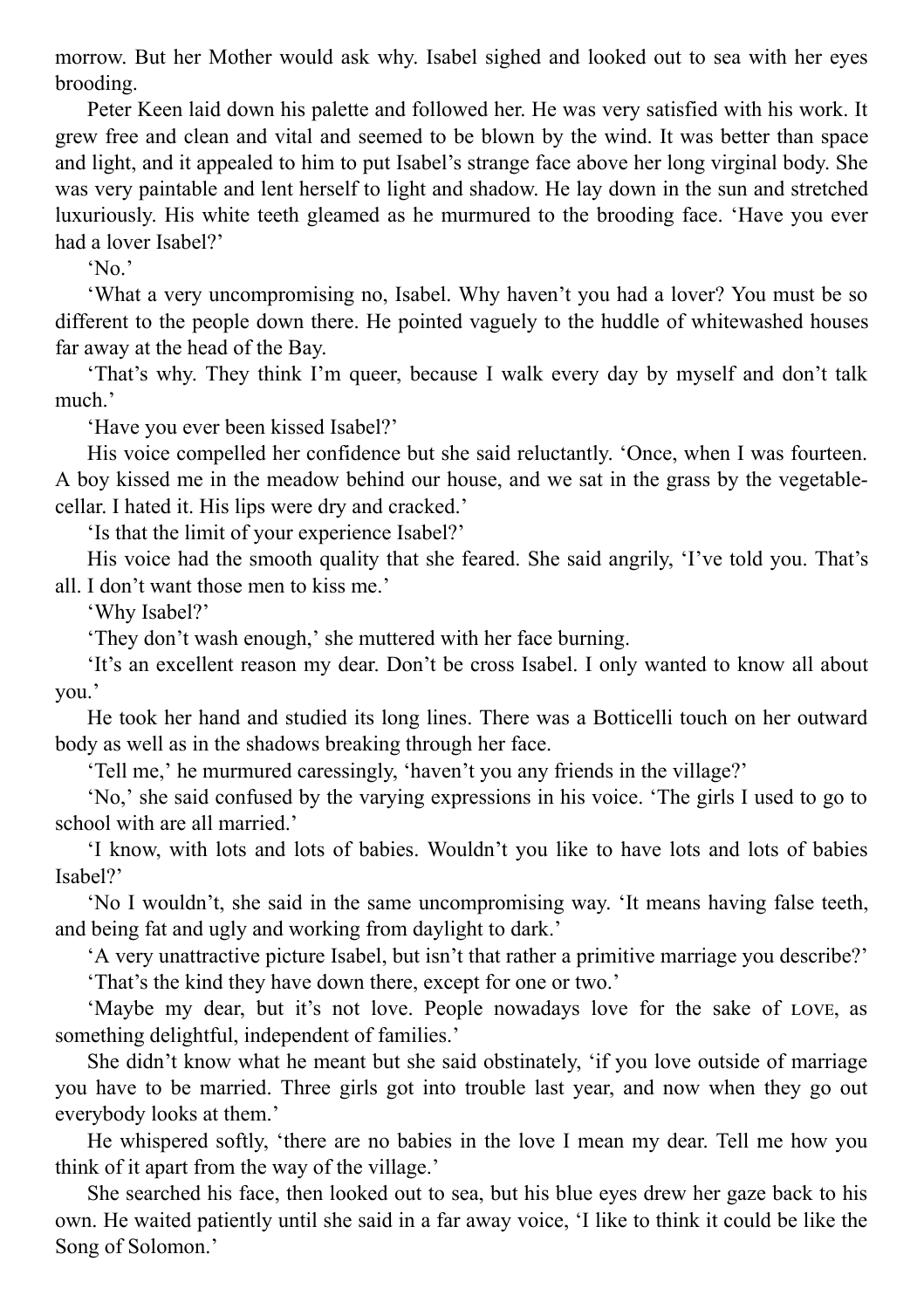He lay back with a smile on his face. 'Isabel you're delightful! Like the Song of Solomon? Sensuous, exotic, and beautiful.' He closed his eyes and murmured through half shut lips, ' "Open to me, my sister, my love, my dove, my undefiled." You look so undefiled Isabel.'

Her eyes flew spontaneously to his closed lids. 'But you know it too!'

'Of course I know it. I hope I know most good things. How do you know it so well?'

'Because I wasn't allowed to read it. Every Sunday in the winter I have to read a chapter to my Mother and my Aunt. I can pick where I like, anywhere except the Books of Genesis, Leviticus, and The Song of Solomon.'

His eyes opened and he laughed on a note of deep delight, while the flawless teeth gleamed in the sun. Isabel whispered to herself. 'Thy teeth are like a flock of sheep that are even shorn.' (Teeth were a thing of beauty to her. The people in the village kept theirs for such a short time.)

'So of course the forbidden books became your favourites?'

'Oh no, not Genesis or Leviticus. They have no music, and the story of Adam and Eve sounds like the people back there.'

'Bur the Song of Solomon. "We have a little sister and she has no breasts." You're not like that Isabel.'

'I must go,' she said springing up, and again her exit was a sudden streak.

But he lay on in the warm sun, looking like a relaxed Pan, with lips smiling under closed eyes. He wondered if he wasn't committing the greatest sin of his life. No, no he was sure he wasn't! No one had a right to expect continued happiness. It only came in fugitive gleams. 'Happiness was but a wayside camping.' He smiled a little wider. He was camping out.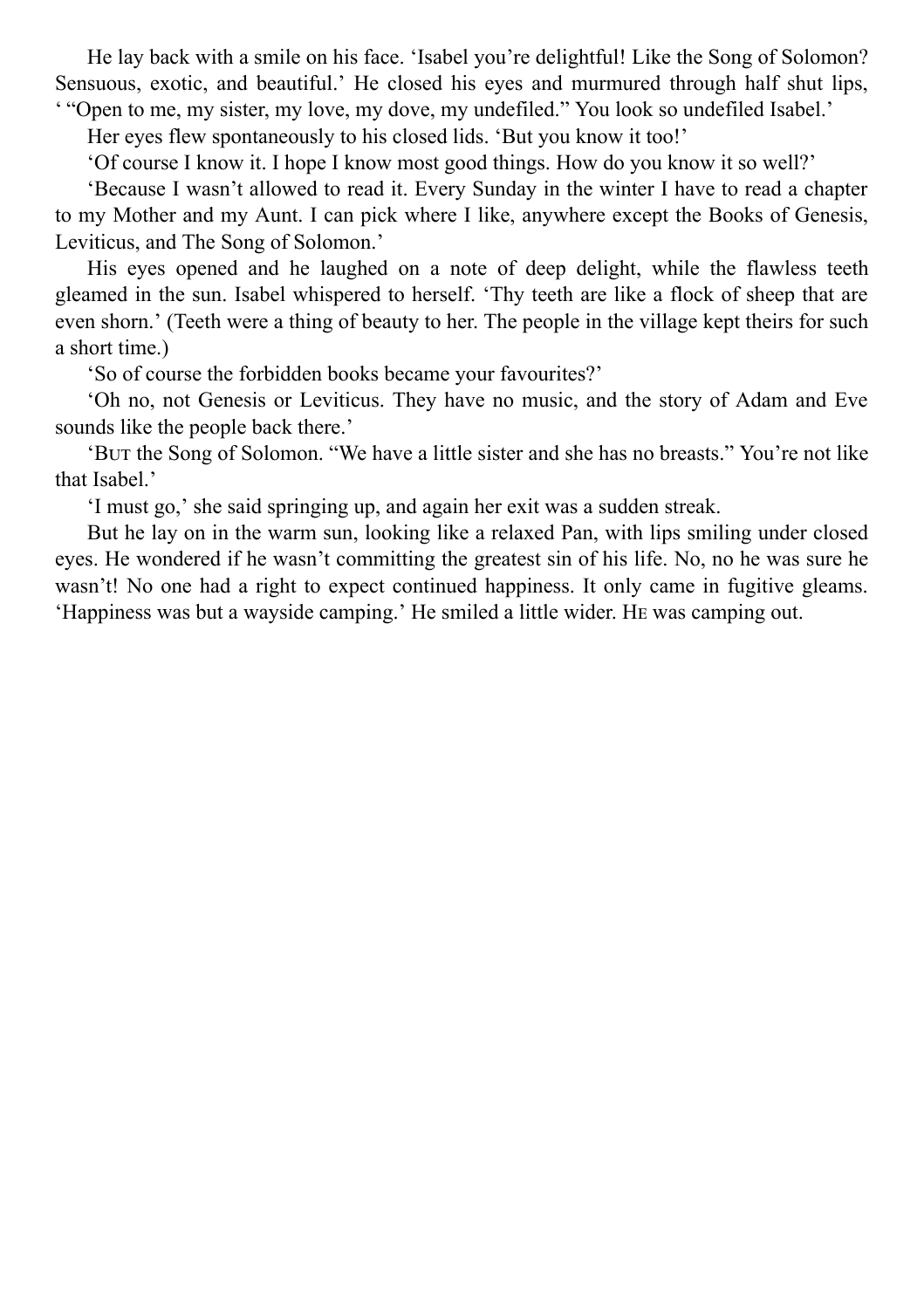#### Chapter Four

Isabel was snipping the roots from early turnip-tops when her Mother entered the crimsonfloored kitchen.

'Bella, I didn't mind to tell you but your Aunt Dorcas was over a'yesterday when you were trapesing over the promontory. She wants us to come to tea to-day.'

'Yes Mother?'

'She's having a few folks for your Aunt Mary Ann—her with her bare neck and her prate about Lunenburg. Pity she don't see her age and cover up her body. It's that withered with poor feeding.'

Isabel said nothing and her Mother leaned over the hot stove and took the lid off a saucepan. She eyed the bubbling contents with a sharp glance. 'Now Bella, that's a sight too small a piece of spare-rib for them greens! I could eat that much myself.'

'It's all we had in the house Mother, and I don't want any.'

'Indeed 'tis a pity about you. It's a meal for your betters! Do you a sight of good if you'd eat a few slivers of pork every day: you might get some flesh on your bones.'

Isabel went on snipping and Mrs. Pyke went into the small pantry and raised the cover of the bread tin. Her voice grated through the open door. 'Now Bella, here you've begun on the new batch before you've finished this stale loaf. I don't know what would happen if I didn't keep my eye on everything.'

Isabel snipped again and the voice grated from the recesses of the pantry. 'Pity we're going out. That's a nice bit of fish in soak. I suppose we'll get a good tea, but your Aunt Dorcas is not much of a cook. Her cakes are something awful—too heavy by a long sight.'

Mrs. Pyke returned and started to go out through the back door. As she opened it a shaft of strong light brought in a swarm of buzzing flies which circled round the kitchen and filled it with a noisy hum. Mrs. Pyke's square figure parted the formation of their entrance. She turned back to her daughter. 'Beat out the flies now Bella, and give me the key to the store-room. I want to see how those hams are looking in pickle.'

Isabel took a large key from a nail hammered into the wall and handed it to her Mother.

'We'll be leaving early Bella. 'Tis wonderful fine, and your Aunt Dorcas says to come right over after dinner and sit for a spell in the garden.'

Isabel's pupils dilated as she picked up the rusty scissors. 'But I'm going for a walk first Mother.'

Mrs. Pyke squared back. 'Stuff and nonsense. You can go without a walk for one day. If you did the washing and the scrubbing you wouldn't need so much exercise.'

'But I'd like to go for a walk Mother.'

'And what if you do? There's a sight of things we can't do in this world just because we want to! We'll go at the time we're asked, right after dinner.'

Mrs. Pyke turned to go. 'I'll go for a walk first Mother, and go to Aunt Dorcas's after.'

'You'll do no such thing Miss. And what's out on the promontory to make you that eager? That artist fellow?'

Isabel's heart gave a fearful jolt and she held her breath. She made an uncalculated snip at a turnip-top and a bit of her finger nail flew into the bowl. With awful relief she heard her Mother's voice grate on. 'Think you'd be glad of a change instead of mopin' around by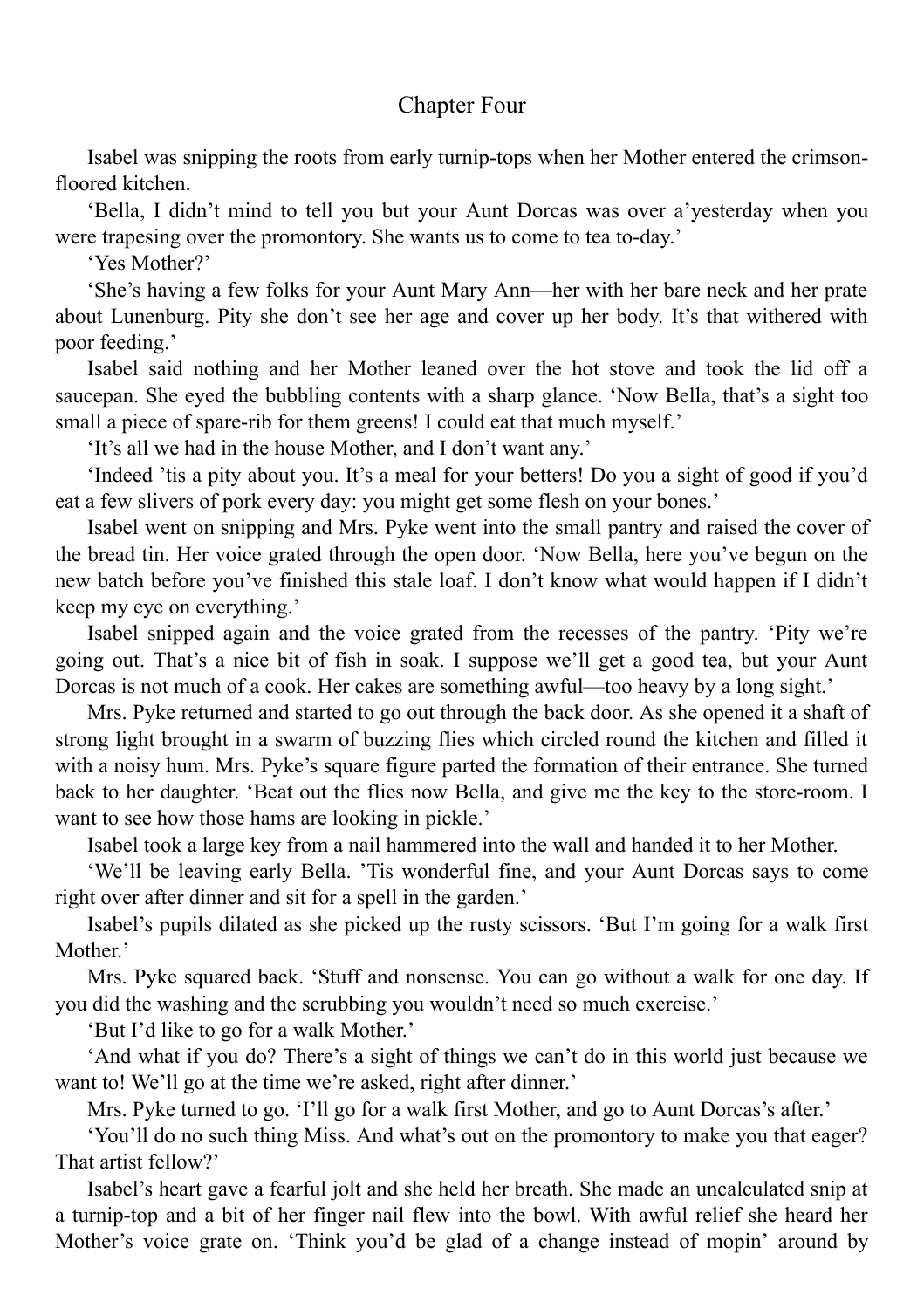yourself. If you'd go to the tea-meetin's with your friends you wouldn't be so silent. No Miss you'll go to tea to your Aunt Dorcas, and you'll go when I go!'

Isabel stared into the bowl and her Mother went on. 'And you needn't look sulky about it either. You can walk double to-morrow. I'm going to your Aunt Maria Benjamin's for tea and you're not asked. Don't wonder at all when you sit like a stick or a stone without opening your mouth. Your Aunt Maria has got a nice bit of veal from up the shore. 'Twill be a real treat, and you can have the afternoon off and take a sandwich to the Head and walk your legs off if you want to.'

Mrs. Pyke went out in the sun, and Isabel snipped on with nothing free but her thoughts. She had double preparations to make: vegetables to peel and scrape, and greens to clean for two dinners. Mrs. Pyke approved of extra food on Sundays, but of no extra preparations. Only the work entailed in cooking was holy on the Sabbath: special cooking that signified the occasion of the Lord's Day.

Mrs. Pyke got up in the mornings and made her bed, and sat and directed for the rest of the day, or walked across the beach and visited the folks. Her mouth talked and ate during her waking hours. On Saturday morning she was out in the store-room prodding the fat hams lying in pickle. Isabel had a chicken to draw, a jam tart to make, brewis to put in soak for the Sunday morning breakfast and the daily work beside.

The turnip-tops were finished and before she did anything else she had to beat out the flies with a heavy duster.

The kitchen was quiet again with only the bubble from the kettle and the saucepans. The sun streamed through the one window, burnished the top of the black stove and lit up the nickel plate on the oven door.

'Take a sandwich to the Head!' Pink spots ran up and stood out on Isabel's cheeks. She made an incision in the flesh of the chicken and plunged her hand through the opening. Tomorrow her Mother would walk across the beach soon after dinner, to Aunt Maria Benjamin's, and would not return until ten o'clock! Isabel's eyes dilated as she drew out a handful of insides. She would take a jam sandwich and stay out on the Head for many hours! She separated the liver, and the heart, and the gizzard from the mass of entrails! (Giblet soup with onion, barley, and macaroni for dinner to-morrow.) Perhaps he would miss her to-day, perhaps he would be glad to see her to-morrow! He talked to her as if he liked to talk to her. She picked up the gizzard, cut it open and scraped out the gritty substance it contained. If he didn't want her to stay she would soon know! And she would wear her Sunday dress! While her Mother was at church in the morning she would run the iron over it, and it would be cool and in its place before she returned. She washed her hands, rinsed the greens in clear water and pressed them into the saucepan with the too small piece of spare-rib.

At half-past three Isabel and her Mother let themselves out on the pebbled walk. Isabel locked the front door and hid the key under the mat. She had on her Sunday dress and it fell white and soft, and smocked round the shoulders and round the waist. She had worn it for two years, but it washed fresh and white and didn't have to be starched. She had on a large white hat and white canvas shoes. Mrs. Pyke was buttoned up to the neck in stiff black with a jabot of Battenburg lace. Her hat was hard straw with a jet ornament and her shiny black gloves were tight on her fingers. They walked silently down the lane across the beach and turned their backs on the promontory. The sea was even and calm and crept up the beach in a languid wash. The boats rested in black bulk, and the houses turning every way on the crooked lanes,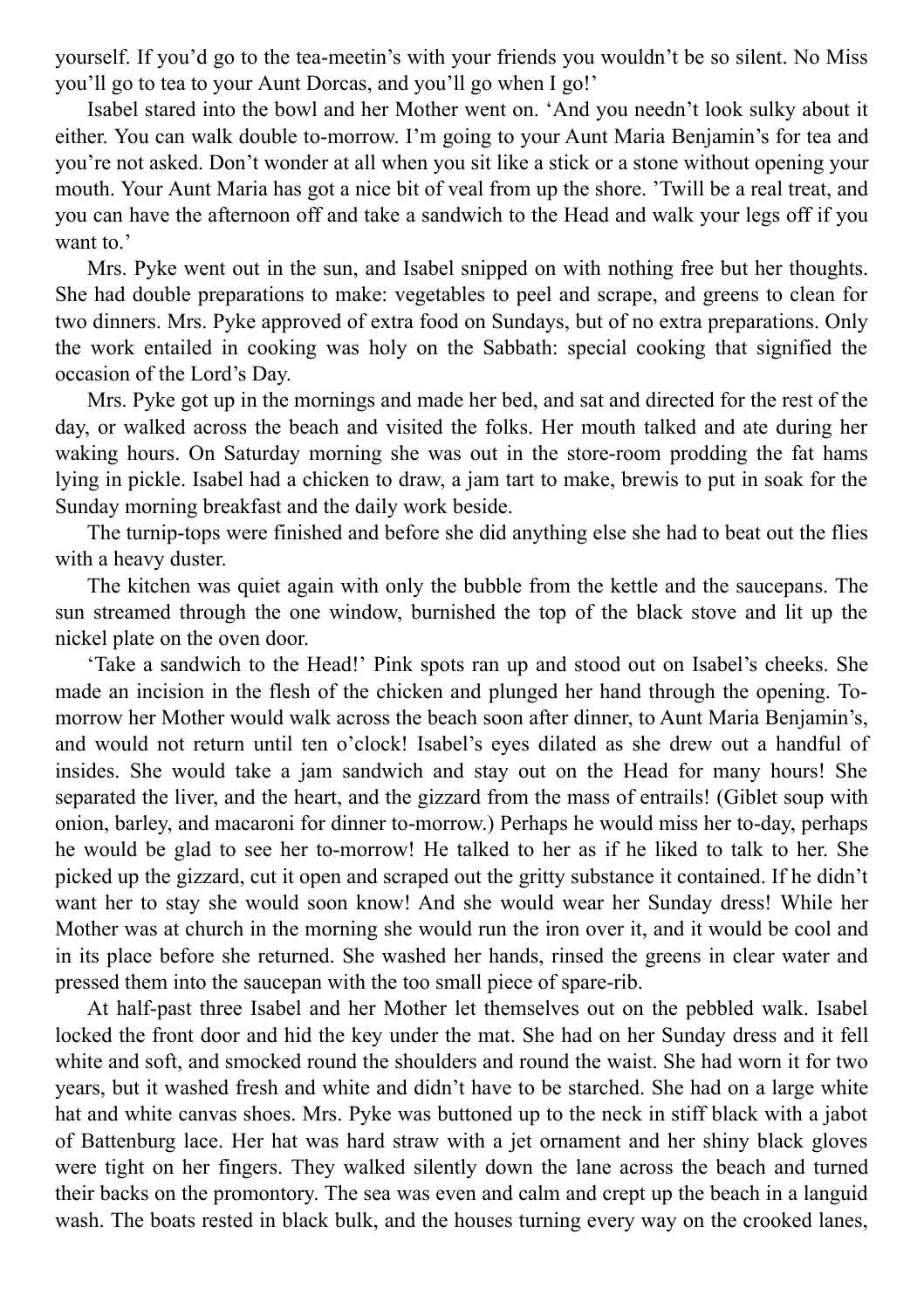shone white in the sun. Wood smoke came out of the chimneys in a thin blue, and curled up to the bluer sky.

Isabel and her Mother walked slowly in the unaccustomed heat, and Isabel noticed beads of sweat clinging to the down on her Mother's upper lip. She looked quickly away towards the sea. They crossed the railway track, and went up another lane, where Aunt Dorcas's house stood, with its front turned away from the beach. It was surrounded by a white washed fence which enclosed a garden to right and to left and ran round a thin strip which joined the back to the two sides. On the left ran straight drills of potatoes, and to the right grew a thick clump of lilac bushes which shaded a square of coarse grass, where Aunt Dorcas and Uncle Seth sat with some of the other relations. Isabel and her Mother entered the garden side.

'Well Emily 'tis wonderful fine. Come in and sit down. You must be warm with your walk. Bella my maid you look real pretty in your white dress.'

'Pretty indeed! She's a show with her long legs.'

Mary Ann Wilkes's hand flew to her neck where she sat on a rustic bench between Cousin Emma Wilkes and Aunt Susie Cruikshank. Uncle Seth sagged in moist bulk, with his vest open and his swollen hands hanging inertly between his knees. But his blue eyes twinkled from large pouches, at his wife's cousin.

'Emily your tongue would turn the milk sour. You sure need a drop of port to smooth it. You were always a sharp tongued one even as a gal.'

'One'd need to be in this world Seth Penney, and I can't see any beauty in a long gawky body.'

Mary Ann Wilkes spoke in her flat Nova Scotian voice. 'All the girls are slimming in Canada, Emily.'

Mrs. Pyke sat down on a hard chair and began peeling the gloves from her square hands. 'I hope it stops at the girls then Mary Ann. Some folks don't know when to give up. Better an old fat body than a thin scraggy one.'

Uncle Seth's fat stomach stirred to his silent laughter. 'Have some port, Emily?'

Mrs. Pyke's voice became gratingly affable. 'Well Seth I don't mind if I do.' But Aunt Susie Cruikshank's thin lips tightened, 'you ought to be ashamed of yourself Emily Pyke settin' such an example to the young.'

Mrs. Pyke squared in her black. 'Indeed Susie Cruikshank, 'tis nice to be told how to behave in company, and company from big places like Canada! But you may be a member of the W.C.T.U. but I'm not. And perhaps you'd be interested to know for all your temperance, that its many a piece of fruit cake you've ate in my house with a good glass of grog stirred up in the mixture.'

'Well I wouldn't have ate it if I'd known Emily.'

'Maybe not Susie Cruikshank but you took good care not to inquire! And I suppose we won't be able to play our games of five and fourties after tea because you don't play the spotted cards.'

Aunt Dorcas's voice flowed calmly. 'We can play Flinch Emily.'

'Flinch, indeed, I never heard the like. 'Tis cheating the devil in the dark. Do they play cards in Nova Scotia Mary Ann?'

Mary Ann Wilkes gave a flat superior laugh. 'We play Bridge Emily.'

Mrs. Pyke squared to take a deep breath but Aunt Dorcas said evenly 'Bella my maid, will you cut me a few flowers for the table, and set some in the parlour. My hands are too clumsy for the job.'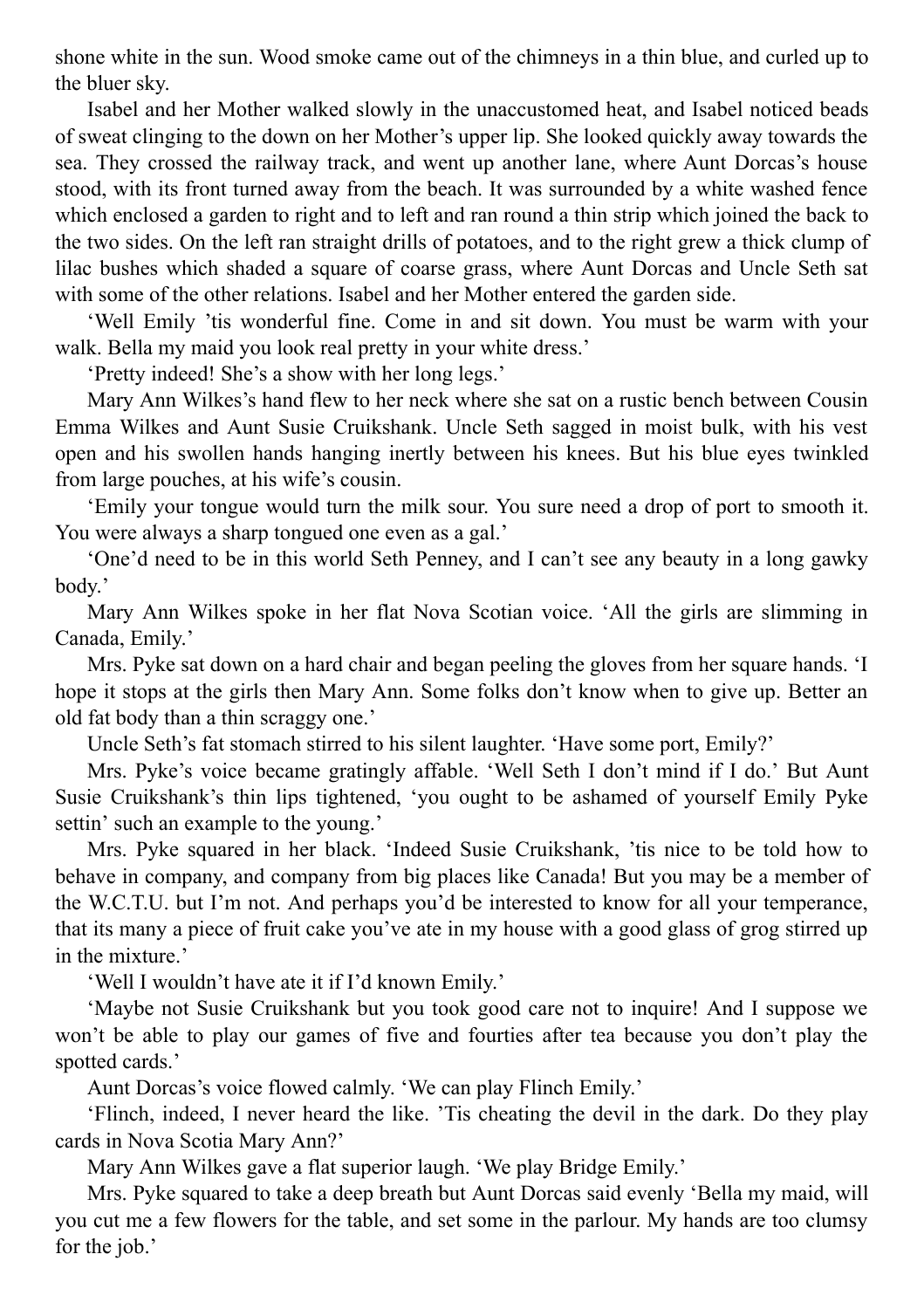Isabel's body straightened eagerly, 'I'd like to Aunt Dorcas,' she said and escaped to the straggling patch of flowers in view of the Aunts and Uncles on the square of coarse grass.

The garden grew without plan or order, and straggled in the same haphazard placing as the houses on the crooked lanes. Isabel lingered long over her task, and from where she picked she could see the promontory running far out into the sea. Was he looking for her? She moved between tall plants of multi-coloured Columbine, Blue Lupin, Red Peonies, and Bleeding Heart, and breathed the warm air, fragrant with Sweet Rocket and Boy's Love. The scent of the Boy's Love took her instantly to the brown wooden church, at the foot of another crooked lane. As long as it was green Aunt Dorcas cut a sprig on Sundays, and breathed it profoundly during the entirety of the minister's sermon. Uncle Seth always wore a posy, and sat fidgeting by her side until he was released to the open air.

Isabel cut a great bunch of long-stemmed flowers and entered Aunt Dorcas's kitchen from the narrow strip, joining the potatoe patch and the straggling flower garden. Quietly she stepped from the glare of the sunlight to the stuffy dimness of another crimson-floored kitchen. With the flowers in her hand she gently turned a brass tap and watched the water flow evenly towards an iron sink, enamelled on the inside to a shiny white. Isabel gave a long sigh. Aunt Dorcas had taps! Since Uncle Seth had sold his vessels and left the sea, he had pottered around doing odd jobs for her, and several years ago he had built a septic tank and brought the water into the house and right upstairs.

Isabel arranged the flowers in long glass vases, and placed one on the centre of the diningroom table. The yellow blind was drawn inside the Nottingham lace curtains, and a thin buzz came from some captive flies. The table was set with many places, and the knives and forks of each overflowed towards the next, while the backs of the waiting chairs were pushed closely together. A whole ham lay like a great lump thickly studded with cloves, and by its side were huddled three yellow-skinned chicken with their legs tied to their sides. Isabel smiled to herself. Aunt Dorcas had forgotten to remove the strings. 'I hope we get a good tea. Your Aunt Dorcas is not much of a cook anyway.' With infinite care Isabel moved a chair and unwound the string from the three chicken. Aunt Dorcas would never hear the last of it, if Mrs. Pyke saw the strings!

Isabel carried the second vase of flowers into the shaded parlour and placed it on a solid mahogany table, between the horse-hair settee and the harmonium. A hymn book lay open on the rack, at the page of Aunt Dorcas's favourite hymn, 'Eternal Father, strong to save.'

Isabel sat down in the yellow dimness of the stuffy parlour with the same buzz of flies in her ears from behind the drawn blinds. Two large conch shells gleamed white and pink from the iron fender—black from stove polish, and she had an instinct to get up and bend her ear to the convolutions of the shells. Above on the mantelpiece stood two delicate green vases with pendant lustres which changed and reflected the yellow light to gleams and points of brilliance. Isabel sighed and thought of the sun on an auburn head, but she went quietly upstairs and washed her hands luxuriously in the china basin with running water.

Isabel couldn't stay alone any longer, so she let herself out to the warm glare of the afternoon sun by way of the front door. As she turned towards the square of grass shaded by lilac bushes she heard her Mother's voice over a strong suck. (Uncle Seth must have brought her the port.)

'Nonsense Susie! What sort of a spy?'

'A spy like they used to have in the last war to build concrete platforms for the German guns.'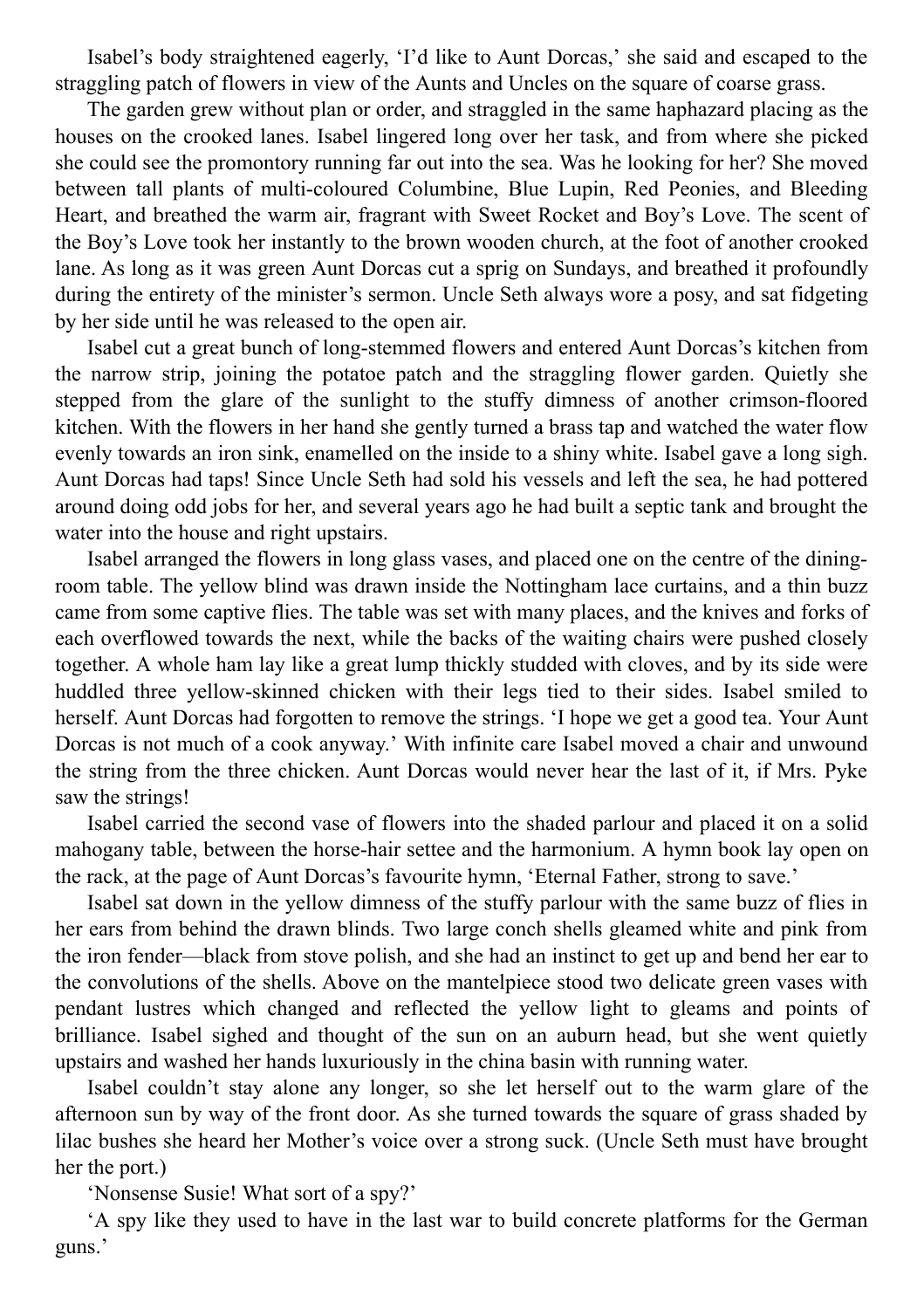Isabel paused with her hand resting on a pointed top of the paling fence.

'Don't be a fool Susie Cruikshank. Even the Germans couldn't find anything to shoot at out there.'

Aunt Mary Ann's flat voice came through the leaves of the lilac bushes. 'More likely he's disappointed in love and doesn't mind the Haunted House.'

'Perhaps he wants to be alone with his God!' The voice flowed like a Benediction.

'Well 'tis lesser company he's got Dorcas Penney, with Josiah and Coveyduck. With his God indeed!'

'Perhaps Bella has seen a sign of him in her walks.'

Isabel gripped the fence and the whitewash came off in her hand.

'Bella—not she! 'Twould take a sight more courage than she has to walk out to the Head!' 'The station-master says——'

Isabel braced her body and moved forward prepared!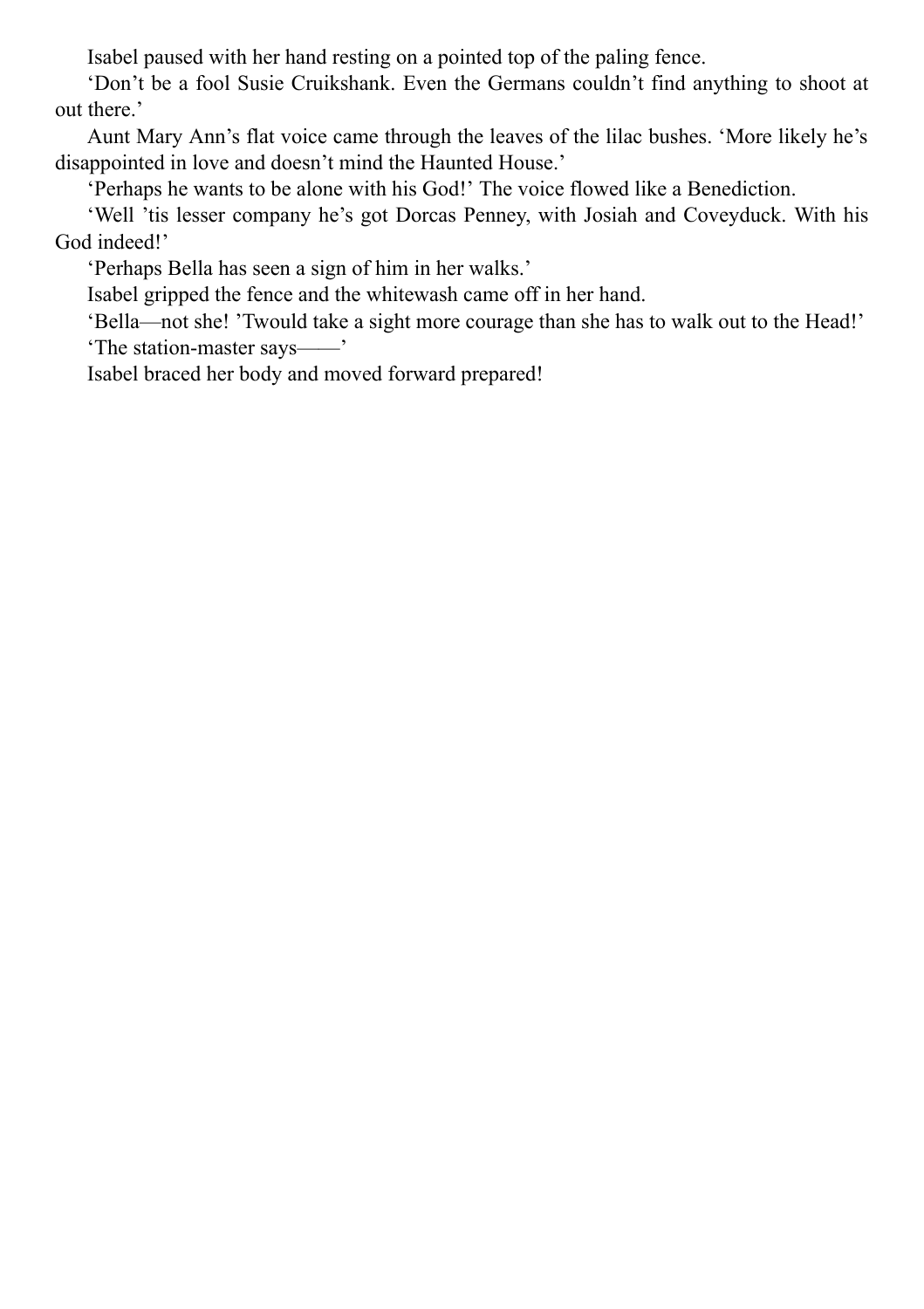#### Chapter Five

Isabel ran out over the promontory in her Sunday dress, but as she came within sight of the house, she slowed down to an indifferent pace. Peter Keen was striding to and fro in front of the decaying steps flicking cigarette ash with impatient fingers. When he saw her coming he strode to meet her, and his lighted cigarette made a thin curl of smoke in the scrub.

'Isabel, where have you been? I waited for you all day yesterday and you didn't come.'

Her eyes were dazzled from walking towards the sun, but as his body blocked it out she saw it reflected in his hair, and the blue sky shine out of his eyes. He put his hands on her shoulders and compelled her to look up at him.

'You should have come Isabel when I expected you. Why didn't you come? I wanted you for my picture.'

A shy smile curled the corners of Isabel's mouth. 'I had to go to Aunt Dorcas's to tea. She had a party for Aunt Mary Ann who's visiting from Lunenburg, and Mother has gone out again to Aunt Maria Benjamin's and I'm not asked.'

His lips parted widely from his gleaming teeth, and his laugh rolled over the Head. 'Isabel, Isabel I do adore the names of your relations! You must tell me all about them—what you had for tea—how many of the Aunts and Uncles were there—and what they said.'

Isabel's black lashes fell on her wide cheek bones. 'They said you were a spy.'

'Good God what kind of a spy?' He gripped her shoulders a little tighter and Isabel relaxed to his hands.

'Just a spy,' she murmured.

'What do I spy?'

'Places to hold concrete platforms for guns for the next war.'

Peter Keen wrapped Isabel in his arms from sheer joy. He spoke over the brim of her white hat. 'Isabel how beautiful! Come and sit down and tell me more.'

He took her by the hand and ran into the sun, and when he released her, she subsided on the rock while he dropped in contented relaxation at her feet.

'Isabel I've wondered how the village would explain me but I never expected to be a spy.'

Isabel looked at the path of light on the water and the shy smile spread to her eyes and widened her lips. 'You're a hermit and a woman-hater, and you don't mind the haunted house because you've been disappointed in love.'

He sighed with delight, 'so often Isabel, but I got over it.' He took her hand and looked up under the white hat. 'Am I a woman-hater Isabel?'

She said hastily. 'You're also a secret drinker and you like your drop!'

Peter Keen threw back his head and roared and Isabel watched the bared teeth and the brown lashes with light tips. 'Not very secret Isabel, and the last is not exactly a libel. I do like my drop.'

'So they say! The train brought you in a case of whisky and a case of wine.'

He still held her hand, but he put it back on her lap and dropped his red head against her knees. 'Isabel, you may as well know the worst before they tell you. It also brought me a barrel of beer. Stevens loves beer!'

She tried not to notice the weight of the red head. 'Uncle Seth was delighted to hear you were a drinker.'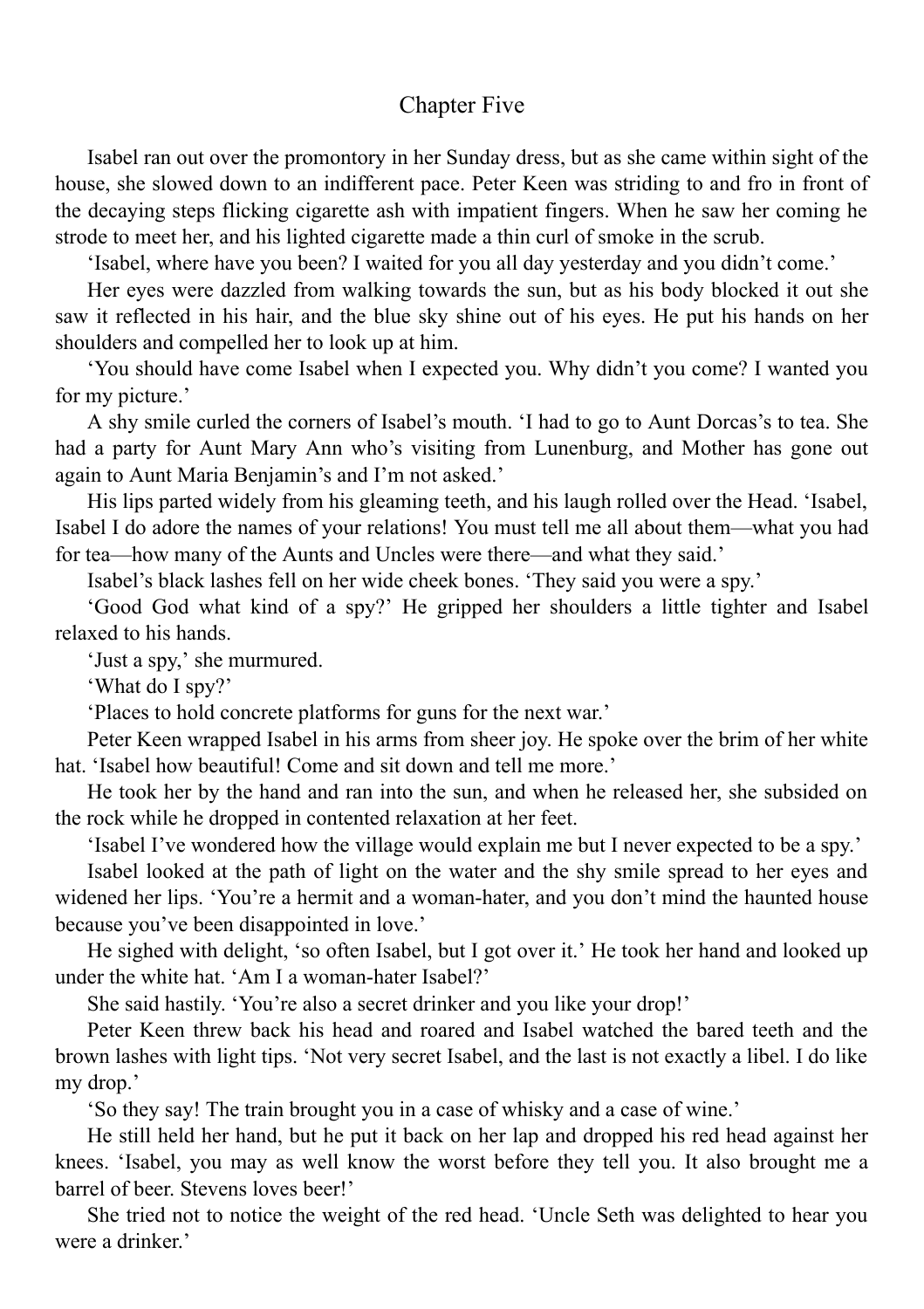Peter Keen looked up. 'He likes his drop too Isabel?'

'Yes I think so. We had port that was twenty years old that came from Oporto. Uncle Seth said it was wasted on women as it came from a special year of something.'

'A vintage year Isabel?'

'Yes, that's what he said.'

'Did you drink the port Isabel?'

'Yes I had two glasses.'

'Little drunkard, and did all the Aunts drink it too.'

'All except Aunt Susie Cruikshank, who's a member of the W.C.T.U.'

'The WHAT Isabel?'

'I thought you knew everything.'

He smiled widely. 'I thought I did too Isabel, but be kind to me and enlighten my ignorance.'

It was the tone that she dreaded. She said hastily. 'It's the Woman's Christian Temperance Union. You sign the Pledge and you get a ribbon.'

'How beautiful Isabel, and Aunt Susie wears a ribbon?'

'Yes, but Uncle Seth told her he was following the words of St. Paul, to take a little wine for his stomach's sake.'

'Isabel, I think I like Uncle Seth.'

'I expect for the same reason that made him want to visit you,' she said practically. 'When he heard that you had a store of liquor he wanted to walk out to the Head. But he won't! For one thing nobody ever walks this way, and another it's too far for his size. He's very fat!'

'A pity, Isabel! We might have had a Bacchanal and talked of foreign seas.'

'He'd like that: he says he's sailed on them all.'

'Do they know you come out here, Isabel?'

'Oh, no,' she answered quickly, 'they think I walk on the promontory and stop short of the house.'

'Don't they ever ask you questions?'

'My Mother always answers her own questions, but Aunt Dorcas does sometimes. She asked me last night if I'd seen any sign of you.'

'And what did you say, Isabel?'

She looked into his eyes for a fleeting second and then looked out to sea.

'I told her,' she said slowly, 'that I'd passed your man once or twice.'

Peter Keen wrapped his arms around his legs and smiled at his knees.

'Isabel, what delightful duplicity! But worthy of a diplomat.' He was silent for a few minutes looking towards the sea and the sun came down and saturated them both in a golden circle. He sighed lazily, 'Isabel, I meant to work this afternoon, but it's so lovely. I've got the half-shut eyes of the Lotus-eaters, and feel terribly content to watch "the tender curving lines of creamy spray".'

Her eyes flew wide open to his. 'That's Tennyson,' she said eagerly, 'I picked that line out for a fine day on the beach.'

'So you read Tennyson, Isabel, as well as stories of Spain? Any other poet?'

'Keats, it's all I've got. I won them for prizes at school.'

'It's enough Isabel, if you can forget Tennyson in his bad moments.'

She told him shyly, 'sometimes when I'm not thinking of Andalusia, and the sea is wild I say, "Break, Break, Break." '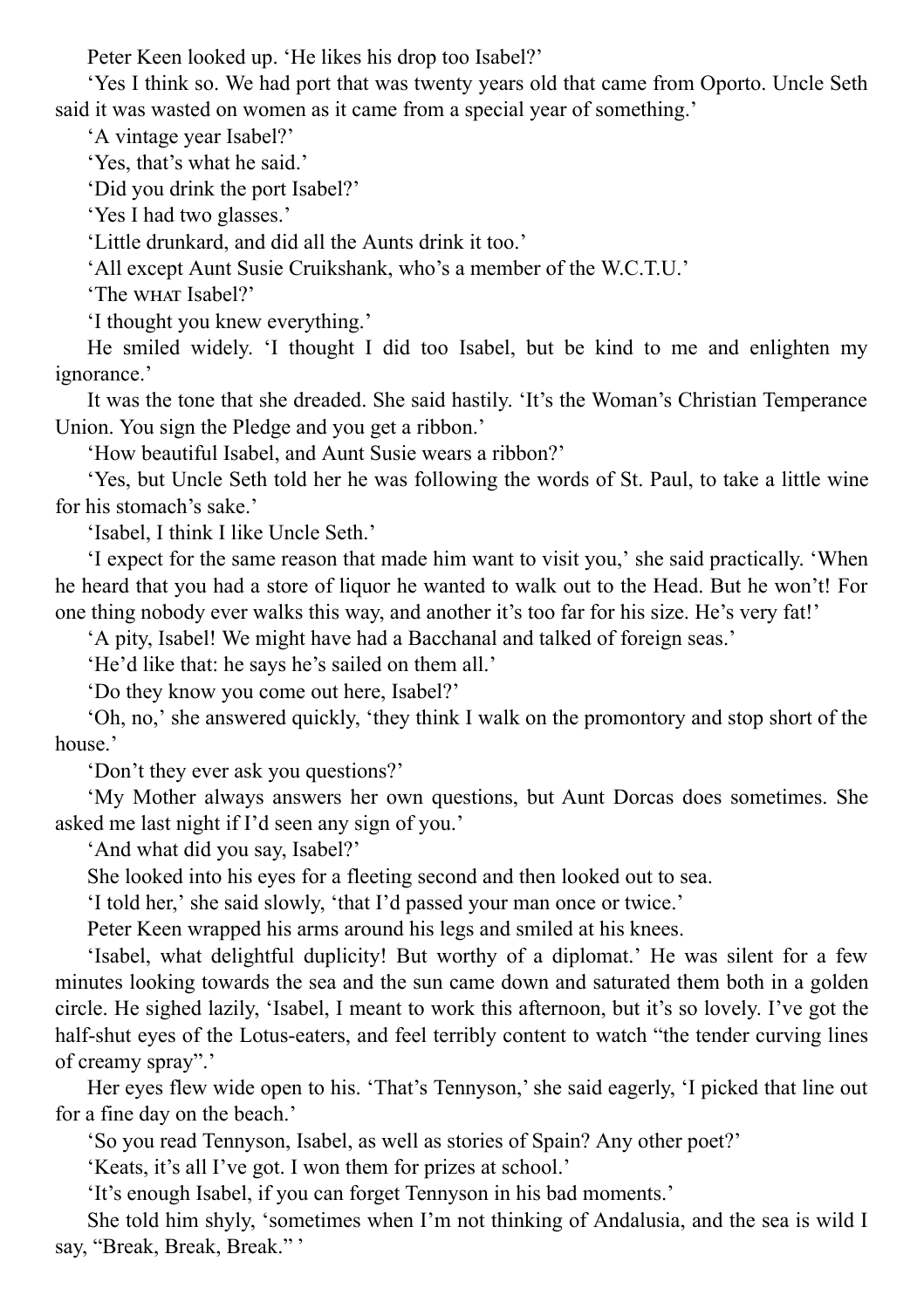'Do you, Isabel? I'm glad you like beautiful lines. Beauty is the only thing to strive after and it's an endless quest, but it comes at such unexpected moments. If you wish it often enough, some day a stately ship will go by and take You to Andalusia.'

Her mind gave a foreshadowed leap. 'But oh for a touch of a vanished hand,' and she sat rigid and silent.

Peter Keen sighed again, watching the white foam of the waves lap lazily over the jagged rocks. The dove grey backs of the hovering gulls looked blue under the burning sky. 'Isabel, I also intended to be very active and show you a beautiful cove. It's steep and dark and damp in the back with a beach of grey stones that the tide doesn't quite wash over, and it's very, very private if you care to climb down and risk your neck.'

'Deadman's Cove,' she said briefly.

He turned his eyes away from the gulls and looked at her reproachfully. 'Isabel, what a horrid name, and I felt so alive in it. Why do they call it that?'

'I don't know. Perhaps for Coveyduck.'

'Well, I didn't see any sign of him, and I swam right out to open sea, past all those jagged rocks, slippery with seaweed and many gulls.'

'Did you look at their eyes?' she asked hastily.

'Strangely enough I did. Not when I was swimming, but when I was painting, one swooped down and looked straight into my face.'

A breathless 'yes' was her only question, and he looked at her with contracted brows.

'Yes, Isabel, and I knew just what you meant by Helluland! That gull simply looked at me with yellow hate. I was fascinated by such cold ferocity. I wanted to paint it with your grey eyes recoiling, and I did rough in a sketch, but I couldn't manage a design to show your eyes and the gulls, and besides I can't paint yellow cold. It's all wrong.' He sighed again. 'I intended to work on that too, Isabel, and here I just sit and sit, and you'll be gone soon.'

She touched the package of sandwiches with her white canvas shoe. 'I don't have to go so early this afternoon. Mother is staying out to tea.'

He turned his whole body towards her. 'Of course, Isabel, I forgot. You don't have to go home to put the kettle on! You can stay to tea with me. How beautiful!'

'I've brought a sandwich so that I could stay out.'

'Where? That little packet! Isabel you must eat like a bird. I'm afraid I like my food as well as my drop. Stevens!' He turned towards the house and his round even voice went over the Head.

'We must eat out of doors,' said Isabel hastily.

'Wouldn't you like to put your legs under a table?'

'No, no, out of doors. I couldn't go into the house.'

Peter Keen turned back to her. 'Isabel, you're not afraid of the house?'

'No, no, but it's so lovely out here.'

Peter Keen shook his head. 'Isabel, I'm afraid you are. Stevens!'

'Yes, sir.'

Stevens' tall thin figure had appeared at the top of the decaying steps. He was dressed in black trousers and a white linen coat, and his face above a stiff collar rose impassive and calm.

'Stevens, I want a picnic.'

'Yes, sir, very good, sir. Hot or cold?'

'Hot or cold, Isabel?'

'I think cold out of doors.'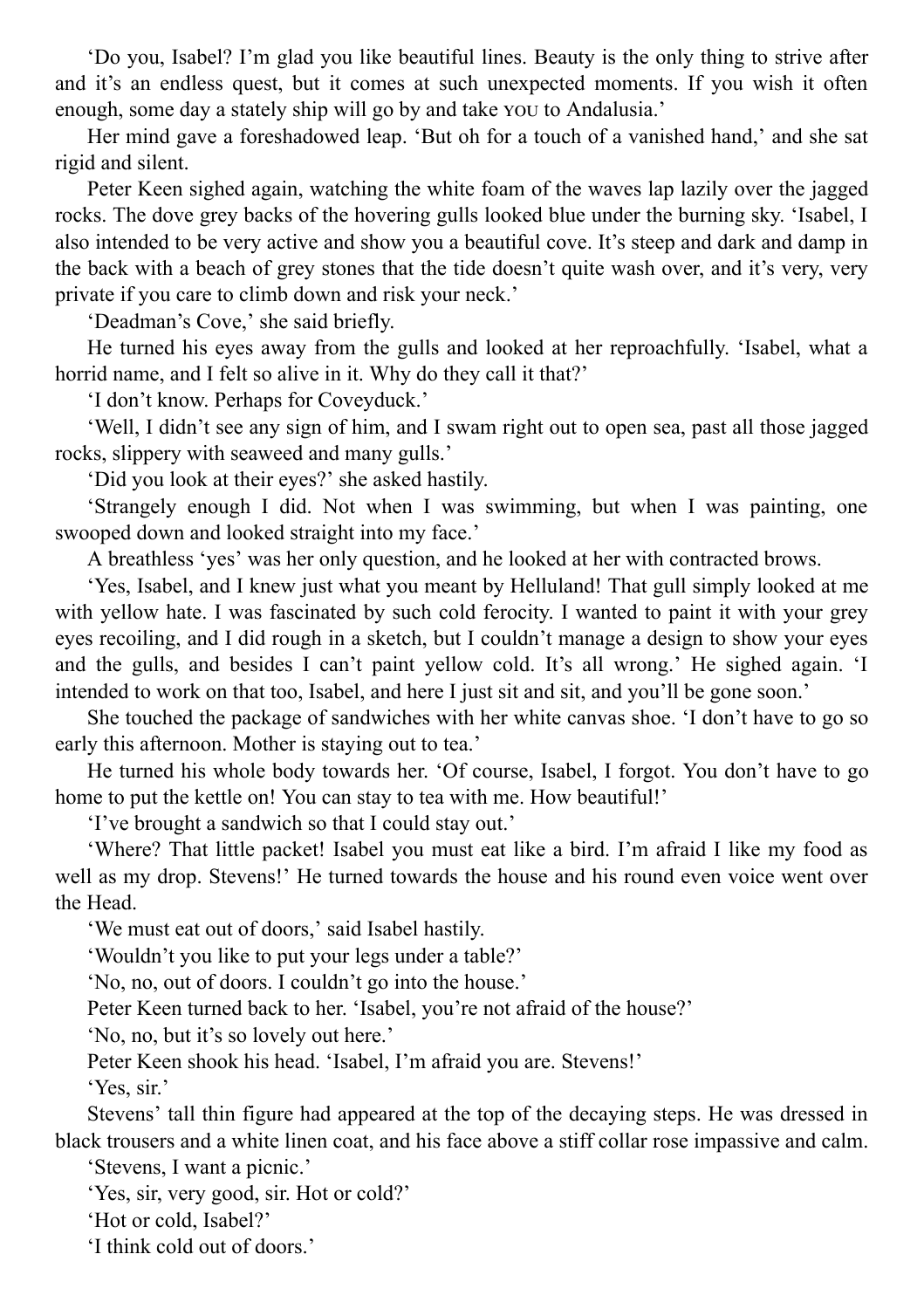'Cold, Stevens. What can you give us?'

'Well, sir, I could make sandwiches, or prepare something from a tin, sir—a lobster salad or a salmon mayonnaise. They're very good in these parts, sir, and I could devil some eggs if you wish.'

'Stevens, you're so adequate, I leave it all to you. We'll have it in the sun at—Isabel what time do you have to leave?'

'At half-past eight.'

'Eight-thirty! Stevens, we'll picnic at six-thirty, and as it's an occasion we'll have a bottle of wine.' He smiled at Isabel, his blue eyes full of laughing mockery. 'What have you got in that case that came in on the train, Stevens?'

'Well, sir, the choice was restricted. This is not a wine country, sir.'

'What do they drink, Stevens?'

Stevens spoke expressionlessly to the horizon. 'Whisky, gin, and rum, sir.'

'But the ladies, Stevens?'

'The same, sir, so I'm told and the wine lists would bear out that statement, sir.'

'Truly an alcoholic Helluland, Isabel! Well, Stevens, do your best.'

'Yes, sir. There's a moderate sherry and a nice hock, sir. Some Liebfraumilch, sir.'

'And very nice too, Stevens! Isabel, you'll love the nuns on the bottle.'

The conversation was as alien and as delightful to her as the beauty of the Song of Solomon. She sat upright in tranced silence. Stevens started to retreat but Peter Keen recalled him. 'Stevens.'

'Yes, sir.'

'Bring out those two canvas chairs and put them in the eye of the sun and bring me a long drink of beer to begin with. Would you like a bottle of beer, Isabel? It's very cool.'

'Oh, no, thank you. I've never tasted it.'

Very shortly Isabel Pyke and Peter Keen were sunk deep in the canvas chairs set close to the edge of the cliff. They sat looking at the sea glistening in flat quietude towards the misty horizon. Isabel lay softly relaxed under her white hat and bathed in a golden glamour. Peter Keen sipped clear amber beer topped with white foam like the edge of the waves on an angry day.

'So cool and clear, Isabel! Wonderful fellow Stevens! He's got a basket which he lowers down the well on a long rope, and it's as cold as the eyes of the gull down there.'

'Does he always cook for you?'

'Amongst other things. I take him everywhere with me because nothing is impossible to him. When he found out that the pony and cart which does his transportation, stopped short of the house he got a hand cart and pushed the things out himself. By and by when my hair grows, he'll cut it, and if I fall over the cliffs into Deadman's Cove (as you call it) he'll call out, "Just a minute, sir, I'll be down with a splint." '

It was too wonderful. Isabel sighed and stretched her long body. She took off her hat and laid it on the scraggy grass. She lay back and closed her eyes and still saw the sun behind her lids. 'Mr. Keen,' she breathed slowly.

'What, Isabel? That's the first time you've called me anything. Say Peter, Isabel.'

'I can't,' she whispered.

'Yes you can, Isabel, it's a very easy name, and ought to be very familiar to you after all the chapters you've read on Sundays. What were you going to ask me, Isabel?'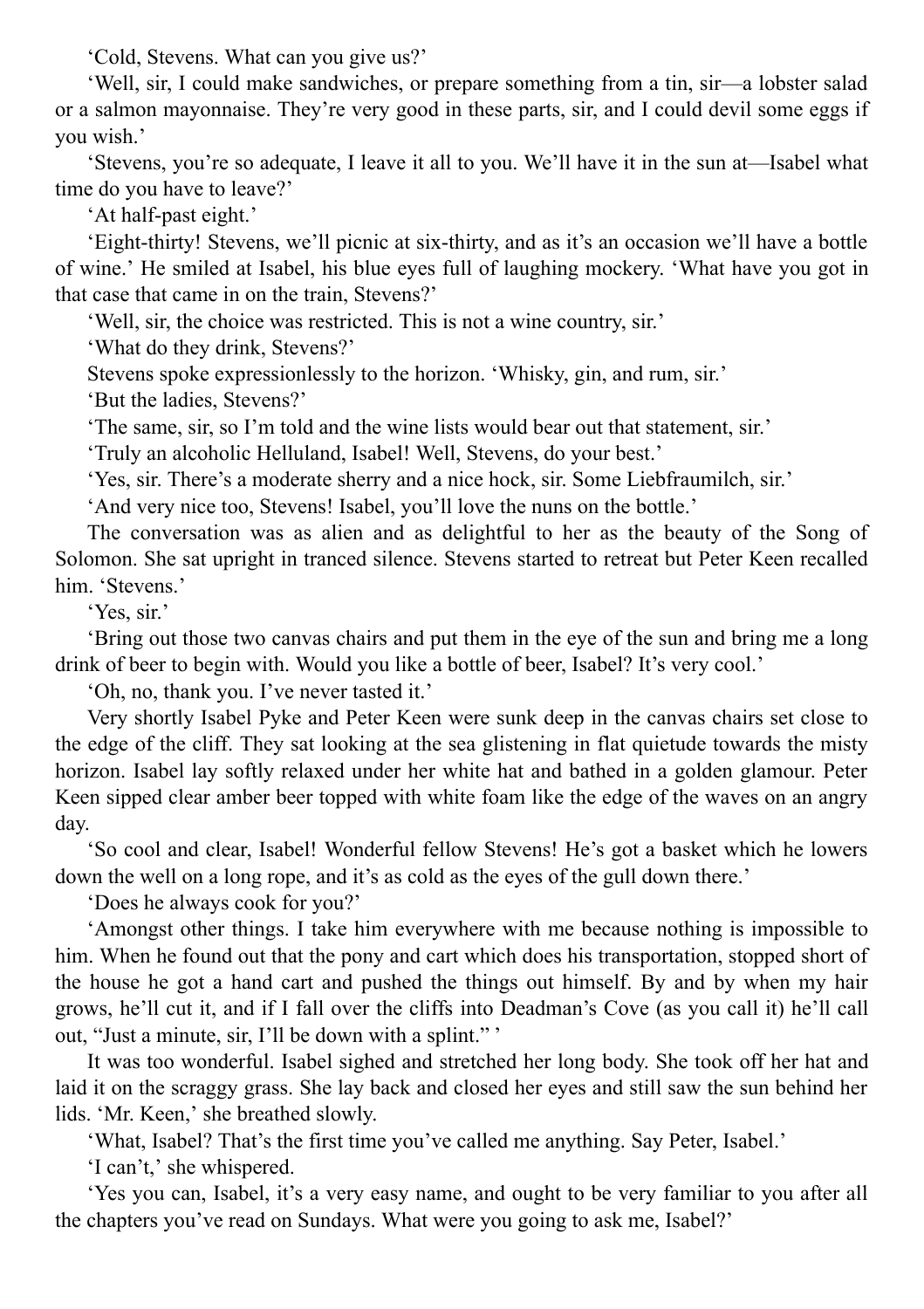'I was going to ask you to tell me something about yourself. You must have a Mother and a Father and a home you lived in once. I don't know anything about you. I just walked over the promontory and you were there.'

Peter Keen smiled. 'Just like Elfrieda's lover, Isabel, who came in from the sea, only I came in on the train.'

'Tell me,' she said hastily.

'Tell me Peter,' he insisted.

'Tell me about your home and your Father and your Mother. Please Peter,' she said shyly.

Peter Keen wanted to talk. He slumped down lower in his chair.

'Well Isabel it's a long story. My Mother who is a very beautiful woman is the daughter of an Ambassador, and married my Father who was very English. That's usually the end of most stories Isabel, but it was the beginning of theirs. My Father is dead now, so all their opposition is over. He was a rigid member of what they call the ruling classes of England, and my sister and I were the results of his very incompatible union with my Mother. It was over us that they broke themselves on the rock of opinion. My Mother was very continental, believed in making us all round, and there was nothing my Father loathed like anything all round. He believed in a smooth neutral surface, with "made in England" hidden in the grain—not even British, if that's not too fine a distinction for you Isabel.'

'Does it mean England by itself without Great Britain?'

'That's it exactly, and even narrower than that Isabel: just a section of aristocratic England. My Mother had money of her own and sent us to France, Germany, Norway, Switzerland, Spain, and even across to Algiers, and my Father brought us home and sent us to the seaside. We were always travelling in our childhood. My Mother gave me pencils, crayons, paints, and brushes and my Father took them away and sent me out to play cricket. I was bundled off to school—prep. and public—to be made in the English mould, and my Mother took me to Paris in the holidays to teach me how to paint. My Father was determined that I shouldn't paint and sent me to Oxford, where I became a complete and wicked hedonist, and a little more. My Father believed in behaviour, in well established grooves, and in turning one's back quickly on what isn't done. I believed in looking at everything, in picking it up, sampling it, tasting it, and throwing it away if it offended me. I had to find out for myself and because I was in rebellion to my Father's ideas I behaved a little worse than I might have done in the ordinary way.'

She said quickly, 'your Father and you are antagonistic.'

'Isabel, hoist with my own petard! How quick you are. No, we were not exactly antagonistic. We wanted to like each other only we never started off on the same foot. I've seen him looking at me in my conventional moments when I was turned out by his tailor, and talking mildly in English unemphasis, and his eyes would hold a wistful expression. "Damn it all the fellow is a gentleman," sort of thing, but when I talked innovations and art I was intolerable to him.'

'I know,' she said quickly, 'when you wanted something different to your Fathers' before you! Like Mother is over bathrooms, and Aunt Dorcas over the taxi.'

'Isabel, do they do it here too?'

'Yes I think so. Mother made me wear underclothes of white shirting with stiff embroidery until I bought them myself. She doesn't hold with flimsy silk "you can shoot peas through"!'

Peter Keen gave a wide delighted smile. 'Isabel how beautiful, the world is the same everywhere.'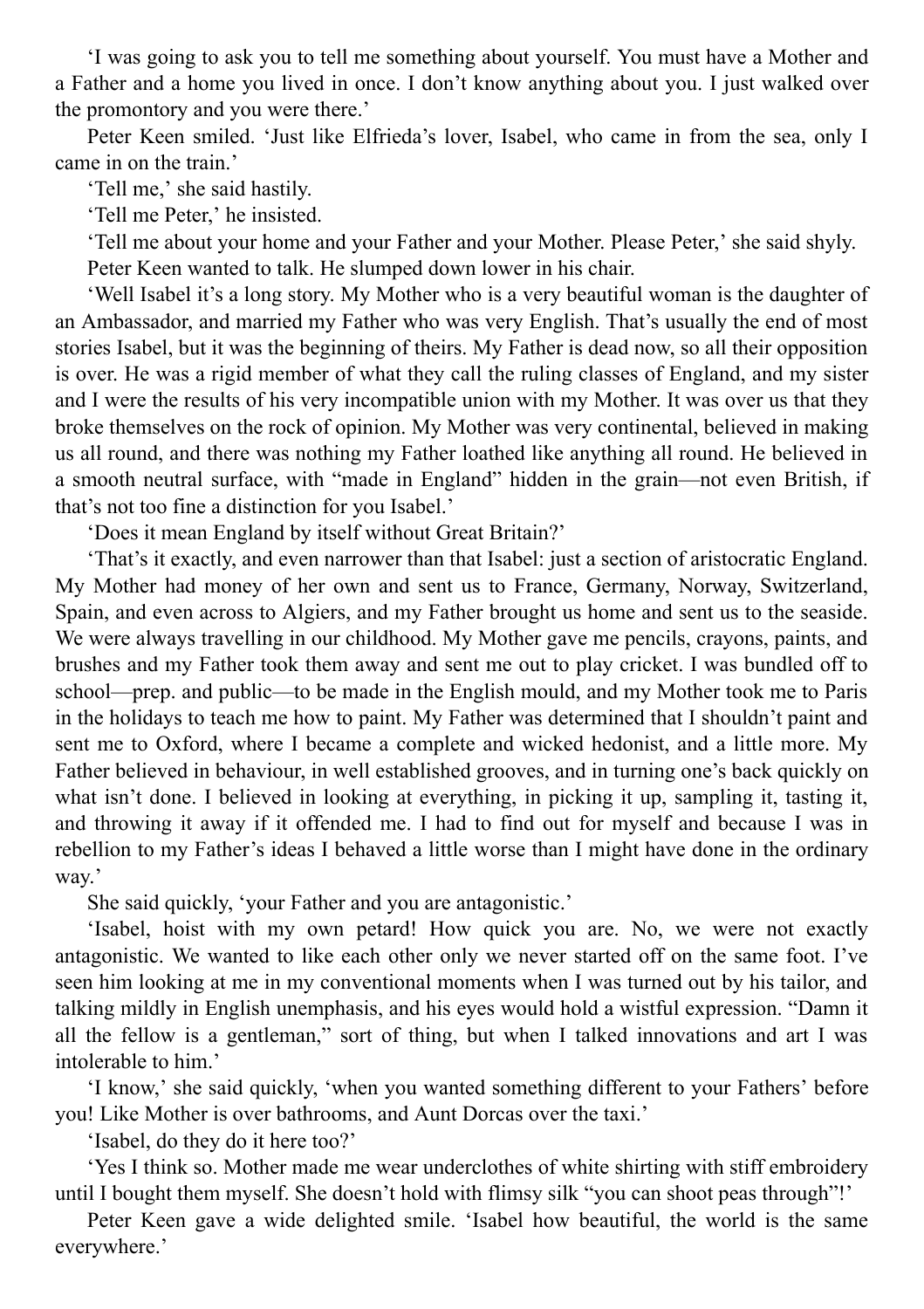'Go on,' she breathed.

'When I talked innovations and modern art, Isabel, my Father cringed. He liked painting of course, like every English gentleman, the family portraits, and a nice farm horse bringing home a load of English hay, or an obvious picture with a story telling quality. He was steeped in tradition and wouldn't recognize any modern ideas or forces that couldn't be expressed in old forms. He was dead to the spirit of change, and the thought of Impressionism, Post Impressionism, Cubism, or the idea of expressing abstractions in line or colour was madness to him. One didn't show one's feeling much less paint them!'

Isabel Pyke looked doleful. 'Perhaps he was like me: six little houses and six little fishflakes<sup>'</sup>

Peter Keen's smile bathed her like the sun in the Heavens. 'No Isabel your mind isn't shut. He had the opportunities and you haven't. If you were away from this little Bay and out in the world you'd soak up atmosphere like blotting paper. My Father's mind was set in granite, and I never understood how he loved my Mother.'

'Something different to himself which he couldn't help wanting.'

'Well his love didn't make her very happy,' he said grimly. 'My Mother was beating her wings all her life and I think she got very tired.'

'Where is she now?' Isabel asked softly.

'In the South of France. She couldn't get out of England quickly enough when my Father died, but she'll go back when she sees it more moderately.'

'Do you see her often?'

'Whenever I can. She always pulls me back if I lean too much one way. When I left Oxford, after I was twenty-one (without taking a degree Isabel) I wallowed a little, I'm afraid, in the stream of modern life. Liberty went to my head in a wild unbalance and I behaved very badly. I forgot to tell you Isabel that it was never any good my Father cutting me off with a shilling as my Grandfather had left a large sum of money in Trust for me until I was twentyone.'

'Where did you go?'

'To Paris where I thought my Father wouldn't hear about me, but my Mother arrived.' Peter Keen closed his eyes. 'I can see her now Isabel—very lovely, smooth, and groomed, and dressed like a dream. She told me mildly that I was a heresy to her theories, and that I'd had quite enough experience and liberty to keep me from such a violent reaction to my Father's domination. She further reminded me that taste was extremely important and I was showing very little signs of it. I was thoroughly ashamed of myself and found Stevens and went round the world, and as I grew to a love of simplified design in my painting, so I modified my outward conduct, but it took time Isabel, as I do love the four corners of the earth, and places off the beaten track, and I'm so apt to follow the moment, to my own undoing on many occasions.'

'And others too I expect,' she said gravely.

'I expect so Isabel, but when I want to really paint, I go off by myself and Stevens looks after me, just as he does now.'

Isabel turned it all over in her mind. 'What did your sister do between your Mother and Father?'

'Took what both had to offer and managed to keep a foot in both camps. My Father adored her in his distant way, but she disappointed him too. He wanted her to marry a Naval Officer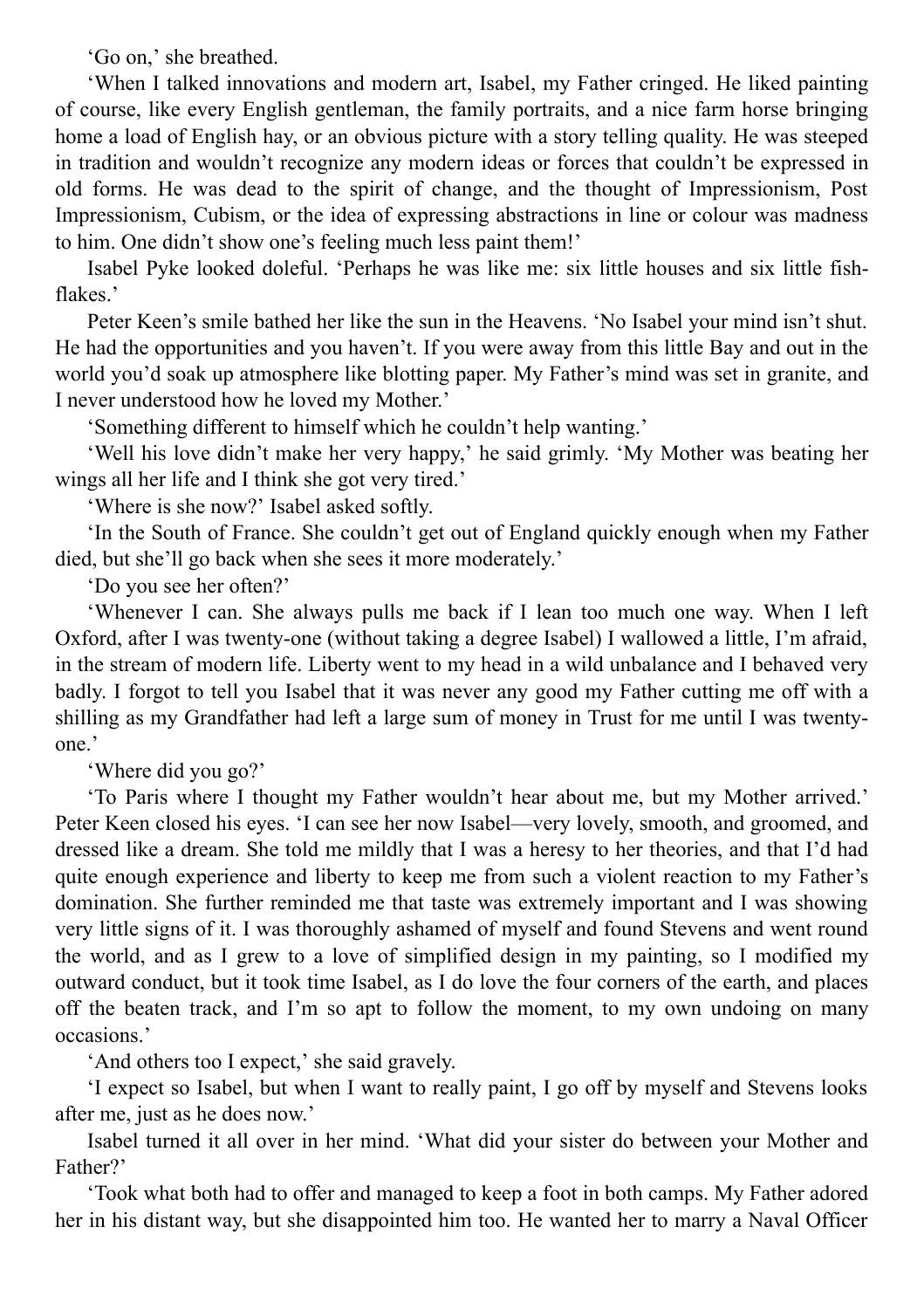—a really marvellous looking fellow with a figure like a God. I wanted to paint him, but he wouldn't pose for me. Too damn modest.'

After seeing her picture Isabel understood how he felt. She asked quickly, 'didn't your Sister want to marry him?'

'I almost think she did, but she had a phobia against the traditional mind. She told me she'd love to walk under an arch of swords with him, but she'd always imagine them over her head if she did anything that couldn't be explained on page four, line five, etc., etc.'

Isabel looked out to sea and her eyes were puzzled, but she asked politely, 'is she married now?'

'Yes Isabel: very, very happily to a well-known London Specialist. They have two babies like Fra Angelico's angels, and sometimes when I go there I have a dim distant vision of what might have been.'

Isabel's mind answered, 'there are no babies in the love I mean Isabel!' She looked at him wide-eyed in searching wonder as if he could explain all that she didn't understand. He met her eyes like pools of clear water, fringed thickly round the edges with lush growth. Unexpectedly he dropped on his knees beside her and wrapped his arms round her and her canvas chair. 'Isabel, your eyes, your child's eyes, with all their questions! You've never done anything you shouldn't have done have you?'

She whispered back from the terrifying nearness of his face, 'I've never had the opportunity. I don't know anything. How could I learn anything in this place?'

'Do you want to stay as you are Isabel, walking to the Head every day and dreaming of Andalusia?'

Isabel pressed back against the canvas in the chair, but the face with the blue eyes like bits of sky followed her and whispered below her chin. 'Tell me Isabel, do you want to stay as you are?'

Isabel's voice flowed wildly over the auburn hair. 'No, no, no. I want to go away. I want to see places and people, and live where there's sun and warmth and beauty, and in houses with bathrooms and silver taps.'

Peter Keen laughed kindly and softly and for a moment leaned his red head on her Sunday dress. 'Poor little Isabel, beating her wings in Helluland! And my Mother beat her's in better places, but beat them just the same! It's a mad, sad world Isabel.' He heard the thud of her heart and brushed her cheek with the lightest kiss. 'Isabel I see the signs of the picnic and a lovely Gothic bottle of Liebfraumilch.' He sprang to his feet and drew her out of her chair. 'Let's go and see my dear.'

Isabel Pyke had a day like a dream. She ate things she'd never seen before and sipped a pale yellow wine, unlike the rich red of Uncle Seth's port. Pink spots stood out on her cheeks, and she soared to a delicate intoxication of sweet nebulous things. When she was in doubt, and uncertain of how to act she sat in tranced stillness and Peter Keen directed her with warm and easy gaiety. Stevens went up and down the decaying steps and brought strange and fascinating looking dishes—all out of tins—Peter Keen told her, and when she tasted them she recognized the contents, but she had never seen them prepared like this. When they had finished she left a table that she didn't have to clear, and sat once again in the canvas chair, and watched the sun slant in a long golden path over the sea. A lone gull hovered in its dying radiance and poised lazily, translucent like a single pearl. When the time came to go, Peter Keen walked with her over the promontory until they were within vision of the huddled village.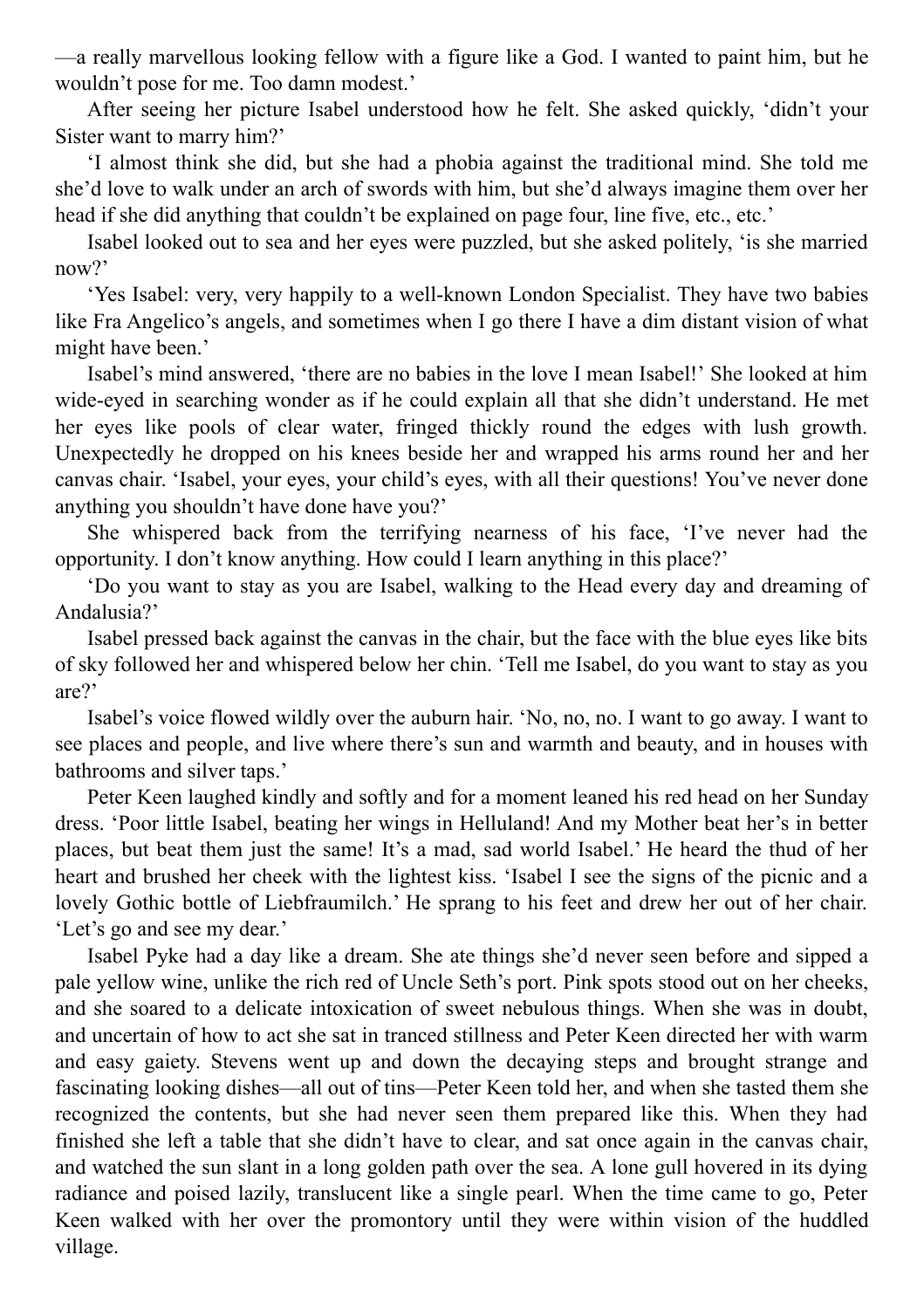'Good-bye,' she said mutely, walking away in a dream.

'*Au revoir* Isabel. Thank you for a very delightful day.' With easy grace he caught her hand, and kissed it with warm lips and strode away.

Isabel went home looking at the hand that yesterday had pulled the insides out of a chicken. She walked in a golden dream to the house on the lane, and boiled water for her Mother's final cup of tea. Her room under the slanting roof retained the heat of the day and she lingered sensuously over her nightly routine. She lay on the top of the honeycomb spread, with her eyes wide to the night, going over and over strange remembered conversation, while her hand retained the feel of his lips, and her knees and shoulder the weight of his head. She stayed awake nearly all night and when the time came for her to get up and light the kitchen stove, her body rose buoyantly to its feet and faced the day without fatigue.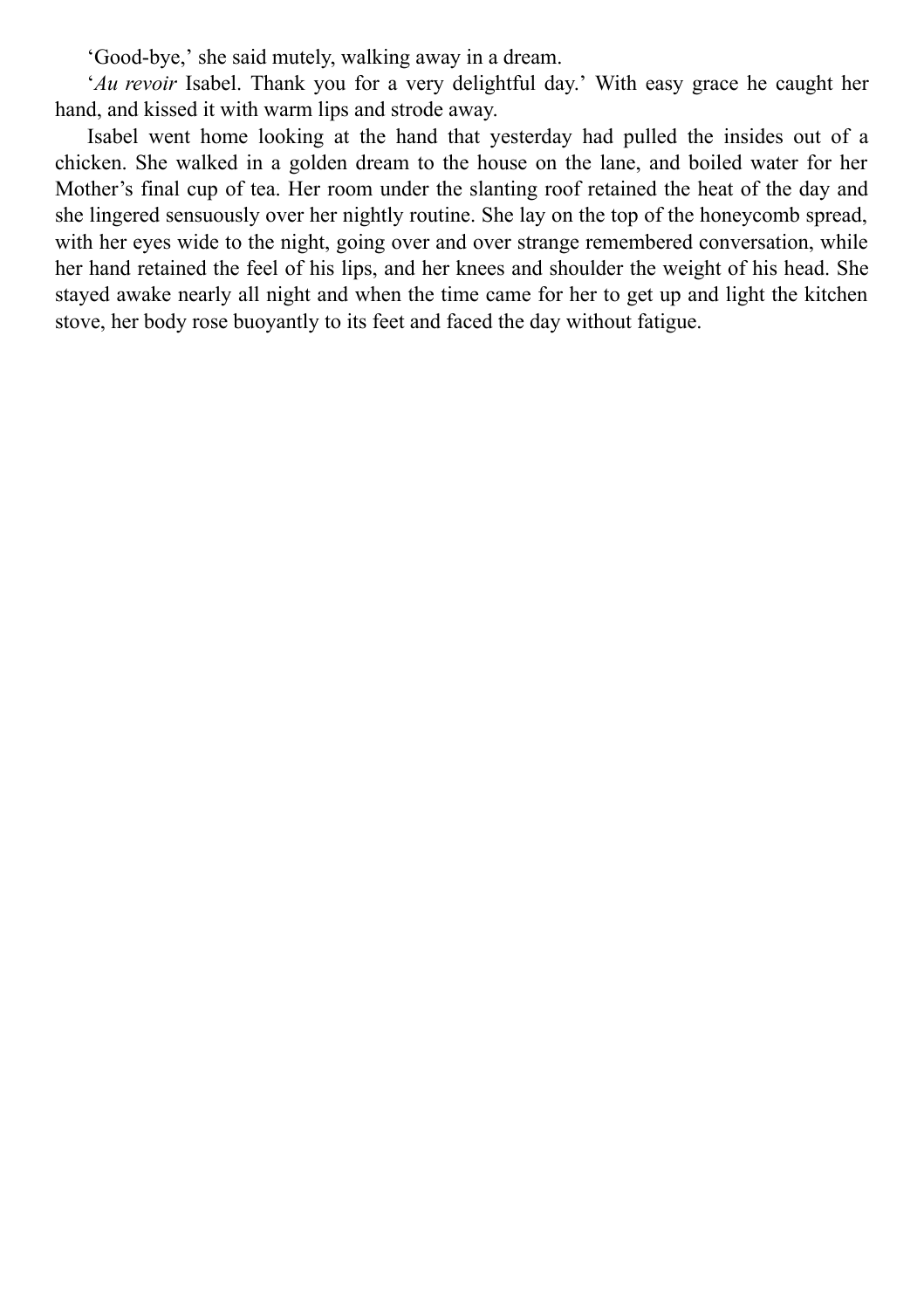#### Chapter Six

July drew to an end, and August came in with no change in the long sunny days. Peter Keen laughed at Isabel for her Helluland. He said Andalusia was all around them and even she marvelled at the many summer days. The sun shone on the Bay, the sea stretched away in sparkling ripples, the boats came in on a fair wind, the fish were split and dried, and flies buzzed over the bough covered flakes in black and azure swarms. Isabel's life was full of sun and warmth, and light and love. Her body accepted it like the touch of Peter Keen's hands, but she walked partially free of her golden enchantment, until he kissed her: until he had kissed her untouched mouth, silky with olive oil and virginity. From that moment she gave herself to a dual thrall of body and soul. He did not kiss her avidly, but like an artist, tentative with an untried canvas, and her passivity did not last beyond the first slow pressure of his lips.

As the days passed she spun in a glamorous world of expanding sense that nothing could pierce from the outside world of the house on the lane. She worked and cooked, and boiled and stirred skillets of red strawberries over the kitchen stove. Garden berries for number one preserve, and wild, for number two. These were followed by currants: red and black: and raspberries: garden and wild. She boiled and skimmed, and poured the steaming jam into glass and earthenware crocks, then cleared away her kitchen while her Mother had an extra snack from a slice of new bread and strawberry scum. Isabel fled down the lane towards the promontory, and her feet did not know the ground. By and by she began to pass the darkly dressed Stevens walking towards the village, as she walked towards the Head, but he accorded her no more recognition than he gave to the low clumps of partridge berries ripening on the ground. She wondered that the people didn't suspect her but they had the acceptance of familiar things, and she was known to be stand-offish so they let her be.

Mrs. Pyke was taken up with games of fives and forties and teas for Mary Ann Wilkes from Lunenburg. Mrs. Pyke put on weight and grew more short of breath as she trod across the beach, but she taunted her daughter for her added slimness. But Isabel's body felt fuller to her inner sense, and when she left the village behind her, she lifted it out of her waist and pointed her breasts, like a votive offering to the sun. She spun along a timeless path where the sharp outlines of right and wrong were dulled by the feelings in her own body.

All through August Isabel was subtly kissed, painted, and caressed out on the Head rising straight from the sea and in the little cove, reached by a hazardous path, and surrounded by granite and shaly cliff. The sun barely penetrated, and the sea washed at their feet as they lay in the shadow, while Isabel's blood flowed with a languid sweetness, and she was lost to the eyes of the gulls, Andalusia, and every other thing.

The day came when she returned to the crimson-floored kitchen and stood tranced with her hand on the earthenware teapot. 'Now I must look different,' she thought. But the square of mirror gave her back the same face, only her consciousness had to admit she looked rather pretty. She put the tea on the stove to steep and placed her hands on her slender body. For a moment she saw the girls who 'had' to be married and her mind held a vision of ungainly bodies straining the seams of their garments! But she threw up her head in reaction. Peter Keen had told her! He burned out her fear, he freed her mind from any consciousness of her actions, and woke every vibrating sense in her sleeping body.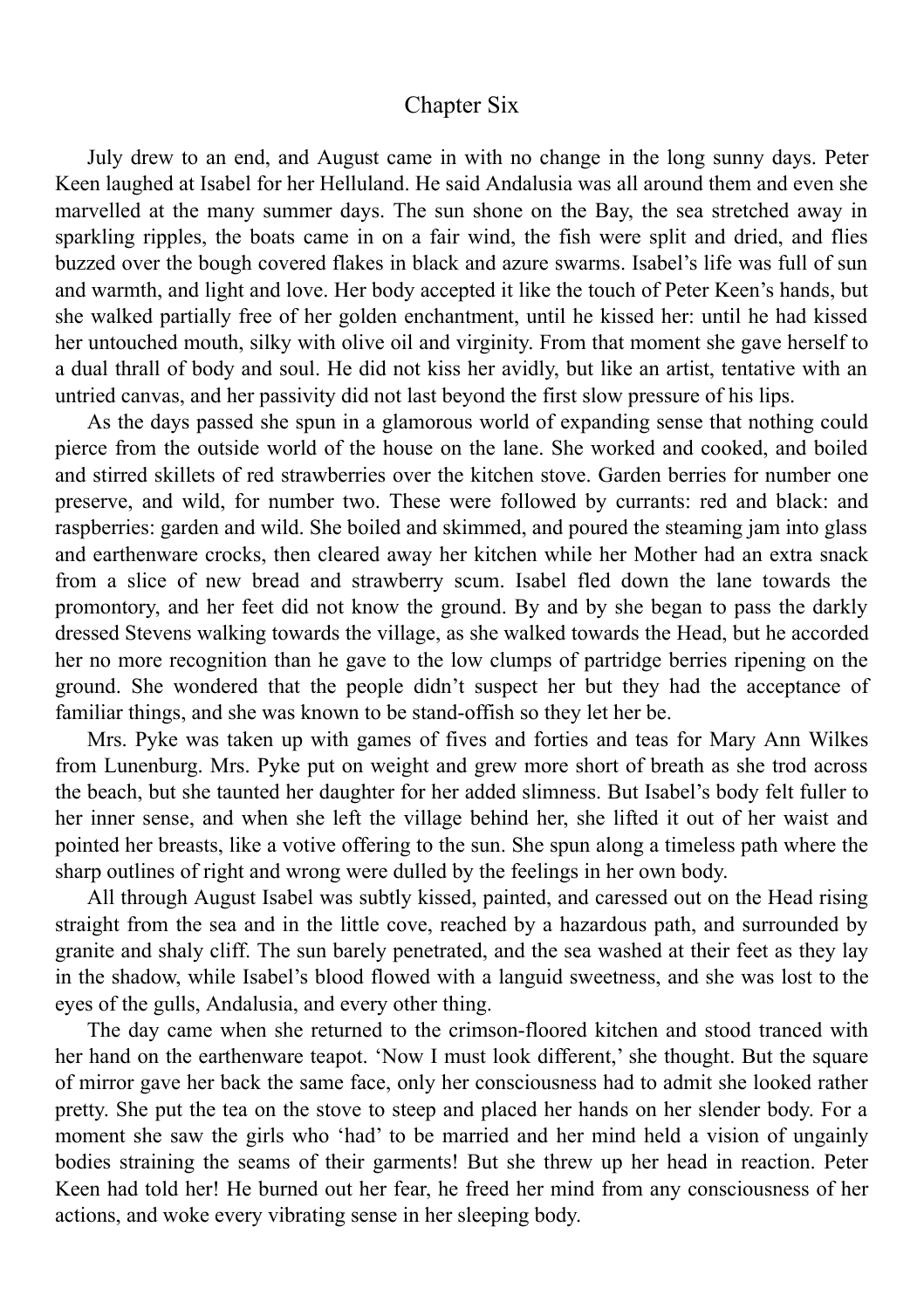Isabel began to look at other women. Was she wrong about love being like the animals, and were the dullest faces masks of natural concealment? Was her experience every woman's experience? She walked in the village on her way to the store and searched the eyes of the woman that she met. She stared at inert slatterns in groups of children with smeared mouths. She looked at the misshapen bodies of pregnant women and back at their joyless faces. She stared more hopefully at decent bodies with neat clothes and neat hats. She studied the wife of the merchant, but all the faces held no flame and the bodies contained no spring. Isabel's body felt as if it could walk on the tops of flower starred meadows and not weigh them down. She sat in church and looked at the minister addressing his flock, and then at his wife. The minister's black arms sawed the air and his fist banged the shiny cover of the great Bible. Could those banging hands lie gently on his wife's delighted flesh? It seemed incredible! The mouth of the minister's wife was thin and severe and looked like Aunt Susie Cruikshank's when she said 'wine is a mocker'.

Isabel fled out over the promontory in her Sunday dress and the world of the little brown church seemed far away.

Then they quarrelled: bitterly and violently and didn't speak for three days. Isabel's feet dragged on the ground, the kettle and the earthenware teapot became dead weights in her hands, and every passing second seemed anchored with lead.

It was all about Head House! They had rested in the summer weather through their growing intimacy, and the days had only varied in a summer way, and it was always agreeable to stay on the Head, or hide themselves in the sheltered seclusion of Deadman's Cove.

One afternoon as Isabel left the house on the lane, the sky soared above in thin silver height, gradually darkening over the beach and receding to the horizon in massed grey angry clouds. The wind stirred the lilac bushes and the leaves hid their faces and turned their silver backs. As she walked over the promontory the sea rolled restlessly and struck angrily at the boats as if impatient of their presence. The black hulks blew about as if they were feather weights.

Isabel's eyes strained anxiously ahead and as she proceeded a long roll of distant thunder fell on her ear, coming nearer with every succeeding clap. Far ahead the lowering thunder clouds were broken with long streaks of jagged lightning, and when she came within sight of the house the thunder was louder, and the lightning more frequent.

Peter Keen was standing so near the edge of the cliff that it seemed as if a breath of wind would send him down to the granite rocks below.

'Peter,' she called fearfully, 'don't stand so near. The wind is rising.'

But he called back exultingly, 'Isabel isn't it magnificent. If I could only paint it! That great sweep of sky falling down on us and those colours! Silver grey, dark grey, blue grey, black, and the angry green of the sea, and way off that undertone of blue. It's too defeating!'

Isabel reached his side and even in his preoccupation with the colours, his arm went round her body, and she saw that his eyes that should have been blue were changed to grey by the dark clouds massed above them.

It grew darker, and blacker on the horizon, and the flashes of lightning streaked, with less time between, while the thunder rolled round them and clattered above their heads. The ground shook beneath their feet, the sea roared against the storm bitten cliff, and they stood together in a vast sense of lonely violence, shattered only by elemental noise.

'Isabel we might be the only two left on the Day of Judgement.'

She grew smaller in the circle of his arm and crowded against his body.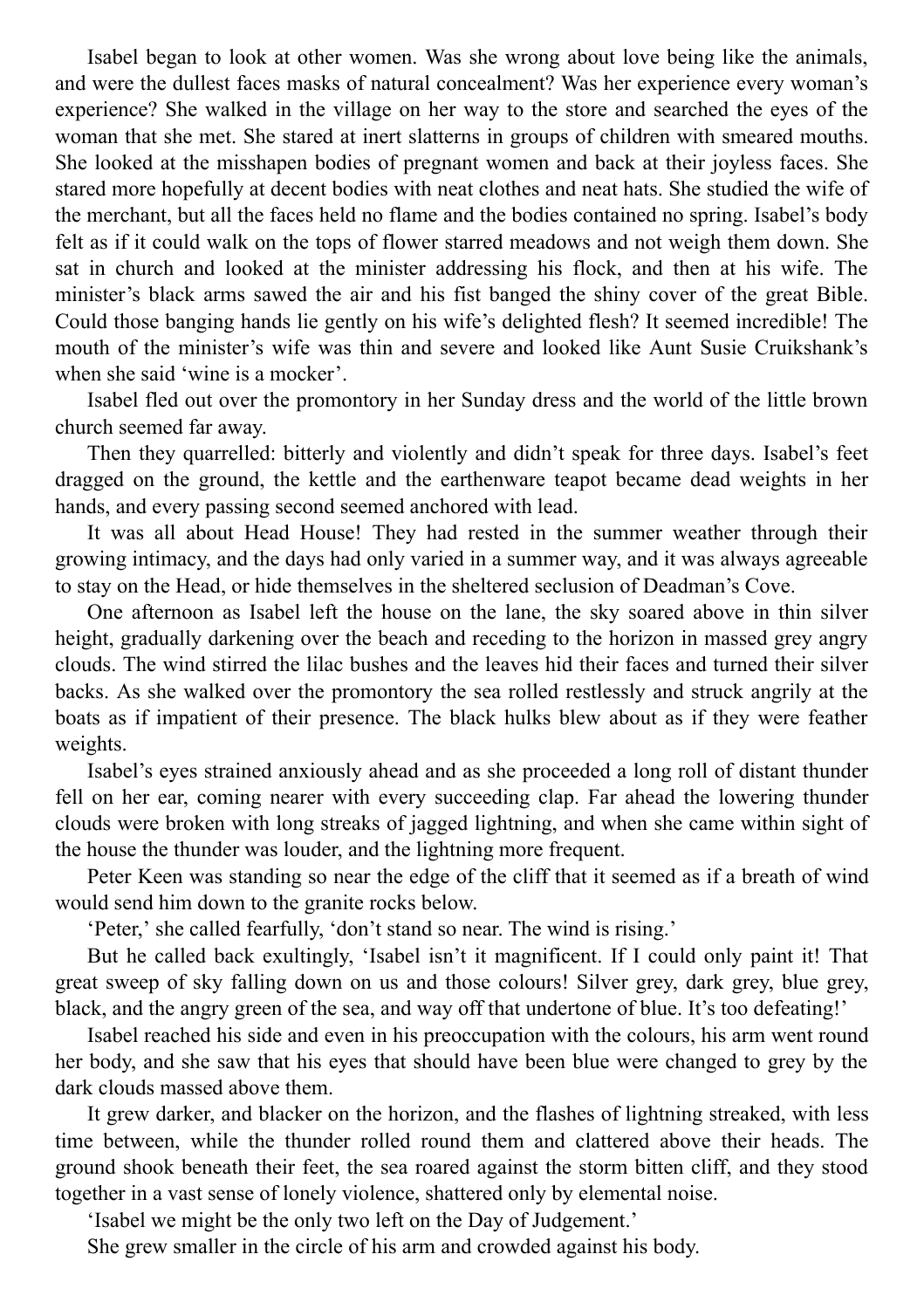'Peter I don't like thunder. It's worse than the wind and the sea.'

She shivered a little against him and he looked down at the wide grey eyes staring fearfully towards the horizon. His eyes drew hers to his own and he murmured, 'grey and black Isabel, like the day.'

Fear faded from her eyes, like a stain from shining glass as he bent to the silky mouth only a few inches beneath his own, and because Isabel hated the outside world she tried to ease herself past his lips and crowd her way into his warm body. Her desire for him as a lover and a sanctuary went into her kiss and they stood silent like a single figure of life in an empty world. The rain separated their faces but not their lips, and they stayed locked together savouring the cold drops that tried to seep between their warm mouths. When he held her away from him her hair was plastered to her head and the red of his was changed to a wet brown. The thunder came back to their ears.

'Isabel, we must run.'

Laughing, he took her hand and with heads bent they ran effortlessly towards the house, but as they reached the decaying steps the weight of her body fell back on his hand. He looked behind 'come on Isabel, we'll be drenched'.

Her weight stopped him again. 'I'm not going into the house Peter.'

He dragged at her hand, 'yes, you are, Isabel. It's fantastic nonsense and I insist.'

'I won't go,' she said flatly, and strained to release her hand but he gripped it tighter in annoyed insistence.

The rain that had tried to beat its way between their joined bodies now ran in a steady stream through the wide space between them.

Peter Keen snapped at her shortly. 'Isabel this is no time to discuss your phobias. You're coming inside if I have to carry you.'

Her eyes blackened, as he stepped down to her level and glared above her with great drops of rain running down his face. In her thin dress she looked as if she had come up from the sea. Her hair looked black like her eyelashes, and her eyes were wild, and black as both.

'Let me go Peter,' she gasped, and her strength almost freed her, but wax in his hands he couldn't stand her sudden resistance.

'Isabel you're coming into the house.' And now his eyes were black.

She dragged away, but with a quick gesture he jerked her towards him, and put one arm around her body and the other under her knees. She was lifted to his chest, and his legs were flexed towards the bottom step.

Like a maddened captive she swung her arm, and with her long hand taut and flat she struck him strongly in the face and the vibrant slap rang about the clatter of the thunder, while her hand tingled in a thousand pin points.

With a muttered curse he dropped her quickly, rage flooding him in an angry wave. Without a backward glance Isabel bent her head to the rain and streaked over the promontory like a sobbing, wounded thing cast up by the sea.

Isabel never dreamed of staying away from the Head. She was too inured to acceptance not to do the same thing every day. After an unhappy night she found the world was washed clean by the rain though it was an indefinite day, and only undertones of blue and gold came from the sea and the sky. The afternoon found her sitting immobile on her rock, and it found Peter Keen with his back to the land making a wide and free design of the scene in front of him. There was no evidence of the numerous canvases he had made of Isabel, and neither by word nor by sign did he acknowledge her presence. He painted as if he were alone in the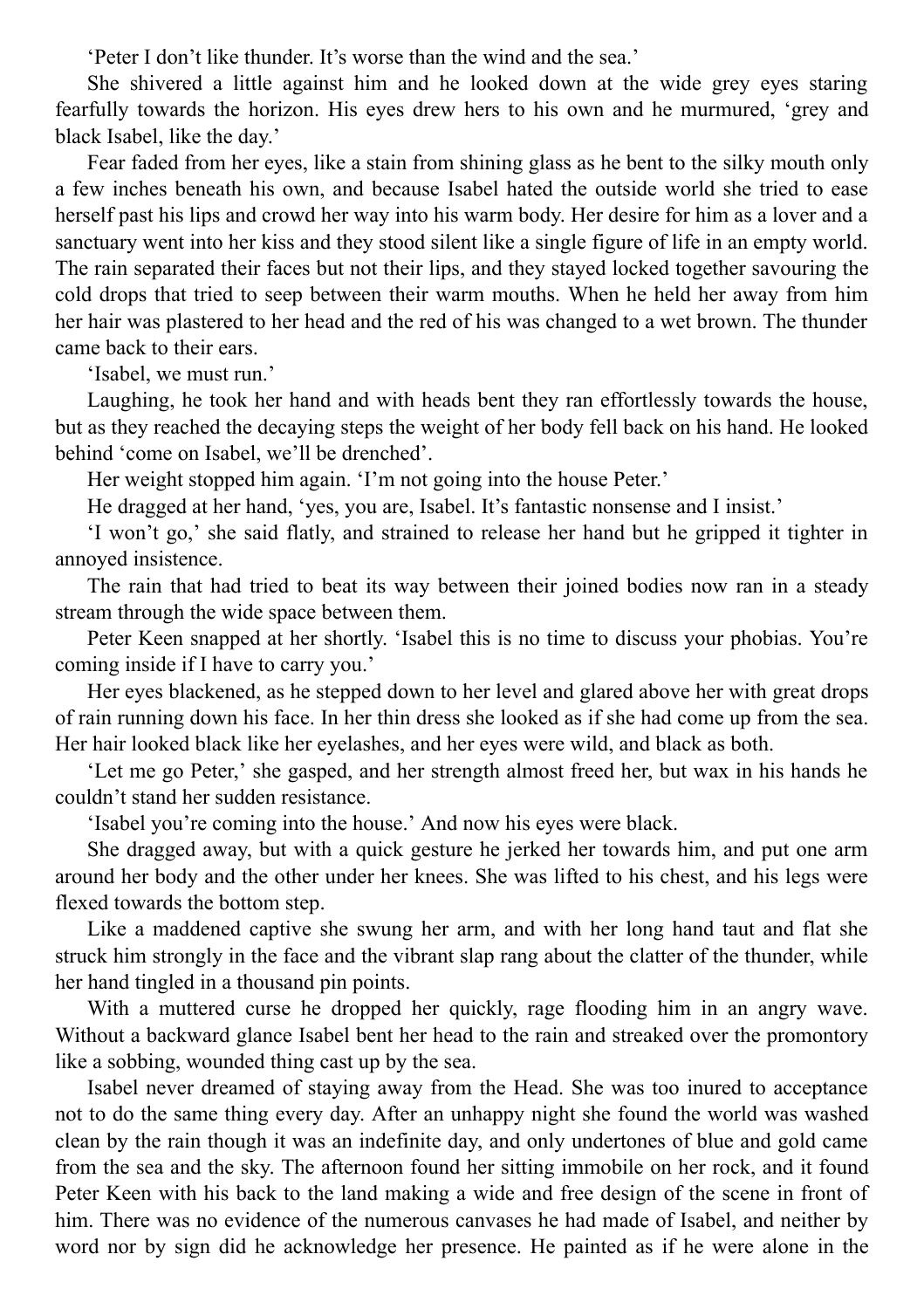whole world. Isabel sat as she had sat many years before he came, and she did not shorten her visit by a minute. When her time came to go she left him without a word or a sign. It never crossed her mind to approach him, or to try and make amends for her savage slap. The beginning of things had always been his!

The next day held a touch of Helluland! A bleak cold day out of place and time, and she walked over the promontory in her winter coat. The wind blew her hair wildly about, and it seemed as if summer had been a dream. When she came to her rock there was no sign of Peter Keen. Pride kept her there for her allotted time but she looked at the cold sea as if it had washed over her heart, while her eyes were hot with unshed tears.

Suddenly she heard a door open and close, and the blood surged over her body in a warm wave. He was coming! But she bade her body sit still and not turn its head. But tranced with waiting, the feet came too slowly, and a dry cough announced the sombre Stevens. Isabel turned round and looked up into the impassive face. For the first time Peter Keen's servant really saw the clear wide eyes. He coughed again.

'Mr. Keen's compliments Miss, but he's painting indoors to-day and will you join him in a cup of tea.'

Isabel's hands tensed in her lap. Her heart leaped across the Head and went straight into his arms, but her body drooped on the rock. Stevens waited until she said slowly, 'tell Mr. Keen that I CANNOT go into the house.'

'Is that all Miss?'

Isabel looked straight into the dry face, 'yes Stevens, that's all.'

But the man lingered. 'It's very comfortable inside Miss. I've managed to light a fire in the room where Mr. Keen is painting.'

'I'm sure it is,' she whispered, 'but I cannot go.'

'Very good Miss. Can I bring you a cup of tea or a glass of sherry?'

The tone was dry but tears welled up in Isabel's eyes. She forced them back and something jerked her spirit upright. 'Thank you, no Stevens. I don't need anything.'

She gave him a very faint smile and said simply, 'I sat here many years before you came, Stevens, and I'll sit here many years again. I'm used to the cold.'

'Yes, Miss. Very good Miss. I'll tell Mr. Keen.'

The unexpected dry kindness of the man's voice threatened Isabel's control. She rose as if she were under Peter Keen's eyes, threw back her head to the wind and walked away with a dauntless step. But she cried all night while the Grandfather's clock tolled away the hours.

The next morning the sky was dazzingly blue and when she went out in the backyard the light hurt her sleepless eyes. Big white clouds went floating by, puffy like the tops on the Queen of puddings. She did her work with her head lowered to conceal the traces of her tears, but Mrs. Pyke was absorbed in large meals past, and large meals to come as a farewell to Mary Ann Wilkes who was on the last lap of her visit. She was taking the train to the city in the middle of September, to catch a boat to Nova Scotia.

Mrs. Pyke dressed herself without speaking to Isabel, and went down the lane and over the beach to drink her eleven o'clock with Dorcas Penney.

Isabel left everything and washed her hair. The hot water and cold dash of Uncle Seth's Bay Rum cooled her head and loosened the skin on her scalp. She wandered out of doors into the meadow behind the house, and sat on the mound of grass that made the vegetable cellar which was topped by a pointed windowless roof. The sun streamed down and warmed her, as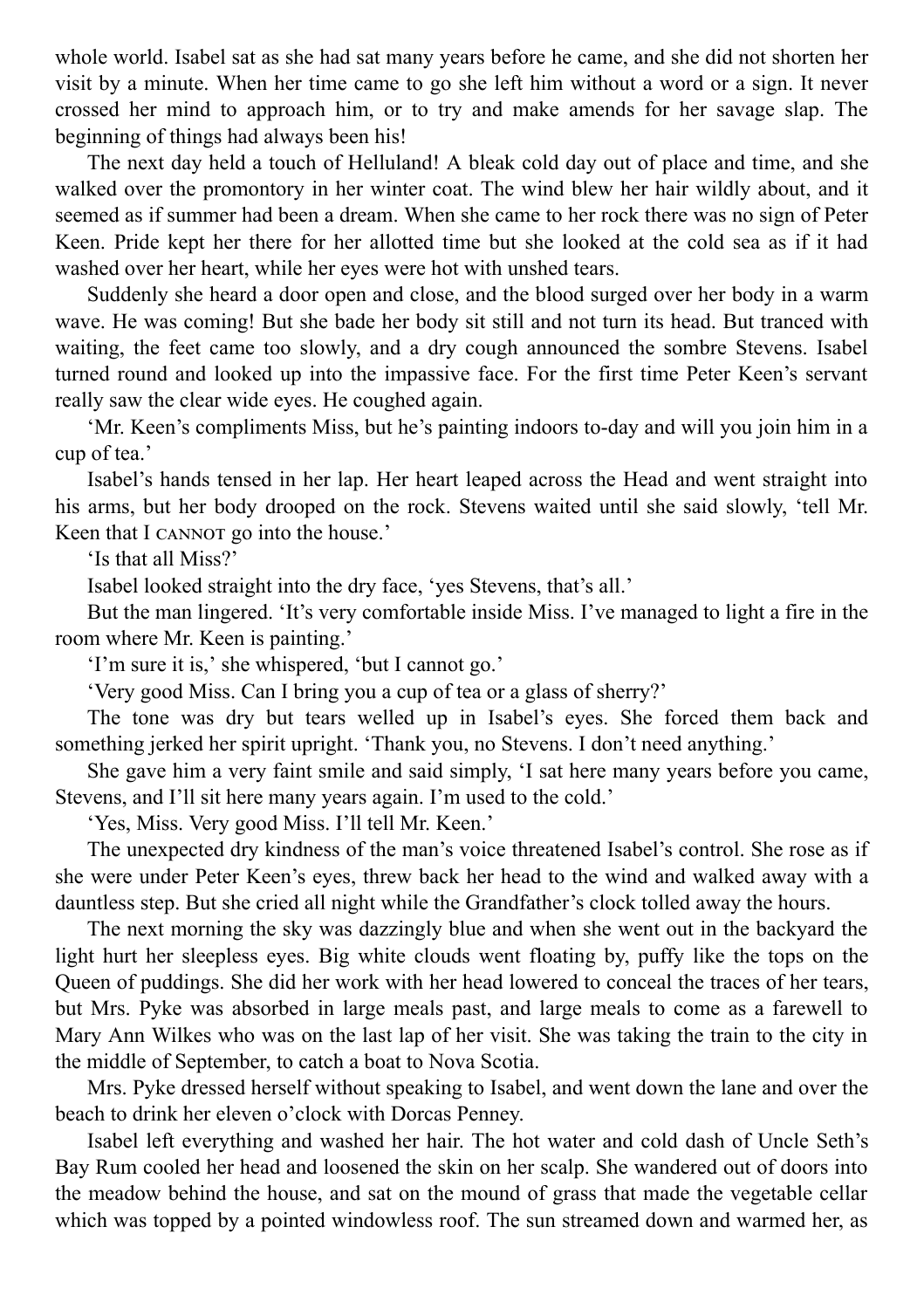she closed her eyes to the vivid burn of the sky. Suddenly her taut body eased into long relaxed lines and she slept timelessly until her Mother's voice shattered her repose.

'Bella, Bella! Where are you now? What's come to you to go out in the morning.'

Isabel ran towards the back door. Her Mother filled it in solid indignation.

'Where were you Miss? Have you taken leave of your senses?'

'I was washing my hair Mother.'

'What's got into you with your head washin'? You'll be as bald as a coot if you keep the grease out perpetual. Make haste now and help me.'

Isabel followed her into the kitchen. 'What do you want me to do?'

Mrs. Pyke was excited. 'We're going on a real jaunt. Your Uncle Seth got word from your Aunt Jose's up the shore to bring up your Aunt Mary Ann. He's taken the taxi—mind you! And we're starting as soon as we take dinner at your Aunt Dorcas's; and what's more we're going to stop the night and won't be back till dinner time to-morrow.'

Isabel's heart leaped, then beat drearily on. What was the good of her freedom now? 'Who's going Mother?' she asked quietly.

'Well you're not, that's one thing. Just your Aunt Dorcas and Uncle Seth and your Aunt Mary Ann. That's all the taxi will hold. Come on now, come upstairs.'

In a little while Isabel got her off and she went down the lane with her large hand gripping a Boston bag which held a new flannelette night-dress, trimmed with flannelette embroidery thick with eyelet holes. As the square figure disappeared the voice grated back.

'Mind the house now and make good use of your time. You might clean out the parlour extra like.'

Isabel didn't hear. She went upstairs and threw herself on her bed. It was strange to lie there with the daylight pouring in the window, but the cessation of work and absence of noise soothed her and she knew the luxury of a long sleep in the middle of the day. When she woke it was three o'clock and she didn't start for her walk until after four.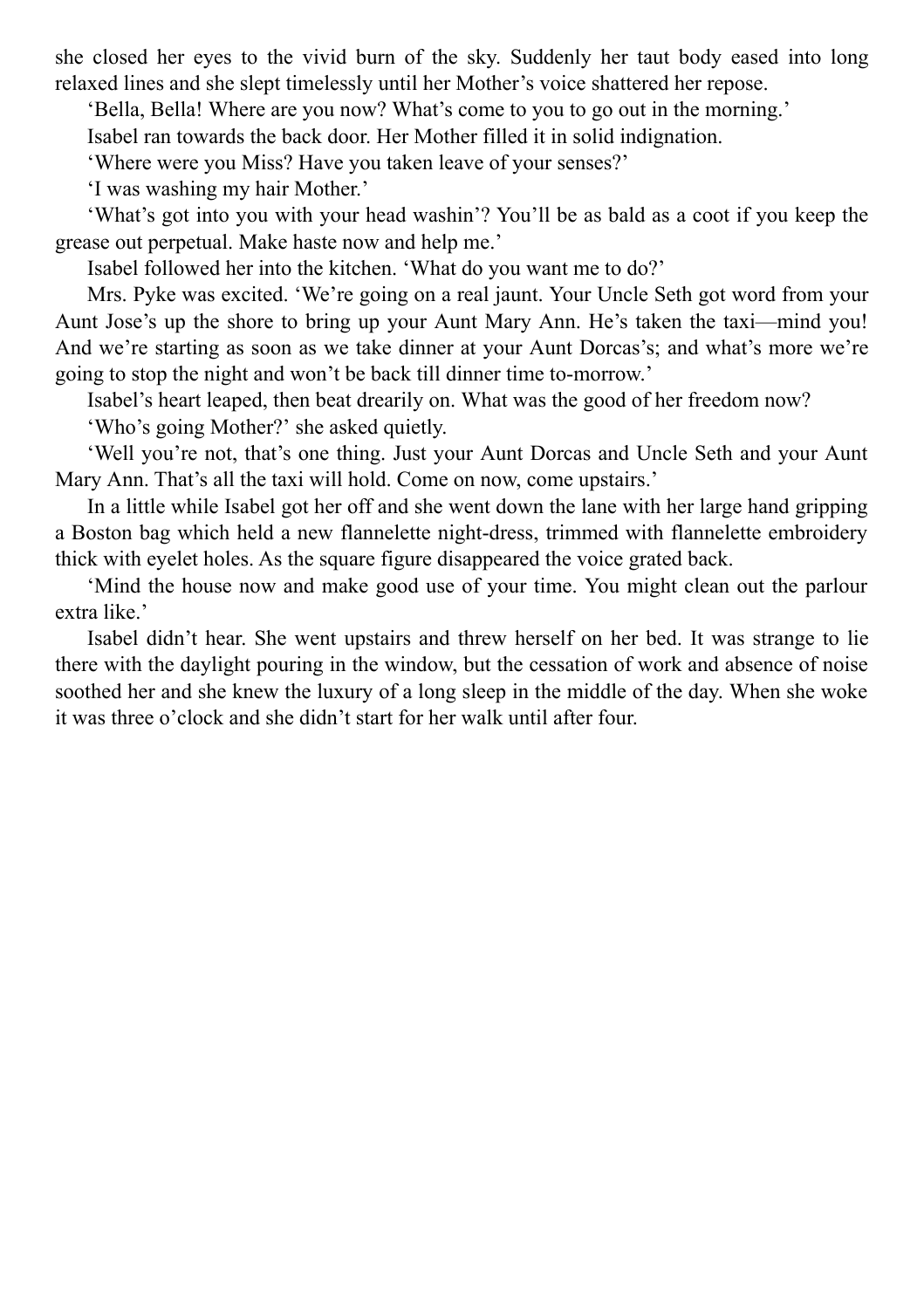### Chapter Seven

All the canvases of Isabel Pyke were propped against the backs of kitchen-chairs, placed in a neat row between the cliff and the front of the house.

Peter Keen stood studying them, motionless in the brilliant sunshine. Yesterday he had realized the meaning of the word Helluland, and if a train had been going towards the City he would have boarded it on a sudden impulse, and let Stevens pack up and follow after. The chill of the outside world and his coldness towards Isabel Pyke had destroyed his capacity for work. After a fruitless attempt to paint indoors, he had come out and tramped restlessly up and down the Head for several hours. But Isabel Pyke had gone then! He had seen her rise from her rock, and lift her body out of her waist and point her breasts to the wind. The sight of the dauntless gesture had made him feel captive and restless in the stuffy room. So much sea air in his lungs made them feel cramped in the glow of a fire, and he had thrown down his brushes in frustrated effort. Something had changed in him, when Stevens came in with his expressionless message.

'Miss Pyke says, sir, she CANNOT come into the house.'

The inscrutable emphasis on the word 'cannot' swept the cold anger and indifference out of his heart, and he felt as he sometimes did, after he had seen his Mother—wrong and unbalanced.

Where he had seen Isabel crude and wild with her savage slap, he now saw her coerced to his unreasonable domination, in the way he had tried to force her into the house against her will. He should have sensed that her reasons, whatever they were, came from some deep spiritual repudiation of the house. The fact that she wouldn't enter it with  $H_1M$ , made him realize the finality of her decision.

He was waiting for her now, and a careful examination of his canvases made him impatient to see her slender body outlined against the sky. The promontory ended with a slight dip towards the sea, and he couldn't anticipate her approach from a long distance.

His capacity to paint would be returned when she appeared, and impatiently he waited. She had become an integral part of his life on the lonely Head, and as long as he stayed, she would be as indispensable as the air he breathed. When his work had failed, his mind had reached out to her eager unformed companionship, and his eyes had desired the sight of her upturned face drinking in his every word. And her tall slender body with its tapering lines and springing breasts. In freeing it from its lonely thrall to the wind and its strange exotic dreams of Andalusia, he had awakened a clean fresh flame for himself, like a burning-glass on his own flesh. Sometimes when she left him he wondered if her strange eyes wouldn't follow him all his life. Isabel Pyke! Wouldn't the brief little name leap out of the varied confusion of other names, and her eyes dominant in still beauty, the other flickering glances that he held in his memory. She had stamped herself upon his canvases and sometimes he stood fearful before the strength of his work. Her eyes seemed to follow him around and the eyes of the gull.

The Eyes of the Gull! That picture had a fearful fascination for him! He had developed his fanciful sketch to a canvas of her head and shoulders, with a snowy-breasted gull hovering above her eyes, and claiming them in paralysed fear. He hadn't been able to show the eyes of the gull, but their yellow ferocity had gone into the slightly curved beak. Peter Keen was afraid of that picture and didn't look at it often. It had seemed to run away with him and paint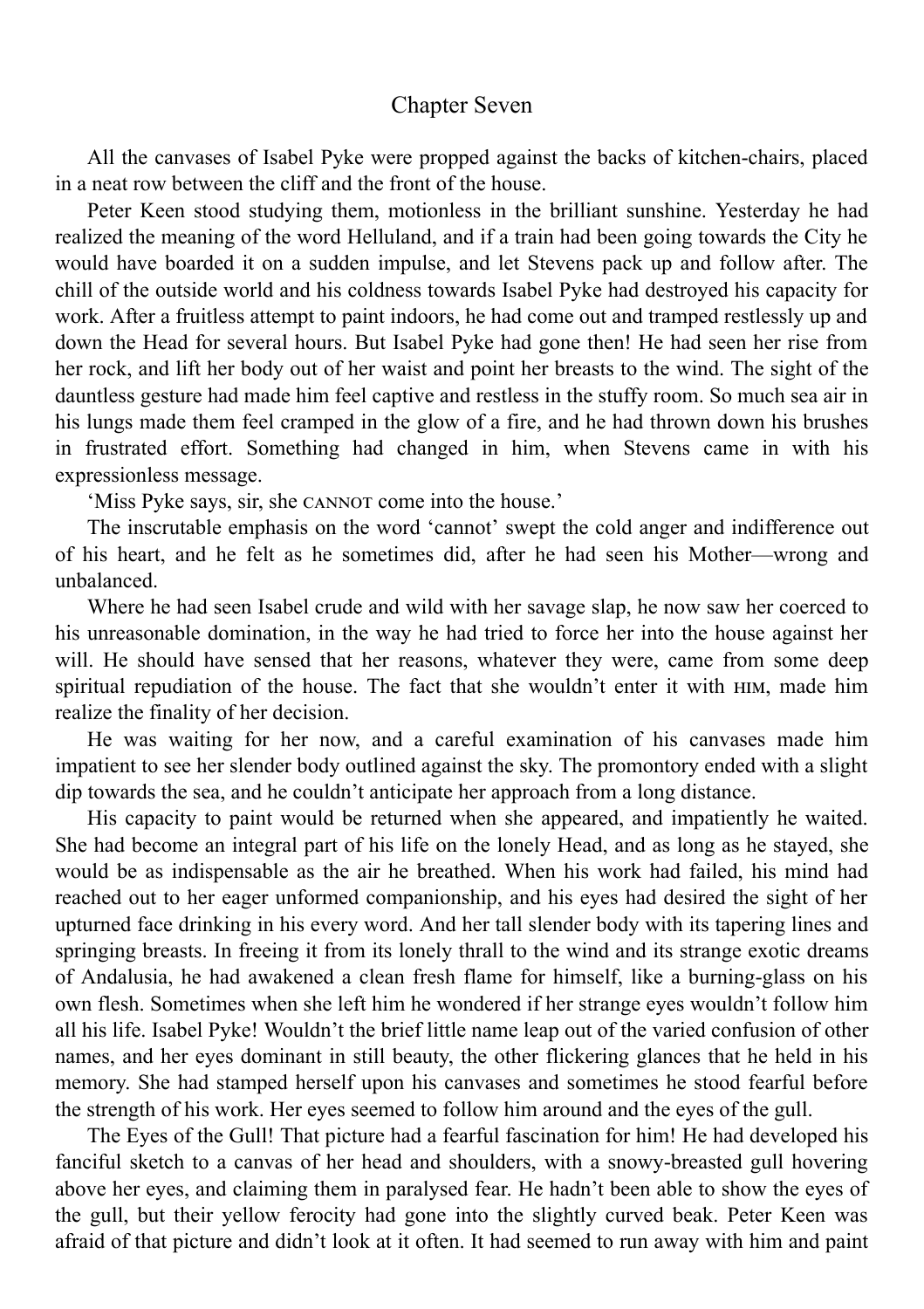itself. The outline of Isabel's face was clear and firm, and her eyes arresting in their wide dread, but the flesh beneath her cheek bones was grey with a strange taint, and seemed to hold a touch of dissolution. Looking at it in the sunlight, he gave a slight shiver, and turned it towards the back of the chair and let it face the sea.

The others were human and vital and told the story of Isabel Pyke. She was there as an elemental creature of the sea and the sky, her body the mistress of the wind, but on her face above he had drawn out her lonely thoughts and disharmony with her native land. She was there tall and young, and blown about in her Sunday dress, but already the face was different, the lips a little parted and tentative, and the eyes less distant and dreaming. Then there was the unfinished picture in Deadman's Cove! They called that Andalusia and Helluland! Peter Keen had clambered down, several times and painted the cove when she wasn't there, and when the light was chill and cool. The surrounding cliff of granite and shale veered from grey to black, and showed a moist patch of inky shadow. The tiny stretch of beach held the honey-coloured body of Isabel Pyke, relaxed in a slender attitude of golden glamour. In spite of the grim cove her skin looked warmed by the suns of Andalusia, but in reality was warmed by the light from Peter Keen's eyes. She seemed saturated in light amongst grey and silver tones, and her body emanated a delicate animalism from its tapering lines.

Peter Keen studied his work and then looked back towards the land. It was incredible that she wasn't there! And because he wanted her immediately he tramped up and down the Head and smoked innumerable cigarettes. He saw the dark figure of his servant moving towards the village, and still there was no sign of her, and the light was so perfect for the picture in Headman's Cove! Where was she? Perhaps she had gone out to tea again on command of the grim Mother.

He had tramped past the row of chairs many times before he saw her tall figure outlined against the sky. He watched her tread the slight descent, noting the slowness of the steps that usually skimmed so effortlessly over the scraggy grass. But her shoulders were back and her face was tilted to the warmth of the sun. He strode past the house and his voice met her first.

'Isabel I thought you were never coming, and it's so perfect for the picture in the Cove. My dear I'm so sorry that I was such a brute about the house—'

'Peter!' Her voice was a dazed relieved cry, as she almost fell towards him. He reached her and she vibrated between his hands, while life bounded in her body and her blood flowed in a thick sweet stream. Big tears ran over the grey eyes but did not fall and the black pupils shone behind like luminous dots. She swayed back gazing at him until the black lashes drooped and the tears seeped out between.

'Isabel,' he whispered, 'don't waste those big tears. It isn't worth it! It was all my fault. I should have known that your refusal to come into the house was something deeper than your fear of that old wives tale.'

Her voice gushed to him like a river that had been stemmed. 'Yes, yes Peter it is, but I don't know it myself. I only know that I can't go inside. I can sit on the steps as I have many times in the winter, but I can't go past the door. Yesterday I ached to go in and see you, but I couldn't, and I felt so rude and unhappy and savage like all the jagged things I hate in Helluland but I couldn't help it! I had to stay out of the house.'

'I know my dear. I shouldn't have tried to force you.' Her eyes were still closed and the two lone tears turned the curled lashes to wet points. He drew her boneless and melted towards him, while her tilted chin touched his as he whispered almost on her lips. 'I'm sorry Isabel.'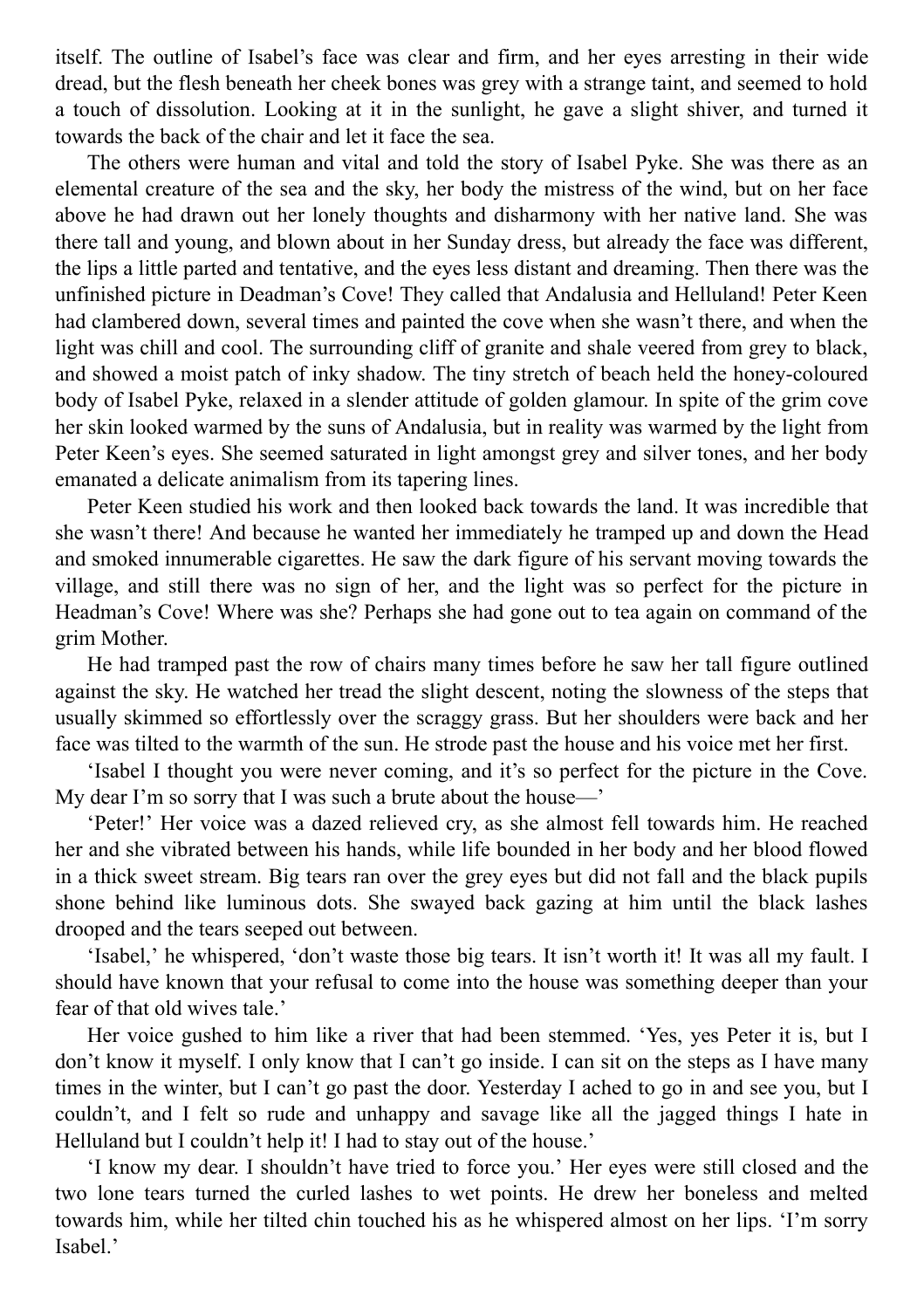Isabel thought that the scraggy grass on the granite Head had become a carpet of down. Her feet began to sink into endless softness. Almost in pity at her still face his lips lingered for a moment in the hollow of each eye. In aching relief she placed one hand on the face she had slapped and he felt her lips touch his cheek in lingering warmth. 'Peter, your face?'

His laugh rang roundly out. 'That's rather humorous my dear. Even your fist couldn't hurt after a summer in Newfoundland. I'm so hard from swimming in your cold sea that I shall have to ease my muscles back into civilization.'

Isabel's heart died for a moment, but the thought of their separation only skimmed her consciousness without scarring it, in her acute return to the present.

'Peter I'm so happy. I thought you'd never speak to me again. I was so miserable and the days have been like winters.'

'But Isabel,' he asked curiously, 'if it was as bad as that, why didn't you come to me and say you were sorry? Explain. I've always understood haven't I?'

Her face left the warm contact of his and drew back to look into his eyes. Her own were wide with amazement. 'Peter I never thought of it. I thought there was nothing to do but wait.'

He laughed for a moment then sobered quickly. 'Isabel you mustn't have such acceptance. It's all wrong! You must help yourself—reach out! Would you have gone on for ever if I hadn't made the first advances?'

'I expect so Peter,' she said unhappily. 'It must be the place, the wind, and the sea. They do what they like and we accept it. And Mother! Somehow she rolls over me like the sea rolls over the beach.'

For a moment her eyes were brooding, and he had the quick reflection that she was beginning to grope her way towards analysis. But he brought her back to the sunny day. 'Never mind it now my dear. It's such a day, after yesterday. I want you to look at my pictures. I'm having an exclusive exhibition, artist and model and a few sea-gulls. No we won't have the gulls! We don't like their eyes! They can come on another day when the public is admitted. Come and see how beautiful you are.'

She raised her head like a flower to the sun. 'Beautiful Peter? You only ever said I had a different face, and sometimes strange.'

He held her hand and went with long steps towards the row of chairs. With easy length she followed beside him. He gave a blue slantways look to the wide grey eyes. 'Different and strange Isabel. Sometimes sombre and sometimes very beautiful. When you smile it's a revelation, but you don't smile very often do you? And you've lived an imaginative life so long that you look aloof and brooding, but I haven't noticed it lately,' he finished with a wide grin, and Isabel Pyke nearly grinned back.

They reached the pictures and she stood looking at them silently. Her cheek bones were touched with pink as she saw the long lines of her golden coloured body on the grey rocks of Deadman's Cove. He watched her closely rather than the pictures. 'What do you think of them Isabel?'

'I don't know Peter. How could I judge? I expect I'll be worse than your Father would have been.'

He laughed. 'THAT would be impossible Isabel. He might like the bit of blue sky in them, but he wouldn't look at Deadman's Cove.'

'Peter,' she whispered, 'if that wasn't me I'd say it was beautiful.'

'It is beautiful my dear and I'm very proud of it. I'm proud of them all. The drawing is good, but they're individual and personal, and full of life. The wind and the sea seem to be in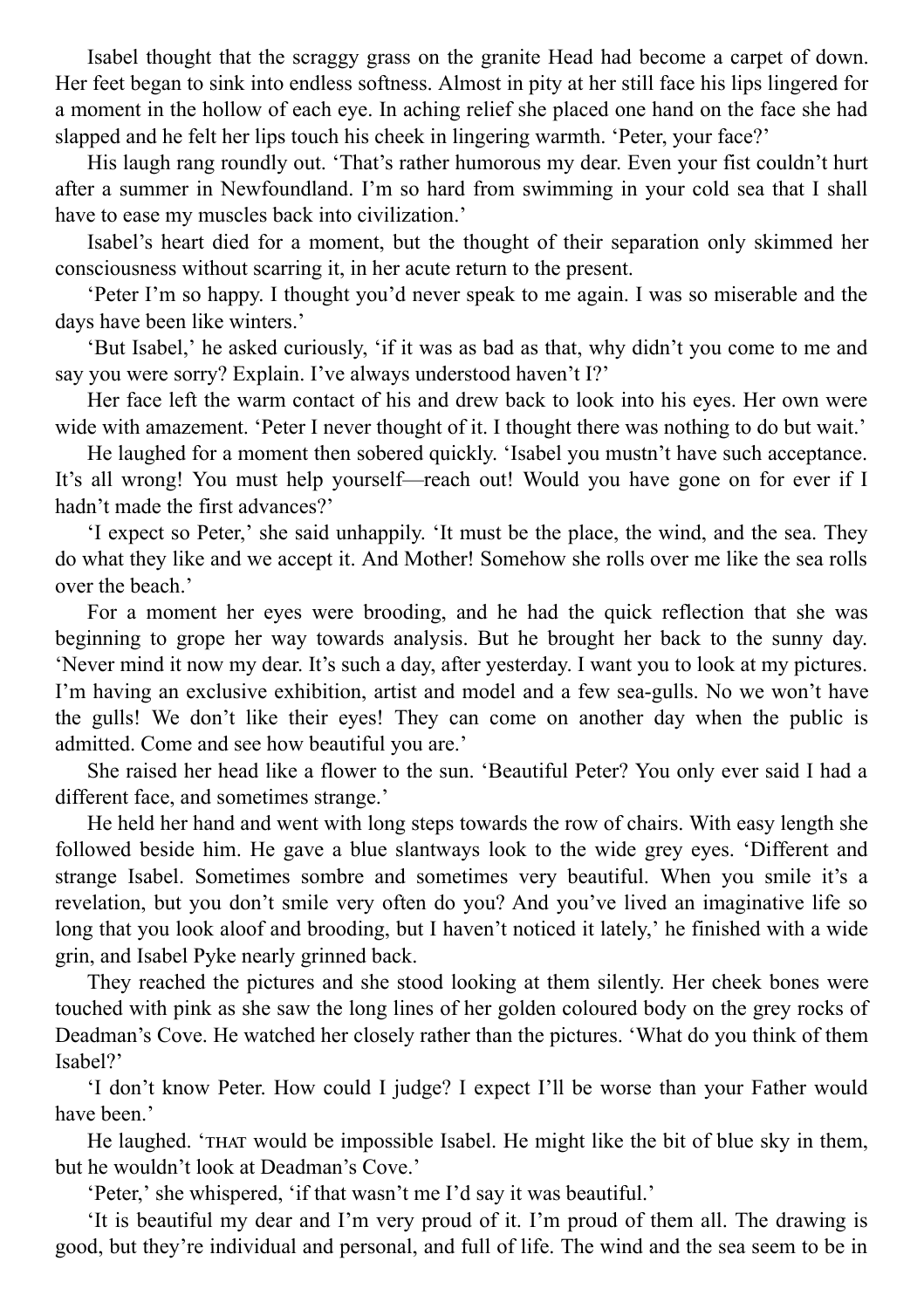them, and your wide eyes above those high cheek bones give you a Botticelli look. If they were more decorative, and you had on another dress they'd look quite dateless. I think you're going to make me famous Isabel.'

She asked sombrely. 'Will they make you famous because you painted them or because they are me?'

'Both Isabel. You've been a magnificent model and so much more than flesh and blood. You've no reserves in those pictures.'

'Why is that one turned away Peter? Is it the queer one with the gull?'

Without comment he reversed the picture and her wide eyes stared past in agonized dread at the snowy-breasted gull.

Isabel's hands locked together. Peter,' she said clearly, 'I've felt sometimes like I look in that picture.'

'No,' he said sharply, 'you couldn't. Not so strongly. It's just fanciful and imaginative.'

But she insisted, 'yes I have.' She paused in silent thought. Then asked hesitatingly, 'Peter?'

He looked at her with interest. 'What Isabel? Tell me! I like to hear your reactions.'

She felt for her words. 'There's a picture in our family Bible of Lazarus coming out of the tomb. I always hated it. He looks black and hollow and decayed round the eyes. Don't I look a little bit like that?'

'No,' he said in the same sharp tone, but Isabel Pyke said in her uncompromising voice, 'yes I do Peter, and also like the people I've seen in their coffins only my eyes are open.'

He turned the picture back to the chair appalled at the integrity of her opinion, but he answered her crisply, 'don't be morbid my dear. It's a mistake in painting. The flesh tints are all wrong. My mistake on an off day.' He pulled her round to face him. 'Is there time to paint in the Cove Isabel? Stevens will put these away when he returns. I'll just turn them away from the sun. Have you got to go rushing away? Somehow I wish you could stay for a long long time.'

Isabel Pyke's black lashes dropped to her cheeks, and rose again over wide smiling eyes. Her infrequent smile touched the whole of her face.

'Peter I don't have to go!'

He put his arms around her and laughed down into her smiling face. 'How beautiful my dear. Has your Mother gone out to tea again? Aunt Mary Ann must be having a whale of a time.'

'She's gone out to tea yes, but way up the Shore! Uncle Seth has hired the taxi! They're going to spend the night and won't be home until to-morrow at dinner time.'

He stared at her reflectively. 'What incredible luck! It's a compensation for our quarrel. What fun we can have. You'll stay all night Isabel?' His blue eyes blazed down on her. 'We'll paint in the Cove. It's a lovely day. Stevens will make us a picnic. We'll have a bottle of wine, several bottles of wine, and we'll watch the sun set and then—'

Isabel Pyke's eyes were black. 'I can't go into the house Peter. I must go home then.'

'No you mustn't Isabel,' he whispered. 'Ever read a lovely poem, "Sleeping Out: Full Moon." No, of course not, only Keats and Tennyson. I must send you some books when I go! There's no moon to-night but does it matter? We'll spread some rugs on the Head and watch the light fade and the stars come out, and we'll be all alone Isabel in the whole world, with nothing above but "the radiance of wings". No we mustn't have wings! They might be the gulls! Think of it Isabel? The stars overhead and the sound of the sea breaking at our feet.'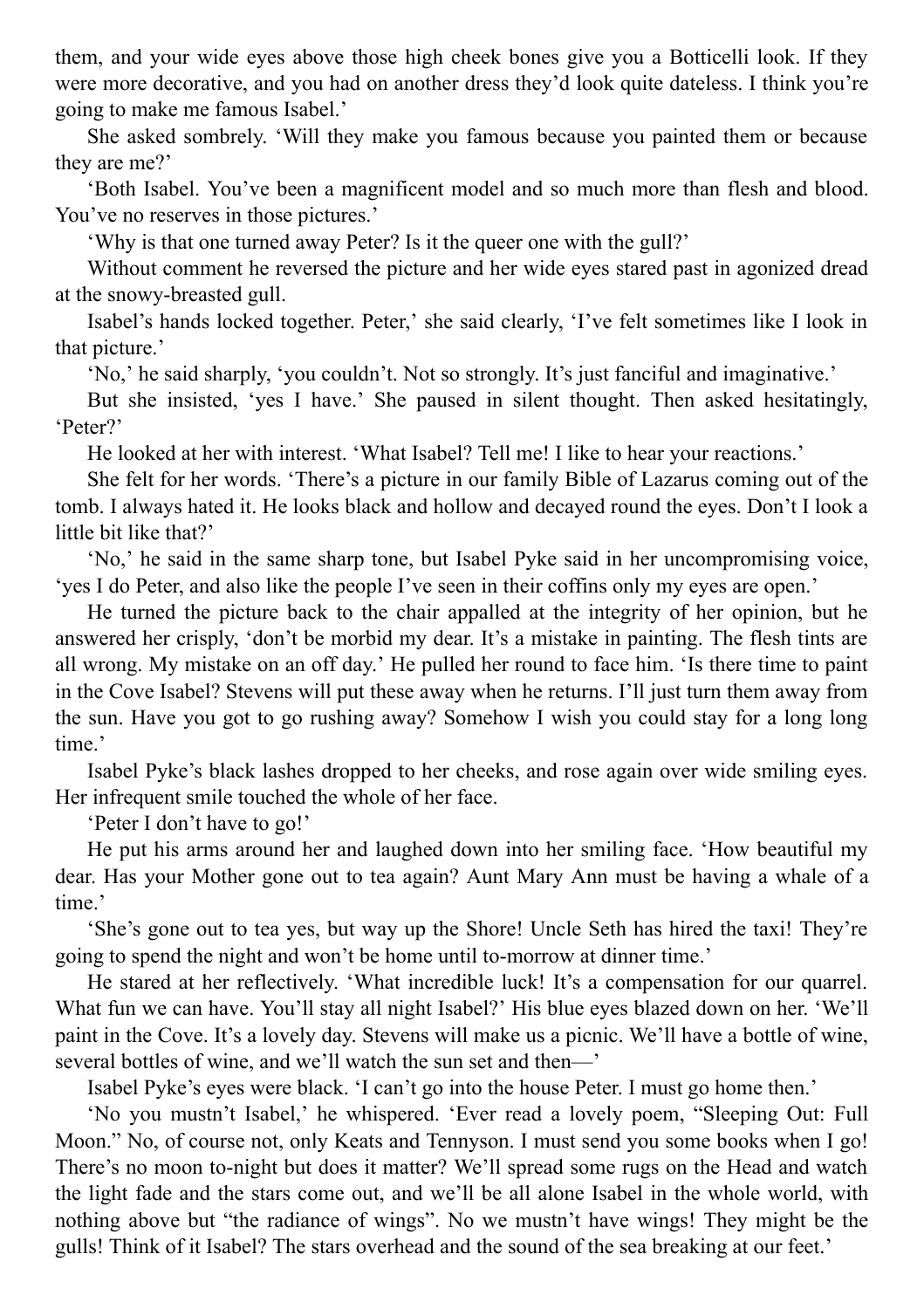Isabel thought wildly and recklessly, but she also thought of walking home through the village.

'Peter, they'd see me go home.'

He frowned. 'That's a point. We must think! I have it Isabel. You'll go home before dawn. It's always the darkest hour so they say, and I'll walk to the village with you.'

'No, no, no,' she protested. 'You mustn't come into the village. Somebody might be looking through the window.'

'Isabel,' he said reproachfully, 'do the Aunts and Uncles get up in the night?'

Isabel Pyke giggled. 'I expect they would, Peter, that night. They hate to miss anything! And if they saw you they'd talk about it for ten years.'

'I suppose so Isabel. We can't have that. Could I walk to the end of the promontory and watch you until you're out of sight? Would you be afraid?'

Now Isabel Pyke really laughed. 'How funny that sounds Peter! I've walked across the beach in all weathers and all seasons and on the blackest nights. And over the promontory in rain and sleet and snow, and I've never thought of being afraid. Nobody is afraid of that sort of thing here! They only fear things like the Haunted House.'

'The fear of the Unknown? It's in us all Isabel! Then you'll stay. It'll be such a lovely adventure. I'd like it so much. Please Isabel.' He laid his lips softly on her mouth in long sensuous pressure and Isabel Pyke made a great decision. Under his lips, her tumbling mind told her, her Mother was up the shore, the house was empty, the key was under the mat and perhaps nobody would look out the window as she crept up the lane, and there were no dogs to bark to herald her late approach. Only the vagrant waddle of fat geese in flocks and stray pairs. She knew her Mother would give her the length of her tongue for not turning out the parlour, but she didn't care. She was dead to the morrow. The hands of the clock had stopped. 'Will you stay Isabel,' he whispered on her lips, and her eyes flew open. 'Yes I'll stay Peter, just as long as I can.' His arms pressed her in return and he laughed happily over her newly washed hair.

The long hours sped away from Isabel Pyke in the swiftest, sweetest flight. The light left the Cove and they climbed back to the Head. Stevens made them a picnic, and they drank sherry out of a tumbler. It was Isabel Pyke's first taste and she followed it with many glasses from the tall thin bottle of hock. The yellow wine in her body raced the love in her veins and Peter Keen sat looking at her pink cheeks and shining eyes. He laughed at her and told her she was going to be like Uncle Seth, but the tranced stillness of her face drove the laughter from his lips and his hand shook a little as he drew her towards the canvas chairs in front of the house They watched the sun set and the sky gleam like a ragged opal pressing back on a sapphire dome. They saw the path of gold on the water dull to a leaden green. When the wind blew in a cool breath and the old house had dimmed to a dark square Peter Keen spread thick rugs on the ground and brought another to cover them. Their heads lay on a rise of ground and Isabel lay on her back with his arms around her and her eyes saw nothing but the height of the darkening sky and the white gleam of his teeth. Only a few stars came out and they rested in complete silence except for the wash of the waves breaking over the rocks. She lay lapped in her own wonder, but the wine in her veins and the love in her body melted out her last reserve and when he turned towards her, her silky mouth parted sensuously to his lips. Several times he saw her eyes shining against the dusky night and several times he pressed her head into his shoulder. Once she slept lightly against him in boneless relaxation, and he let his mouth lie on her hair while he held her yielded body and listened to her easy breath. He thought of her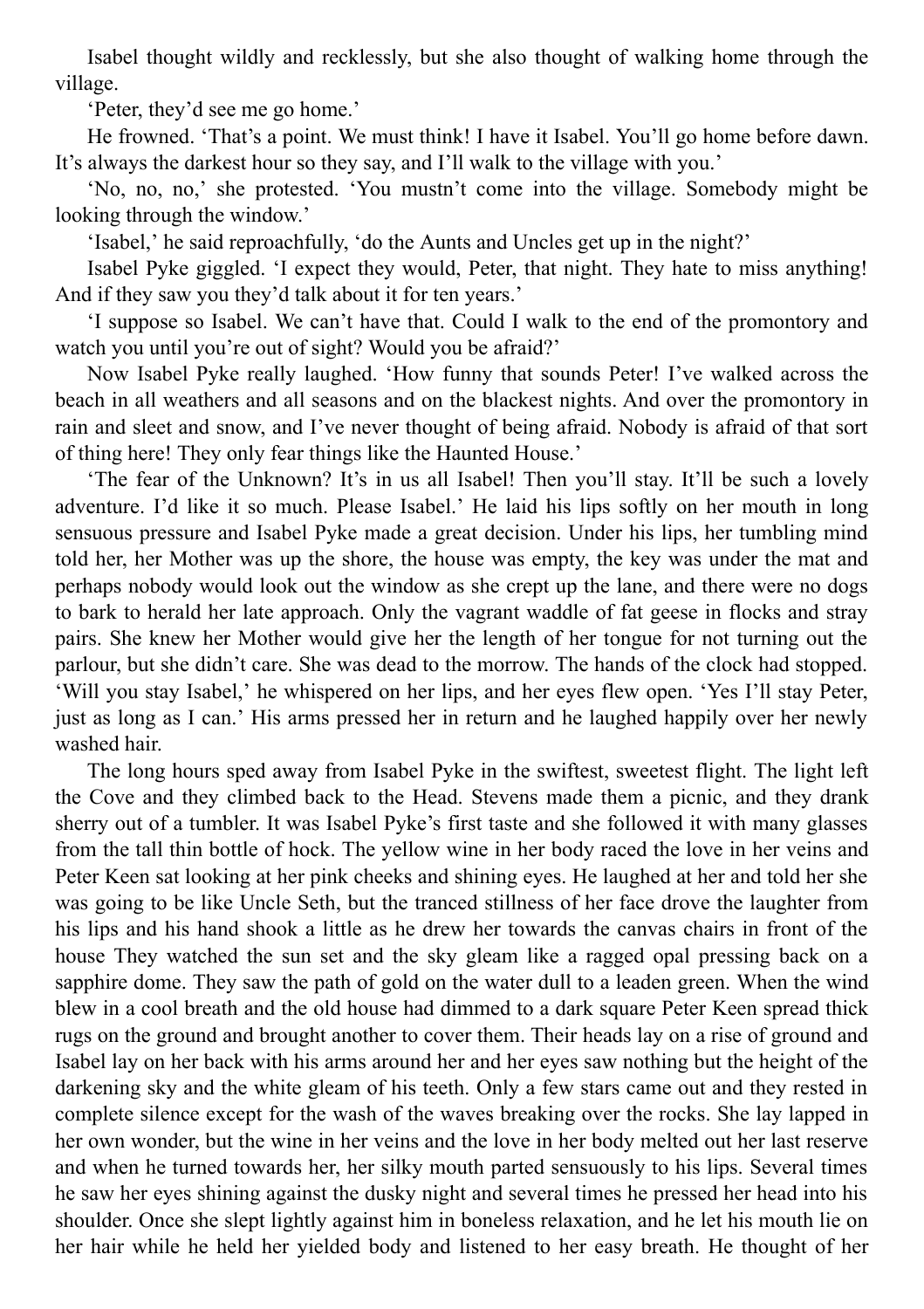tenseness the first time he had touched her, and that night he wondered if he had kindled a flame that might consume her, but when she waked and turned her drowsy mouth towards him he only remembered the freshness of her hair and the smooth touch of her skin. Then he slept and Isabel lay scarcely breathing, her heart drowned in tenderness for the strong relaxed body in her arms. Her eyes never left him, and the even breath from his parted lips fell on her breast. She had a strange thought that frightened her in its intensity. She wanted to clasp him closer until he died while her arms were around him, and she was sure he belonged to her. She had a wild desire to do it now and her shiver brought him back, 'Isabel my dear are you cold? You don't seem so.'

'No, no Peter hold me. I'm afraid of myself.'

Peter Keen stirred to wakefulness and wrapped her against his body. Every nuance found a pulse beat from himself, and she lost her strange thoughts against the vitality of his breast.

She saw the change in the sky. 'Peter,' she sighed, 'I must go. Some of the men might be going out in their boats.'

'But I'm so comfortable Isabel. Put your arms around me and we'll both go to sleep.'

'But I mustn't Peter. Look at the sky. Don't come. I know the way so well.'

He laughed lightly, 'don't be silly my dear. I'm coming with you. It's been so beautiful having you for such a long time. Your lovely, lovely body my dear! Kiss me before you go Isabel. You've become such a delightful lover.'

She kissed him with every drop of her blood and they both prepared to go.

They walked over the promontory hand in hand, and as they neared the houses they began to tiptoe. Suddenly Peter Keen's round laugh almost woke the village. 'Isabel we're walking as if we were overlooked by a thousand eyes, and even the gulls have gone to bed.'

'Sh-shush,' she laughed. 'I'm sure you've wakened Aunt Susie Cruikshank!'

'No Isabel,' he said solemnly, 'she smelt the Hock on your breath. "Wine is a mocker." '

Isabel giggled. 'The only one who wouldn't notice would be Uncle Seth. Don't come any further Peter. I'll be all right.' Her hands pressed against his chest as if she would force him back.

'I wish you could ring me up when you get in. I shall be so worried Isabel.'

'Don't be silly Peter. I must hurry. Look at the sky.' She was almost gone, anxious to feel secure in her own house.

'Isabel I'll watch until you're out of sight. Bless you my dear and good luck with the Aunts and Uncles.' Her hand felt the light contact of his lips, and she was off like an arrow.

When she got within the vision of the houses she crept silently in the shadows. She met the curve of the beach and saw the ghostly edge of the waves, but there was no gleam of lamps from any of the houses. Her heart thumped as she turned into her own lane, until she walked safe in the shelter of the fences. Not a sound but the stir of the trees and the soft wash of the waves, but the sky was growing light. She held her breath as she met the pebbled walk, and afraid of the scrunch from her shoes, she leaped to the edge of grass and tiptoed to the door. She fumbled for the key and turned it with infinite care. In a second she was inside, wrapped in inky silence. For a moment she sank against the papered walls and found her breath, but she knew no one had seen her return! Her body felt free of peeping eyes, and safe with its secret love. She crept up the stairs without striking a light and found her room. The slanting roof retained the warmth of the sun, in spite of the cool breeze from the window. Without sound she dropped her clothes in the warm darkness and crept under the honeycomb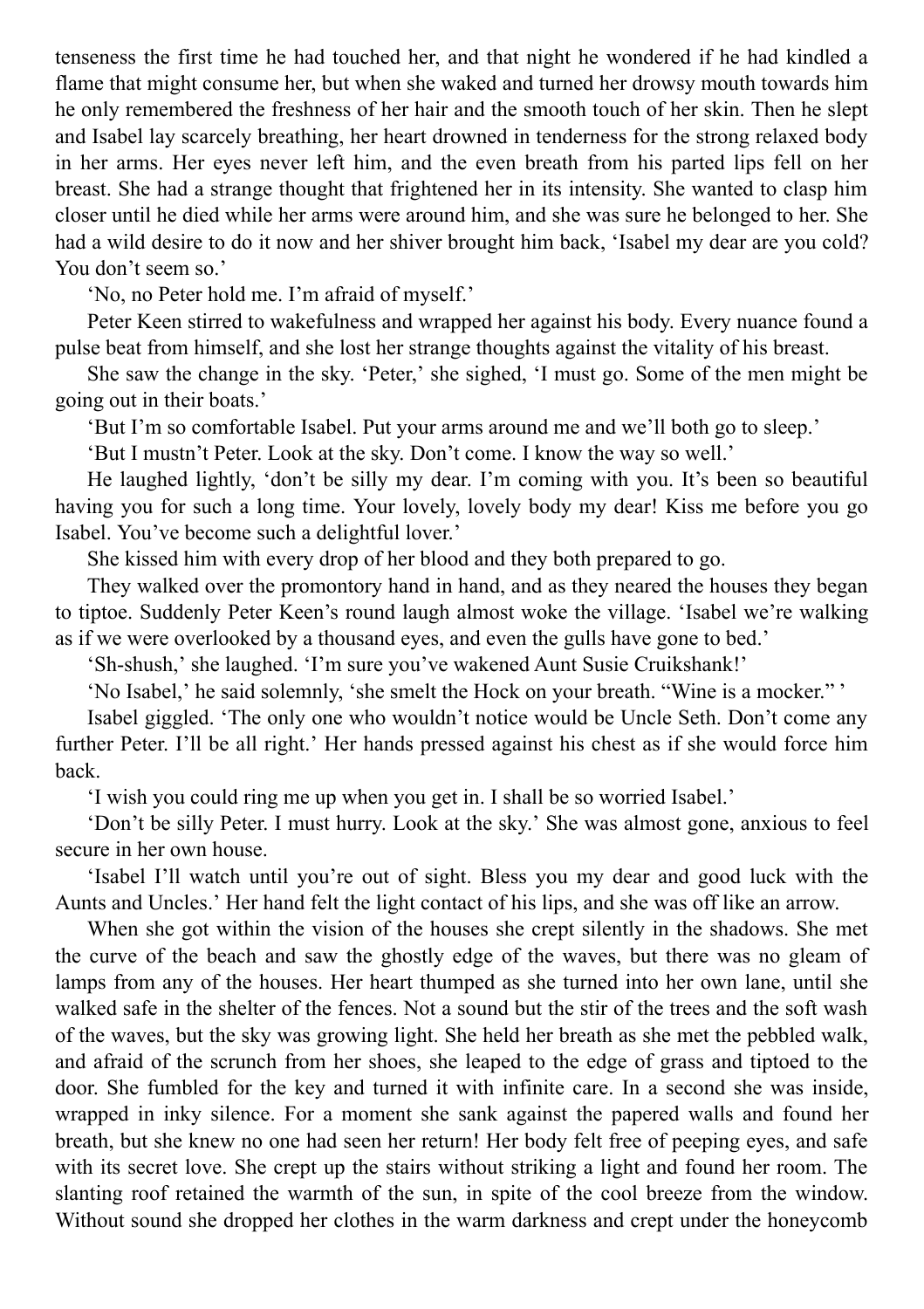spread. Her body relaxed to a long sleep unhampered by the claims of a black stove, or a large breakfast at the stroke of nine.

Out on the Head, Peter Keen clambered down into Headman's Cove. He dropped his body into the black water and it felt icy cold to his warm flesh. For a moment he shivered with the sudden chill, then swam strongly past the jagged rocks, towards the pale light glimmering on the distant horizon.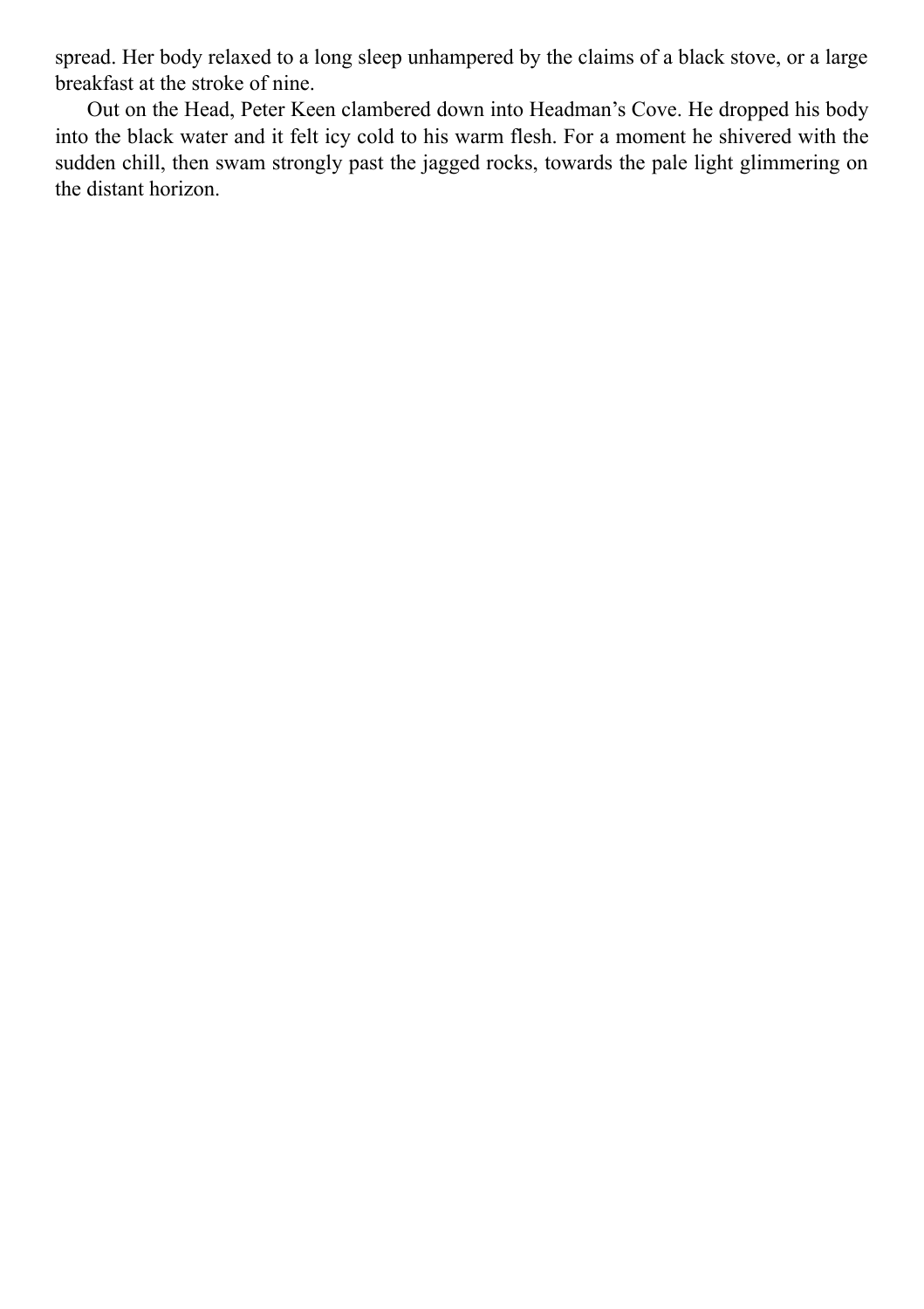# Chapter Eight

Summer died in a day. The gales tortured the boats and drew angry crests on the waves. The trees shivered in the wind, and when an early frost curled up their leaves they rustled with a dry sound. The late flowers in Aunt Dorcas's garden drooped limply with the weight of blackened petals, while enduring nasturtiums were torn to tatters and splashed to the ground in vivid rags. The scrub and scraggy grass was changed to red and yellow, but the blue was dimmed in the sea and the sky. Increased smoke issued from the chimneys, and the doors and windows were sealed to the wind.

Aunt Mary Ann went back to Lunenburg, and the Aunts and the Uncles gathered in a solid bunch to wave her away. They stood on the wooden platform of the station-shed while the train crawled round the curve of the beach. Until it was out of sight Aunt Mary Ann leaned out of the window waving vigorously in return and Isabel noticed that her gloved little finger was stuck out from a large white handkerchief in the same way that it stuck out from her teacup. Before she boarded the train she invited Isabel to visit her in Nova Scotia, but Mrs. Pyke answered in sharp decision. 'Bella visit you? Have sense Mary Ann! And who's goin' to do for me I'd like to know? She goes trapesing around enough as it is, there's no mistake. Lunenburg indeed! I never heard the like.'

Isabel didn't answer. What was Lunenburg to her with Andalusia in her heart? Then she realized with shocked amazement that she hadn't lived in her dream for many weeks. Peter Keen was the one image in her mind, while her body treasured the touch of his hands.

Mrs. Pyke bought berries for the last boiling of jam: bakeapples that came down on a schooner from Labrador. Isabel cleaned and weighed, and boiled and skimmed, and then blew out to the Head in her heavy coat.

Peter Keen painted indoors, and worked hard to finish his summer's work. He only stopped when Isabel came, and they walked up and down in front of the house, or back a little way to the land, on the side of the promontory away from the Bay. She learned what it was to love outside the body and to sustain herself by the sound of his voice and the touch of his hands. But her visits were shorter now. Her mother was in more, and sat by the fire with her eyes on the Grandfather's clock. Summer was over and the village was settling down for the winter. It was concerned with its wood and its fish and its winter supplies, and in getting the vegetables out of the ground. Mrs. Pyke wrote to the City for cherries and almond nuts for a recipe left by Aunt Mary Ann.

Isabel became afraid of the train and her fears materialized one night when Aunt Dorcas reported that the servant fellow was going the rounds of the village, collecting the bills for bread and milk, and butter and eggs. Next day she walked fearfully to the Head where she found Peter Keen standing silently by the rock, looking across the Bay. His chin was sunk in a high-necked sweater worn under a rough coat that smelt strangely to her nostrils, and the eyes that should have been blue were grey with the colour of the day. She came and stood quietly by his side with her hands thrust into the pockets of her coat.

'Isabel,' he said moodily. 'I see what you mean by Helluland! It looks pretty grim.'

'It gets worse now every day,' she answered quietly. 'We've gone from summer to winter. It's like that some years.'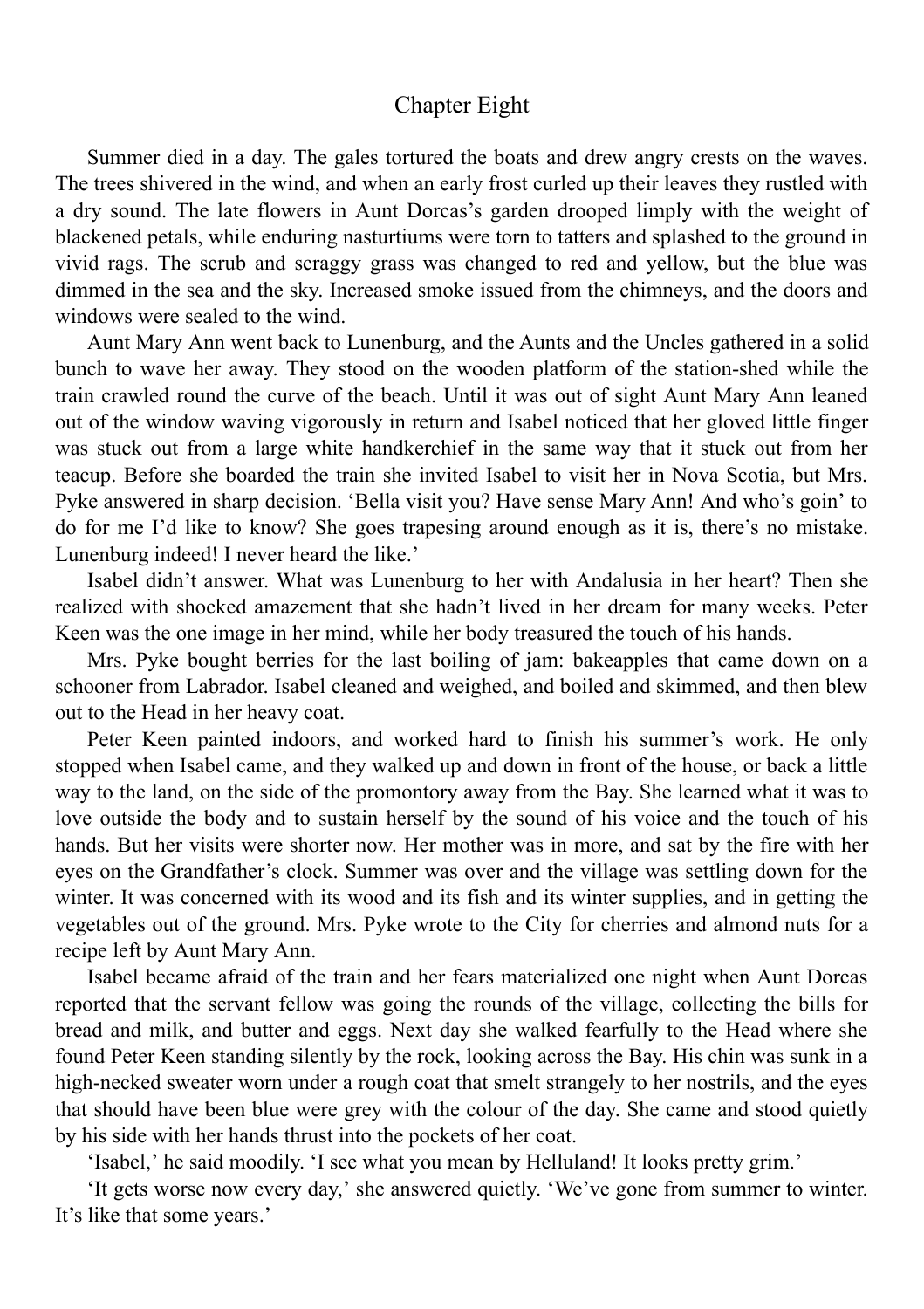'It's not credible that you walk out here in the winter Isabel. It must be the last word in desolation.'

'I do Peter. Somehow it's the only place where I can be alone. I've come when I've had to crawl towards the rock on my hands and knees, and sometimes when the wind is in I've tied myself to the steps of the house. It's only on very stormy days that I ever stay away.'

'And yet with your love of the sun and the warmth you choose the bleakest spot to dream of it.'

'But it's the only spot where I can own myself Peter.'

He asked her slowly, looking across the Bay. 'Will it remain to you Isabel as the place where you can own yourself?'

'No,' she whispered simply. 'Now it will be all of you.'

'Will you come here when I go?'

Her voice was the ghost of a whisper. 'You're going Peter?'

He nodded still looking away from her. 'Yes in ten days time—the train after this.'

For the first time since he came she saw him in stark reality as a being alien to her life, and her eyes became a wasteland. Her body felt cold and empty and she dropped silently to the support of the granite rock. In the continued bleak silence he looked down at her tense figure, and saw her boneless hands reveal white knuckles. He remembered how once he had criticized her, for her acceptance, now he saw what it meant. He watched the agonized reticence of her hands and couldn't bear it.

'Isabel don't wring your hands like that. Say something. Look at me.'

She raised her face obediently and he saw the whole of Helluland in her eyes: cold pools of bleak emptiness staring from a consciousness drained of joy. He dropped down beside her and put his arms around her, but her body was as tense and unyielding as the first time he had held it.

'Isabel my dear don't look like that. You knew I'd have to go sometime didn't you? Everything must come to an end no matter how beautiful! We have to go on! There's always change: new scenes, new people, new contacts, and the best is only a fugitive thing. There's always something to fill in the gaps, something a little better or something a little worse, but a gleam to follow: here, there, and everywhere! Isabel you must try and learn that! It's the only attitude to make life endurable. You can't spend your time looking back. Don't torture your hands like that. Say something!'

'What is there to say?' she whispered. 'You can't think like that here. Everything is always the same for ever and ever. Look at it yourself.'

She sprung to her feet unmindful for the first time of his encircling arms, and gestured towards the huddle of houses at the head of the Bay. While his eyes followed her directing arm she suddenly wheeled and left him with the swift abruptness of their early meetings. The contrast of her dauntless back and desolate eyes made him search savagely for a cigarette. 'Damn it all,' he said out loud, 'I was talking of my life not hers.'

That night he found his camp bed too narrow. He turned and twisted and strangely dreamt of Elfrieda! He saw her on the edge of her violated grave with her empty coffin standing beside her at an oblique angle. He leaned down to raise her and found her shoulders frozen to the ground, but as he straightened from his useless effort he found himself gazing into the wide open eyes of Isabel Pyke. He stayed rooted in horror staring at the familiar eyes frozen in their circle of black lashes, and as he strained to liberate his feet, a gull flew past his face and left a chill breath all around him like an encircling current. He woke to find himself struggling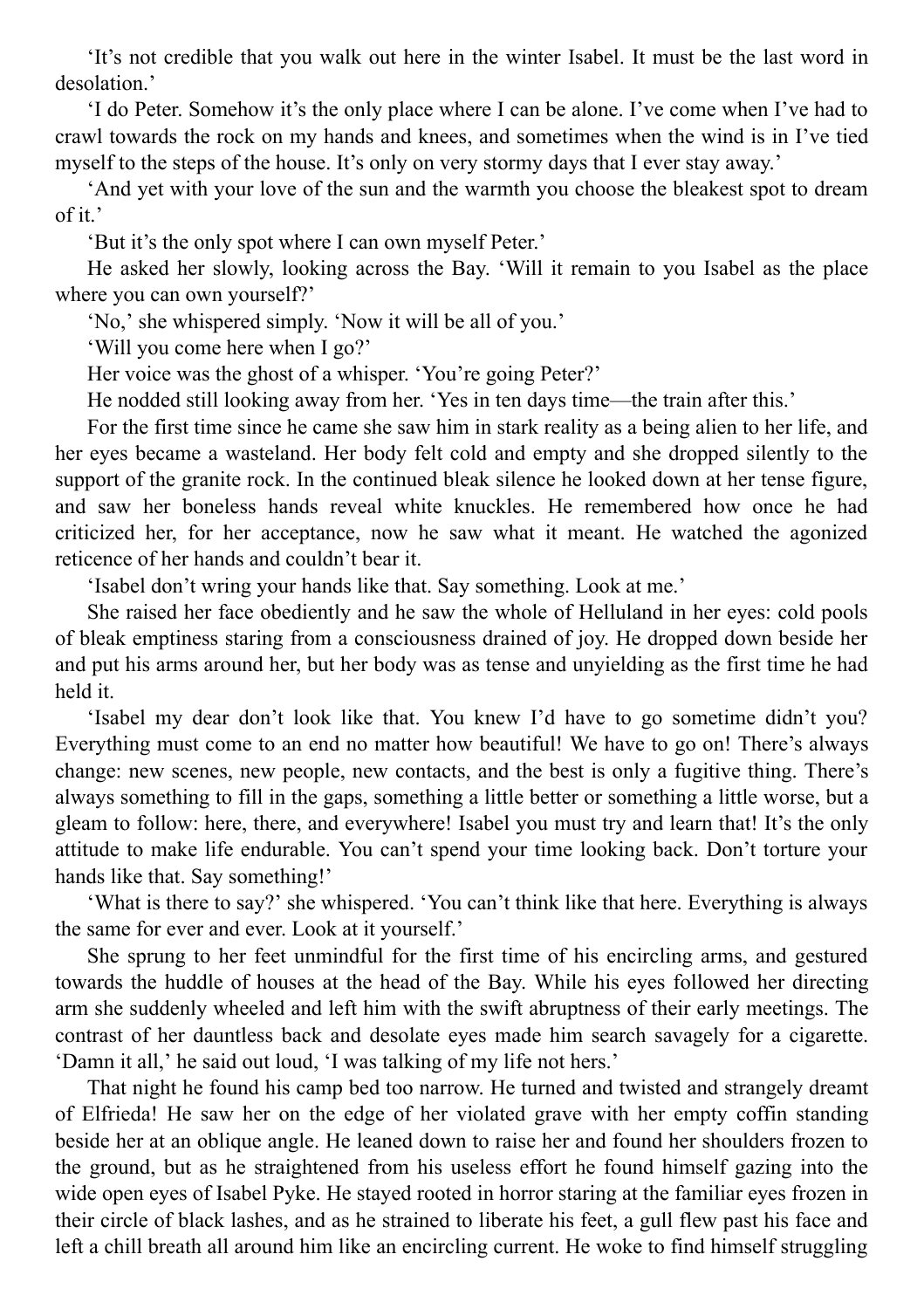on his camp bed: cold in body and spirit. He threw on some clothes and let himself out to the bitter chill of an autumn dawn. A light frost whitened the ground, but he tramped strongly up and down until the sun melted it away. That morning he wrote to his Bank in the City and sent Stevens to the village to post his letter. In the afternoon he waited for Isabel Pyke, but she didn't come, and that night he dreamt of Elfrieda again but her eyes were the eyes of Isabel Pyke.

Isabel had tried to anticipate the days when he would be gone. She walked half way over the promontory, and then turned desolately back again. There was nowhere to go but across the beach and through the lanes, and nowhere to be alone but out on the Head. In the night the Grandfather's clock measured out the loneliness of her present and future hours, while she twisted uneasily, knowing she would have to see him as long as he remained on the Head. Already she regretted the wasted day without sight of his face and sound of his voice.

In the morning the sun warmed to a pale luminous brilliance and lay beneficently on the havoc of the recent gales. The sea was blue again and the sky domed overhead in a thin azure, bathing the red and yellow of the scrub in a warm glow. As Isabel hurried over the promontory she saw that the blue had come back to the sea and the sky, and as she ran to meet her lover she was bathed in the blue that ran out of his eyes. Afraid of his dream he clasped the warm actuality of her body, and desolate with the thought of impending separation she pressed herself strongly against him. To forget the memory of her frozen gaze in Elfrieda's face he kissed her until the black lashes drooped sensuously over the wide open grey eyes. The warmth of the day relaxed their bodies and flowed graciously over their lowered spirits.

'Isabel why did you stay away yesterday?' he asked softly against her lips.

'I don't know Peter,' she whispered back. 'I only know that I punished myself, but I thought I should get ready for your going, but I couldn't to-day. I had to come.'

'Of course my dear. Don't try. We must have every available moment and don't spoil what's left Isabel my darling. It's been so beautiful. Let's keep what we've had without any shadow between. Will you if I ask you my dear?'

The loneliness of yesterday fell away like a loosened garment. To-day was enough. 'Yes, yes Peter. I'll be what you want. As long as you're here I'll be happy.'

He touched the closed eyes with his lips. 'I hope so my dear. We'll have a last lovely week. Yesterday I lived in your Helluland and felt very cold.'

'I'm sorry Peter, but I won't think of afterwards any more, until you're gone.'

'The weather got into our hearts Isabel. We need the sun. But it's going to be different now. Stevens met some old salt in the village and he said we're due "a fair spell now".'

She smiled happily from the circle of his arms and opened her eyes to see his face. 'Captain Joey Tucker I expect Peter. He smells the weather before it's on the glass.'

He laughed. 'Another Uncle my dear?'

'I don't know Peter. Perhaps a hundred years back. We're too mixed up to keep count.'

'Isabel,' he said slowly, 'since you left me yesterday I've thought a great deal of you and your life in this place, and of what you said about everything being the same forever and ever. With shame my dear I began to realize how selfish and stupid I'd been in talking of your life as if it were the same as my own. Now I want you to do something for me.'

She leaned back and searched his face. '*Do* something for you Peter. What can I do?'

'Come and sit down my dear, and let's talk.'

With his arm around her he drew her towards the granite rock and sat at her feet. In the enveloping glow of the pale sun they recaptured some of the blessed warmth of early summer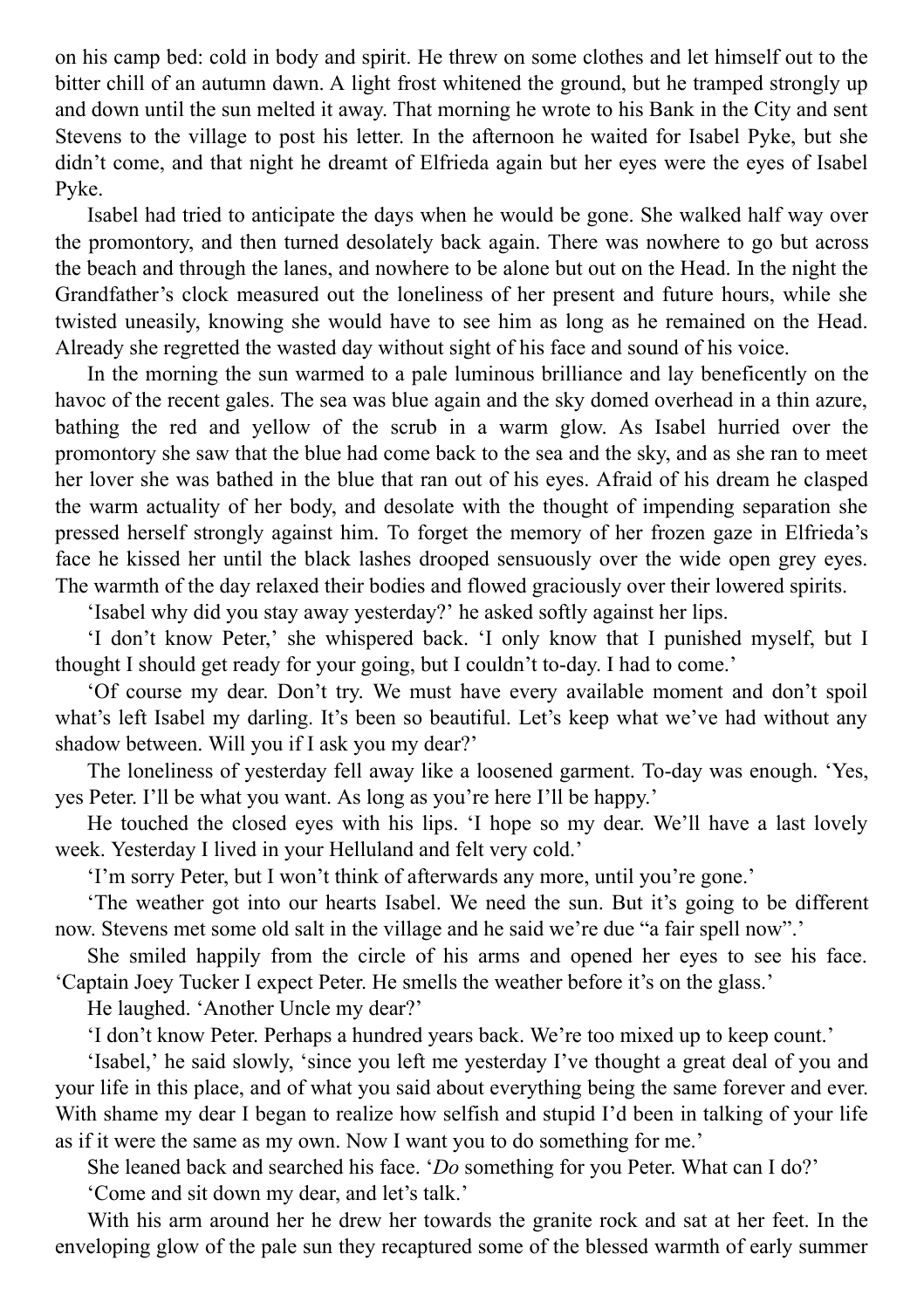days. He wrapped his arms round his knees and picked his words carefully with his blue eyes claiming her own. He noticed how graciously the sun touched her fine skin and effaced the bleak look from her grey eyes.

'Yesterday my dear I very stupidly tried to transfer some of my own ideas to you without realizing that your life was fixed in very limited surroundings with only the grim variations of nature to give you any sense of change. For myself I believe most strongly that nothing lasts, everything changes, and no one note is struck for ever, but that is perhaps because I'm continually on the move and always most intensely interested in what's happening at the moment, knowing it's only temporary and that I'll be somewhere else very soon.'

As he paused she asked in a soft whisper. 'Where are you going Peter when you take the train?'

'To California, Isabel, by way of New York. I haven't been there and I want to paint in that miraculous light I've heard so much about. Then I may go to Australia or maybe Japan. I don't know. I never plan very far ahead.'

'It must take an awful lot of money,' she said with her eyes wide at his magical wealth.

He smiled at her childish awe. 'A certain amount Isabel but not an undue strain on what I have, and there's always a little left over for anything special I want to do, and that my dear is what I want to talk about.'

He studied her for a moment with contracted brows, but her eyes still waited on his face. With a quick gesture he took one of her long hands lying idle in her lap.

'Isabel, he said irrelevantly, 'when men leave women it's such a time worn banality to tell them that *this* has been different. I think it must have been said so often that women must smile endlessly to themselves. I've never said it my dear, because I've never felt it, but this time I *want* to say it, I must say it, because I feel it so strongly within myself. When I look at you now as you are, I have the feeling that I've fashioned you myself: as if I'd begun a canvas that I dearly loved and wanted to perfect to the utmost of my power. Yet I've got to go on my dear, and I can't take you with me.'

'No Peter, I know that.'

'Isabel I am as I am, and it means that I must be foot loose, but I've begun to realize that I've made a gigantic upheaval in your life: muddled your values and destroyed your conception of right and wrong.'

'No Peter,' she said steadily. 'That part is all right. Nothing so beautiful to me could be bad. I've decided that.'

He pulled gently at her hand as if to drag her towards him. 'You're sure Isabel? You feel like that, right within yourself?'

She answered steadily. 'Always Peter. Within myself, I feel as if I could take my feelings for you to the feet of God.'

He dropped his forehead against their clasped hands and her eyes never left the copper gleam of his hair.

'Don't Isabel my darling. You're so sheer. I'm not worth all that.'

'But that is how I feel inside Peter—out here and when I'm by myself. Only sometimes it's just a little different when I'm at home, or in the village, or listening to the minister in church. It's like another world in which I have no part. But right or wrong Peter I know I've only come to life since you came.'

He raised his head and looked into her face. 'Perhaps to die again my dear with a heartache that may consume you.'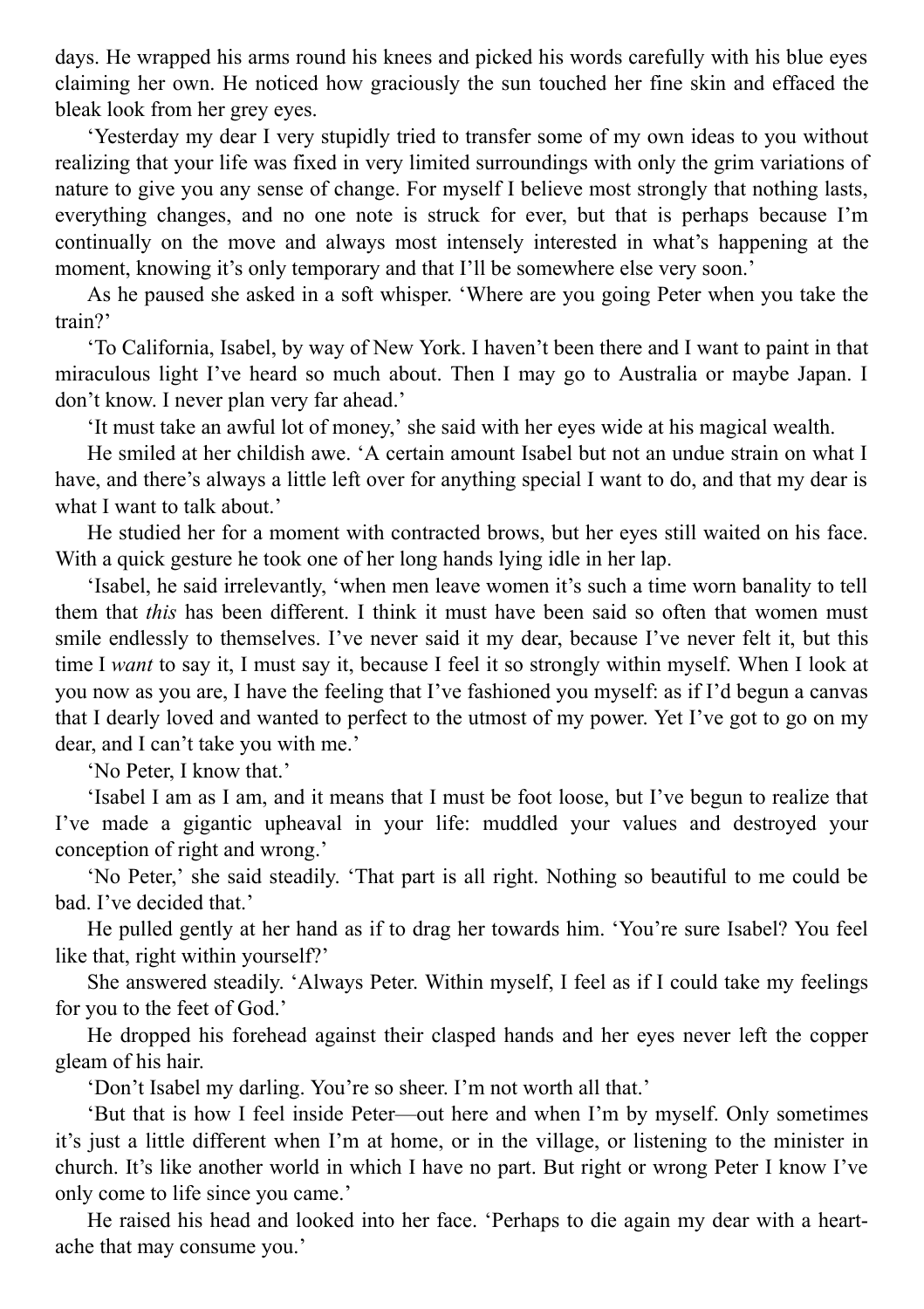'No, no I'll be all right Peter. I've got lots of work to do, and I'll do more for a while until time doesn't seem so long.'

'Do you know that already Isabel?'

'Only when we quarrelled Peter and yesterday when I didn't come. Don't worry about me. It's been beautiful and wonderful and I'll try and remember that you said nothing lasts, everything changes, and no one note is struck for ever.'

She said it like a parrot as if her mind had absorbed the words and not the meaning.

'No my dear,' he said gravely, 'you won't be able to accept that now with nothing to distract you in this limited little village. It's something especially interesting to follow after that counts. What filled your life before I came Isabel?'

'It wasn't filled Peter. I was like a child asleep with a fairy tale of Andalusia.'

'Yes, asleep, but painlessly asleep. And Andalusia was enough wasn't it?'

'Andalusia,' she said wonderingly as if the word was new to her tongue. 'It's gone now. I can't see orange, olive, palm, and pomegranate any more.'

'But you must see it again,' he insisted. 'It's something to look forward to—something that will keep your eyes front instead of weeping back to those lovely summer days.'

'Peter,' she whispered with desperate courage. 'Have they been truly lovely to you too?'

He took her other hand and held them both in a warm compelling clasp. 'Haven't I told you my dear? Very lovely and very fresh and unspoiled, but I shall go on and you must too! This lovely experience will be a springing-board for other things and you'll hold the beauty that came to you and to me, while giving your interest to all that comes and goes.' He gripped her hands closely and insistently. 'Isabel I've decided that you must go to Spain. Think, my darling, of taking the train, and going to the City and then over to England and across to Andalusia. You can if you will, and you must! You're young and reliant and very perceptive and a few contacts in bigger places will make you very poised and beautiful. You'll get more independent away from your Mother's domination, and in time you may get something to do. Isabel think of it! It's the right thing for you. Promise me, *promise me* that you will go to Spain.'

She glowed under his words and the compelling decision in his voice, and for a moment her cheeks ran pink with the picture that he painted. But the light died out of her eyes and she drooped on her rock. 'Peter it sounds too beautiful, but how can I go? I've only got eighty-five dollars and I haven't saved any this summer. I'll be old and afraid before I can go, so what's the use of talking.'

'But that's what we're going to talk about Isabel my dear. That's what I want you to do for me. I want you to let me send you to Andalusia!'

The red blood poured into her face and she snatched her hands away. 'No, no, Peter don't ask me. I couldn't do such a thing. Take money from a man. It's awful. It's like payment. Let me go, let me go—'

'Isabel,' he said in sharp command. 'Stop that at once.' He drew himself quickly up on the rock beside her and took her by the shoulders. 'Isabel that's the first time I've ever heard you say anything really crude.'

Her eyes filled with tears and she struggled to go but his arms detained her. She sank back and drooped desolately. 'How can I be anything else Peter living down there?'

He wrapped her in his arms and held her gently, talking to her bowed head. 'No, no my dear. I'm all wrong. You've never been crude since I've known you, but always delicate and beautiful to me. It's only a natural reaction to a gift involving the expenditure of money. Don't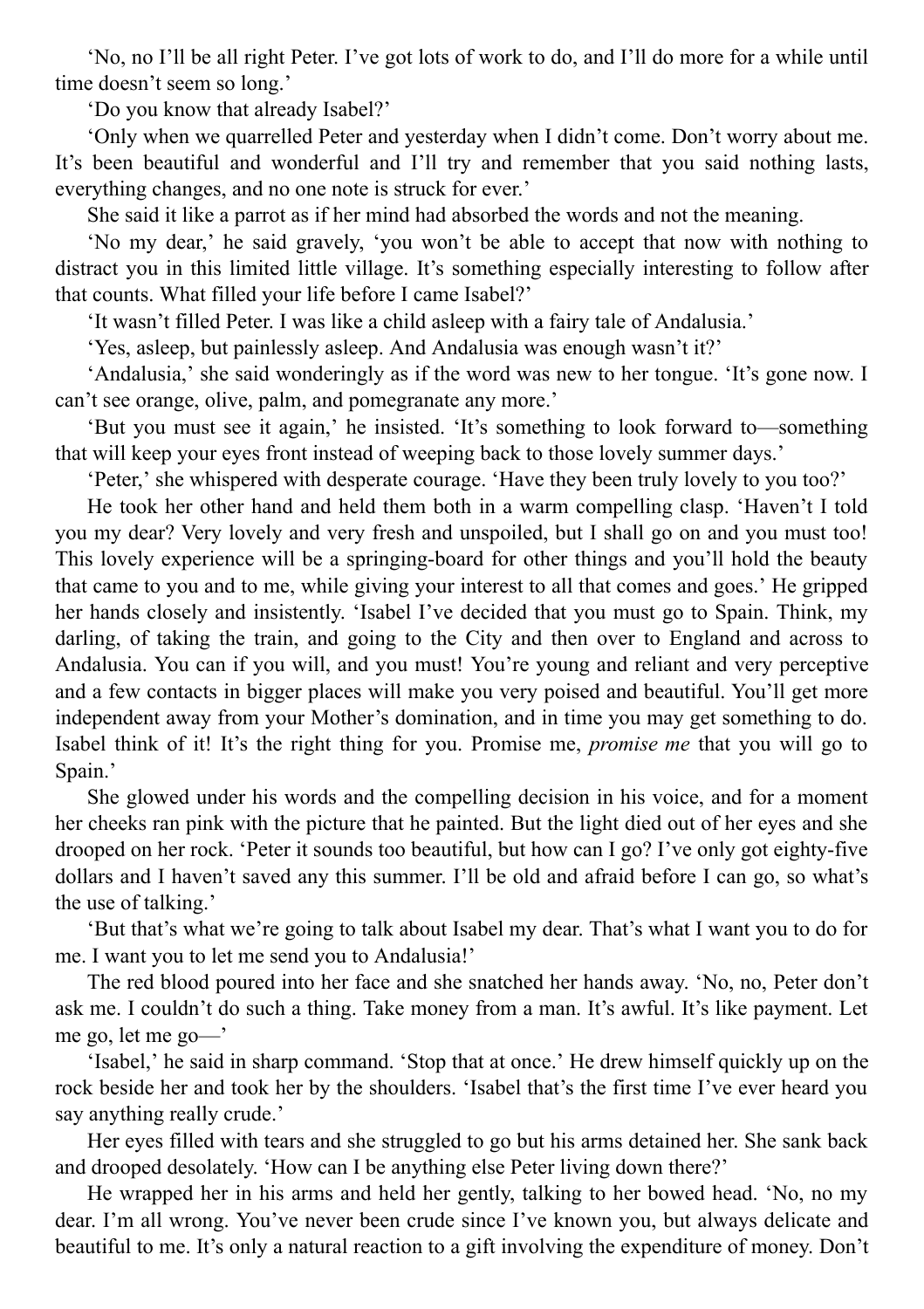be distressed my dear. You're gentle all through Isabel. I understand, even though I must have my way in this.'

The tenseness went out of her body at the relief of soothing kindness in his voice, and as she relaxed against him he heard her whisper on a half laugh. 'Aunt Dorcas says, Peter, that we come from generations of God fearing people.'

His arms tightened around her. 'Isabel how I love your developing humour. You laughed so little when I came first?

'There wasn't much to laugh at Peter.'

'It's going to be different now Isabel. My dear you're going to Spain to live your own life. Think of it this way Isabel. If I were leaving any woman anywhere I'd send flowers, books, or some other thing—whatever her particular taste indicated, and it happens to be my great good luck that I'm able to do a little more. But relatively Isabel a trip to Andalusia from me isn't any more than a box of flowers from some other man not quite so well off.'

'It's money,' she said in her uncompromising voice. 'Your money.'

'Yes it's money,' he said patiently, 'and my money, but the spending of it this way will give me as much pleasure as it will give you to go to Spain. It's not as if I were denying myself to do it. I wish I were! It would be a more gracious gift if I had to make some sacrifice for you. Unfortunately I haven't! And I'll make it very easy for you my dear. There'll be no cheques, no names, no bother of any kind. When the train comes in, there will be a plain envelope with enough notes to give you a moderate trip to Spain. Stevens will go to the post and when we say good-bye I'll just slip it in your pocket, and you'll forget it's anything more important than just the means to Andalusia.'

'Peter, you've arranged it all!'

'I'm afraid I have my dear, and you're going to do as I say. You must Isabel, as a last great favour to me.'

'Peter, I must go,' she said quickly. 'It's very late.'

'I'm sorry Isabel,' he said with grave decision, 'but your Mother will have to wait for her tea. You can't go until you've promised to go to Spain. And remember when the time comes to leave her, don't be held by meaningless sacrifice. Let somebody else boil the kettle for her and wash her dishes.'

'Peter I must go.'

'Certainly my dear whenever you say, but if you waste the time in a delayed refusal to accept a simple gift it's not exactly my fault is it? Perhaps you're prepared to spend the night, and by and by we'll see a posse of relations arrive. They'll all come together because they'll be afraid of the house, and I'll have to offer Uncle Seth a drink, and give your Mother a ten course dinner, and read a chapter with Aunt Dorcas, but I'm afraid, Isabel, I'm very much afraid, that I haven't anything that would appeal to Aunt Susie Cruikshank. We might show her the nuns on the bottles of Liebfraumilch. Then she'd realize how truly blessed they are.'

Isabel Pyke smiled under his chin, but she wanted to go. Their time was so short, and her Mother might think of things to claim her afternoons, if she attracted attention by being late. She raised her head and smiled into his eyes. 'Peter you always make big things seem like nothing at all. It's beautiful of you to want me to go to Andalusia and the way you talk about it makes it sound so little. But I don't see it that way! It seems so much. Won't you let me go home now and think about it?'

But he held her firmly. 'No, my dear, I'd rather not. Otherwise we'll waste a whole week talking and arguing, and there are so many other pleasant things to do aren't there? It's going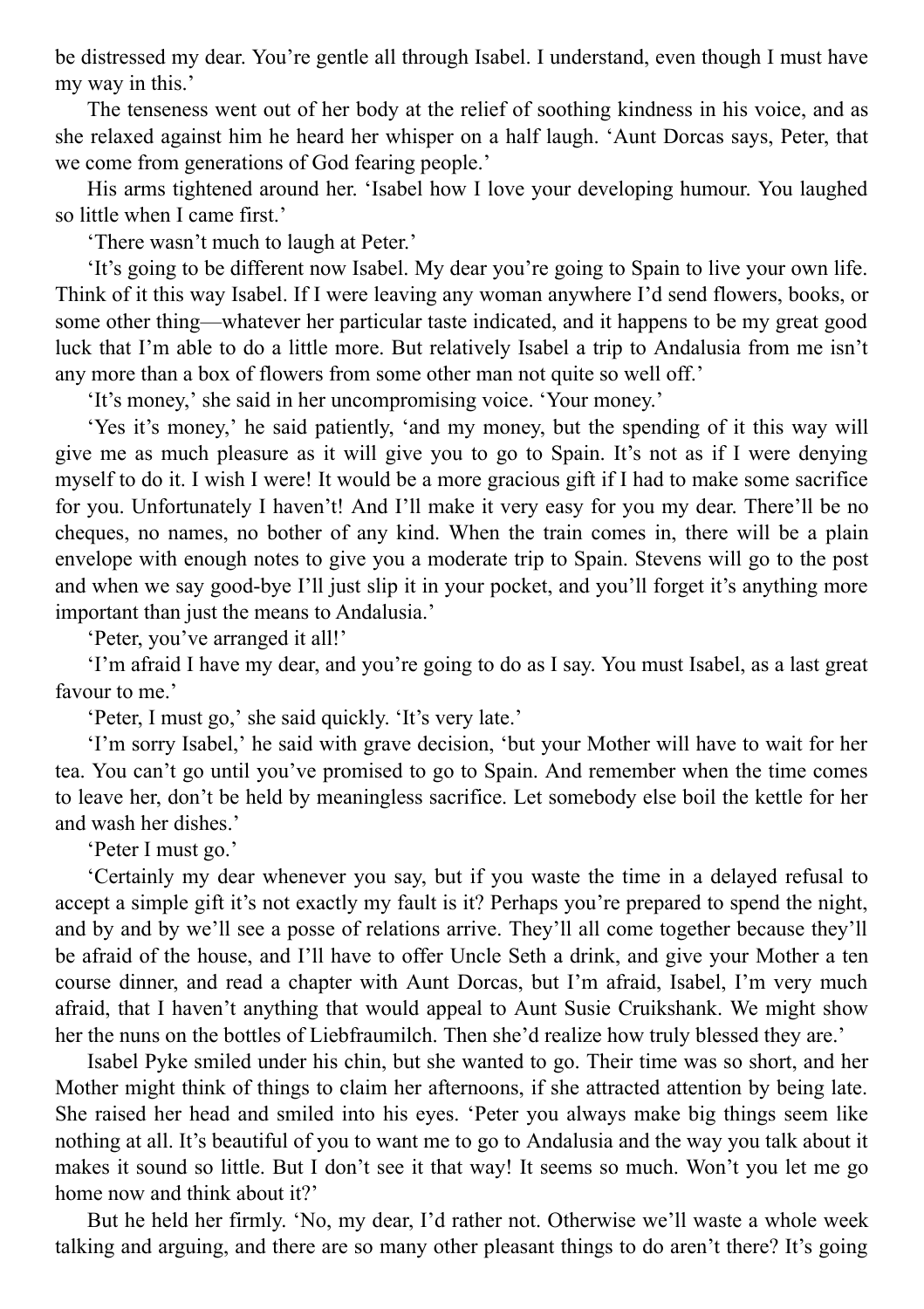to be a beautiful week, Isabel.'

At the tone of his voice her blood ran a little faster. Always their relations had shone and blossomed most happily on soft sunny days. The aftermath of summer, and the belated richness of red and yellow autumn lay graciously on her flesh. His convincing voice ran on. 'It's such a little thing to over emphasize Isabel—a mere trip from here to there! And you've been everything to me this summer. Think of all the time you've given me for my pictures and the marvellous results I've achieved—all through you. Let's decide it now and brush it aside. I can't let you go until you do Isabel, and your Mother is going to be so annoyed if you keep her waiting.' He gave her shoulders a gentle shake. 'You must know I want it for you very much don't you my dear? Look into my face and tell me what you think.'

Her eyes drank his like fresh water coming to clear pools, while Andalusia became lost again in the vivid reality of his face.

'Peter,' she breathed from a limitless simplicity of emotion. 'I love you very much.'

For an incredible moment of true vision he saw the living beauty of her eyes change to a frozen gaze in another body, and mutely she questioned the quick pressure of her face into his shoulder.

'Isabel,' he whispered over her head, 'will you close your eyes and kiss me, and promise me to accept my small gift. I don't want to talk about it any more. Kiss me by yourself as you do sometimes. Make me realize the warmth and life of your lips. I've got a touch of Helluland.'

She gathered an appeal from his voice and her body ached to respond. When she laid her mouth delicately to his she saw that his own eyes were sealed against her. In the slow gathering contact of her lips her lids drooped and he let her kiss him until his own body responded, and she was clasped with the hardest pressure she had experienced from his sensuous arms.

'It's yes, Isabel?' He questioned without resigning her lips. 'Do it for me my darling.'

'Yes if you want it Peter.'

'And you won't regret it once this week?'

'Not if you say it's all right Peter.'

He sighed with relief. 'Then it's *au revoir* my dear until to-morrow.' He kissed her slowly, and her arms dropped away. 'Good-bye Peter, I wish I could stay, but I can't! Good-bye my dear.'

Without watching her hurried retreat he walked straight towards the house feeling unaccountably tired and the sun shining warmly on his back failed to restore his body to its usual easy energy.

Isabel Pyke's Helluland crouched with dormant breath during Peter Keen's last week. Daily she kept her promise to him and walked joyously over the promontory, but she walked in the sun and it drew her love to a ripe maturity. The strength of the dying red and gold went into it, and something of the richness of its colour flowed through her body to be transferred to his. When they talked he reminded her of Andalusia and made it an easy realization for her immediate future. She listened to his voice rather than his words, but once she said to him. 'Peter I thought it would remain as an impossible dream, but when you speak of it, I'm on my way.' She kept her promise to him in everything, neither referring to his departure nor to her dislike of accepting the means of Andalusia. The prospect lay vaguely on her mind without shape or form. She was concerned with the present—timeless and changeless in her love for him, and blessed by the sun. Once in the resurgence of summer Mrs. Pyke went out to tea, and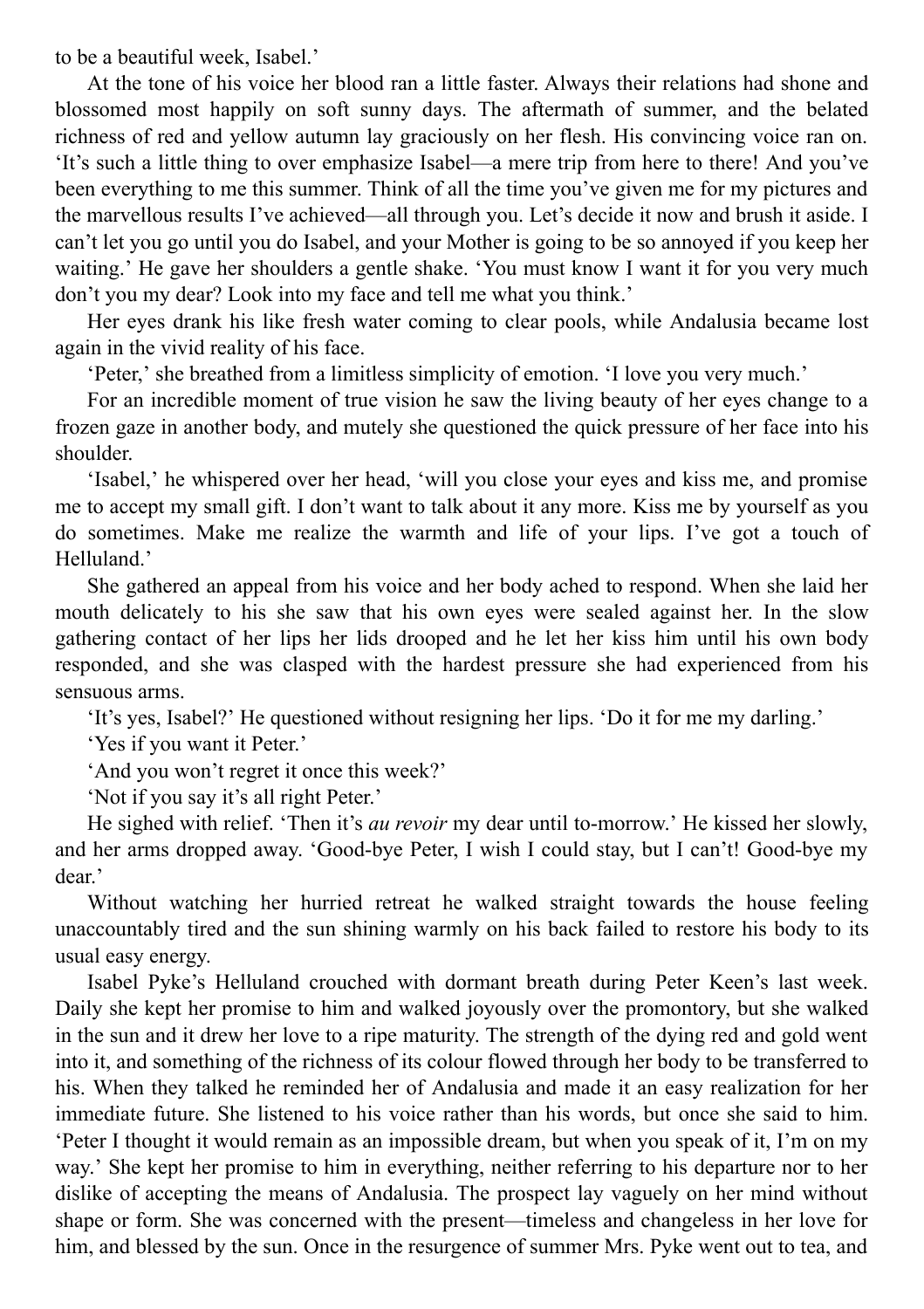Isabel stayed long on the Head, and once she was very late with the kettle, and didn't hear her Mother's chiding voice. It went round and about and over her fortified body.

Sometimes when she left him, Peter Keen stared moodily at the sea. Some of his serene sureness in the mutability of things dropped away, and his zest for change lost its edge. A germ of humility crept into his heart and he didn't know what to do with it. When she wasn't there he was restless and anxious to be gone, and chafed at the rarity of transportation. When she came he was bathed in the stayed radiance that she shed all around him and he was captive to the moment. She was never sentimental or cloying and she smiled all the week. Only once she told him with a mature note in her voice, 'Peter you said everything changes, nothing lasts, and no one note is struck for ever. You were speaking of yourself I think. I know now that I shall love you all my life.' In the calm conviction of her voice he felt inadequate but she went on talking of something else, as if her love had given her the better poise. But to the best of his ability he was careful of her and all Stevens's preparations for departure came and went in the mornings. There was nothing to suggest the finality of their summer and even the sky seemed perpetually blue and the soft breath of the wind was gentle with the remnants of withering leaves clinging lightly to the drying stalks and stems. The sun was pale and the horizon misty, but warmth lay on the land in lingering farewell.

Isabel Pyke was exalted and when the train came, it carried her through.

Their parting was brief. He was ready to leave and was going to walk into the village when she left. She stood silently in front of him and they searched each other's faces.

'Isabel what can I say?'

'Nothing Peter,' she whispered. 'It all lies inside.'

He put his hand into his pocket and drew out a long envelope and slipped it into hers. She scarcely noticed.

'Isabel it's Andalusia with my love.'

'Thank you,' she said simply.

He took her in his arms and wonderingly she noticed that his blue eyes were misted like the horizon. She thought vaguely that tears were for lesser things. Her own wide grey eyes clung to his face.

'Isabel,' he whispered, 'I shall remember your eyes like silver water.'

'They'll follow you,' she whispered, but he gripped her with reality.

'Isabel before I go, promise me, *promise me* again, that you will go to Spain.'

'Yes Peter, I'll go.'

'I'll know if you don't,' he muttered.

'What Peter,' she asked wonderingly.

'Nothing my dear.' He kissed her deeply and softly. 'Good-bye Isabel my darling. Bless you a thousand times.'

During his long kiss her eyes stayed open and it was only when she took his hand for a brief minute and dropped her face against it that he saw the black lashes rest for a short space. It was her voiceless farewell and she left his hand with the soft feel of her face, and walked erectly away.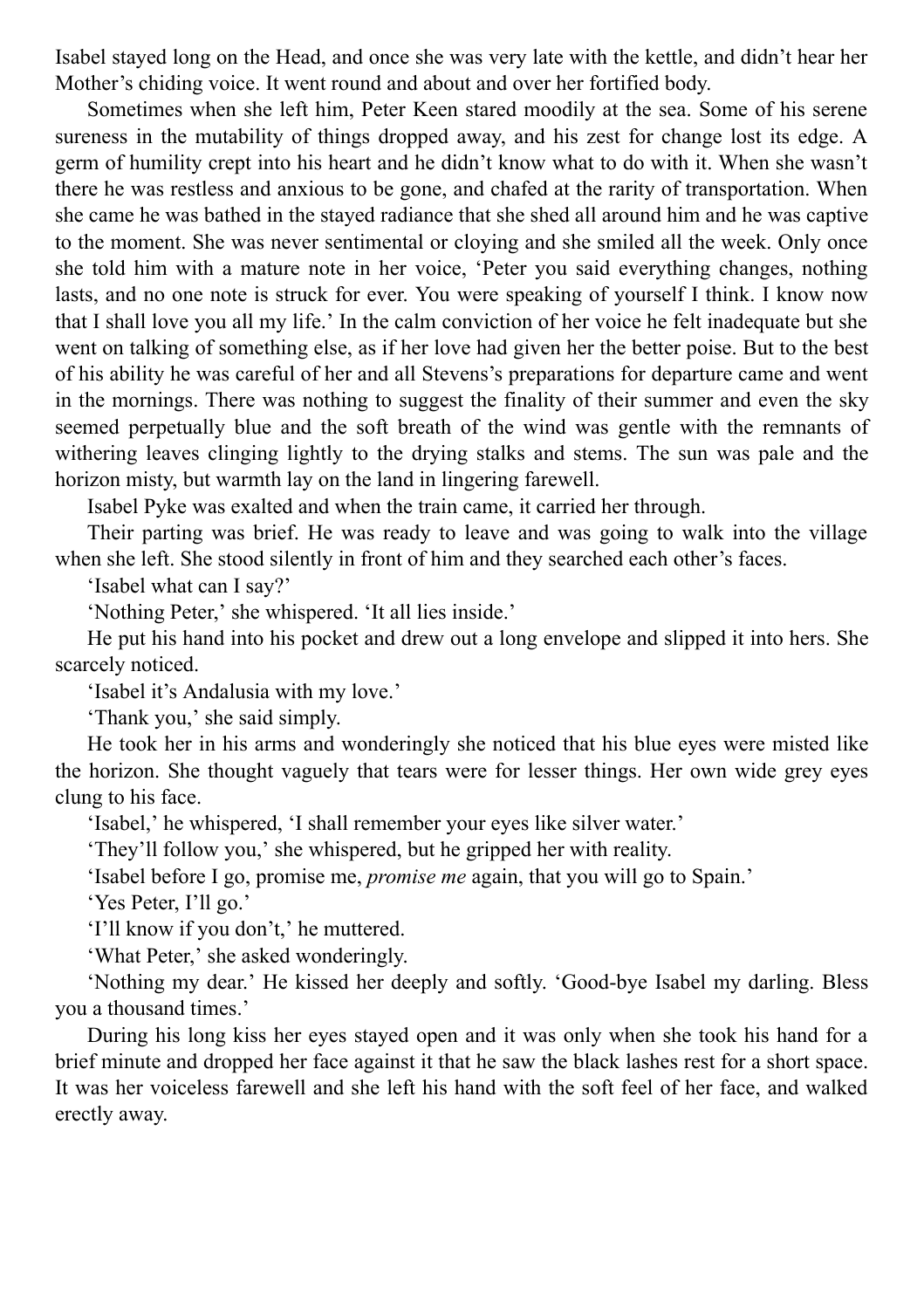### Chapter Nine

He was gone and he had taken the mellow autumn with him. The penetrating chill of wind and weather crept through the zigzag road and many lanes.

The realized medium of Andalusia lay unopened between the folds of the Chinese dressing gown. The money came to Isabel like, 'oats to a dead horse.' For a day her body rested in a sad glamour of remembered sense, until it awoke to piercing hunger. She craved the solace of arms and the warmth of lips. The founts of her liberated conversation dried up and her thoughts coiled back on themselves. Her body knew no rest! She turned and twisted under the honeycomb spread with her eyes wide to the darkness. The wind and the waves in her ears could not deafen her to the sound of a remembered voice. She paced a strip of thin carpet while her Mother's snores violated the silence. She threw her racked body in front of the window and did not notice the chill from the sea. The Head became a bed of drying scrub for her body, and the rock a pillow for her head. She endured the eyes of the gulls and let them stare at her with a merciless yellow gaze. She tramped the promontory in reacting violence and thought of Josiah of bygone days. For the first time in her life her spirit encompassed his agony for Elfrieda. She thought sometimes he was treading the Head beside her.

Mrs. Pyke talked of Christmas: of puddings and fruit cakes, and Isabel went to the store for citron, raisins, and spice. She tried to stir out of the black, black mixtures an anodyne for her pain. She denied herself the services of the poor woman in the village and did the scrubbing herself. It had destroyed Andalusia before and now it would destroy Peter Keen! With her face to the crimson floor she wrung, and soaped, and scrubbed, but the galvanized bucket became another container for her misery and her tears dropped into the water. The sobs tore up through her body, but she held them until she reached the Head. With her face on the granite rock she gave herself up to grief, while the sea beat savagely against the cliffs, and the wind blew its chill breath across her tormented body. She cried herself out, until she reached a boundless emptiness where nothing acute could live. Quiet at last she lay with her face to the sea, watching it roll in from the horizon. Peter Keen had taught her colour. There was no yellow in the day, and she couldn't find a gleam of light. The sky was thin and grey and the sea rolled thick and leaden. Suddenly his voice rang in the core of her memory, 'Isabel, Isabel, promise me, PROMISE ME you will go to Spain. The warmth of his hands was on her shoulders and she could feel herself in his grip. A thin trickle of life ran through her insensate body. Andalusia? Where was Andalusia? Hastily she turned her eyes away from the swooping gulls. She heard his voice again, 'Josiah sinned, Isabel: if he'd gone back to his ship he would have been very busy, and then he would have met another girl. There are so many girls, Isabel.'

Isabel Pyke sat up and the wind blew her hair away from her tear-stained face. She stood up, and her teeth chattered with the cold on her depleted body. She wrapped her coat tightly around her and faced the square house on the Head. Already the windows were returning to the dust of the past. They looked like empty eyes, and her own desolation acknowledged their state, but to-day her grief was appeased and she lived in the centre of nothing. As she shivered over the promontory, the germ of Andalusia grew in her heart and lifted her out of her well of emptiness. Her blood stirred to the word, and her feet quickened towards the unopened envelope between the folds of the Chinese dressing gown. As she reached the pebbled walk by her own front door she paused in fear of her Mother's eyes. She knew her face would betray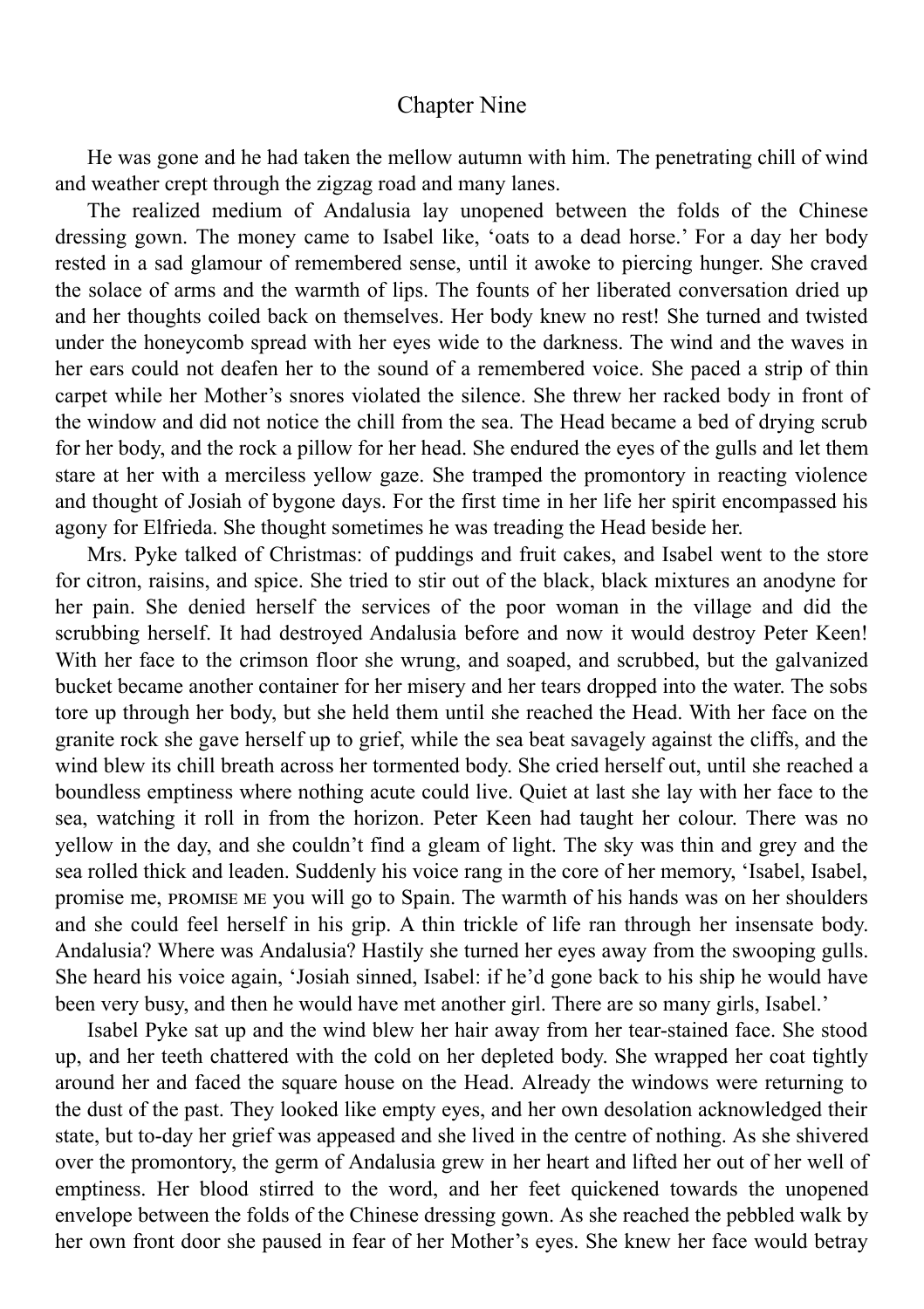her tears even in the light of the kerosene lamp. She lingered outside and turned her face to the sea. The wind blew damply in and tortured the crumpled leaves clinging to the lilac and syringa, and rapped the skeleton branches sharply against the clap-board. She waited as long as she dared, and fearfully entered the stuffy hall, but it received her body in black silence. She fumbled her way to the kitchen and applied a match to a kerosene lamp. A pencilled scrawl lay on the white scrubbed table, written on an uneven scrap of wrapping paper.

'Gone to Aunt Dorcas's to tea. Don't go to bed until I've had my supper. Be sure and change the water on the salt fish.'

A stub of pencil lay beside the untidy note.

In the absence of her Mother's eyes Isabel relaxed to the silent house. The fire glowed through chinks in the black stove, the kettle was almost on the boil, and the floor shone warmly red in the light from the kerosene lamp. Where it did not penetrate the colour receded to dusky red, and the scrubbed table stood out against the darkness in white solidity. The unwonted silence was only disturbed by the hiss of the kettle and the rap of the branches against the clap-board.

Isabel dragged an old rocking chair in front of the stove and sat relaxed with her frozen feet on the oven shelf. The monotony of her rocking added a rythmical creak to the hiss of the kettle and the rap of the branches. Warmth flowed up through her chilled body, and she rocked content, until she remembered through a daze of dulled routine that she had to make some bread. It must be put to rise to-night: she had cut into the last bun that morning for breakfast.

Wearily she rose to look for the bowl of yeast. Had she remembered to moisten it in her race with her welling tears? It was there in its accustomed spot with a cracked plate over the top. But before she could summon strength for her task she must put some food in her body. As she stood watching boiling water bubble over the curve of an egg, she wished the needs of her empty heart could be fed so easily.

Andalusia! It was there at her hand if only she had the courage to take it. She could fill her empty heart that way. Had she not promised Peter Keen? And again she felt his hands on her shoulders. 'Isabel, Isabel promise me, promise me you will go to Spain.' She would! She could by the power of the unopened envelope. Andalusia! The word came back to her lips in smooth syllabication. It was what her soul had craved before Peter Keen had dimmed the picture, of olive, orange, palm, and pomegranate. It would grow over the ache in her heart, and the longing of her body, and soothe her eyes for their craving of a gleam on a copper head. She quivered in a wave of remembered sense, and struck the rounded top from her boiled egg.

Feverishly Isabel Pyke dipped into the flour barrel and spun the handle of the sifter—once, twice, three times. Cordova, Seville, Granada! Her eyes grew black with dilated pupils and she turned them toward the wooden clock. Three hours away from the sealed envelope of Andalusia! Blood ran in and out of her face and rose to the height of the Slavic cheek bones. Another sifter of flour into the moistened yeast, a pinch of salt, a sprinkle of sugar and she stirred it all with a wooden spoon. When the mixture became too heavy, she washed her hands and bared her arms to the shoulder. The golden fists were lost in the dough. Knead, twist, turn: Cordova, Seville, Granada. Knead, twist, turn: Cordova, Seville, Granada. It became a voiceless rhythm! Twenty minutes by the clock, her fists assaulted the dough, until with a final gesture she turned the mound over with a heavy plop. It lay under her eyes, domed and white and perfect. Andalusia! she had made it with her hands.

A white cloth, a frayed blanket, a woollen sweater, and an old winter coat were folded over and around the bowl and it was left in its many wrappings on the white scrubbed table.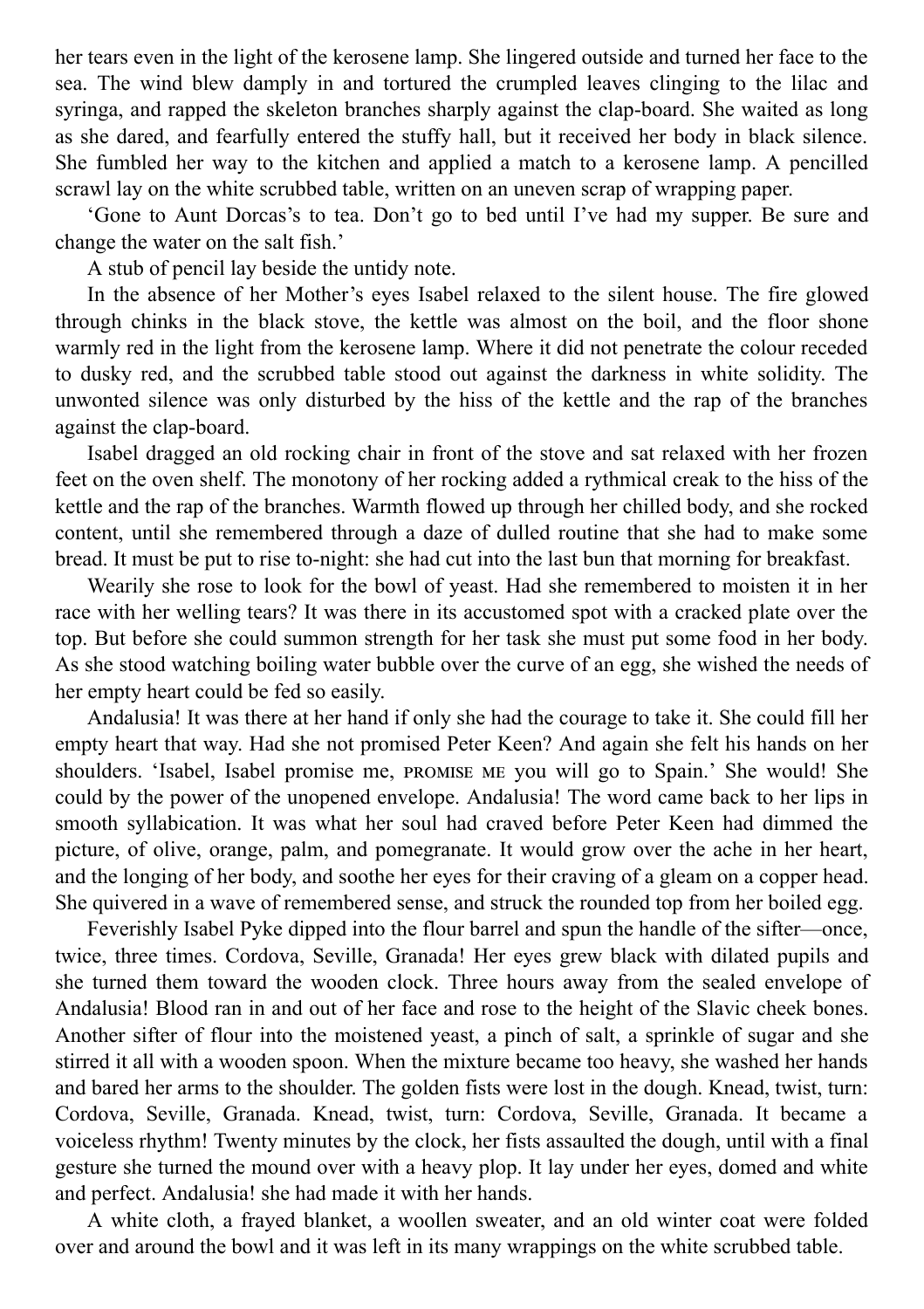Isabel Pyke stayed busy in the crimson-floored kitchen until she heard the scrunch of her Mother's feet on the pebbled walk. She lifted the kerosene lamp to the level of the small mirror and examined her face. Her eyes had come back to their wide gaze and the dilated pupils made them black. The swelling and redness had gone from her lids and the cheek hones were heightened by bright pink spots. With careful haste she replaced the lamp and braced her body by the black stove, her eyes on the singing kettle. Mrs. Pyke's flat heels grounded on the hall canvas and she brought in a breath of cold air. It seemed to linger in the heavy black garments.

'My, 'tis a blustery night. The wind is in! Make haste with the tea now, Bella.'

Isabel poured the boiling water into the earthenware teapot. Three teaspoons of sugar, a little milk, and the strong fresh brew ran into the cup.

Mrs. Pyke rocked by the stove, the heavy folds of her black garments spilling to the crimson floor. Her coat was open, showing the tight bodice, running high to the square double chin, under which fell a white lace jabot pinned with a gold brooch. Her black fabric gloves lay on her lap under her square hands, and the flesh of the wedding ring finger puffed over a broad gold band. Her hat was solid with bits of jet and a small tip, and stayed securely pinned to strong black hair without a touch of grey. Her eyes were hairy with black lashes, and brows that swept from temple to temple. Her skin was moist and sallow and the under lip protruded beneath the upper. She accepted the cup of tea and sucked up a taste from the teaspoon.

'Cut me a hunk of cake now, Bella. Your Aunt Dorcas is a poor hand with her mixtures. She can make but she can't bake. I never saw the like; all soggy in the middle and the pure dough.'

Isabel went into the dark pantry with the kerosene lamp, and came back with a large wedge of foxy cake, heavy with currants. Her Mother's teeth closed on a large semi-circle and her lips pursed out over the mouthful.

'What did you have for your own tea, Bella,' she mumbled.

'I had an egg, Mother.'

Mrs. Pyke bolted. 'Them fresh eggs, Bella! 'Tis a pity about you. We've got to break twelve the week, into the Princess Maud. Wasn't there anything else in the house?'

Isabel said nothing. Her Mother never begrudged her food, but she had eaten it without being told! Mrs. Pyke's brown eyes searched the dim corners of the shadowy kitchen and her gaze fastened on the muffled bowl of dough.

'I hope you worked that dough right, Bella. Poor stuff, your bread. You're too gentle handed by a long sight.'

'Not to-night,' thought Isabel. Hadn't she kneaded a perfect mixture, domed like a mosque in Cordova? Very soon someone else would make her mother's bread. A woman in the village must knead the dough, peel and scrape and wash, and stir the black and white mixtures of the endless fruit cakes. She would be in Andalusia!

When Mrs. Pyke had bolted her cake and sucked up three cups of tea Isabel straightened the kitchen and went up the shallow stairs with her kerosene lamp in her hand. As she passed the hall window, stiff with starched lace, the pane rattled violently, and the flame flickered inside the lamp-chimney. Isabel steadied her pace and trod the narrow strip of Brussels carpet towards her room under the slanting roof. She was alone with the unopened envelope of Andalusia!

Her routine was feverish and hurried and her wide eyes searched the corners of the room as if she were overlooked. With the kerosene lamp on the table beside her she crept under the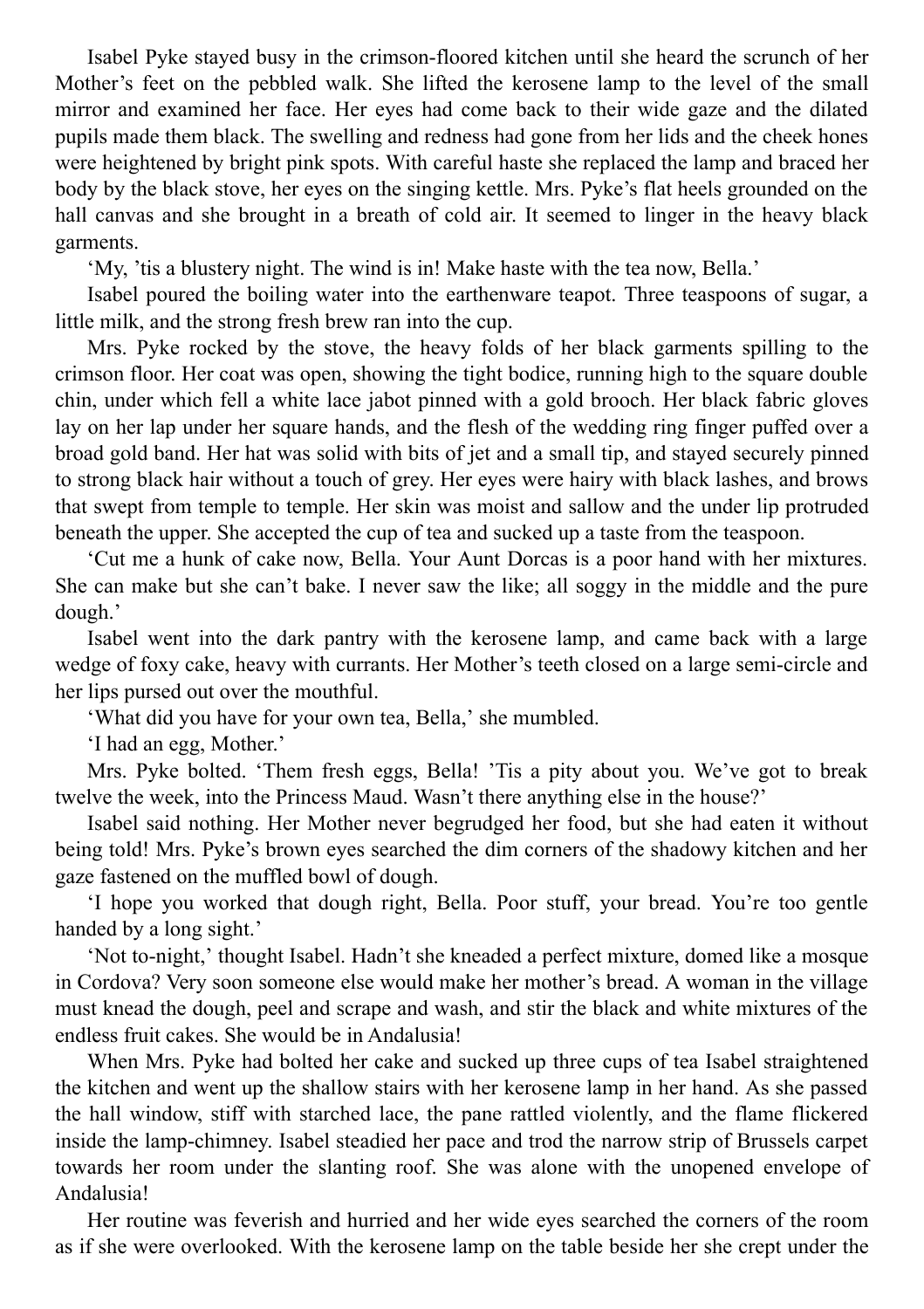honeycomb spread with the long envelope close to her body. The corners felt sharp to her flesh. She lay listening, her cheek bones red with colour, and her ears strained for sound. Her Mother's wooden bed still creaked to her weight but in a little while the sounds were muted to her heavy breathing which began to be inhaled noisily, and drawn to a sharp, short snore. Isabel waited until they came regularly in strangled sustained sounds. Then she sat up in bed, her body and the envelope making a grotesque shadow on the papered wall. Fearfully one long finger broke the seal and the crack of the paper sounded like a shot in the night. She waited for a change in her Mother's snores but as they continued in strangled rhythm, she peered inside the envelope. Green notes ran long and flat in a compact pile! Her eyes pierced the dark corners of the room, and glanced over her shoulders at the slanting roof, but there was nothing but her own shadow and the distorted outline of solid wooden furniture. She drew out the notes with a quick pull and they lay on the honeycomb spread with a bold fifty dollar mark facing her on the top of the green pile. She took it in her hand and it felt thick between her lingers. The red blood deepened on her cheek bones and the pupils swamped her eyes. She began to count with fingers burning acquisitively at their tips. She licked one hot first finger and counted again. Twenty of them: and all with a fifty dollar mark on their flat sides! One thousand dollars! Isabel thought of her carefully hoarded eighty-five and wanted to laugh out loud. She was rich: she would escape: she had the power to escape. She closed her eyes and saw behind her lids olive, orange, palm, and pomegranate. She would leave Helluland to the eyes of the gulls, and the lonely Head to the sound of the wind. She would go to Andalusia! Andalusia! For the first time since she had seen the gleam of the sun on a copper head, her dream came back to her with compelling reality. The blood that had flamed under Peter Keen's hands and cooled to joy at his going, tingled with a wave of new life. Her veins filtered with youth and expectation, and her mind remembered. 'There are so many girls in the world, Isabel.' Then there must be so many men! Somebody else would love her: somebody without the slack shoulders and leather face of Helluland. Someone in Andalusia like Peter Keen. She was awake to love now and she craved it like her Mother craved six daily brews of tea and four heavy slabs of fruit cake.

Isabel Pyke looked sly with the red spots burning on her cheeks. She crept out of bed and wrapped the long envelope carefully in the Chinese dressing gown. Back in bed she looked at the outside of the drawer. She sat up restlessly with her blackened eyes searching the narrow limits of the room. She slipped out again and extracted the envelope, holding it consideringly in her hand. Under the carpet? She dropped to her knees and turned up a thin corner to the right of the door. She pushed the envelope under and smoothed the surface, sitting back on her heels to see if it made a hump. It looked unchanged and flat and with a sigh she returned to her bed and blew out the lamp. For once the picture of a red head, shining teeth, and a being of strange fascinating conversation, had dimmed to the promise of Andalusia.

Isabel tossed and twisted restlessly. There was no sleep or rest for her mind. The mosques and minarets of Andalasia seemed to be made of dough. She would never get there! Somebody would find her money! Her Mother might come in and see if she'd 'dug out' the corners of her room. She might decide to take up the carpet.

Isabel sat up in bed and her eyes strained towards the corner of the carpet, through the wall of blackness. It was a dark night and she thought the sky must be curving overhead in an inky dome. Carefully she struck a match and lighted the lamp once more, listening for any change in her Mother's snores. This time she crept out of bed and tiptoed to the door. Not a change in the succession of grating sounds. Isabel stood in her cotton night-dress and looked around.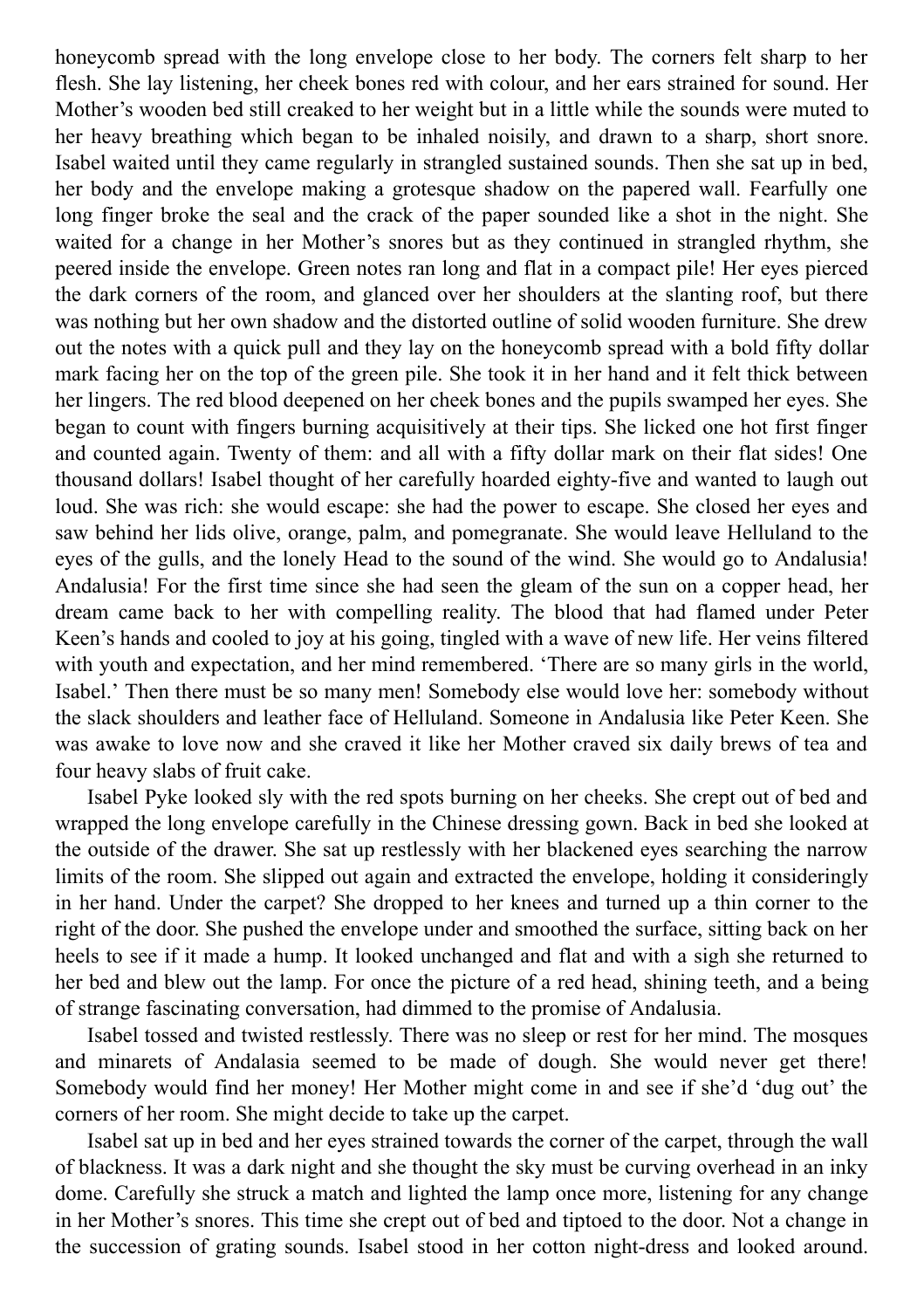What was it she heard about hiding things? That they were always discovered except in the most apparent places. Her eyes found her small shelf of books. Three tall black volumes —'The works of Washington Irving.' They were all about Spain. She opened one at random and prophetically her eyes saw 'Legends of the conquests of Spain'. It was ordained. With a sigh of content she placed the envelope between the pages, and went to the first untroubled sleep she had known since Peter Keen had left her.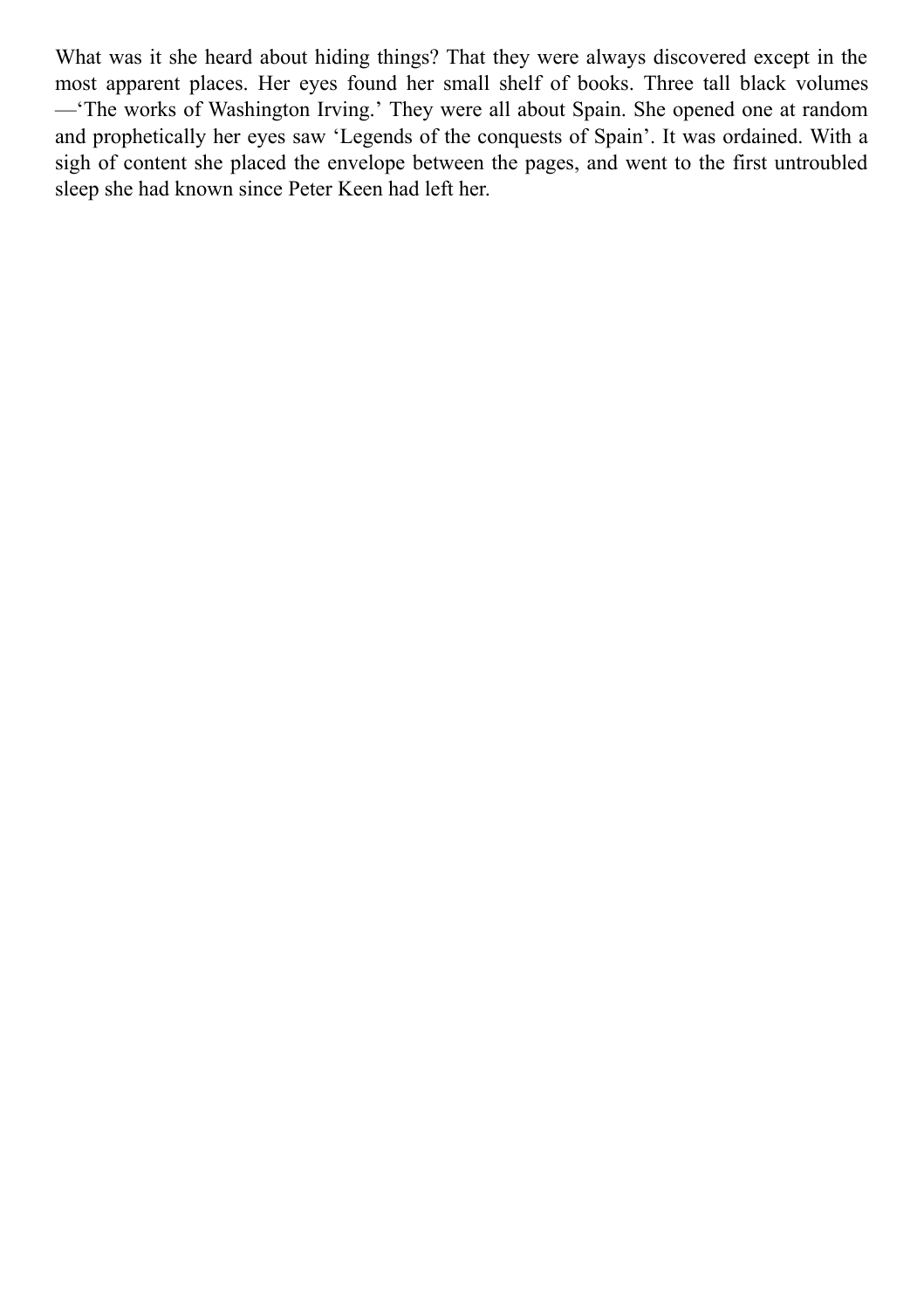### Chapter Ten

The next morning Mrs. Pyke sent Isabel to the store for some fatback pork. As she turned from the lane to the curve of the beach the wind cut her face with a cold blast. The boats in the bay rose and dipped to the heaving sea, and the crested waves made long indentations on the curving beach. As they retreated with a strong suck to the loose stones, she thought they sounded like her Mother's breath before it exhaled a strangled snore.

With the oozing parcel of pork in her hand Isabel crossed the street to the one-roomed post-office and asked for a City paper. The postmistress greeted her, and looked a query over steel-rimmed glasses, but Isabel stood silent in front of the wooden counter, so she stooped to a pile of week-old papers. 'Emily Pyke's girl was a silent piece.'

Isabel put two coppers on the counter and folded the paper to the size of her pocket. She had bread in the oven, dinner to get, and the crimson-floored kitchen to clear away before she could escape to her rock on the Head.

The day was grey and the light promised to be short. As they ate silently in the stuffy dining-room Mrs. Pyke seemed to be slow with her food. She pursed out her mouth and bolted as usual, but the square hands looked uncertain in piling up her food and several times a heaped mass dropped back to the mounds of turnip, potatoe, and oily cabbage, cooked with fatback pork. The food which encroached to the gold line round the edge of the plate, was slow in disappearing, and Isabel looked anxiously through the bare branches of lilac towards the leaden sky.

Isabel walked the arc of the curving beach, and once out of sight of the huddled houses ran over the bare promontory. Breathlessly she subsided on the rock and took the paper from her pocket. At the first sign of liberation from its folds the wind crackled and blew it backwards and forwards, and billowed it out of her hands. Bold type fluttered in front of her eyes—Italy —Abyssinia—but they were nebulous names to her. The only places her mind could encompass were, Helluland, and Andalusia! She had lived with them so long! Impatiently she held and searched the fluttering pages, until she saw a list of advertisements for Steamship Companies. With a sigh of relief she grasped it, and freed the remaining leaves of the paper to the caprice of the wind. She watched them scrape across the scrub and flatten themselves against the wall of the house before she studied the page in her hand.

Two boats to Liverpool in December during the first and last week. The first was too soon. Isabel looked towards the sea and began to plan. The train arrived from the City the day after to-morrow and returned the following day. She would write to-night and in a week the train would bring her back a reply. She would go the last week in December, but she would have to leave for the City before Christmas. Her Mother would spend it with Aunt Dorcas, and drink the annual glass of port with Uncle Seth, and eat turkey with its craw stuffed with force-meat. She would not tell her Mother until her plans were made, but whatever followed, she would be as cold to the grating voice as the yellow eyes of the gulls. If her Mother gave her 'the length of her tongue', and tried 'to knock the nonsense out of her', she would leave the eighty-five dollars for a woman 'to do' for her.

Isabel thought and planned. How would she go? First class? Second class? How much was a thousand dollars? She didn't know how to do things but she would learn. Hadn't she learned to love from Peter Keen? Hitherto she had imagined that people married, slept in the same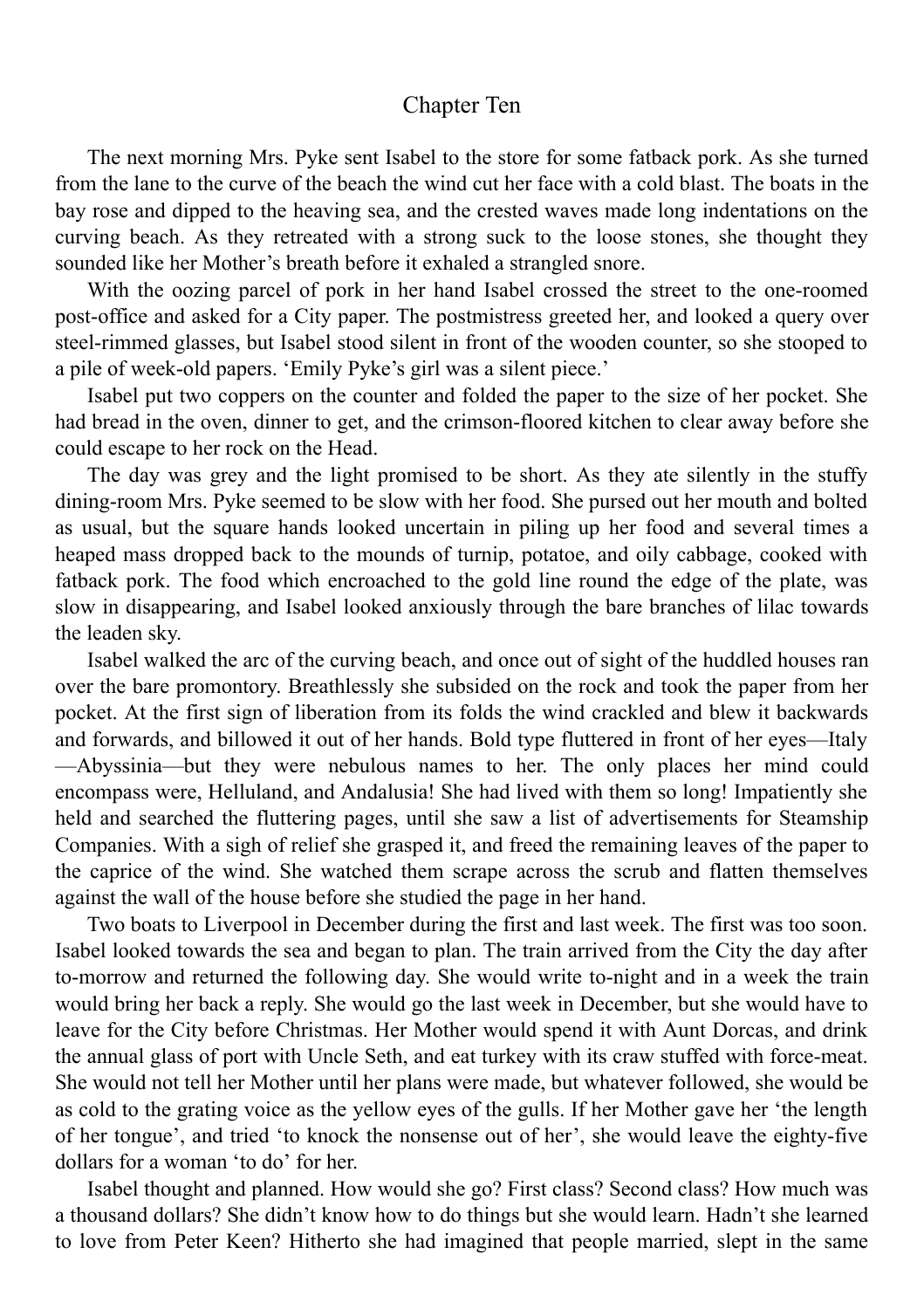bed, did things like the animals, and had babies like the cows and calves. The world of love and delight and golden sense, and the feeling of wanting to submerge herself in another being was utterly unknown to her until she had been held in Peter Keen's arms. There had been times when she had ached to ease behind his blue eyes and gleaming teeth, and to get past his strong outside body and live and dwell within him. She dropped her face in her long hands; then threw up her head and looked towards the sea. That way of thought drowned Andalusia!

Isabel thought of clothes. Would she ever have the dress that Peter Keen had imagined for her, on a day she had appeared in her Sunday dress? She shut her eyes and heard as clearly as if he were by her side. 'Isabel you must have a dress, long and svelte, and soft and gold: lamé that doesn't crush or scrape. You must wear it Isabel over your golden skin with perhaps a very little garment—skin tight. Then a streak of lip-stick, more orange than red, and antique gold ear-rings that skim the curve of your shoulders. And your hair must be washed soft to high lights of gold and waved back to the nape of your neck. Then you must sit very still in long golden lines and I shall paint you.' He had looked at her under contracted brows, as if it were her fault she didn't have a gold lamé dress.

Isabel dropped her face in her hands and let it stay. The paper in her lap crackled under her elbows, but she took no heed. Andalusia! Andalusia! It was Dead Sea fruit to her now! Her mind admitted it. She rocked to and fro and clenched her hands until the knuckles were white. Her aching longing was like a physical pain, and she allowed it to flow over her, unconscious of the fading light and the gathering chill. She would forsake everything, give up every hope of orange, olive, palm, and pomegranate, and stay in Helluland for the rest of her life, if only she could see his copper-kettle hair, the gleam of his teeth, and the eyes that held the blue of the sky on summer days, and changed to grey when the sun went in. And his lips and hands on her own body—. She sprang wildly to her feet, and the paper dropped from her lap and scraped across the scrub. She picked it up and put it in her pocket, and found herself facing the house. Sad and old and desolate it faced the sea. In spite of the fact that she had always refused to enter it with Peter Keen, it held no terror for her. She felt at one with it now. She wanted to put her arms around it and cry against its faded sides. Josiah would understand how she felt. She braced her shoulders and walked to the edge of the perpendicular cliff. Below, the sea dashed against it with savage strength, and where the black rocks rose out of the green water, the gulls hovered over them. She looked towards the horizon and tried to visualize what lay beyond. Andalusia! A world of other things. She must have the courage to break away! She couldn't face the snows of winter Helluland with her heart dead within her. She braced her body and started to go, but as she turned away from the sea a snowy-breasted gull poised in front of her face, and she found herself staring into a pair of yellow eyes. Tranced to utter stillness she stared and stared. Colder than the ice from the North, colder than the bergs gleaming white in the sun, colder than the bite of the Arctic wind she felt the glitter of the merciless yellow eyes. The spirit of Helluland! Cold on her body and cold on her heart! She threw one arm across her eyes and dashed blindly forward.

Isabel's memory held the gleam of the pitiless eyes all the way home, but after she and her Mother had eaten a silent tea, she went to her room under the slanting roof, and wrote her letter to the Steamship Company. She asked for rates, first and second class, and reserved a passage for the last week in December. As she walked across the beach to post it, Aunt Dorcas passed, going the other way to visit her Mother.

As Isabel walked home she was cold with more than the wind from the sea. The yellow implacable eyes were looking at her through the darkness of the night. She walked faster, and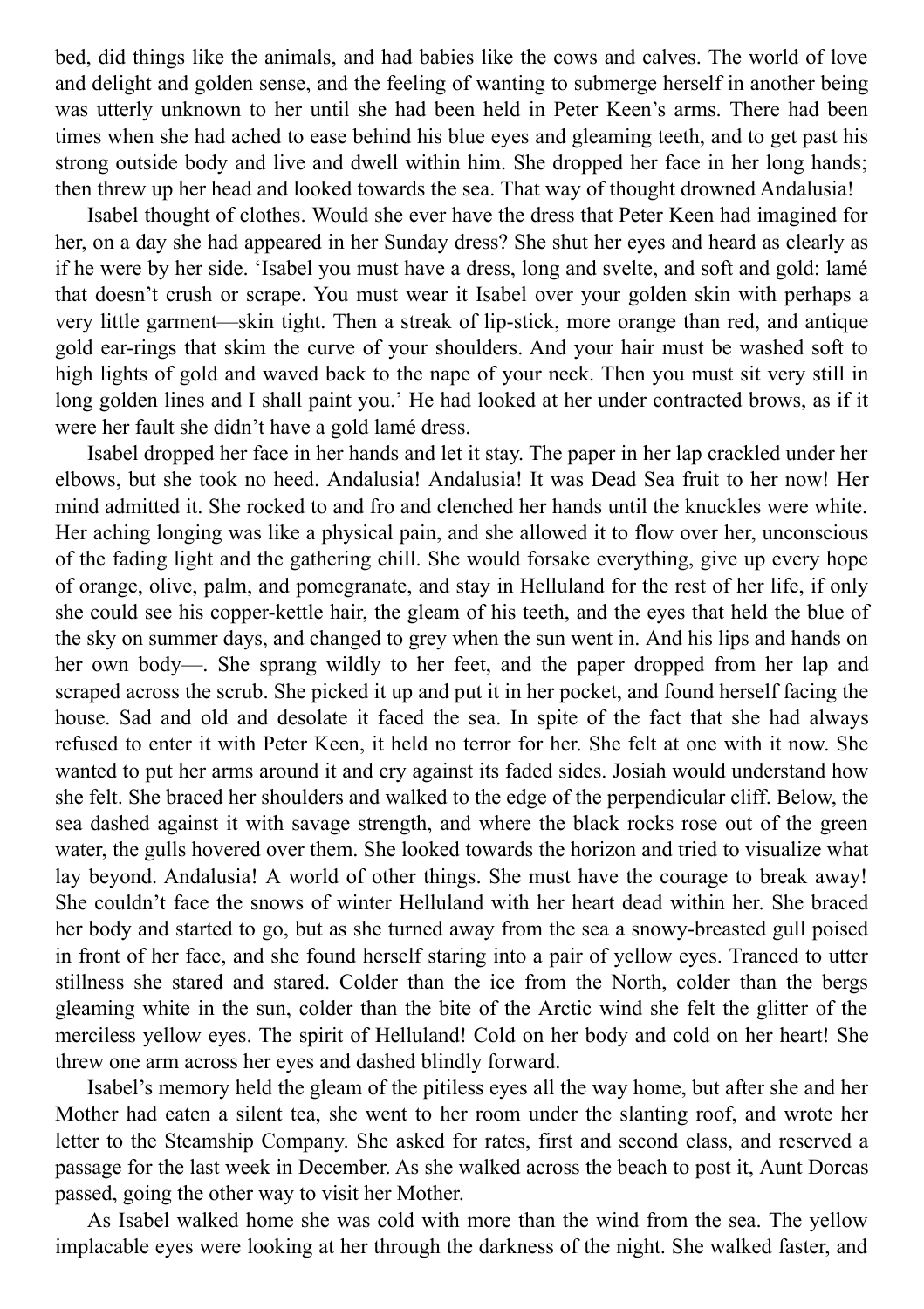tried to think of the time when she would be gone, but she shivered as she turned from the beach to the lane. Vainly she tried to reassure herself with the thought that she had gazed into the yellow eyes many times before. As a child she had shrunk from a close look at the birds which looked so beautiful and graceful at a distance. She remembered the first time she had seen a sea-gull's eyes, and how she had been chilled with their cold cruelty. She shook herself for her fancy but she returned to the house with her heart full of dread. She got back in time to make the sixth and final brew of tea and to watch her Mother consume a 'taster' of the first black Christmas fruit cake. The taster was large and very rich, and but for a small piece for Aunt Dorcas, Mrs. Pyke ate it all. Was it Isabel's fancy again that her Mother's movements were slow? She gulped just as quickly, but her face had a purple tinge, and her eyes held more than their usual dark glitter.

Isabel was sleeping unhappily that night when she was awakened by queer stertorous sounds, like yet unlike her Mother's snores. Her hands fumbled and found a match, and shakingly she lit the kerosene lamp. In her agitation the flame ran in a long smoky streak up the slender glass chimney. Instantly her eyes went towards the books of Washington Irving that held Andalusia, but they stood undisturbed in black formation. The sounds continued. In her white nainsook night-dress and bare feet she picked up the lamp and walked the thin strip of carpet towards her Mother's room. The draughts from the hall window turned her feet to ice.

Mrs. Pyke lay flat on her back—a dreadful sight, and the lamp wavered in Isabel's hand. She placed it on a table before her knees gave way beneath her. Her Mother's face was drawn to one side, and a bit of tongue protruded. A line of saliva dribbled over her chin, and one eye was completely closed while the other continued winking. But the expression of the live eye told Isabel that she was conscious of her condition. Her whole body seemed to strain In protest towards the loss of her grating voice. The strength of her domination over her daughter struggled to assert itself, and suddenly she began to gabble in a confusion of words. Frustration and contempt seemed to gather in the winking eye for Isabel's tranced panic, and as she received the dreadful look she turned and went out. Now her feet carried her fast. She tore her winter coat out of the cupboard, thrust her bare feet into her thick shoes and raced over the narrow stairs. She fell against the front door and fumbled for the large iron key. Desperately she turned it and felt the cold air rush over her thinly clad body. She shivered as her feet crashed over the pebbled walk, and turned down the lane towards the nearest house. Another Penney! They were all, Pykes, Penneys, and Tuckers, and all related in some remote distant way.

Isabel wrenched at the fastening of the nearest storm-door, and it flew back and cracked against the side of the house. She pounded with her fists, on the panels of a stout inner door until she heard the scrape of a window and a rough voice demanding, 'what's wrong now? Quit that banging.'

Isabel retreated to the dim focus of the window. 'Oh, Mr. Penney, it's Isabel Pyke. My Mother—'

'Who?' bawled a voice above the moan of the wind and the sound of the sea.

'Isabel Pyke, Mr. Penney, my Mother—'

'Wait now, I'll come down and unhasp the door.'

Isabel heard the window close and writhed in impatience. In her haste she had forgotten that Mr. Penney was deaf. It seemed a long time before she heard a step and saw a thin gleam of light. The door opened about a foot and Mr. Penney stood peering at her, in a striped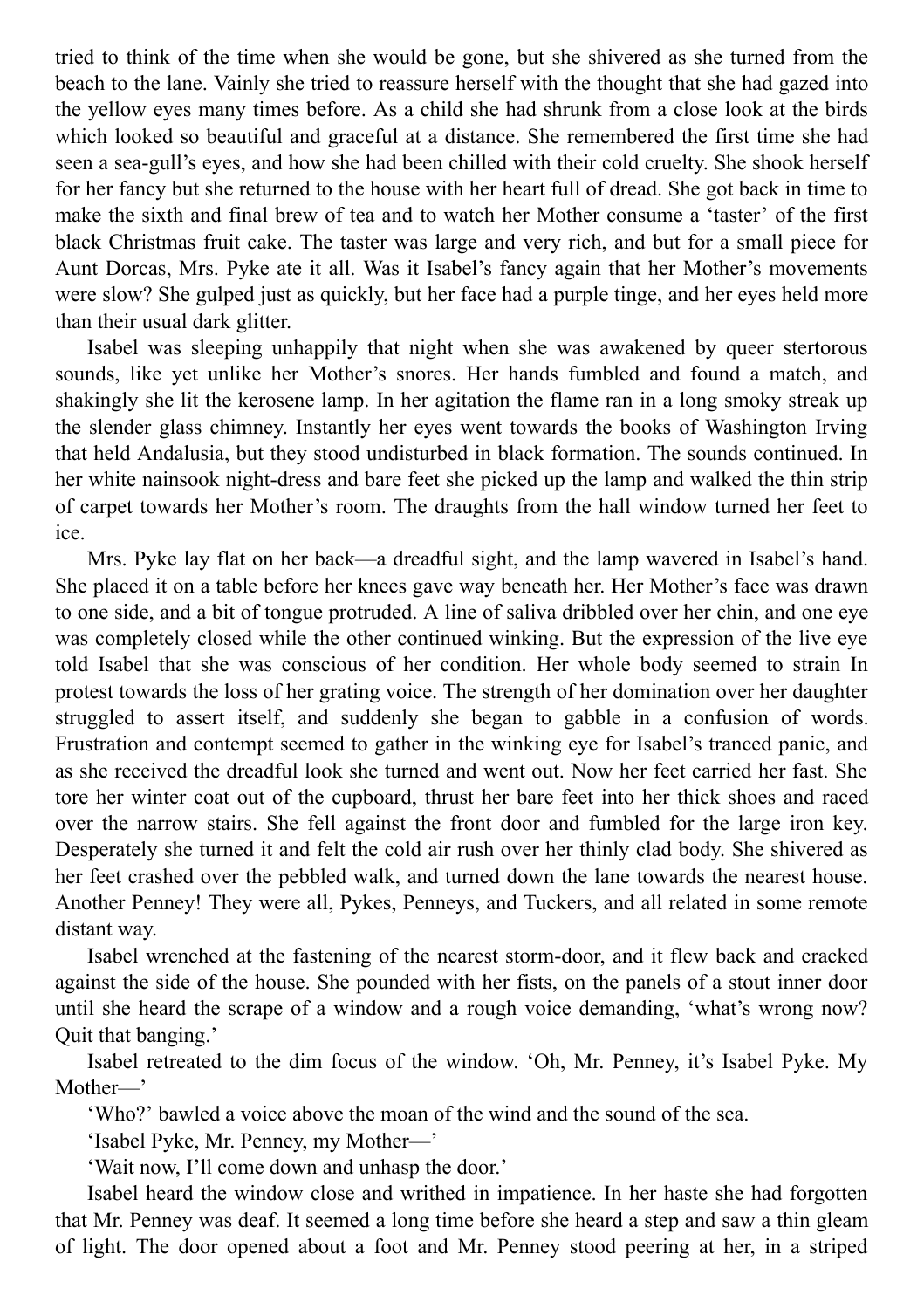flannelette night-shirt falling below his short day coat. The night-shirt was short in the front, and long in the back and even in her hurry Isabel had time to notice the grotesque lines of the figure. For a fleeting second she compared it with the memory of a warm summer day, when she had found Peter Keen painting on the Head, in pyjamas and a silk dressing gown the colour of deep blue delphiniums. The light from the kerosene lamp shone full on her face.

'Well now 'tis Isabel Pyke. What's wrong to your place?'

Isabel stepped close to his ear and felt the heat of the lamp on her face.

'Mr. Penney, my Mother is very ill—'

'Speak up girl, you know I'm hard of hearing.'

Isabel had the instinct to leave and run across the beach herself, but she said with loud desperation, 'my Mother has been taken very ill. Will you go across the beach and get Aunt Dorcas, Penney.'

'What's that Jabez?' shouted a voice from a height in the dim interior. The queer figure turned with the lamp in his hand, and shouted in return, 'it's Isabel Pyke, Annie Maud. Her Ma is took sick.'

Isabel could have screamed at the slowness of his comprehension and the thought of what might be happening in her Mother's bedroom. She said again in a loud voice, 'my Mother is dying, Mr. Penney. Will you go quickly.'

The urgency of the word penetrated. Death was always an event. He turned slowly. 'Dying is she? 'Tis wonderful sudden. Yes I'll go girl, the minute I step into a bit of clothes. Will Annie Maud come into you?'

'No, no, thank you, Mr. Penney. I'll manage until Aunt Dorcas comes. Only hurry, will you, PLEASE Mr. Penney?'

'That I will girl. Be easy. I'll be ready th' once.'

Isabel sped away, the wind snatching at her own nainsook night-dress, and the cold air blowing on her bare legs and ankles. The chill of a late dawn was in the air and she could hear the waves breaking on the beach. As she entered the house her body shook with icy cold. She went into the kitchen and lit a lamp and put a match to the fire. The crackle of splits rang through the silent house like a sharp bombardment and Isabel crouched over the black stove. When the fire was under way she filled up the kettle with water from the galvanized bucket and put it on to boil. In life or death tea might be necessary.

Reluctantly she returned to her Mother's room. Mrs. Pyke lay in the same position and the eye was still winking. Isabel turned her face away from the bed and looked out of the window. The pale dawn lay like a ghost of light on the sea but objects stood out in square relief, and by turning down the lamp to a thin crescent of flame, she could see the curve of the beach and the rolling waves. After hours of vigil (it seemed to her strained nerves), she saw the ponderous figure of her Aunt plodding in a line to the growing light. There was no hurry in her movements, and she, entered the house as calmly as if she had dropped over to spend the evening with her knitting. Isabel rushed down, 'what is it, my maid?'

The unchanged quality of her Aunt's voice released some of Isabel's panic. She spoke through deep gasps. 'I don't know Aunt Dorcas. 'Tis Mother. She looks dreadful.'

'There now, my maid. There's nothing to be frightened about. Sickness and death! 'Tis the way of life. I'll just lay off my things and go up. Your Uncle Seth is going to get a message up the shore to the doctor.'

Her slow hands removed her black coat which seemed to drip with the wind from the sea. She hung it on a peg, and laid her hat and fabric gloves on the flat post at the bottom of the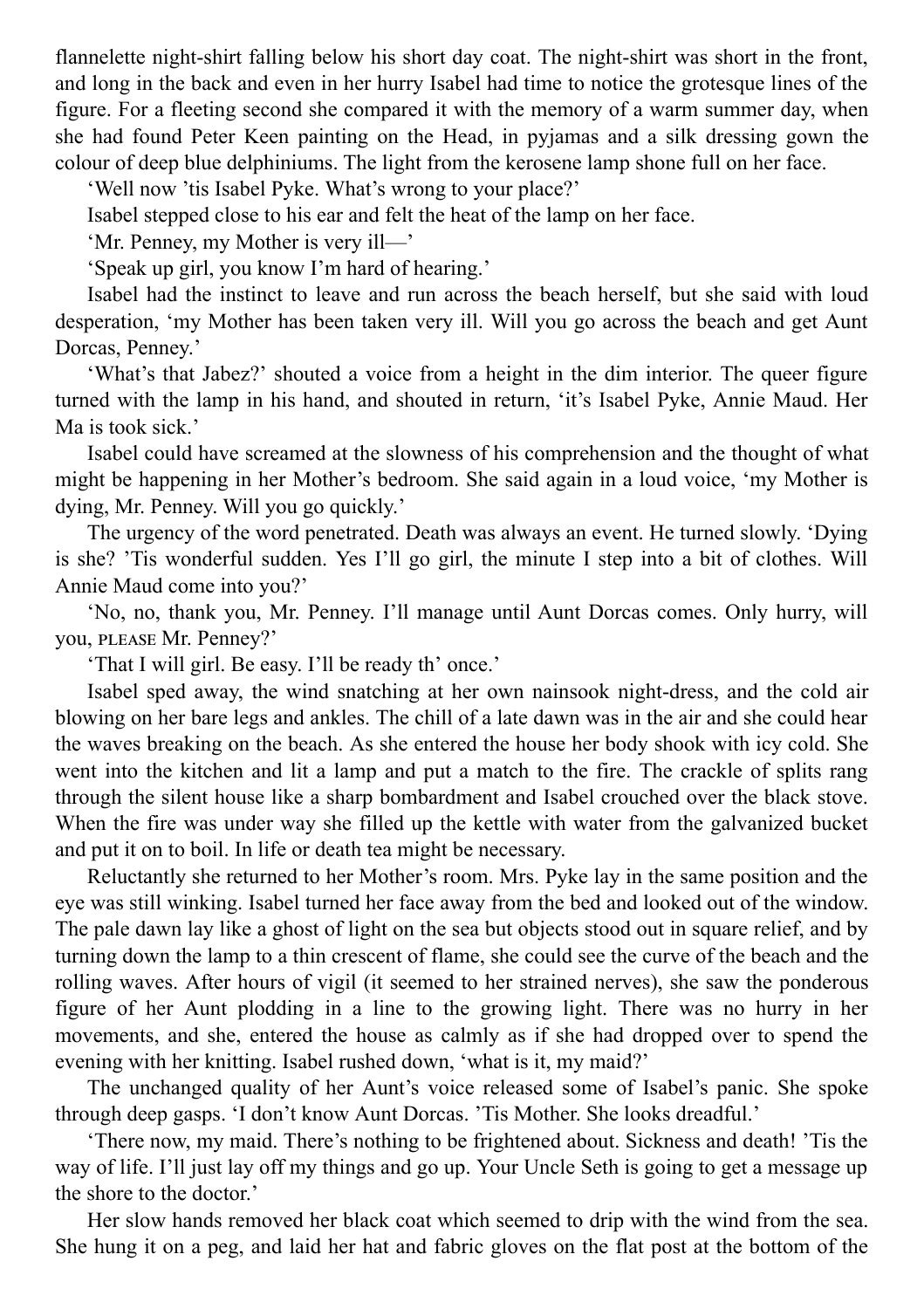painted stairs. Then she mounted, holding on to the varnished rail. The stairs creaked to her weight, as Isabel crept up after her, close in the shadow of her solid bulk.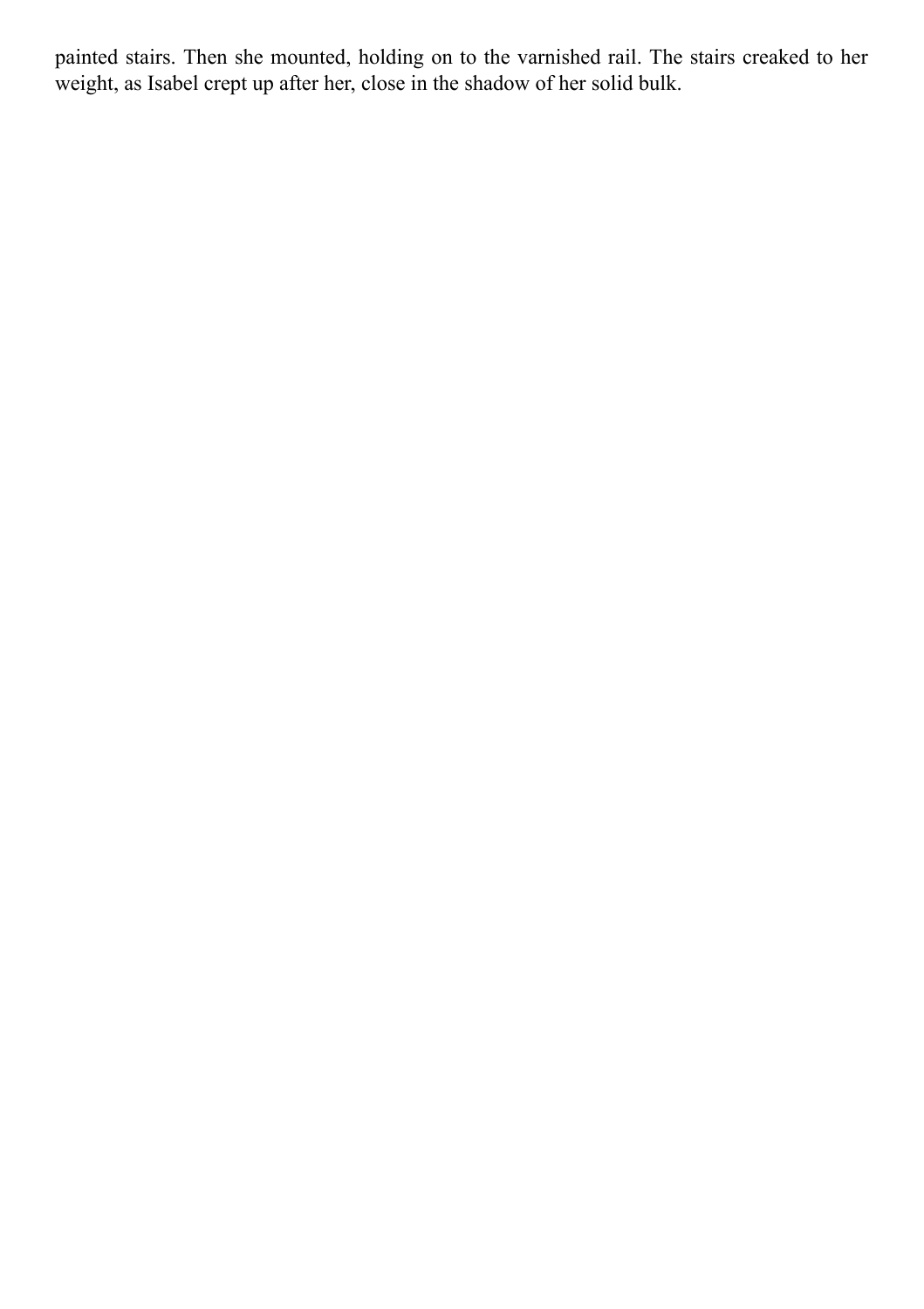## Chapter Eleven

The doctor was slow in coming. He was very far up the shore when the message was sent, and Isabel and Aunt Dorcas looked continually across the beach for the sight of his battered car.

Aunt Dorcas settled down in the house on the lane, waiting to see which way the tide was going to turn. She sent Uncle Seth to a relation on her own side—(a Wilkes)—with more confidence regarding his welfare, than if she had sent him to a Penney. She plodded up and down the stairs in the service of her cousin Emily, and the thin boards creaked to her ponderous weight. In the shadow of her comforting presence Isabel dropped from a world of tortured thought, to a realm of numbness and ceaseless work. She dared not think, and for the present she followed resistless, the sustaining guidance of her Aunt, who directed her into a decent care of her Mother's inert body, while her slim figure curved and strained over the large feather bed.

Mrs. Pyke's right side was as lifeless as a dead tree, and the dreadful contrast of the two sides tortured Isabel's eyes until she had to look away. She tried to stand so that she could only see one side at a time, and for choice she liked the paralysed one best. It was so smooth and free of wrinkles and the closed eye seemed to be resting in peace. She poured tea into the halfopen mouth, with the protruding tongue, and it trickled in brown stains out of the corner. Until the doctor came she spun in an unfeeling muddle of lifting, fetching, washing, cooking, baking, peeling, and scraping for the endless meals that had to go on. An unheard of pile of sheets and pillow-slips accumulated, and the washing was returned to the poor woman in the village who thankfully reclaimed her fifty cents a day. Isabel and her Aunt Dorcas had to take turns sitting up at night, and they watched through the silent hours in an old rocking chair, which was pushed close to a small black stove with sliding doors. Mrs. Pyke lay like a log, and except for the winking eye, and an occasional babble of incoherent words, she was dead to life. Aunt Dorcas did for her, and talked to her as if her cousin could understand: the only difference being that her deep voice flowed on in ineffable calm, without a continued grating interruption.

To Isabel the hope of Andalusia, and the memory of Peter Keen had receded to a world of distant dreams, and a realm of strange impossible things. But many times she looked through the Nottingham lace of the upper windows, for the sight of the doctor's car. She was strung to endurance for his verdict. Her Mother's death would solve her problem, but while there was calm and repose on one side of her face, there was no dissolution in the winking eye. With the memory of her Father's tranquil face in his coffin, she couldn't visualize her Mother in the same waxen peace. The other alternative she dared not name, but in the night by the black stove, with her eyes turned away from the feather bed, she thought in tortured channels. As her mind ran up this one, and that one, she seemed to meet a continual closing door. She might have known! It was the meaning of her last look into the pitiless eyes of the gull.

She would have liked to tramp the thin carpet in her Mother's room, but she forced herself to sit still in her chair, listening to the long moan of the wind, the raps on the clap-board and the sound of the waves breaking on the beach. She yearned to clarify her thoughts by a visit to her rock, and she chafed for her daily walk over the promontory. But at present there was no thought of leaving the house on the lane.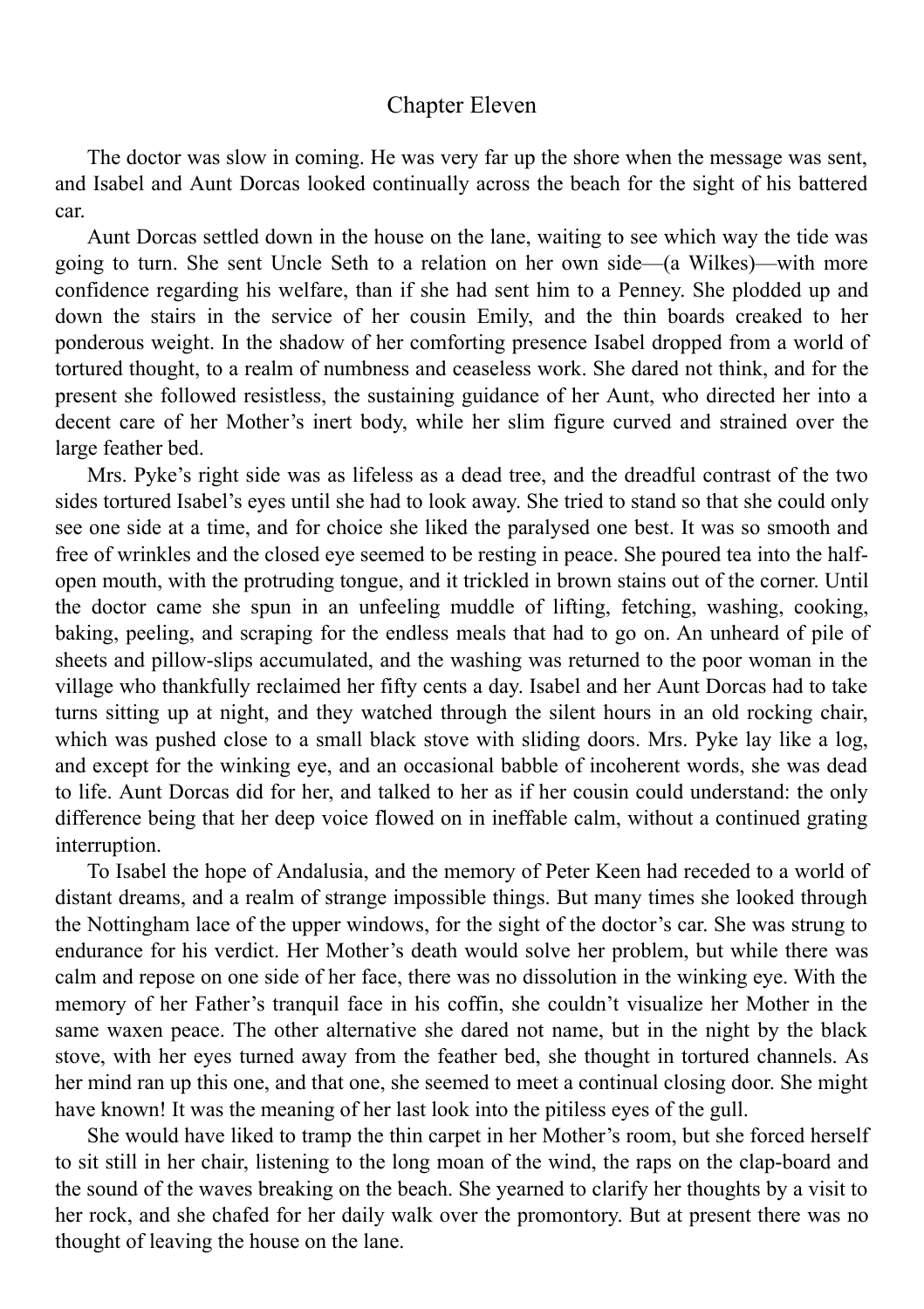The doctor arrived, grey and grizzled from many drives by the sea. Aunt Dorcas preceded him up the stairs, and Isabel crept after them, and crouched in the small passage, every nerve strained for the doctor's words. He said nothing until he came downstairs again and Isabel crept after them, and followed them into the dining-room. Aunt Dorcas sat in her Mother's worn velvet chair, and Isabel stole speechlessly to the stiff sofa by the window. Aunt Dorcas sat with her hands folded passively in her lap and questioned in her untroubled voice, 'well doctor, what do you think?'

He faced them square and tired with his hair falling over his forehead, and his clothes full of wrinkles. They looked as if he slept in them very often on people's stiff sofas, on kitchen settles, or in faded old arm-chairs. Isabel, waiting for his words, thought he looked worn and beaten like the old house on the Head.

He was a Scotsman and his voice was deep and pleasant. In spite of many years of windswept Newfoundland he had never lost his accent.

'Don't know, Mrs. Penney, can't say, it's hard to tell with Hemeplegia. Sometimes death occurs within a few hours, sometimes there's a slow improvement after a few weeks. Look for signs in the face and lower limbs. In this case the pressure is very high. Too full habit, too much pork and cabbage—might get better—might have another one—might be bed-ridden for years! Strong stock—great longevity! Quiet, care, light nourishment—that's all that can be done. I'll be back in a week.'

Aunt Dorcas followed him to the door and his old car shook him down the lane.

Isabel's stricken ears had retained one sentence. 'Might be bed-ridden for years.' The hope of Andalusia was dealt a mortal blow, and she drooped towards the kitchen. During the midday dinner she sat with her wide eyes unseeing. Without interest she scooped the centre out of a baked potato. Her Aunt's deliberate hands did the same thing.

Isabel looked through the bare branches of lilac towards the sombre sky, and then let her eyes rest on the placid figure of her Aunt.

'Aunt Dorcas,' she whispered in a dead voice, 'do you think Mother will be bed-ridden for years?'

Her Aunt slowly squashed a lump of butter into the steaming potato. 'I don't know, my maid. You heard what the doctor said. I've seen them get over a seizure, but the body is never the same. 'Twill be hard for you, my maid, but you must get constant help. Your Mother can afford it, with what will be saved off the food and now she'll have to eat light.'

Andalusia died within her! She knew that her Aunt already saw her Mother as a permanent invalid. Isabel's head drooped over her baked potato, and she looked ahead to a joyless routine of heavy service under the ceaseless scrutiny of the winking eye. She had a rebellious instinct to sweep the plates, and knives and forks aside with a wild gesture, but she asked quietly, 'Aunt Dorcas, do you think I could go out for a walk this afternoon?'

Her Aunt's voice agreed benignly, 'yes, indeed my maid. A breath of air will do you a sight of good. You can go th' once if you like. I'll clear away.'

'No, no, Aunt Dorcas, I'll do that, if you'll sit in Mother's room and tend the stove.'

'All right, my maid, and don't hurry back. I'll mind the kitchen fire and put the kettle to boil. We'll have a boiled egg and a bit of bread and butter. There was always a sight too much cooking in this house.'

Mrs. Penney moved away and creaked up the stairs. Isabel gathered up the dishes in mute surprise. It was the first time she had ever heard her Aunt make a remark that might be called criticism.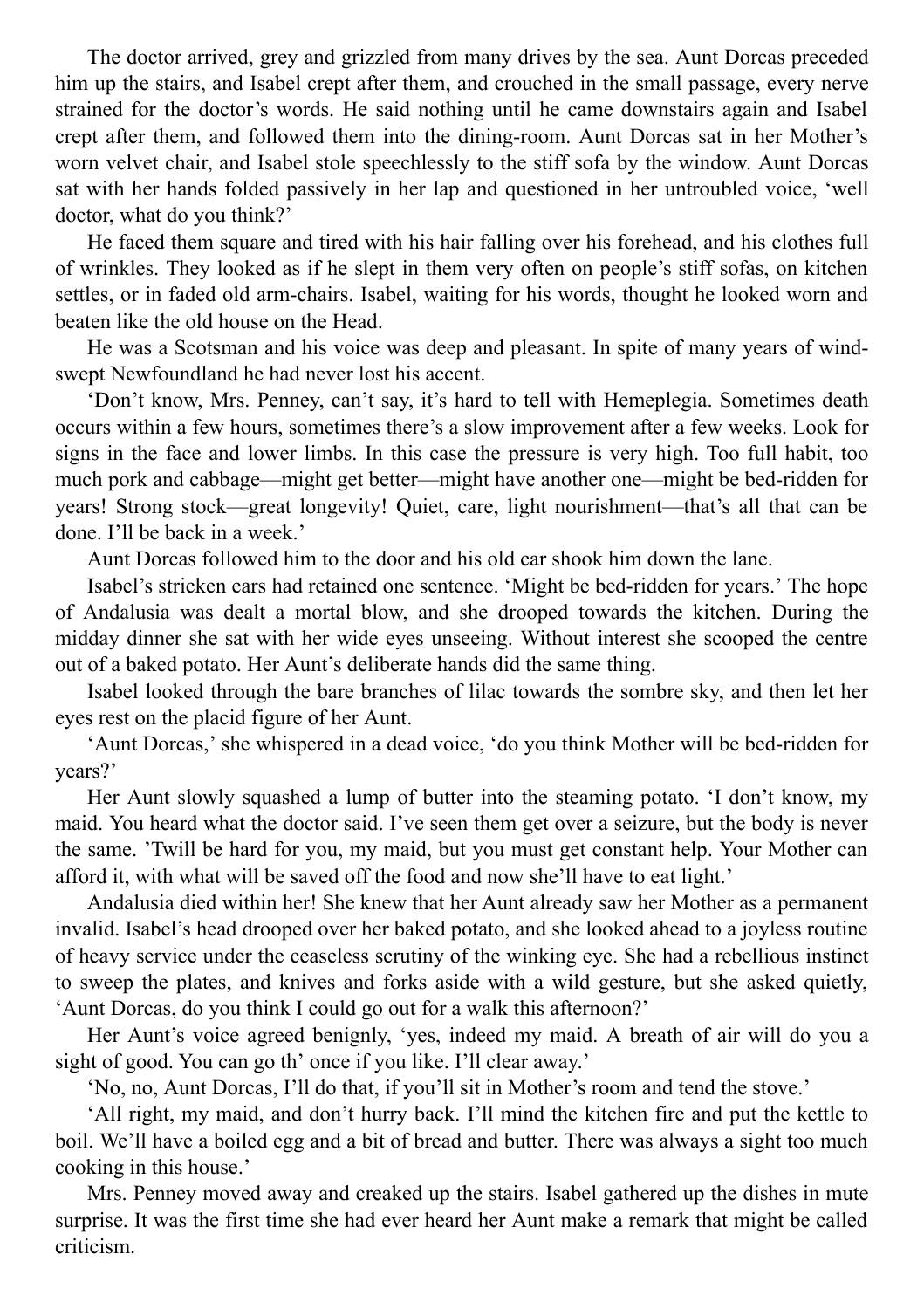During Isabel's walk down the lane and over the arc of the beach, several people stopped her to ask about her Mother. She made the same automatic answer to each enquiry, 'just the same, thank you.' As she trod the last lap between the road and the railway track she looked along the receding steel rails. What was the good of looking for the train to come in with her letter? She couldn't go: she was a prisoner in Helluland for the rest of her life. She rushed out over the promontory and flung herself down on the rock. The house seemed to welcome her, and release her to a survey of her desolate thoughts. She looked towards the horizon and tried to see a way out, but the doors of her escape seemed closed by the weight of her Mother's body. What good was Andalusia between the covers of a book? Her Mother might get well! A woman could 'do' for her, but she rocked to the implacable picture of the winking eye. Her Mother might die! Wasn't death, complete death, better than a body cut in half? 'The Wilkes didn't lie down to illness!' Her Mother's voice grated across her memory, and joined the recent pronouncement of the doctor. 'Bed-ridden for years, great longevity.'

Restlessly Isabel came to her feet with a thought in her mind. She would go and see the records of the dead Wilkes! Aunt Dorcas had told her not to hurry home. Before she went she took a long look at the house, with its closed doors, and windows like empty eyes. She thought of the summer afternoons when the sun had shone kindly on its dilapidation and turned the leaden windows to shining gold. The sky had burned above it in deep azure, and the sea had lapped against the granite cliffs in lazy quietude. Now the sky was damp and grey, the sea rolled with crested waves and dashed against the Head in booming sound. Isabel turned and left it, and her despondent body seemed to accept the weight of its gloom. Hurry left her feet and she walked slowly over the promontory, over the arc of the beach, past her own lane, past several other lanes until she came to a sloping graveyard on the side of a hill. Lonely and still the cheap stones rose straight, and slanting, and bent almost to the earth, from decaying mounds of damp grass. The light was dull but she wandered in and out looking for inscriptions to the dead Wilkes! Her Mother's family had come to Newfoundland in 1763, and many of the memorials were worn and obliterated from continued wind and weather. She peered and deciphered—ninety-four, ninety-two, eighty-nine, seventy-nine, seventy-six—(red spots leaped to Isabel's cheekbones)—ninety-four, ninety-two! Her arms dropped to her sides in the chill twilight and she sat desolately down on a strip of damp grass surrounding a clay mound. She dropped her chin in one hand and looked down the hill to the village. Blue wood smoke curled from nearly every chimney: coal smoke from a few. An occasional figure walked across the beach, with shoulders and head drooped to the wind from the sea. The chill November day had driven most of the villagers into their houses and Isabel imagined them all gathered in the warm kitchens, sitting round white scrubbed tables at an early tea. Her own people lived better than most and ate in the dining-room, like the wife of the storekeeper.

Isabel looked ahead and her eyes held the dreariness of Helluland without the gathering strength of its winter force. She was staring unseeingly, at an old mound several feet away, with a brown stone falling back at a crooked angle. Everything had the familiarity of accustomed things and it was some time before her eyes told her that she was staring at the sixty year old grave of Elfrieda Tucker. With a sudden abandonment of movement Isabel ran towards it, and threw herself face down on the neglected mound. The slant of the stone made a rest for her face, and her voice that had died to conversation when Peter Keen left, loosened its speech to the worn surface of the brown stone.

'Elfrieda, Elfrieda, you did what I did. Tell me what to do now? Tell me—tell me?' Her arms went round the flat slab and she tried to shake it for a reply. 'Your lover came in from the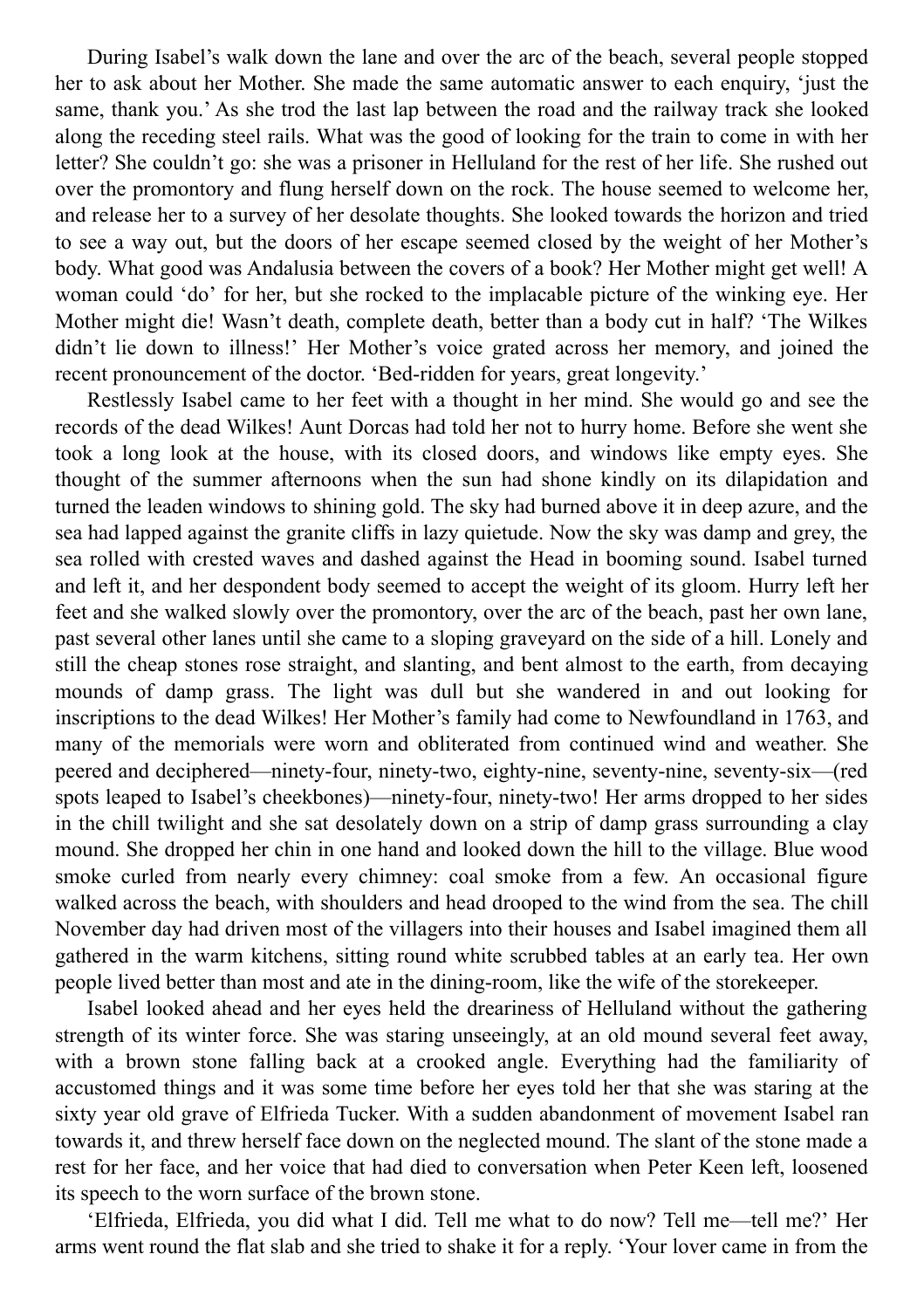sea, and mine came from, "here, there and everywhere." Yours gave you a child and mine gave me a way to Andalusia! But he went away and it didn't seem to matter any more, but it does, it does! If I wasn't closed in by rocks and cliffs, I could try and forget, but there's nothing here but coldness, and emptiness, and the same things every day for ever and ever. I can't stay, Elfrieda, I can't stay and I can't go, I can't go.' She lay motionless for a while, with her long body pressed against the ground and the bit of decaying grass drying itself against the walls of her chest. But Isabel didn't notice. The light diminished, and the sea air thickened to a fine drizzle, but she lay on with her face pressed against Elfrieda's scarred tombstone. As the darkness deepened her voice became a confidential whisper. 'Elfrieda, you were a pale pilgarlick too. Perhaps you called it Helluland and hated the eyes of the gulls. Were you happy with your lover? Did he have a beautiful voice like mine and did the sun shine for you and turn everything yellow and make you forget you lived in Helluland? Did you meet him every day, and then go back to the kitchen and make tea and bake bread? Did you die inside when he left you? But you did die Elfrieda, really die! Were you sorry? Am I sorry? Do I want to be what I was before he came?'

The drizzle turned to cold rain and Isabel became conscious of her soaked condition. Great drops fell on her face and she sat up on the edge of the mound. The lateness of the hour appalled her. Her absence would be a betrayal of her feelings, but she remembered that she was freed from the sound of her Mother's voice, and she was schooling herself to look away from the winking eye. Her Aunt Dorcas would welcome her kindly, offer to help, and warm her with the sound of her unchangeable voice. The thought of the heavy figure getting tea in the crimson-floored kitchen jerked Isabel to her feet. She picked her way out of the graveyard and ran all the way across the beach and up the lane.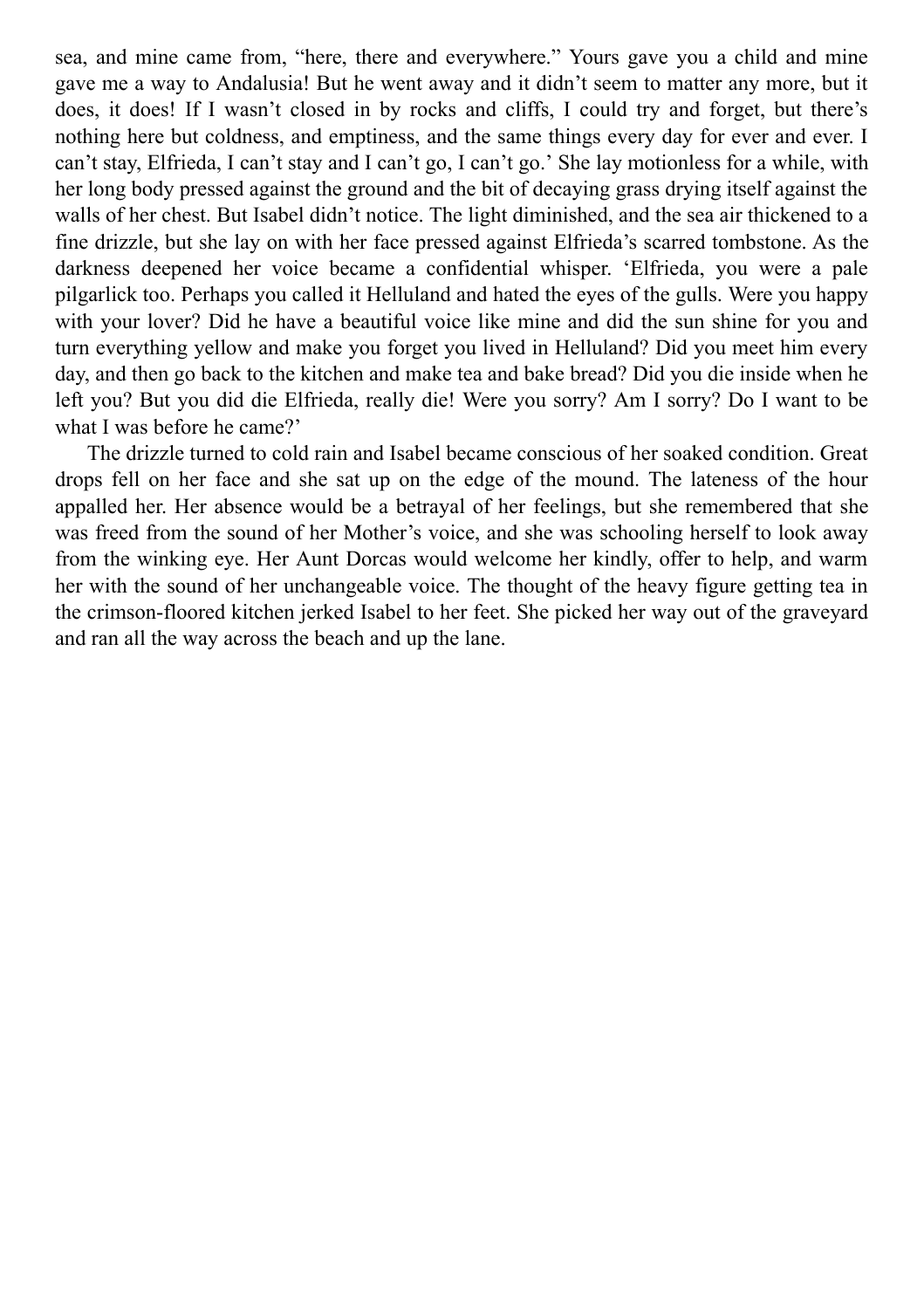### Chapter Twelve

The next morning Isabel Pyke didn't care about anything. She had a headache: her mouth was dry and felt like the surface of her Mother's flannelette night-dresses: her skin enclosed her like a hot sheath and she went to and fro to the galvanized bucket for dippers of cool water. All day she fetched and carried and worked, while her Aunt Dorcas rested from her vigil in the rocking-chair by her cousin's bed. Mrs. Penney didn't snore. Her breathing came in long profound sounds—unvaried and even, like her unchangeable voice. Mrs. Pyke's lost speech asserted itself above it in a more frequent gabble, which was silenced only when Isabel poured tea into the twisted mouth. She watched it dribble out of the corner towards the white pillow-slip, and stood staring at the long, brown stains, wishing she could do something about them. But the task seemed too gigantic for her inertia, and the sense of her Mother's weight lay mountainously on her mind, so she picked up the tray and went out, carefully avoiding a look from the winking eye. All morning she had the instinct to sit down, but she was kept continuously on her feet in dulled activity. Neighbours dropped in and relations walked up the lane to make inquiries, so that her work in her Mother's bedroom, and the crimson-floored kitchen, was interrupted by many trips to answer the door. Some one brought half a dozen eggs, another a pat of fresh butter, another a crock of black currant jam and the storekeeper's wife sent a red jelly in a china mould.

In the afternoon the house creaked again to the weight of Mrs. Penney's slow tread, and Uncle Seth puffed up the lane to see his wife. He stood looking at them from pouches round his eyes and seemed angry. 'Dorcas, I'm going back to the folks and arrange for them to sit up by night. They'll all take a turn and be glad to. Your eyes and this poor maid's, look like burnt holes in a blanket.'

'Come in and sit down Seth, and tell me the news. That'll rest me.'

But for once he was impervious to the calm voice. Without answering he buttoned up his coat over his portly stomach and let himself out to the pebbled walk. With a ponderous sigh Aunt Dorcas pulled herself up the stairs, and Isabel in a brief space of non-activity rocked dully by the kitchen stove. Later the minister called and his voice filled the dark hall with smooth piety. Aunt Dorcas took him upstairs to her cousin's room and Isabel went back to her rocking-chair, the lassitude of her body holding her from any extra effort. She rocked monotonously on the painted crimson canvas, listening to the drone of voices from the top flat. For a moment she had a vision of her Mother straining to interrupt them, but it slid off her mind as too sharp a thing to encompass. Once or twice she gave a fleeting thought to trains and travel, but that too slipped away. It seemed a prospect of impossible effort! Peter Keen? If he walked into the crimson-floored kitchen now? What would she do, with her body too weary to greet him? Perhaps she could rest herself against him, and sink deep, deep to some kind of peace. He had seemed to understand everything, would he understand how she felt now? She didn't know, and she stirred restlessly. The heat of her body or the heat of the black stove was stifling her. Wearily she raised a damper and looked at the size of the fire. It was red and glowing, but low enough to need replenishing. She took the black shovel in her hand and bent over the coal bucket. It seemed a long way from it to the open round hole in the stove, and she suddenly saw herself weary and bereft like something cast up by the tide which would never be reclaimed.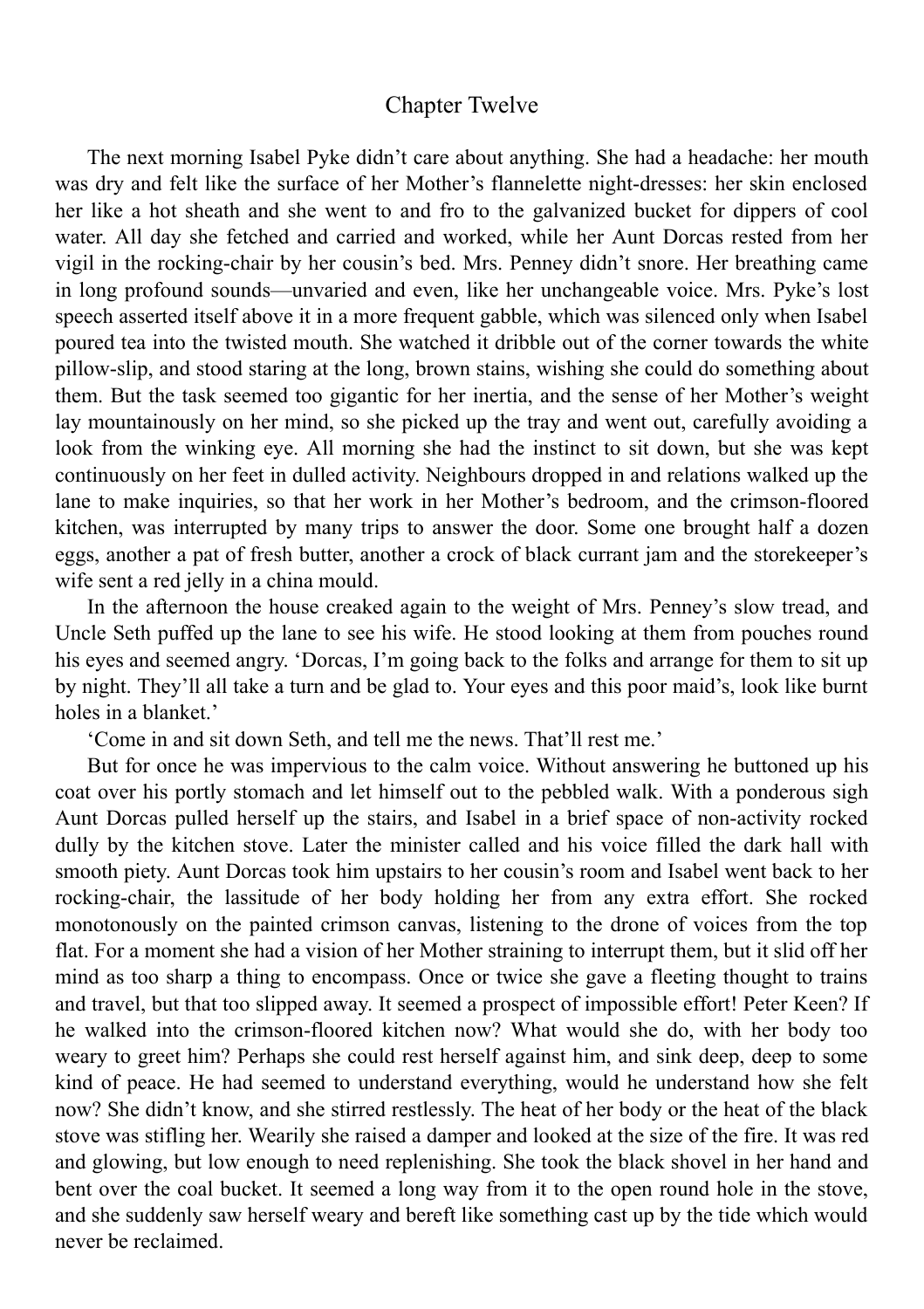The banister rail creaked heavily and her Aunt's deep voice flowed down.

'Come up, my maid. We're going to have a word of prayer.'

As Isabel crawled up the stairs, hot waves engulfed her. When she entered her Mother's room, she saw the two black figures in position on either side of the feather bed. Mrs. Pyke lay like a log between them except for the restless life of the winking eye. Aunt Dorcas knelt with her large hands folded against her massive chest, and as soon as she saw her niece her lids fell heavily on her cheeks. The minister looked at home on his knees, and as if he were always a master in that position his eyes commanded Isabel to kneel down. She dropped hastily beside her Mother's wash-stand. It had a marble strip standing upright against the wall, and Isabel wished she could put her face against it. It looked so cool. But the minister's eyes were closed and he had thrown back his head. A crest of black hair reared up from his forehead, curved like an incoming wave on the beach. His voice came rapidly and fluently.

'Oh Gracious Lord and Father, Thou who hast seen it incumbent on Thyself to burden thine handmaiden with this heavy blow, grant that she may be given grace to bear her affliction with meekness, humility, and sweet submission to Thy will—'

The words whirled to the hot centre of Isabel's brain. 'Meekness, humility, and sweet submission?' In the thought that the minister hadn't looked into the winking eye, she lost several fluid sentences of the supplication. But her mind was caught again. 'Give her grace from out of her affliction to count her blessings, and though she is cut off from all activity, teach her to give thanks for the ministrations of a kind and loving daughter—'

Isabel's wide gaze was gathered to the one winking eye, and held in frustrated contempt. When it dismissed her to fasten on the minister, she felt limp. Fascinated she waited for its effect on the praying voice, and the black figure. No sealed eye could be sufficient protection from the dreadful scorn of the one-eyed glance! One-eyed, one-eyed? Who was one-eyed? Her brain was hot behind her burning forehead. Coveyduck of course, the one-eyed ship's carpenter. She had the impulse to rise from her knees and walk out over the Head. The wind would cool her, sweep the hair back from her hot face, and she would put her cheek against the rock, and let it whistle over her. One kneeling leg started to rise, but the praying voice held her again.

'And oh Lord, as each day passes from time into eternity, may she grow more ready to approach Thy mercy seat: to put behind her all earthly things and come before Thy presence with a song, where suffering is no more, where "they shall run and not be weary, they shall walk and not faint". Through the mercy of Jesus Christ Our Lord, Amen.'

Aunt Dorcas breathed a deep 'Amen', but Isabel rose quietly, and went down to the rocking-chair without a word.

When the lamps were lit Uncle Seth puffed up the lane again, with Aunt Maria Benjamin triumphantly by his side, and a list of volunteers for the next six nights. Isabel heard the names from a vast distance. Aunt Julia Wilkes, Cousin Emma, Annie Maude Penney, Lydia Rumsden, Susie Cruikshank, and Jessie Tibbo. Aunt Dorcas smiled at her kindly. ' 'Tis good news my maid: now we'll be able to take our rest regular.'

Isabel went to bed without making tea. She didn't wash, she didn't rub in any olive oil, she didn't even light the kerosene lamp. She dropped her clothes in a heap and crept under the honeycomb spread. The wind was rising and beat the lilac and syringa hard against the clapboard. The windows rattled and draughts blew over her head but they did nothing to cool it. All night she tossed in a restless fever, and woke ceaselessly to hear the wind and the sea, the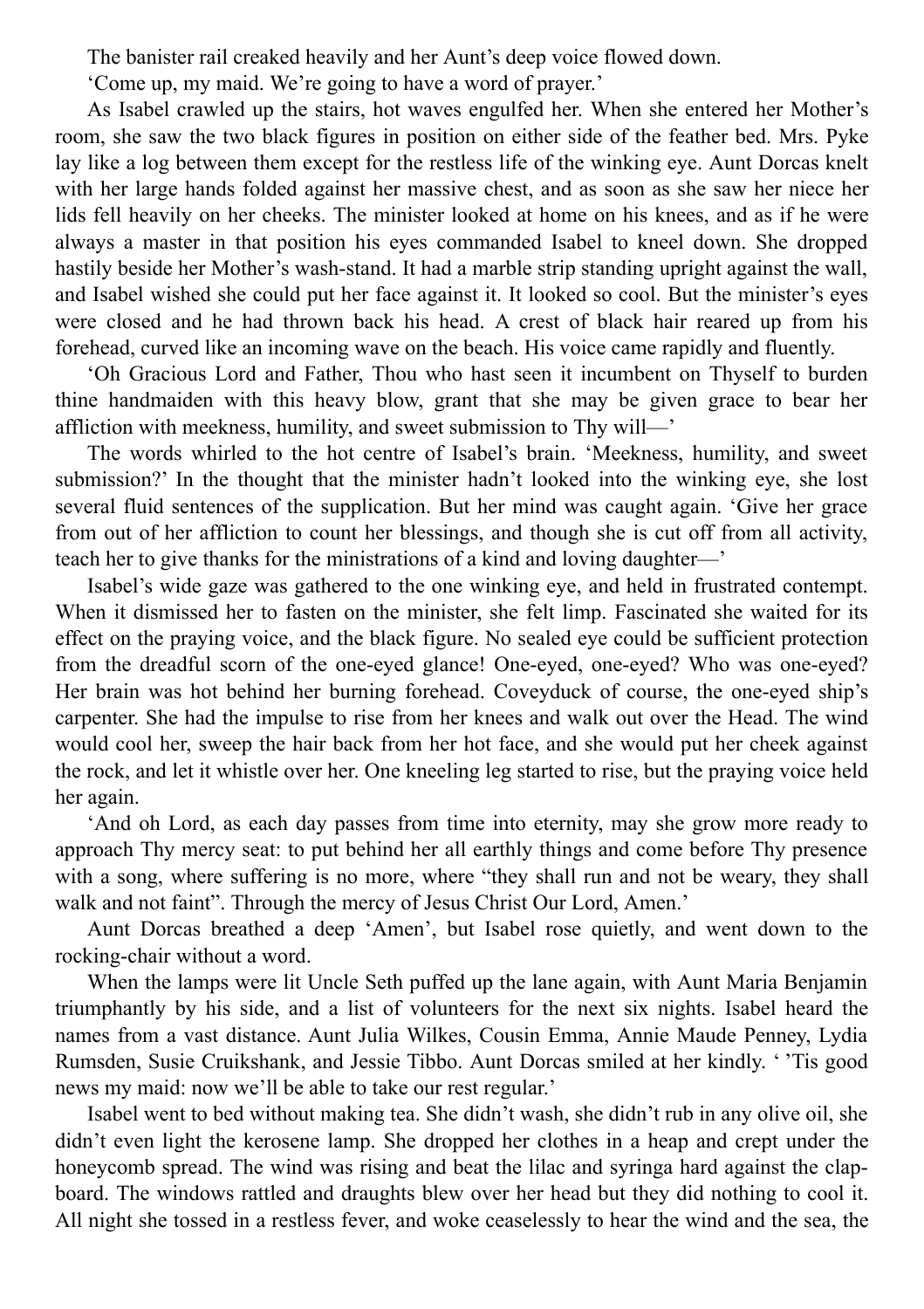growing rap of the branches against the house and the creak of Aunt Maria's chair and Aunt Dorcas's profound breath.

The morning came grey and chill with increasing wind. The wooden house quivered in its blast, and lying in a sheath of burning skin Isabel longed to give her body to its breath. 'You look like Boreas, North wind, any wind.' The voice strayed through her memory. It was impossible to get up, but she heard her Mother's gabble, her Aunt Maria creak up from her chair and Aunt Dorcas turn over ponderously in the spare room. They would all want their breakfast and the kitchen stove wasn't lit yet! The habit of years made her put her feet out on the thin carpet, and she sat upright on the edge of the bed. All at once her teeth clattered together and a sharp pain stabbed her side. Her breath caught on a gasp and she put her hand over her heart. She knew she was ill, but with what? Her Mother's eye winked in her mind. 'The Wilkes' didn't lie down to illness.' She wasn't a Wilkes: she didn't want to be a Wilkes, but it was impossible for two people to be sick in one house at the same time. She stood up and the pain caught her again. She breathed lightly and it didn't hurt: she breathed deeply and the blood ran over her face. She would breathe lightly! She crossed the thin carpet and looked out through the blue white of the stiff curtains. The wind beat at the bare trees as if it would gouge them up by the roots. In the distance the sea rolled with savage abandon, and licked greedily up the deep indentations of the beach, like a row of foam-flecked tongues. Isabel shivered again but she washed her face and hands in icy water and put on a knitted dress. She was hot again, and recklessly wet her hair-brush and plastered her hair back from her burning face. She went downstairs and by breathing lightly and walking slowly she did her work, and lingered in the kitchen while the others ate their breakfast. Aunt Dorcas's deep voice came in low conversation while Aunt Maria Benjamin told the news of the night. Isabel didn't eat any breakfast herself, but as she was washing the remains of porridge and molasses from a soup plate a long shiver ran over her body and clattered her teeth together. It passed and left her limp. She finished her dishes. She would go upstairs and tell Aunt Dorcas she was ill and go to bed, but as she entered her Mother's room her Aunt was busy changing the bed, and she said without looking, 'that's right, my maid, I was just about to call you. You lift that side. There now, easy!' Isabel bent to her Mother's weight and the pain in her side cut her like a knife. She gave a deep gasp and the quick unguarded movement to get her breath brought her Mother's winking eye within a few inches of her face. It seemed to taunt her for the weakness of her body and when she could, she left the room without giving voice to her illness. She went into her own bedroom and closed the door. Listlessly she made the bed and tidied the room. With the wind howling in her ears and the misery of her body, desolation swept over her. A sob tore up through her body but it met the pain in her chest and the tears streamed over her face. The relief of crying was diminished by the extra strain on her breathing, and she strained to control her gasping sobs. Her throat worked until it held a hard pain, and when she was quiet again she went over and rested her forehead against the black backs of Washington Irving. Motionless she stood with her eyes closed and breathing so lightly that the pain was not reached. Confused and fevered, memory washed over her. Andalusia was under her forehead! She would be patient and wait. Peter Keen had told her that nothing lasted, everything changed, and no one note was struck for ever. She would remember! Soon she would pass out of this. The fever and misery of her body would leave her, something would be done about her Mother, and she could go to Andalusia where the wind was kind to growing things and the sea didn't strain to lick everything off the shore. There would be sun, gaiety, lightness, and love and the caress of soft voices. Drearily she ached for Peter Keen until her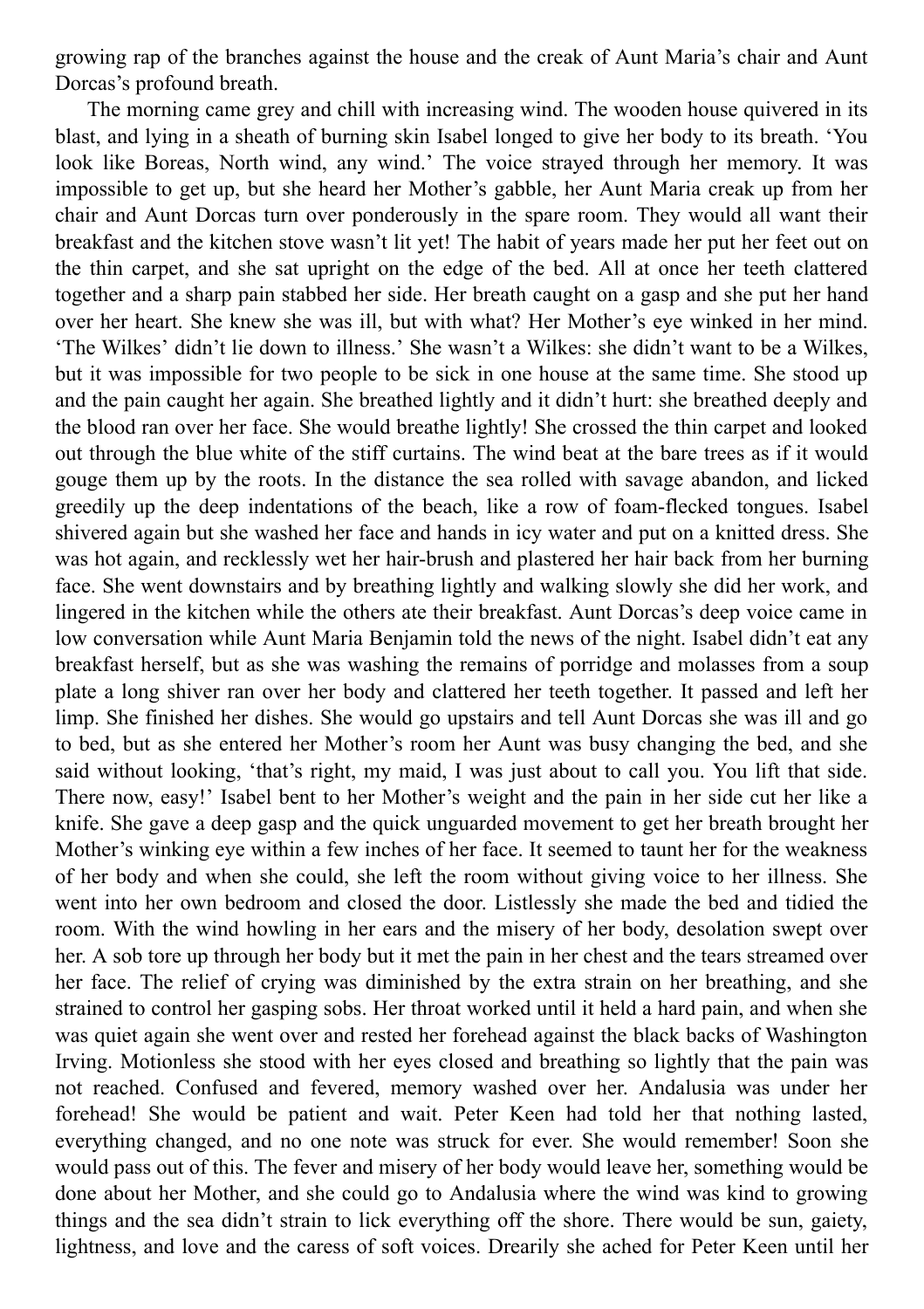longing swelled to a hunger of the spirit that distilled to a great physical pain. It met the hard ache in her throat, and the stabbing pain in her chest until her body felt like an overflowing container of pain. For a wild moment she thought she would burst wide open. Now restlessness besieged her and she jerked her head away from the black books. She couldn't rest in bed where thought leaped up and tortured her. She must work, wait, forget, and begin again. For a second she flicked her burning face with the icy face cloth and ran the comb through her hair. What did they have for dinner yesterday? Turnips and potatoes and fatback pork! There was still some in the house.

At midday dinner she found she had cooked turnips again. That was strange! She had meant to have carrots. She sat over a plate of mashed vegetables and turned them all over and over with her fork. Four strokes to flatten them down and three to mound them up again. Her Aunt's kind eyes regarded her thoughtfully. 'You're sick, my maid.'

'No, Aunt Dorcas, just tired.' Her voice was only a whisper. The strain of the few words made her heart beat fast, and she seemed to meet the pain with the lightest breath. Her chest felt as if it held no depth. Inconsequentially she thought, 'we have a little sister and she has no breasts.'

Her Aunt's bovine gaze was still on her hot face and she stirred restlessly.

The slow voice came, 'you've got fever, my maid. Your face looks very red. Lie down on your bed and I'll watch out for your Mother.'

'No, no, Aunt Dorcas,' she whispered. 'I'm going out. It's so close—I want some air.'

Her Aunt's eyes regarded her like the waters of a well a long way down.

'Close, my maid? The wind is blowing like a hurricane, and 'tis wonderful cold. 'Tis going to be a dreadful night. God pity the poor sailor.'

'I'll only go for a little while,' she muttered over shallow breath.

Her Aunt's eyes still studied her kindly. 'You're troubled, my maid. I can see it. Is it your Mother?'

'No, no it's nothing Aunt Dorcas. I'm just tired and I've got a cold.'

But the slow voice protested. ' 'Tis more than that, my maid. If you've got trouble, take it to the Lord. His love is all around us. 'Tis His love that we need, my maid—'

'No, no let me alone,' she said wildly with her heart running and leaping at every word. She jerked back a chair and picked up her untouched plate but her Aunt's voice held her. 'Yes, 'tis love we need my maid, the love of God. "Many waters cannot quench love, neither can the floods drown it."

Isabel dropped the plate. Who knew better than she?

'Let me go, let me go,' she sobbed wildly. She rushed up the stairs, with the pain catching her breath, her body a flame, and her heart beating its way out of her chest. She grabbed the envelope of Andalusia out of her black book and left it heedlessly on the floor: she tore her winter coat off its hook and for the first time in her life left a table of dirty dishes, and rushed out of the house. Her Aunt's slow movements only brought her to the front door as it slammed, and she stood heavily and uncertainly on her feet. For some time the massive figure paused irresolute, until a gabble came from overhead. Her cousin hadn't had her dinner. But what had come to the maid? She plodded back to the dining-room and her slow hands gathered up the plates. She would let her be. The young took their troubles to heart, but she listened to the wind, and the rap of the lilac and syringa, and she remembered Isabel's flushed face and her own heart was troubled. Heavily she prepared food for the twisted mouth of her Cousin Emily.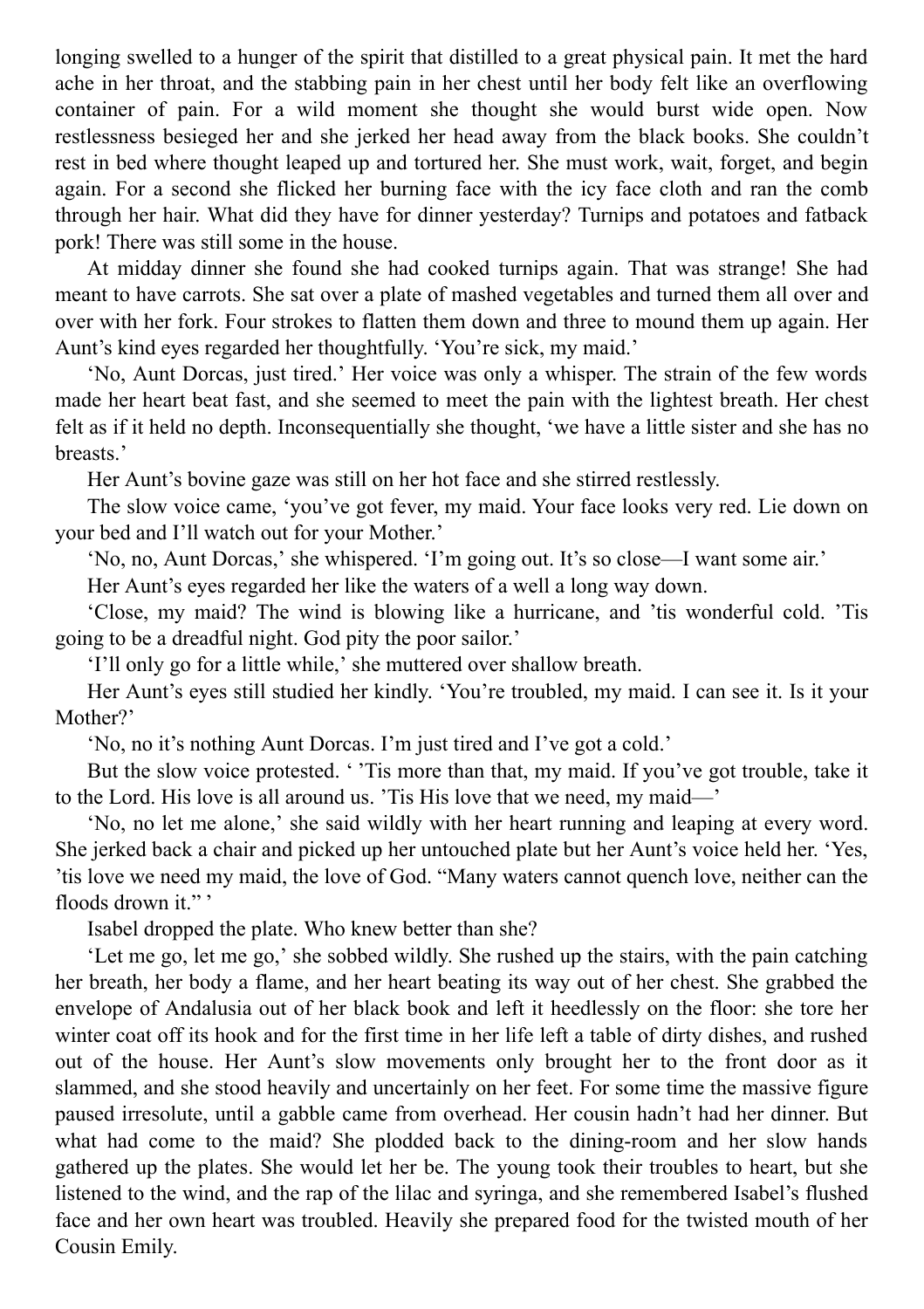## Chapter Thirteen

Out over the Head, Isabel rushed as fast as the stabbing pain would let her, but she breathed better out of doors. There wasn't a soul in sight and she had the whole of Helluland to herself. Andalusia was clutched in her hand, and when sometimes the wind and the pain threatened to take her breath, she placed the thick envelope across her mouth. The sea was like thunder in her ears, and pounded against the granite cliffs, and where she could see it breaking across the Bay, it leaped in white foam towards the black heads, to drop back to the churning waves beneath.

The wind was North East and blew from across the Bay. Isabel walked with a list to the right, and the full blast hit her on the side with the stabbing pain. Sometimes she thought it would bend her to the ground, then she leaned the other way, knowing its force would bear her up. Once or twice the shivering she had felt in the morning tore up through her body, and the burning heat left her, leaving her conscious of the bitter chill. She crouched down on a granite rock until the flames lapped her again, and brought her an exhilaration to go on.

The old square house came in sight, and as she went down the small slope, the horizon receded on an infinity of crested waves. To the right, to the left, and ahead they rose and fell, making and remaking deep green gulches in endless formation.

Isabel listed and panted towards her rock. Now she was unconscious of the pain in her side. A bird had entered her chest and was straining to get out! It beat its wings inside her and pecked with its beak at her chest. It was the gull! She ran on to shake it out, but the bird flew on inside her. She ran faster. It must leave her and fly out to sea. So much sea! 'Many waters cannot quench love, many waters cannot quench, neither can the floods drown it.' But the sea looked cool to the feel of her skin. If she dipped into it would the waves lap over her, and drown her love for Peter Keen? No, no, no! Aunt Dorcas had said 'many waters cannot quench love!' And there were many waters in Helluland: in the sea and out of the sea: ponds, arms, guts, rivers, stagnant pools, wells, springs. 'Many waters, many waters in Helluland!' Her voice kept whispering it, and the wind blew the words away from her lips. Here was the rock and in her last run towards it, the bird nearly left her chest. It made such a struggle to get out, but she sat down, and the bird sat down with her. She tore at her neck and opened her coat to let it out, while she turned to let the North East wind cool the fever of her face. With Andalusia clutched in her hand she threw back her head, and let the full force of the gale assault her body. The suns of Andalusia were on her flesh, until the shivering shook her again and she felt the breath of Helluland. Grabbing and clutching at the collar of her coat, she turned her back to the wind. Her teeth chattered in icy chill, and she sagged inside her cloth coat. The sounds from her mouth were like the castanets of Andalusia and she rocked to and fro until the heat of it came back again.

Then she saw Josiah! He was walking on the Head in a blue coat with brass buttons, and a peaked Captain's cap. She started towards him, but her strength failed and she fell back on the rock. Where was Josiah? He would help her towards the steps of Head House, but Josiah was gone, and she started up again. The wind beat her down, so she crawled slowly on her hands and knees, with the long white envelope scraping along the ground. At last she reached the decaying steps, and with labouring breath reached the top and huddled in the well of the door. But she had brought the bird with her and it pecked at her side with its cruel beak. When it got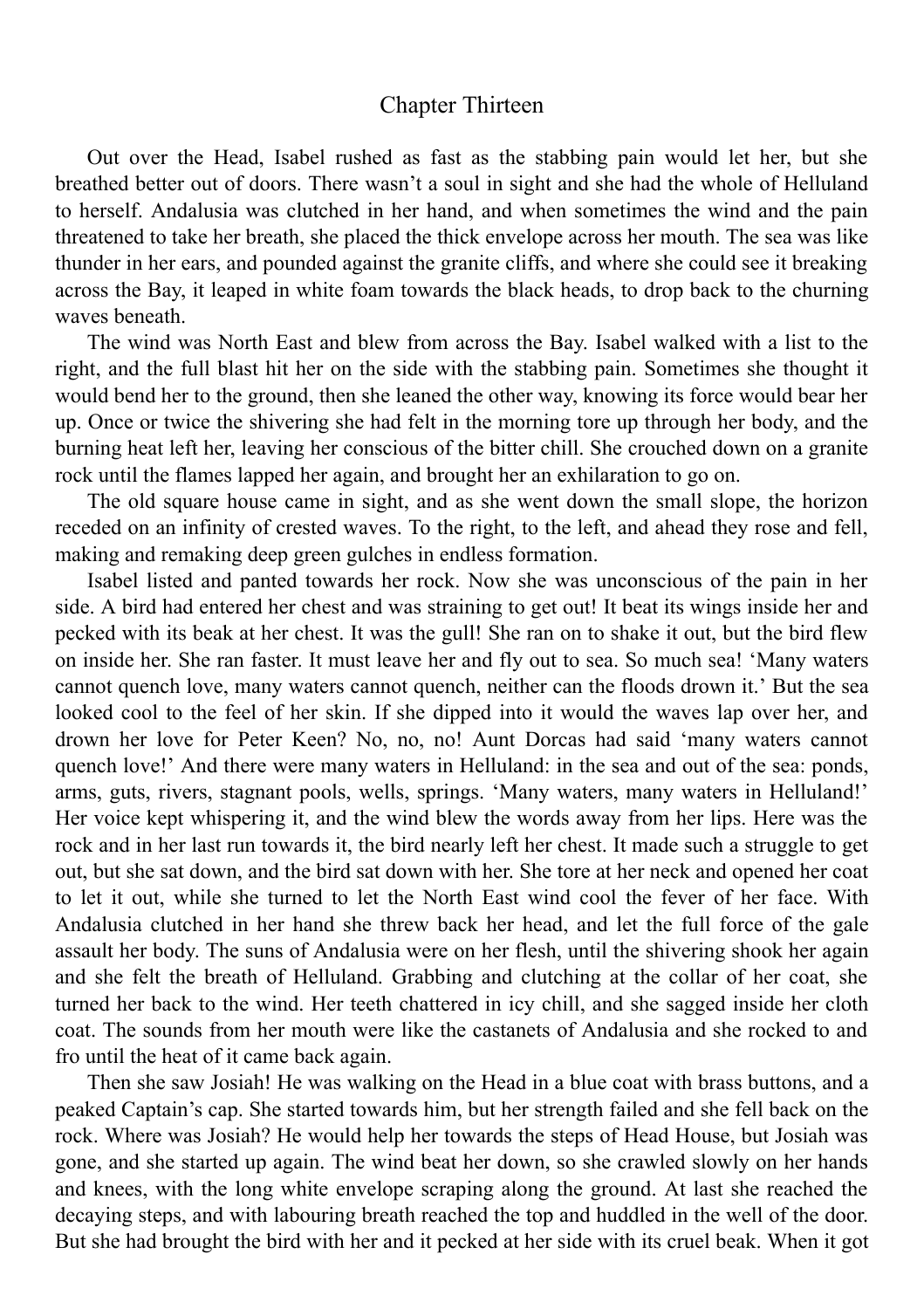out she knew it would turn and look at her, and for a moment she covered her eyes with her sleeve. Now she was cold: cold like the ice from the North: cold like the rolling sea, cold as the eyes of the gulls. The wind pierced her thin coat, turned her feet to lumps of ice, and whipped her hair into thin strips like flicking wires. They blew away from her face, and blew back again to hit her in thin streaks of pain. Her hands were white and dead, and she thrust them in her pockets. Andalusia dropped down a step! She didn't heed until a gust of wind moved it with a dry husky sound. The fever came back to her body and she swooped towards it. Andalusia! Cordova, Seville and Granada! The old house shook and shivered behind, but she sat warmly now in its shelter. She was in Spain! Orange, olive, palm, and pomegranate! How much money had she left? The white envelope was heavy in her hand. She hadn't spent much. Eighty-five dollars, wrapped up in her Chinese dressing gown! With a quick gesture she thrust her fingers inside and drew out the notes. She held them high in the air and they dripped from her fingers and fell in her lap, green and fresh and flat. She picked them up again. Granada! Glowing and ardent like the sun. Long convulsive shudders tore up through her body, and she doubled up to a wild peck from the bird in her chest. A hacking cough fluttered the notes of Andalusia, and they flopped down a step. The white envelope left them with a dry scrape and whirled independently out to sea. For a while the notes moved heavily in a lump, until they reached the bit of gravel below the bottom step, and then they all went their different ways. They scraped and scratched and stuck to the scrub: were liberated by the wind, whirled along for a space, to catch and stick again.

Isabel sat with her hands lying like cold stones in her lap, and watched the flapping movements of the notes of Andalusia. But the wind urged them towards the edge of the cliff, and one by one they reached the end of the promontory! The light dimmed and only the white crested tops of the waves were visible.

Then Josiah came back! She called to him and her voice came over a curious rattle, but he turned his head and started to walk towards her. The light went, the notes of Andalusia took their last flutter in the dark, the sea was a sound instead of a sight, the wind rushed across the Head, pushed past the house, which rocked and shook at her back, but she still crouched at its door talking and croaking to Josiah! The wind carried away whispers of orange, olive, palm, and pomegranate, calumus and saffron, of Helluland and Andalusia, of a gold tissue dress, of yellow-eyed gulls, and a winking eye, of Headman's Cove, and a head like a copper kettle. In a voice with a curious rattle, and a breath that could be heard above the screech of the wind, she talked to Josiah in his Captain's cap. The voice that had died to conversation when Peter Keen left her, gave its secrets to the savage night. The wind tore them away from her lips, swept them across the Head, and out to sea after the notes of Andalusia! Cordova, Seville, and Granada.

Back in the house on the lane Dorcas Penney sat by her cousin's bed and clicked her knitting-needles. Emily Pyke dozed on her back, and her breathing held long strangled sounds. Dorcas Penney creaked down the stairs and clicked her needles again in the sight of the Grandfather's clock. She left the dark dining-room, and plodded to a pantry window, commanding a view of the sea, and her brown eyes grew troubled. She stirred the fire and put on the kettle, and when the light faded she lit the kerosene lamp, and its glow turned the crimson floor to dusky red. With the lamp in her hand she went into the dining-room and held it high to the face of the Grandfather's clock. Fifteen minutes after six! The heavy head rolled sorrowfully, and the massive bulk went back to the kitchen. As fast as her slow-moving body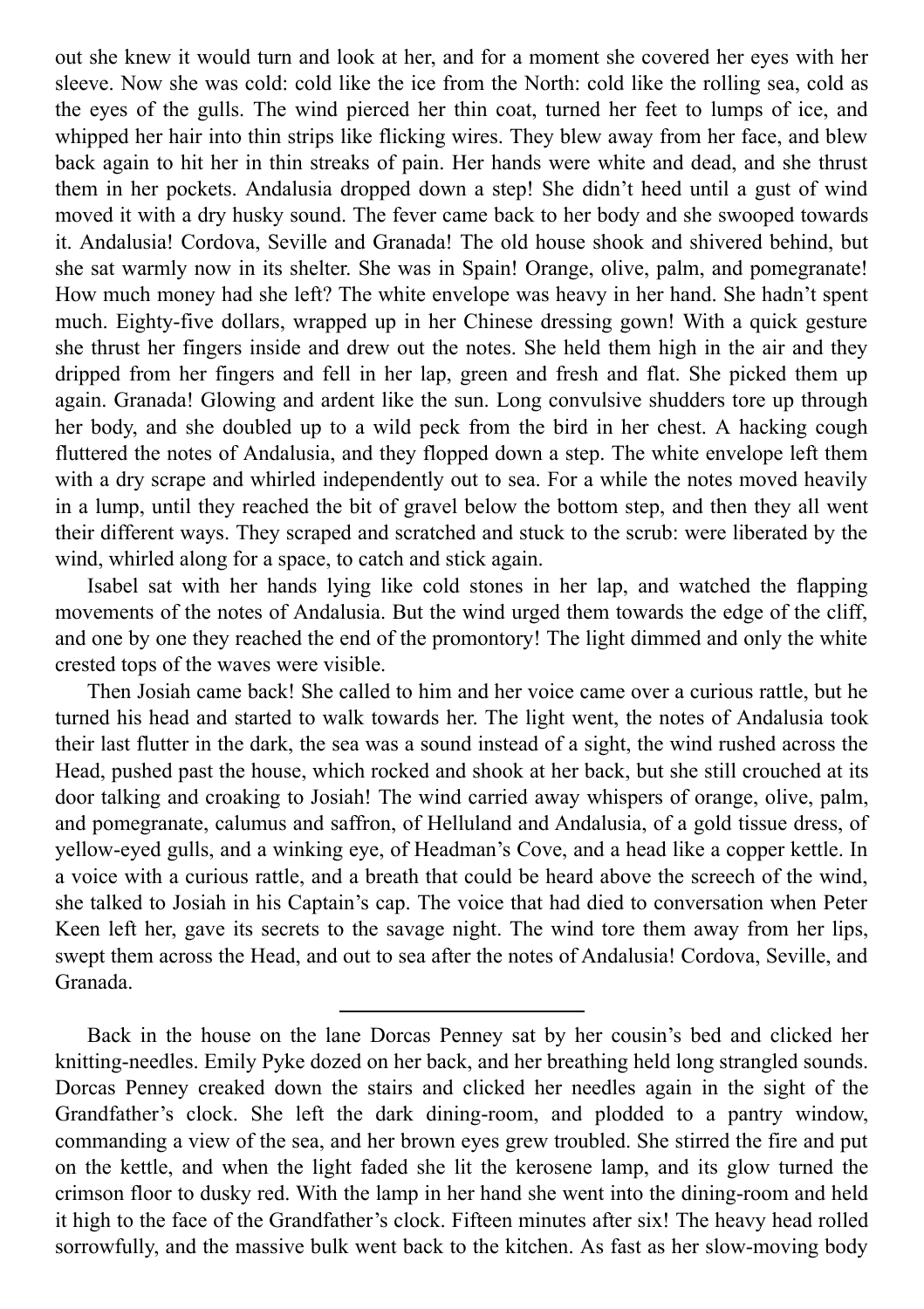could go she prepared tea, cut the bread and butter for her cousin Emily, and creaked up the stairs with the tray. It took a long time before she was down again, when the hands of the clock pointed to after seven. She opened the front door and the wind assaulted her face. She shut it again and moved with the decision of a slow mind made up. Emma Wilkes was coming to sit up that night! Dorcas Penney found a scrap of paper and a stub of pencil and wrote a note. She might pass Emma on the beach! Well and good! Again, she might not. She placed the note on the flat post at the foot of the stairs, and left a lamp in the hall. For a while her calm eyes watched the flame bend and flicker with the vibrations of the house and the encircling draughts, and her eyes turned doubtfully towards the stairs. Her lids dropped while her lips moved, silently in prayer, towards an audible Amen. God was good! He would watch the lamp, as she had to go out and look for her niece. Calmly she placed a neat black hat over her bun of hair, put on a loose coat and gave her body to the wind.

An hour later the springs of Joe Perry's square bodied wagon sagged beneath her weight. She took up the whole of the slippery back seat, with a pair of blankets across her knees, and a dusty bottle of port held upright between her large hands. When she was settled in black imponderable bulk she gave the command to go. Joe Perry whipped up his horse, and the sound of the iron rimmed wheels scrunched above the sound of the wind. Uncle Seth sat in front holding a lantern in his hands. Another stood on the floor of the wagon, and threw their faces in white relief against the black of the night.

They crossed the beach in the teeth of the gale, curved and turned towards the promontory, and the full blast of the North East wind rushed past their faces in hostile haste. Aunt Dorcas directed, and the calm roundness of her voice was unchanged by the urgency of her search, or the wild touch of the wind. 'Seth keep your lantern to the side of the road. Look sharp for the poor maid.'

Her husband bawled back. 'How did you think to come here, woman?'

'She walks this way by day, and where else would her feet take her but the way she's gone all her life? I should have come after her before. God help the poor maid if she's been lying out in this weather. I ought to have known. Her face was full of trouble.'

Every word came roundly to her husband's ear. 'Tush, woman, tush, don't be blamin' yourself. You've been wearin' yourself out for that Mother of hers ever since she was taken sick, and she wouldn't be where she is now if she hadn't been that good to herself, feeding her face from morning till night.'

'Hush, Seth. 'Tis the will of God.'

'Nonsense woman, unless 'tis the will of God to shut that carping tongue. Poor Bella. It must be sweet to her, her Mother's silence.'

'Hush, Seth, we mustn't question. The ways of the good God are inscrutable and strange.'

'Too strange, on a night like this, woman. I've never seen it worse at sea. There'll be trees and fences down to-night. Wonder what could have come to the maid?'

'She must have been taken bad and fallen down by the way. She had fever in her eyes before she left.'

Joe Perry answered instead of her husband. 'Well I hope she was taken before she reached the house Ma'am. I've no likin' for this drive.'

Dorcas Penney's voice spoke to the back of his neck with implacable calm. 'Let fear lend wings to your horse, Joe Perry, and I'll not mind your feelings.'

The oracular voice induced silence and instinctively he flicked the back of his labouring beast. Uncle Seth peered to right and to left with the lantern held high in his hand. Aunt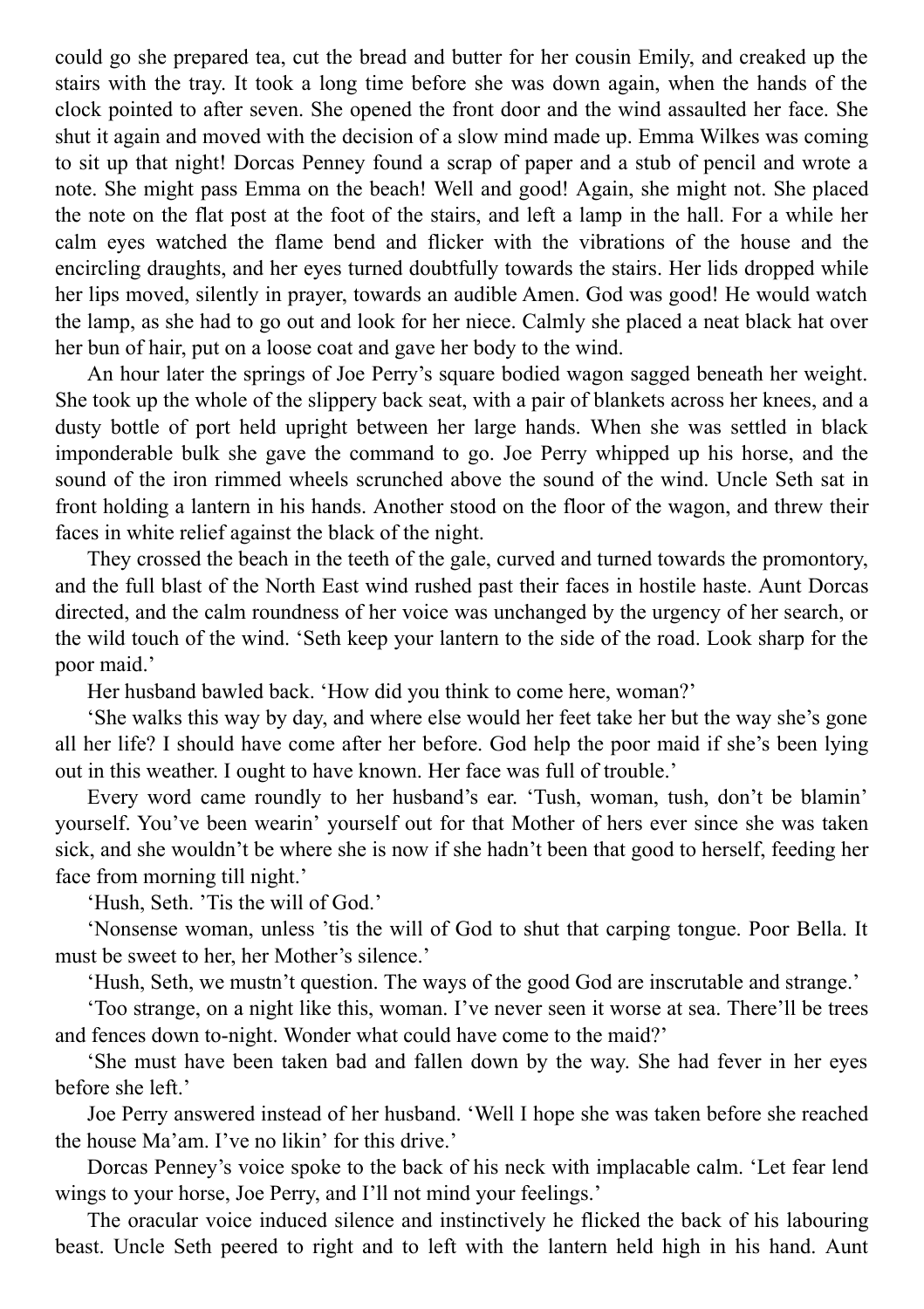Dorcas raised the other from the floor and did the same thing. The wind blew between her lids and she felt the cold on her eyes, but she narrowed her gaze and peered into the night.

The lanterns revealed patches of gaunt scrub, loose boulders, and granite rocks emerging from scraggy grass, but no sign of Isabel. In the distance the dark sea threw up crested lines of white-capped waves, which became clearer as they drove nearer and nearer to the edge of the promontory. The wagon wheels jolted in and out of the deep ruts and threw their bodies backwards and forwards, until at last they reached the end of the track, when the wagon stopped with a sudden jolt.

'This is where I stop ma'am. I've got to mind my horse.'

Joe Perry looped the reins around the carriage lamp and leaped out to the uneven track.

'Help me down, Joe Perry.' And he gave his hand obediently to the heavy descent. As Dorcas Penney dropped from one side, her husband dropped from the other and the wagon rose perceptibly in height.

The wind made free with their garments and struck on their flesh with an icy breath.

'What do we do now Dorcas? She's not here.' The lantern gleamed on the pouches of his face, as he lifted it to speak to his wife. Implacably she gazed back, with the black folds of her loose coat billowing around her. 'Seek until we find Seth. Give me a lantern and we'll go ahead. I'll carry the port and Joe'll carry the blankets.'

'Sorry ma'am, I've got to stay with m' horse.'

'Your horse will stand, Joe Perry. Carry the blankets. 'Tis a bad night to stay alone with all your fears.'

'Yes,' bawled her husband, 'you might meet Josiah when you're all alone Joe, and then where would you be?'

The man seized the blankets and followed close to their solid bodies. They plodded, listed to the wind, with their lanterns gleaming to right and to left, over the trackless Head until they came to the desolate house. Black and square it rose to their eyes, with the wind rushing by.

'The Head House!' gasped Joe Perry.

'Tis not goin' to bite you man,' bawled Seth Penney gasping with the strain of his portly weight.

They skirted the rear of the house, past the well and a small outhouse, round to the front where the full blast of the wind blew them to the bottom of the decaying steps. A flat note of Andalusia hit Joe Perry in the face and his thin scream could be heard above the roar of the wind.

'Hold your tongue man,' commanded Dorcas Penney. 'Hark, what's that?'

She paused to listen with her black coat streaming forward.

A hacking cough came to her ears over a dreadful bubbling breath, and a voice croaked incessantly in a husky whisper. Aunt Dorcas lifted her lantern and the high beam found the figure of her niece huddled in the faded front door of the tormented house. As Isabel's wide eyes flinched from the light she threw her arm across her face.

'The eyes of the gull, the eyes of the gull,' she croaked. 'Take it away, take it away.'

Aunt Dorcas's ponderous figure swayed up the stairs. She laid her lantern on the steps and painfully knelt to the level of her niece. Her husband and Joe Perry crowded behind her kneeling figure, and silently they listened to the dreadful breath and glimpsed the wide eyes staring unseeingly past them.

'What's come to you, my maid? 'Tis your old Aunt, come to take you home.'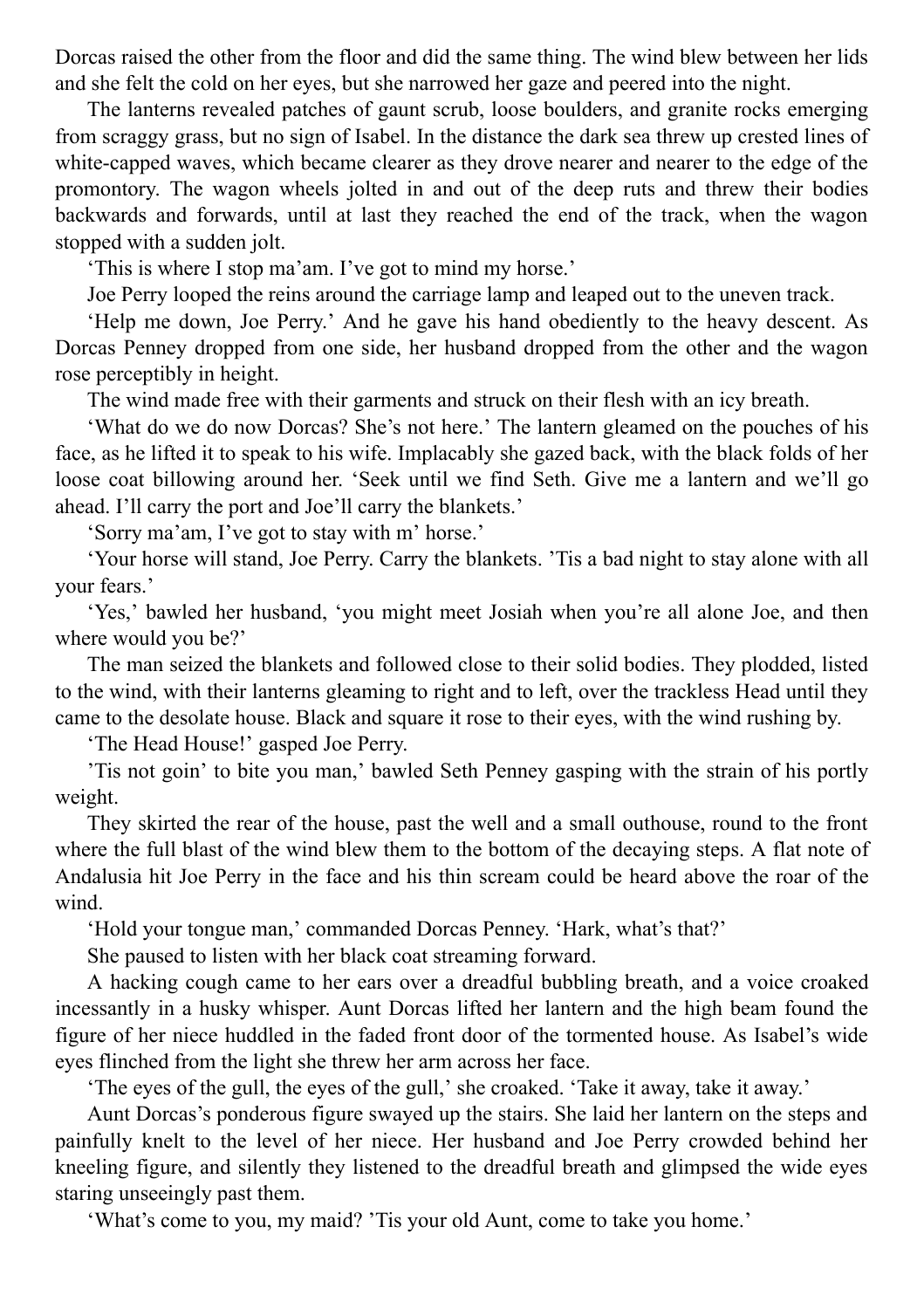'Time to go home, time to go home. Got to put on the kettle for tea. Good-bye Peter, goodbye. Now it's for ever but I'm going to Andalusia, Cordova, Seville—' The husky voice was lost in a dreadful cough and Aunt Dorcas put her arms around the racked body, but it threw her aside and strained for its breath.

Dorcas Penney rose heavily to her feet and spread out her coat to take the wind. When the coughing was spent Isabel crumpled up in the doorway.

'What'll we do, Dorcas? She sounds wonderful bad.'

'You're right, Seth. We can't take her home. We must break in the house.'

'Break in Head House, ma'am. 'Tis better to chance the ride in the wagon.'

'That's quite enough, Joe Perry. We need help now, not hindrance. You and Seth go round to the back and break in the back door. There's sure to be a stove and perhaps a bit of wood. 'Tis not so long since the house was lived in and it's better than risking the poor maid's life any further. Make haste now and when you break in, come round to the front. Pull from the back and I'll push from the front, but easy now! The poor maid is right in the way.'

They left her in black silence with her body filling the well of the door. Above the howl of the wind she heard the back door give way, and when they were on the other side, with the front door between, she leaned her body towards the inward pull. The door burst open and a cold wave of damp air rushed out in her face. Isabel's body fell at their feet and her voice croaked on to the dirty floor.

Aunt Dorcas bent and raised her to the massive bulk of her bosom.

'Seth, lift her poor feet. There now my maid. 'Tis just your old Aunt.'

With her Aunt at her head and her Uncle at her feet Isabel Pyke entered Head House.

Chapter Fourteen

Dorcas Penney sat in the kitchen of Head House between the guttering flame of the two murky lanterns.

The wooden chairs that had stood in the sun to hold the pictures of Isabel Pyke now joined their seats to make her a bed. Aunt Dorcas had commanded the shiny leather seats from Joe Perry's square-bodied wagon, and Isabel tossed restlessly on them, wrapped in the pair of blankets with Aunt Dorcas's black coat folded to a pillow.

The rusty stove held a gleam of fire. They had found some wood, a bit of coal, and a blunt and rusty tomahawk. With difficulty Joe Perry had cleaved some splits, and because they had no paper Uncle Seth had whittled some shavings with his knife. The splits had smouldered and caught, but the chimney was damp, and Isabel nearly hacked her life away with the extra strain of the smoke. They had carried her into the hall, and Aunt Dorcas had kept her there, until Joe Perry had gone back to his wagon. Her niece's strange delirium was not for his ears! But the chimney warmed, and her Aunt and Uncle carried her back to the kitchen and placed her on the bed of wooden chairs. Now Uncle Seth had followed Joe Perry, and they were jolting back to the village to collect food and fuel, linseed meal and muslin, clothes and bedding, saucepans and kettles, and to send Isabel's wash and scrub woman to stay, up in the house on the lane.

Dorcas Penney dug at the damper of the stove with a bit of stick, and tended the fire with what fuel she had. The bottle of port stood warming on the fender in front of the rusty bars, and every now and then she poured a few drops between Isabel's talking lips.

The wind pushed at the house and rushed past, until another gust crouched for a minute's lull, and then pounced with a new violence to sweep it out of its path. Because it couldn't roar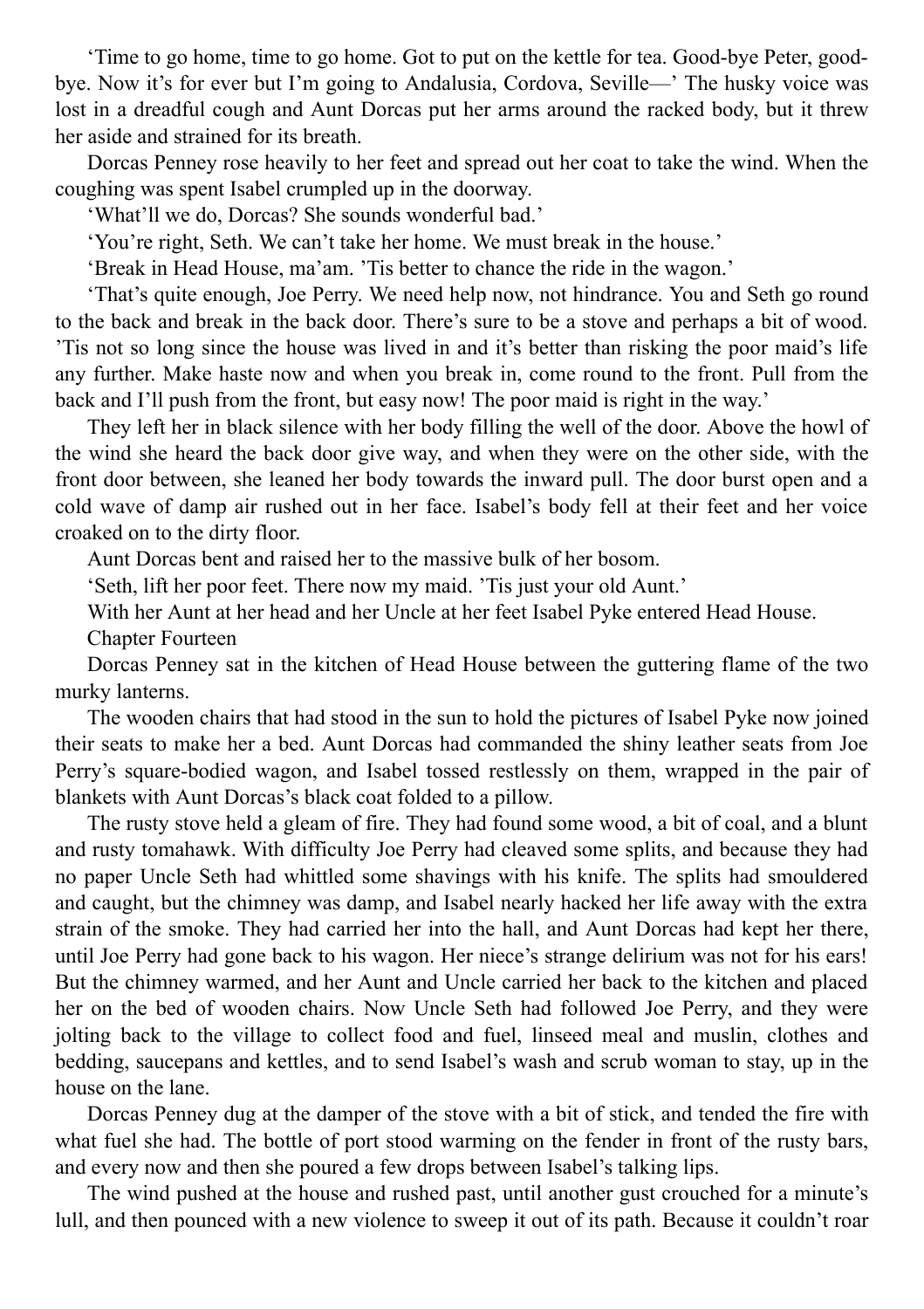through the house it clamoured with a thousand voices at its walls, screaming to get in. When it dropped for a second's lull it whistled and wailed in tormented frustration.

The house strained on its foundation of granite stones, and threatened to leave it with every blast of wind. But Josiah and Coveyduck had built to last, and Aunt Dorcas blessed the tale of the hammer. She sat close to the side of the wooden chairs, and watched the wide-open eyes, and feverish cheeks of her niece. Her incessant husky voice had revealed and repeated most of her golden happiness and autumn desolation, mixed up with the Song of Solomon, and strange countries called Helluland and Andalusia. Aunt Dorcas's sorrowful ears received the story in profound calm, but she talked tranquilly to her niece in her deep voice which seemed to soothe and quiet her. Isabel kept trying to get off her chairs and her hot hands beat themselves against the wooden rungs. She was restrained only when her Aunt spoke to her, so the two talked to the wild accompaniment of the wind.

'Look, look, there's a gull—a gull with yellow eyes. It's looking at me.' Her arm was thrown across her face. 'Take it away, take it away.' The husky voice tried to scream and died to a strangled croak.

Aunt Dorcas lumbered off her chair, and beat the air between the two murky lanterns. 'Yes, yes, my maid, I'll drive it out. There now! 'Tis gone. Lie down and let me cover you up. 'Tis your old Aunt that's watching. Nothing can hurt you, not even the gull. The love of God —'

'Many waters cannot quench love, many waters cannot quench love—' The voice went on in maddening husky monotony, and Aunt Dorcas sighed heavily. 'Neither can the floods drown it my maid.' But the voice took that up and her Aunt began to pray until Isabel's voice died to a husky whisper.

'O God, heal the poor maid. Lay not this sin at her door. 'Twas the fault of her elders letting her work away with nothing to enrich her life. Man cannot live by bread alone. Thou knowest that O heavenly Father, and she was raised without love. Save her O Lord that I may not reproach myself for the rest of my life. I let her go rushing out, with the fever in her face and her lungs bursting with sickness—' A gust of wind nearly shattered the house and Isabel strained to leave her chairs with her eyes wild and black. 'There, there, lie down my maid. 'Tis only the wind.' Isabel quieted and the black figure sagged back on its chair, while the deep voice whispered on. 'O Lord, be merciful to-night to those that go down to the sea in ships and do business in great waters. Remember the sailor's prayer, O Lord be good to my boat, the sea is so wide and my boat is so small—'

Isabel was coughing her life out, and her face was turning blue.

With the bottle of warm port in her hand her Aunt leaned over and raised her to her massive bosom. But the face with the Slavic cheek bones had turned deathly pale, and the port ran down in a long red stain. She propped the bottle against the back of a chair and put a large thumb and finger on Isabel's wrist. 'Poor maid your heart is running out.'

Isabel's wide grey eyes focused on her for a second. 'Aunt Dorcas's voice Peter. 'Twas always kind, so deep, Mother's voice—'

The faint husky whisper trailed away and her head slumped against her Aunt's black bodice. She tried the port again but it ran out in the same red streak. There was no sound of the laboured breath. Isabel's heart had run out! The gull had left her breast!

Dorcas Penney held the limp body for some minutes, gazing into the sightless eyes. Wide open they looked back at her with an emptiness of life. With two large fingers she pressed and held the lids down, until the black lashes rested in a dark segment on the Slavic cheek bones.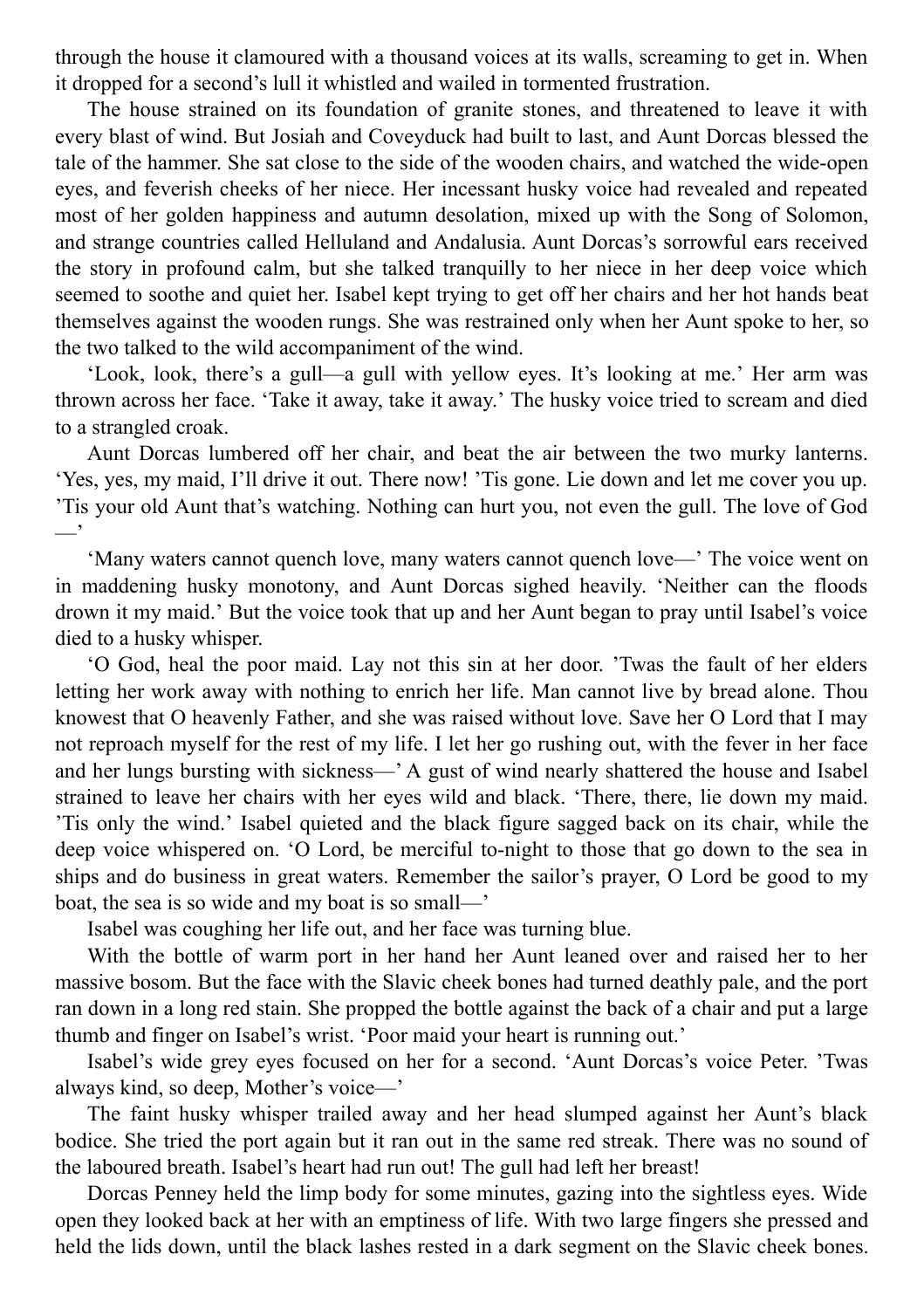She composed the long body and laid it straight on the chairs. Then she sat between the murky lanterns waiting for the return of the wagon. Two tears ran heavily down either cheek but they flowed unregarded towards the high black bodice. Her eyes were closed, and her lips moved in constant prayer, until her ears became impervious to the roar of the sea and the screech of the wind. Solid and withdrawn she prayed silently with moving lips, until she heard the creak of the wagon and the scrunch of the wheels. Before she left the Head she let herself out for a breath of air. As she lumbered down the mouldering steps, her eyes contracted in their heavy shadows, but her massive chest expanded to receive long draughts of windswept air. The sea pounded against the cliffs and rolled mountainously towards the horizon. When the stuffiness of the kitchen was out of her nose she turned to go, and saw something green fluttering at her feet. Without amazement she bent wearily and picked it up, gazing at it with brooding eyes. With a slow glance at the windows of the house she pushed it inside her bodice and once more mounted the decaying steps.

Her Aunt brought Isabel across the beach, past her own lane, over the rail way-track, and into her own small parlour. It was evening before she lay long and still, clothed in her Sunday dress, with her smooth hands folded across the smocking round her waist. The Aunts and Uncles had made a posy from their potted plants and the pale hands loosely clasped a single rose, folded in a clump of drooping fuschia. In the light of the kerosene lamp the red of the fuschia looked like a spot of blood. Aunt Dorcas held the lamp high. She was alone with her niece while the sound of many muted voices came from the dining-room. Her profound whisper filled the silent parlour.

' 'Tis just you and me, my maid. They'll never know. You won't go down like Elfrieda. You both met love and took it, and perhaps where you're going she'll bear you up. The Lord bless you and keep you and cause His Face to shine upon you. Rest quiet my maid.'

Isabel Pyke rested on. The pendant lustres winked above her head, and sent out gay gleams from the flame of the kerosene lamp, but her black lashes with brown tips were sealed to life and colour. Her Aunt walked heavily around the coffin and laid down the lamp. With a sigh she sat down and sagged inside her wrinkled clothes. For a moment her hands fumbled in a small drawer until they found an envelope, a piece of paper, a pen, and a bottle of ink. Only then she searched inside her bodice and extracted a bit of crumpled green. She flattened it out with her heavy hand, folded it inside the sheet of paper, slipped it inside the envelope, licked, and sealed it with a ponderous fist. Slowly and laboriously she addressed it and the fine pen scratched out, 'To the Chinese Millions, Foreign Missionary Society, London, England.' With the envelope in her hand she left Isabel alone in the parlour. In the dark hall she put on her hat and coat and let herself out into the night. The wind had gone down and a few stars gleamed overhead, behind dark scudding clouds. She stopped and looked up with tired eyes. The thick lips murmured audibly, 'When I consider Thy Heavens, the work of Thy fingers, the moon and the stars which Thou hast ordained: what is man that Thou art mindful of him?'

She plodded on to the post-office to post her letter, and as she returned to her home her husband was waiting at the storm-door.

'Dorcas woman come in and rest. You've done it all and it's time you had a spell.'

'Yes Seth I'll be glad of a rest. Send someone to Emily and I'll go to bed.'

Her husband drew her across the threshold and her own stairs creaked to her tired weight.